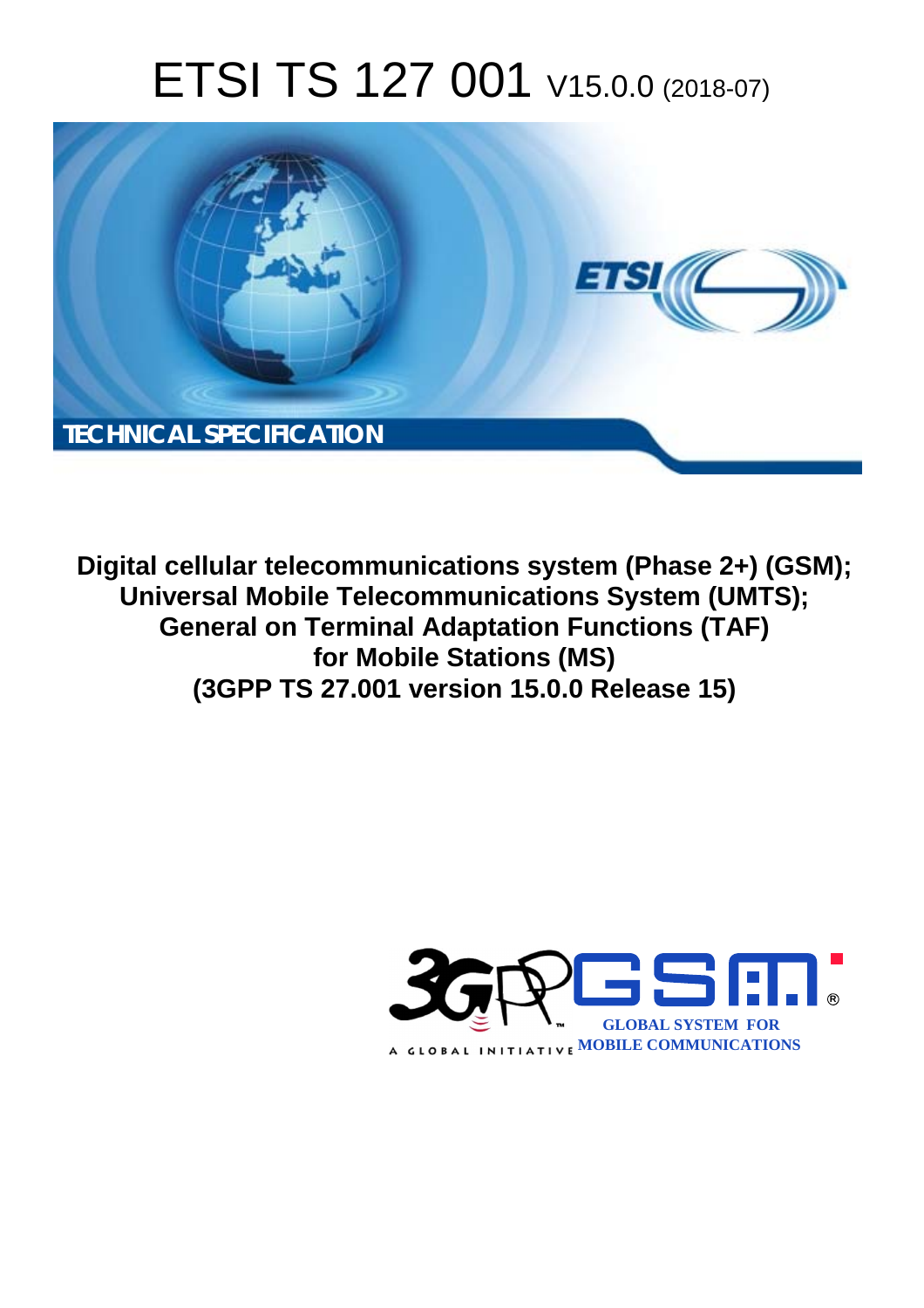Reference RTS/TSGC-0327001vf00

> Keywords GSM,UMTS

### *ETSI*

#### 650 Route des Lucioles F-06921 Sophia Antipolis Cedex - FRANCE

Tel.: +33 4 92 94 42 00 Fax: +33 4 93 65 47 16

Siret N° 348 623 562 00017 - NAF 742 C Association à but non lucratif enregistrée à la Sous-Préfecture de Grasse (06) N° 7803/88

#### *Important notice*

The present document can be downloaded from: <http://www.etsi.org/standards-search>

The present document may be made available in electronic versions and/or in print. The content of any electronic and/or print versions of the present document shall not be modified without the prior written authorization of ETSI. In case of any existing or perceived difference in contents between such versions and/or in print, the only prevailing document is the print of the Portable Document Format (PDF) version kept on a specific network drive within ETSI Secretariat.

Users of the present document should be aware that the document may be subject to revision or change of status. Information on the current status of this and other ETSI documents is available at <https://portal.etsi.org/TB/ETSIDeliverableStatus.aspx>

If you find errors in the present document, please send your comment to one of the following services: <https://portal.etsi.org/People/CommiteeSupportStaff.aspx>

#### *Copyright Notification*

No part may be reproduced or utilized in any form or by any means, electronic or mechanical, including photocopying and microfilm except as authorized by written permission of ETSI. The content of the PDF version shall not be modified without the written authorization of ETSI. The copyright and the foregoing restriction extend to reproduction in all media.

> © ETSI 2018. All rights reserved.

**DECT**TM, **PLUGTESTS**TM, **UMTS**TM and the ETSI logo are trademarks of ETSI registered for the benefit of its Members. **3GPP**TM and **LTE**TM are trademarks of ETSI registered for the benefit of its Members and of the 3GPP Organizational Partners. **oneM2M** logo is protected for the benefit of its Members.

**GSM**® and the GSM logo are trademarks registered and owned by the GSM Association.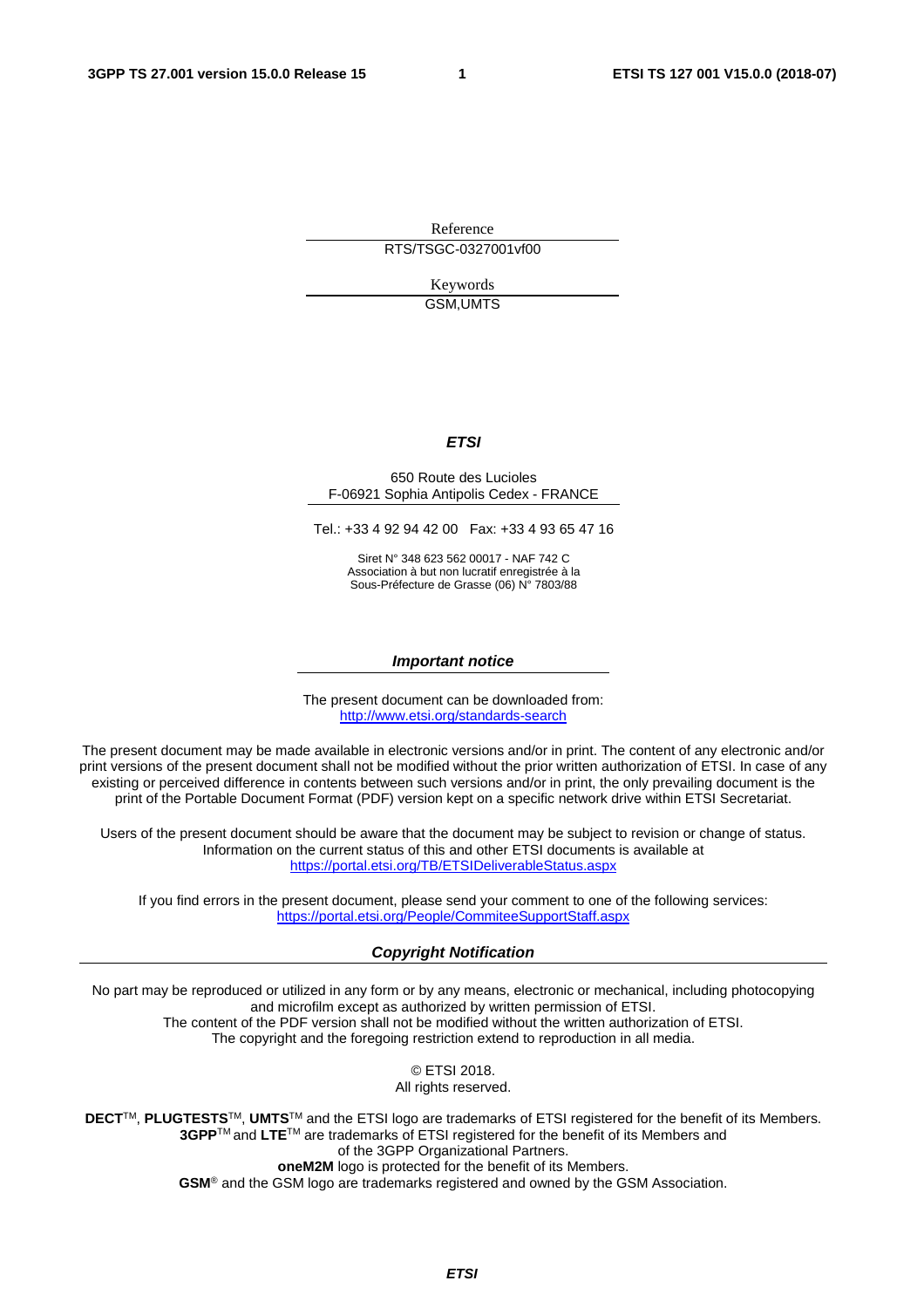## Intellectual Property Rights

#### Essential patents

IPRs essential or potentially essential to normative deliverables may have been declared to ETSI. The information pertaining to these essential IPRs, if any, is publicly available for **ETSI members and non-members**, and can be found in ETSI SR 000 314: *"Intellectual Property Rights (IPRs); Essential, or potentially Essential, IPRs notified to ETSI in respect of ETSI standards"*, which is available from the ETSI Secretariat. Latest updates are available on the ETSI Web server ([https://ipr.etsi.org/\)](https://ipr.etsi.org/).

Pursuant to the ETSI IPR Policy, no investigation, including IPR searches, has been carried out by ETSI. No guarantee can be given as to the existence of other IPRs not referenced in ETSI SR 000 314 (or the updates on the ETSI Web server) which are, or may be, or may become, essential to the present document.

#### **Trademarks**

The present document may include trademarks and/or tradenames which are asserted and/or registered by their owners. ETSI claims no ownership of these except for any which are indicated as being the property of ETSI, and conveys no right to use or reproduce any trademark and/or tradename. Mention of those trademarks in the present document does not constitute an endorsement by ETSI of products, services or organizations associated with those trademarks.

## Foreword

This Technical Specification (TS) has been produced by ETSI 3rd Generation Partnership Project (3GPP).

The present document may refer to technical specifications or reports using their 3GPP identities, UMTS identities or GSM identities. These should be interpreted as being references to the corresponding ETSI deliverables.

The cross reference between GSM, UMTS, 3GPP and ETSI identities can be found under [http://webapp.etsi.org/key/queryform.asp.](http://webapp.etsi.org/key/queryform.asp)

## Modal verbs terminology

In the present document "**shall**", "**shall not**", "**should**", "**should not**", "**may**", "**need not**", "**will**", "**will not**", "**can**" and "**cannot**" are to be interpreted as described in clause 3.2 of the [ETSI Drafting Rules](https://portal.etsi.org/Services/editHelp!/Howtostart/ETSIDraftingRules.aspx) (Verbal forms for the expression of provisions).

"**must**" and "**must not**" are **NOT** allowed in ETSI deliverables except when used in direct citation.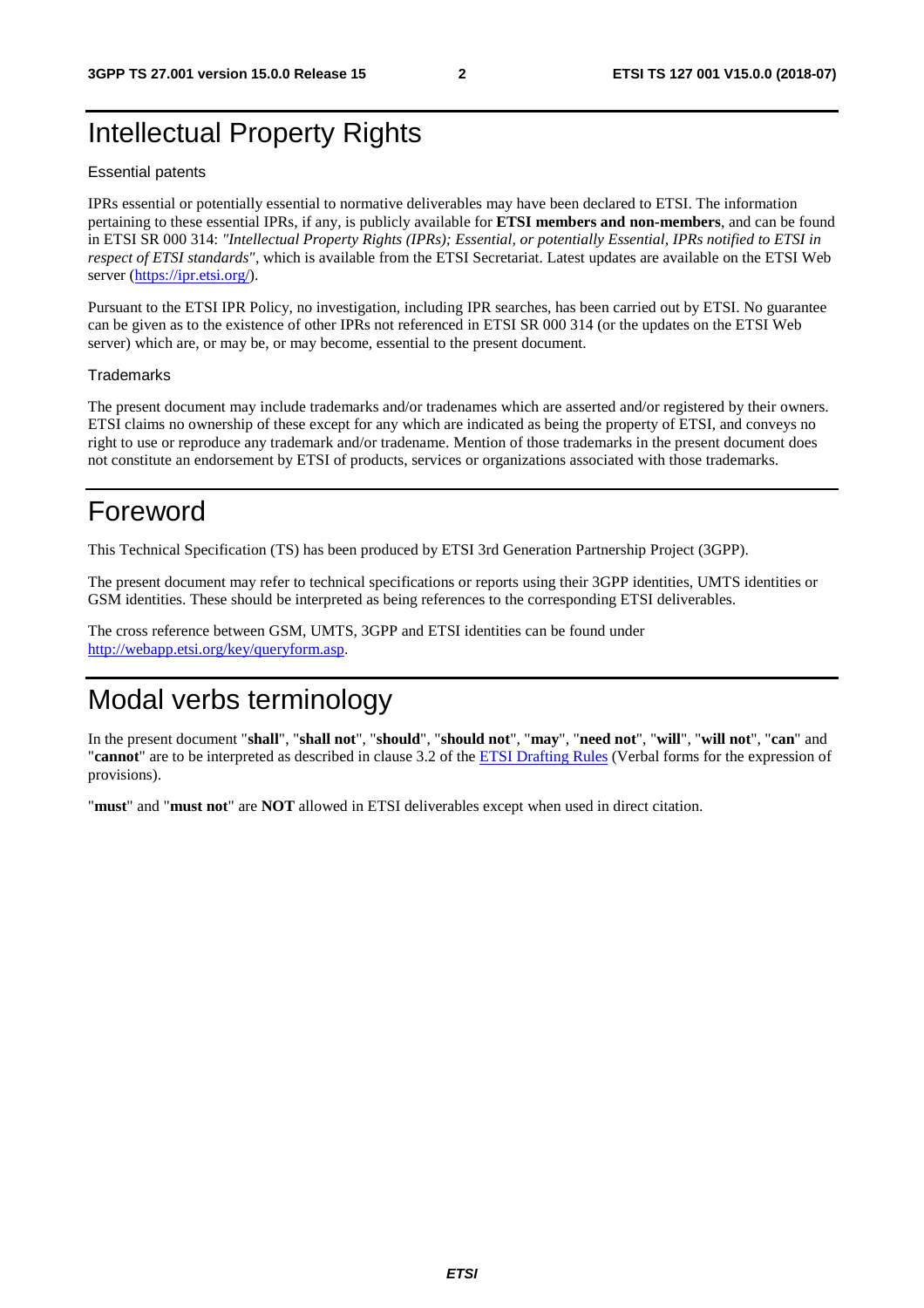## Contents

| 1              |                                                                                              |  |  |
|----------------|----------------------------------------------------------------------------------------------|--|--|
| 2              |                                                                                              |  |  |
| 3              |                                                                                              |  |  |
| 3.1<br>3.2     |                                                                                              |  |  |
| $\overline{4}$ |                                                                                              |  |  |
| 5              |                                                                                              |  |  |
| 6              |                                                                                              |  |  |
| 6.1            |                                                                                              |  |  |
| 6.1.1          |                                                                                              |  |  |
| 6.2            |                                                                                              |  |  |
| 6.3            |                                                                                              |  |  |
| 6.3.1          |                                                                                              |  |  |
| 6.3.2          |                                                                                              |  |  |
| 6.3.3          |                                                                                              |  |  |
| 6.4            | User initiated service level up and down grading (applies to A/Gb and GERAN Iu mode only) 15 |  |  |
| 6.5            |                                                                                              |  |  |
| $\tau$         |                                                                                              |  |  |
|                |                                                                                              |  |  |
| 8              |                                                                                              |  |  |
| 8.1            |                                                                                              |  |  |
| 8.1.1          |                                                                                              |  |  |
| 8.1.1.1        |                                                                                              |  |  |
| 8.1.1.2        |                                                                                              |  |  |
| 8.1.1.3        | Subsequent procedures for traffic channel types TCH/F4.8, TCH/F9.6, TCH/F14.4, and           |  |  |
|                |                                                                                              |  |  |
| 8.1.1.3.1      |                                                                                              |  |  |
| 8.1.1.3.2      |                                                                                              |  |  |
| 8.1.1.3.3      |                                                                                              |  |  |
| 8.1.1.4        |                                                                                              |  |  |
| 8.1.1.4.1      |                                                                                              |  |  |
| 8.1.2          |                                                                                              |  |  |
| 8.1.2.1        |                                                                                              |  |  |
| 8.1.2.2        |                                                                                              |  |  |
| 8.1.2.3        |                                                                                              |  |  |
| 8.1.3          |                                                                                              |  |  |
| 8.1.3.1        |                                                                                              |  |  |
| 8.1.3.2        |                                                                                              |  |  |
| 8.2            | Filtering of Channel Control Information (A/Gb or GERAN Iu mode transparent mode only) 19    |  |  |
| 8.2.1          |                                                                                              |  |  |
| 8.2.2          |                                                                                              |  |  |
| 8.2.2.1        |                                                                                              |  |  |
| 8.2.2.2        |                                                                                              |  |  |
| 8.2.2.3        |                                                                                              |  |  |
| 8.2.2.3.1      |                                                                                              |  |  |
| 8.2.2.3.2      |                                                                                              |  |  |
| 8.3            |                                                                                              |  |  |
| 8.3.1          |                                                                                              |  |  |
| 8.3.2          |                                                                                              |  |  |
|                |                                                                                              |  |  |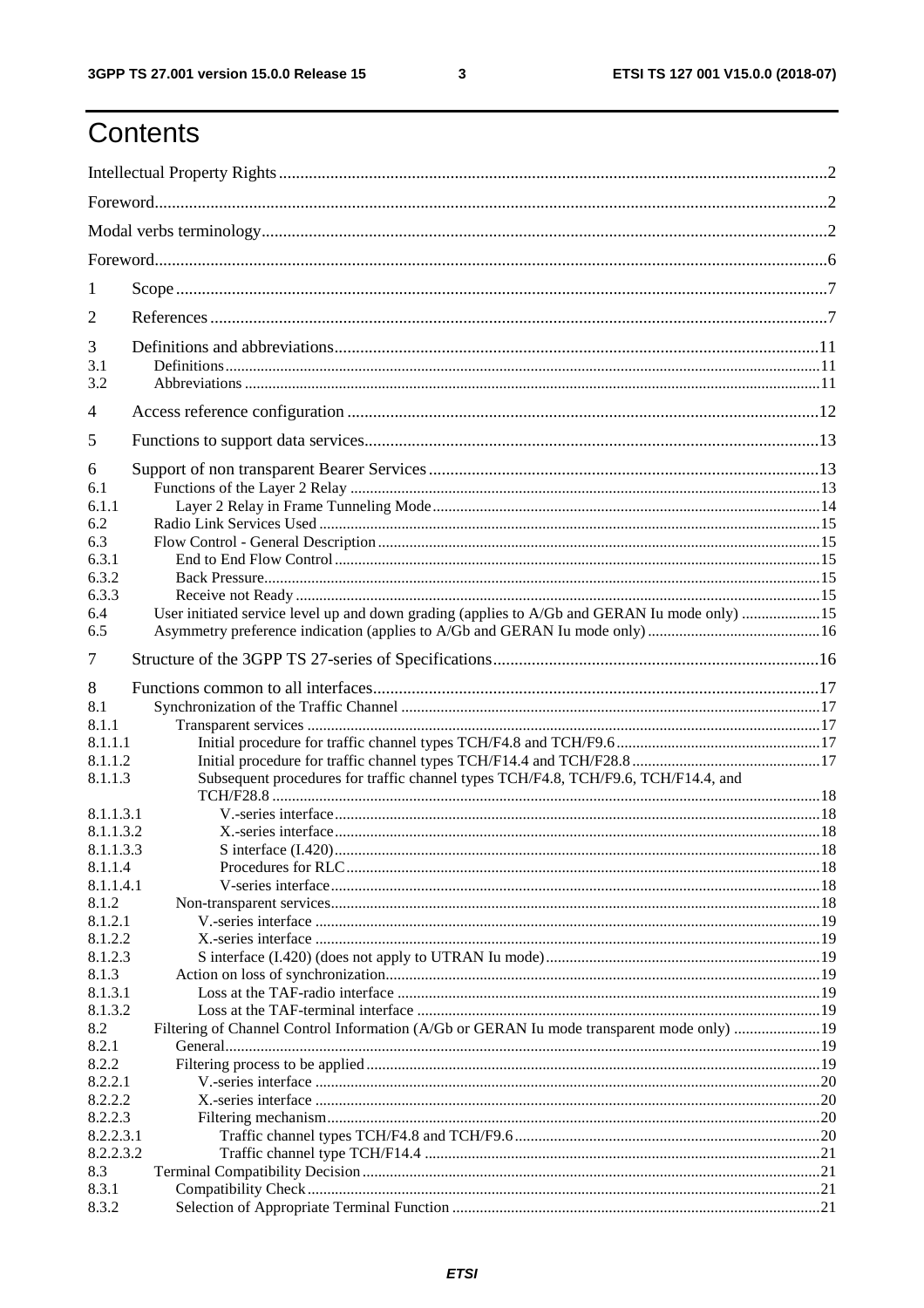3GPP TS 27.001 version 15.0.0 Release 15

 $\overline{\mathbf{4}}$ 

| 8.3.3                         |                               |                                                                                                   |  |
|-------------------------------|-------------------------------|---------------------------------------------------------------------------------------------------|--|
| 8.3.3.1                       |                               |                                                                                                   |  |
| 8.3.3.2                       |                               |                                                                                                   |  |
| 8.3.3.3                       |                               | Differences in validity of BC parameter values in A/Gb mode, GERAN Iu mode and UTRAN Iu           |  |
| 8.4                           |                               |                                                                                                   |  |
| 8.5                           |                               |                                                                                                   |  |
| 8.5.1                         |                               |                                                                                                   |  |
| 8.5.2                         |                               |                                                                                                   |  |
| 8.6                           |                               |                                                                                                   |  |
| 8.6.1                         |                               |                                                                                                   |  |
| 8.6.2                         |                               |                                                                                                   |  |
| 8.7                           |                               |                                                                                                   |  |
| 8.8                           |                               |                                                                                                   |  |
|                               | <b>Annex A (informative):</b> |                                                                                                   |  |
|                               | <b>Annex B</b> (normative):   | Setting of Bearer Capability, Low Layer Compatibility and High                                    |  |
|                               |                               | <b>Layer Compatibility Information Element for PLMN Bearer</b>                                    |  |
|                               |                               |                                                                                                   |  |
|                               |                               |                                                                                                   |  |
| B.0                           |                               |                                                                                                   |  |
|                               |                               |                                                                                                   |  |
| B.1                           |                               |                                                                                                   |  |
| B.1.1                         |                               |                                                                                                   |  |
| <b>B.1.1.1</b>                |                               |                                                                                                   |  |
| <b>B.1.1.2</b>                |                               |                                                                                                   |  |
| <b>B.1.2</b>                  |                               |                                                                                                   |  |
| <b>B.1.2.1</b>                |                               |                                                                                                   |  |
| B.1.2.2                       |                               |                                                                                                   |  |
| <b>B.1.2.3</b>                |                               |                                                                                                   |  |
| B.1.2.4                       |                               |                                                                                                   |  |
| B.1.3                         |                               |                                                                                                   |  |
| B.1.3.1                       |                               |                                                                                                   |  |
| B.1.3.1.1                     |                               | Transparent FNUR <= 48 kbit/s (TCH/F4.8, TCH/F9.6, TCH/14.4, TCH/F28.8) 55                        |  |
| B.1.3.1.2<br><b>B.1.3.1.3</b> |                               | Transparent FNUR=56 kbit/s, including 3G-H.324/M, (TCH/F9.6, TCH/F32.0, UTRAN Iu                  |  |
|                               |                               |                                                                                                   |  |
| <b>B.1.3.1.4</b>              |                               |                                                                                                   |  |
| B.1.3.1.5                     |                               | Transparent FNUR = 64kbit/s, including 3G-H.324/M (TCH/F9.6, TCH/F14.4, TCH/F32.0,                |  |
|                               |                               |                                                                                                   |  |
| B.1.3.1.6                     |                               |                                                                                                   |  |
| <b>B.1.3.1.7</b>              |                               |                                                                                                   |  |
| B.1.3.2                       |                               |                                                                                                   |  |
| <b>B.1.3.2.1</b>              |                               |                                                                                                   |  |
| B.1.3.2.2                     |                               |                                                                                                   |  |
| B.1.3.2.3                     |                               |                                                                                                   |  |
| <b>B.1.4</b>                  |                               |                                                                                                   |  |
| <b>B.1.5</b>                  |                               | Bearer Service 50  53 , Data Packet Duplex Synchronous, Unrestricted digital information transfer |  |
|                               |                               |                                                                                                   |  |
| <b>B.1.6</b>                  |                               |                                                                                                   |  |
| <b>B.1.7</b>                  |                               |                                                                                                   |  |
| <b>B.1.8</b>                  |                               |                                                                                                   |  |
| <b>B.1.9</b>                  |                               |                                                                                                   |  |
| <b>B.1.10</b>                 |                               |                                                                                                   |  |
| <b>B.1.10.1</b>               |                               |                                                                                                   |  |
| B.1.10.2                      |                               |                                                                                                   |  |
| B.1.10.3                      |                               |                                                                                                   |  |
| <b>B.1.11</b>                 |                               |                                                                                                   |  |
| <b>B.1.12</b>                 |                               |                                                                                                   |  |
| <b>B.1.12.1</b>               |                               |                                                                                                   |  |
|                               |                               |                                                                                                   |  |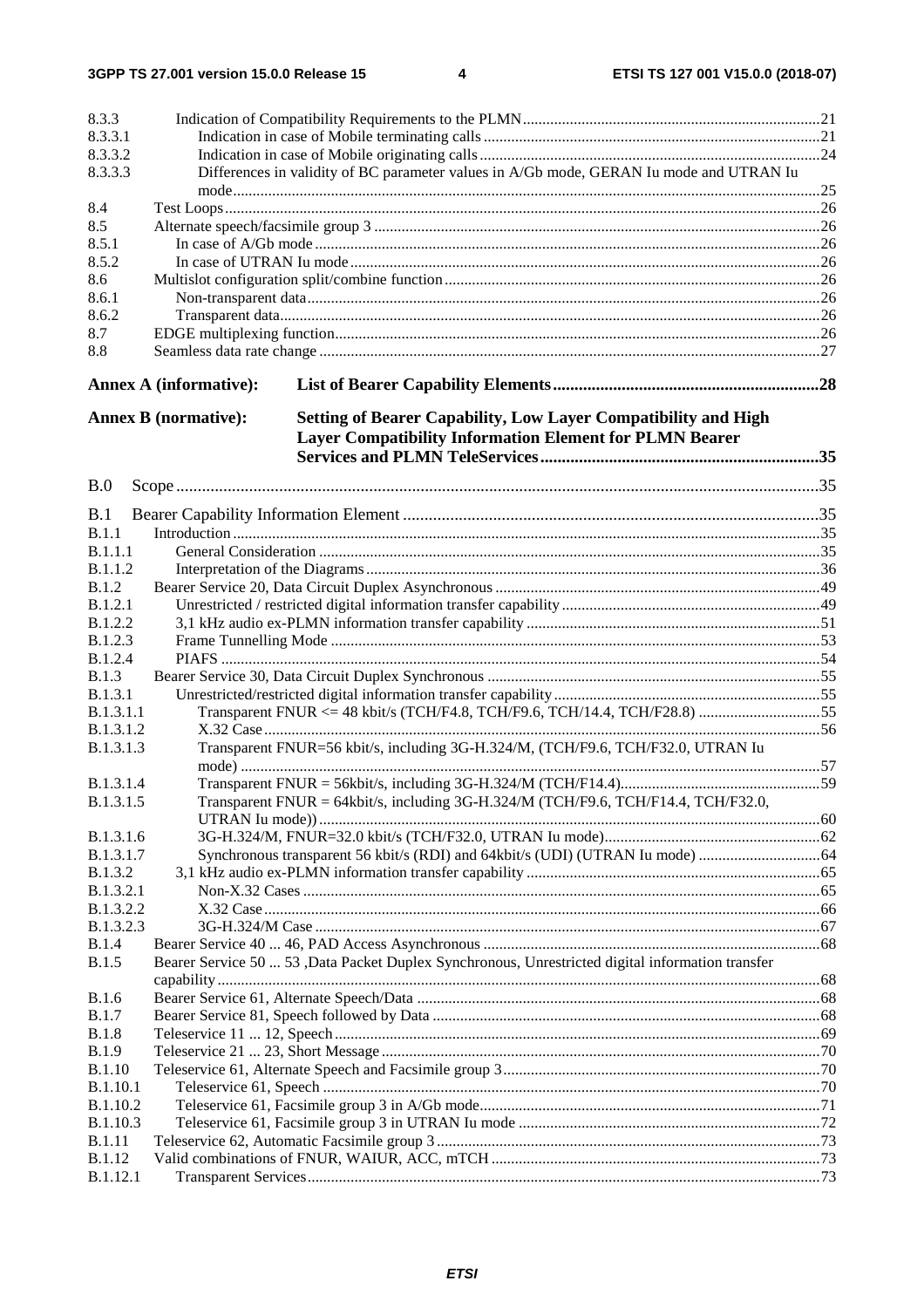| <b>B.1.12.2</b> |                               |  |
|-----------------|-------------------------------|--|
|                 |                               |  |
| <b>B.1.13</b>   |                               |  |
| <b>B.1.13.1</b> |                               |  |
| <b>B.1.13.2</b> |                               |  |
| <b>B.1.13.3</b> |                               |  |
| B.2             |                               |  |
| B.2.1           |                               |  |
| <b>B</b> 2.1.1  |                               |  |
| B.2.1.2         |                               |  |
| <b>B</b> .2.2   |                               |  |
| B.2.2.1         |                               |  |
| B.2.2.2         |                               |  |
| <b>B.2.3</b>    |                               |  |
| B.2.3.1         |                               |  |
| B.2.3.2         |                               |  |
| <b>B.2.4</b>    |                               |  |
| <b>B.2.5</b>    |                               |  |
| B.2.6           |                               |  |
| <b>B.2.7</b>    |                               |  |
| <b>B.2.8</b>    |                               |  |
| <b>B.2.9</b>    |                               |  |
| <b>B.2.10</b>   |                               |  |
| <b>B.2.11</b>   |                               |  |
|                 | <b>Annex C</b> (informative): |  |
|                 |                               |  |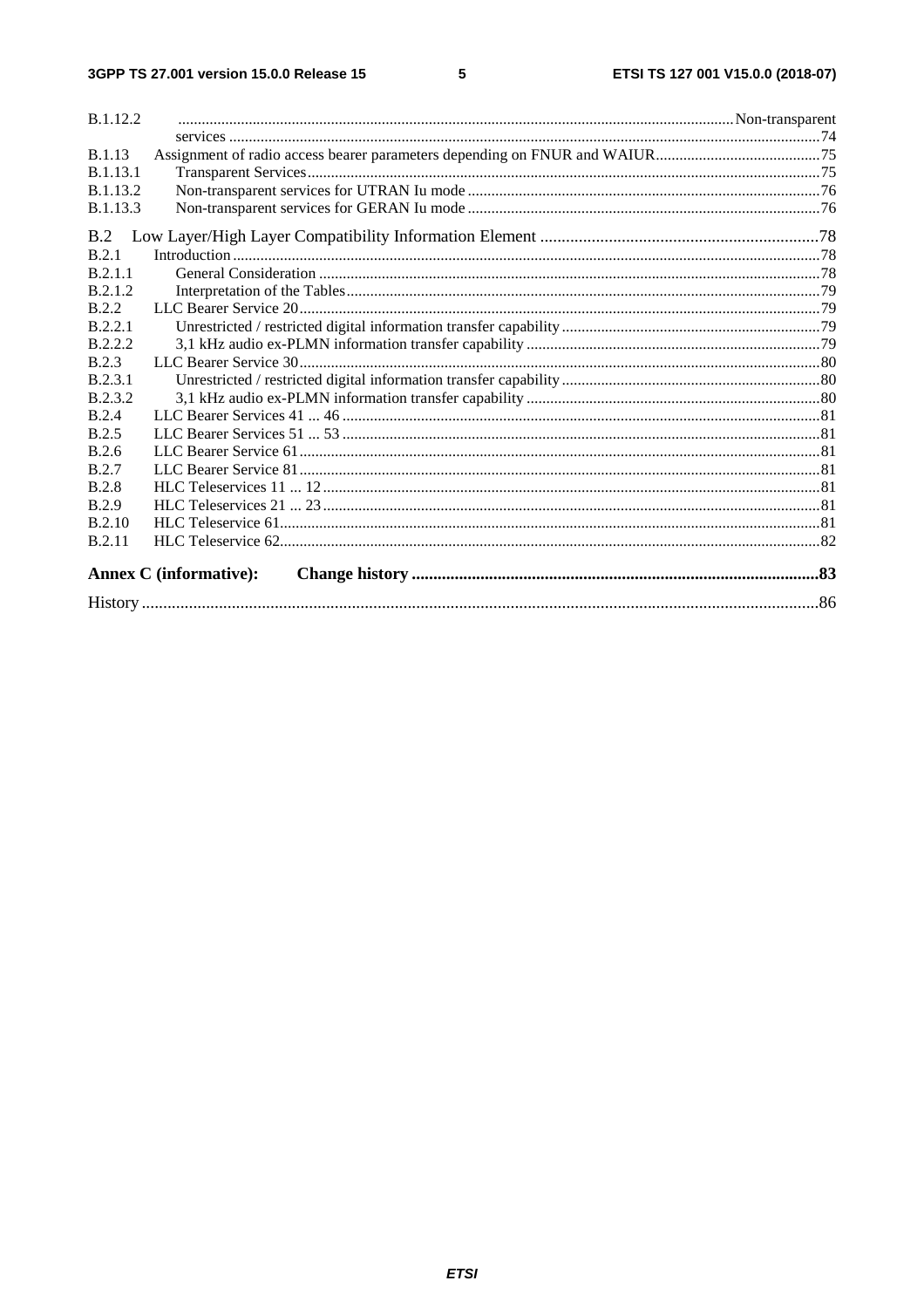## Foreword

This Technical Specification has been produced by the 3rd Generation Partnership Project (3GPP).

The present document specifies the functions needed for terminal adaptation within the 3GPP system.

The contents of the present document are subject to continuing work within the TSG and may change following formal TSG approval. Should the TSG modify the contents of the present document, it will be re-released by the TSG with an identifying change of release date and an increase in version number as follows:

Version x.y.z

where:

- x the first digit:
	- 1 presented to TSG for information;
	- 2 presented to TSG for approval;
	- 3 or greater indicates TSG approved document under change control.
- y the second digit is incremented for all changes of substance, i.e. technical enhancements, corrections, updates, etc.
- z the third digit is incremented when editorial only changes have been incorporated in the document.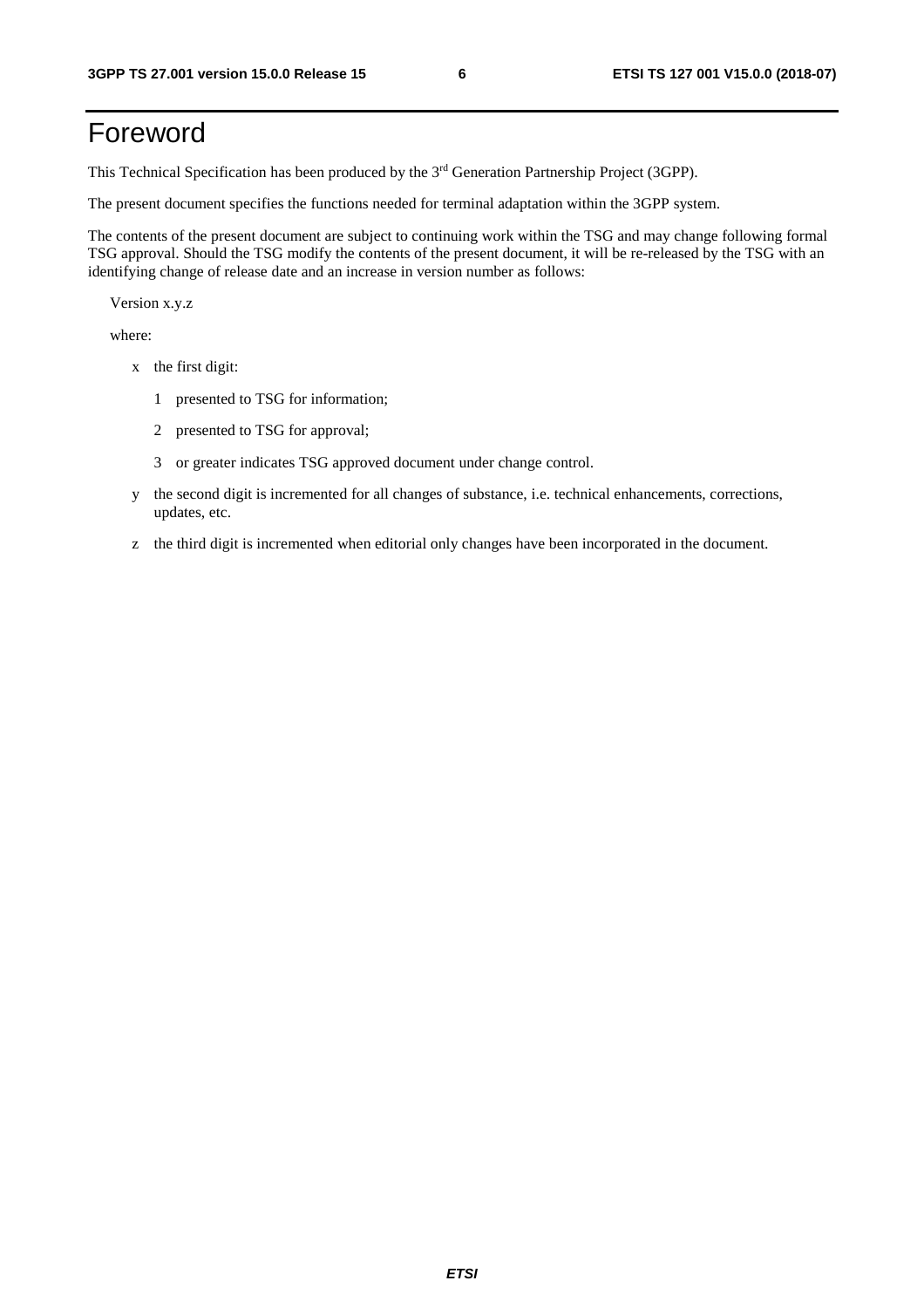### 1 Scope

The present document is based on the principles of terminal adaptor functions presented in the ITU-T I-series of Recommendations (I.460 to I.463).

The PLMN supports a wide range of voice and non-voice services in the same network. In order to enable non-voice traffic in the PLMN there is a need to connect various kinds of terminal equipment to the Mobile Termination (MT). The target of the present document is to outline the functions needed for the terminal adaptation.

The bearer services are described in 3GPP TS 22.002 and the general network configuration is described in 3GPP TS 23.002. The PLMN access reference configuration is defined in 3GPP TS 24.002. The various connection types used in the A/Gb mode or GERAN Iu mode PLMN are presented in 3GPP TS 43.010. Terminology used in the present document is presented in 3GPP TR 21.905 and 3GPP TS 29.990. For support of data services between a PLMN and other networks see 3GPP TS 29.007.

The present document is valid for a 2<sup>nd</sup> generation PLMN (A/Gb mode) as well as for a 3<sup>rd</sup> generation PLMN (Iu mode). If text applies only for one of these systems it is explicitly mentioned by using the terms "A/Gb mode" and "UTRAN Iu mode". If text applies to both of the systems, but a distinction between the ISDN/PSTN and the PLMN is necessary, the term "PLMN" is used.

NOTE 1: From R99 onwards the following services are no longer required by a PLMN:

- the dual Bearer Services "alternate speech/data" and "speech followed by data";
- the dedicated services for PAD and Packet access;
- $-BS$  21  $\ldots$  26 and BS 31  $\ldots$  34.

From REL-4 onwards the following service is no longer required by a PLMN:

- the synchronous Bearer Service non-transparent (BS 30 NT).
- non-transparent facsimile (TS 61/62 NT) for the A/Gb mode and GERAN Iu mode.

The support of these services is still optional. The specification of these services is not within the scope of the present document. For that, the reader is referred to former releases.

NOTE2 : The Gb interface does not play any role in the scope of the present document although the term "A/Gb mode" is used.

### 2 References

The following documents contain provisions which, through reference in this text, constitute provisions of the present document.

- References are either specific (identified by date of publication, edition number, version number, etc.) or non-specific.
- For a specific reference, subsequent revisions do not apply.
- For a non-specific reference, the latest version applies. In the case of a reference to a 3GPP document (including a GSM document), a non-specific reference implicitly refers to the latest version of that document *in the same Release as the present document*.
- [1] Void.
- [2] 3GPP TS 22.002: "Circuit Bearer Services (BS) supported by a Public Land Mobile Network (PLMN)".
- [3] 3GPP TS 22.003: "Circuit Teleservices supported by a Public Land Mobile Network (PLMN)".
- [4] 3GPP TS 23.002: "Network architecture".
- [5] 3GPP TS 43.010: "GSM Public Land Mobile Network (PLMN) connection types".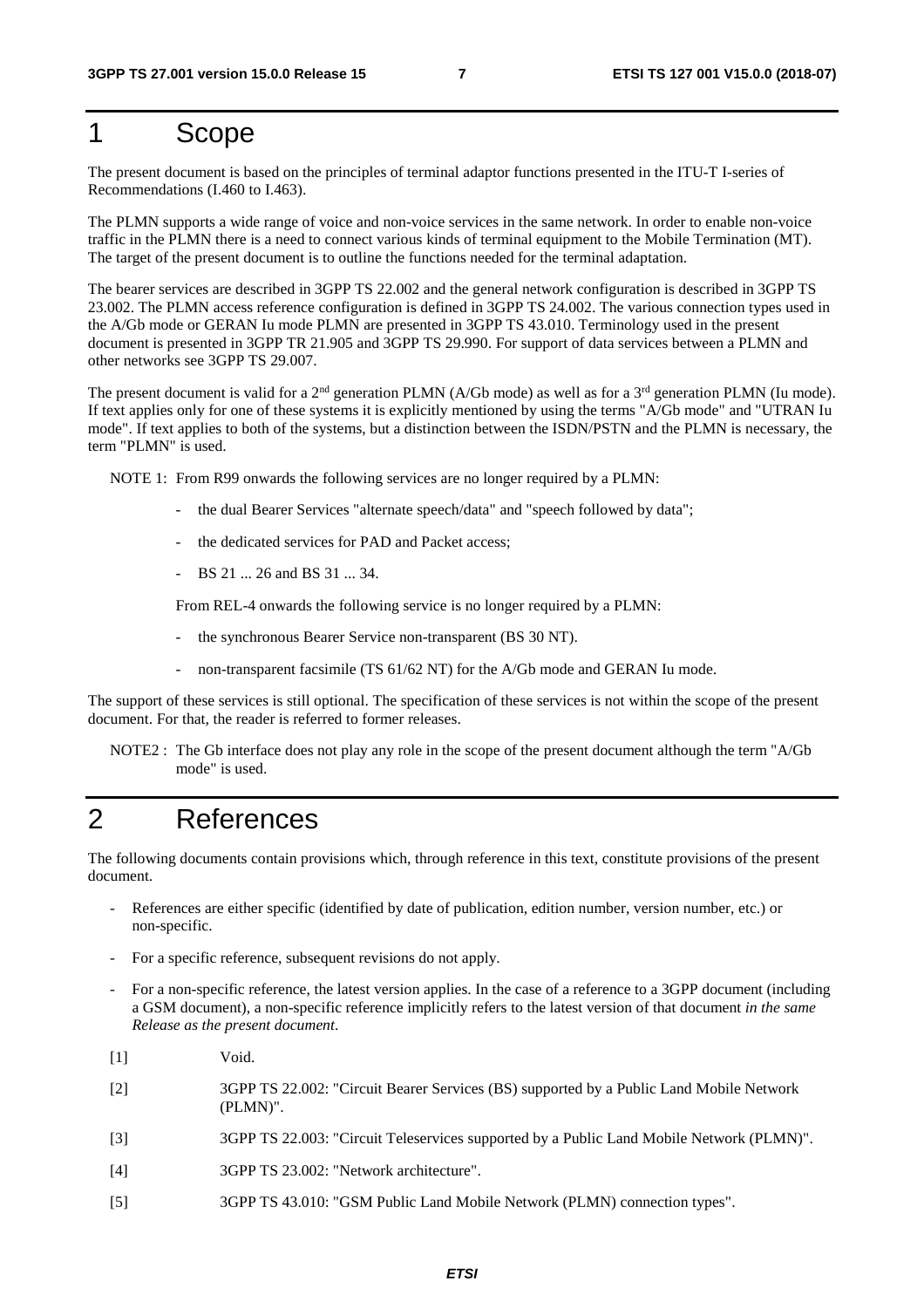[6] 3GPP TS 24.002: "GSM - UMTS Public Land Mobile Network (PLMN) access reference configuration". [7] 3GPP TS 24.008: "Mobile radio interface layer 3 specification; Core network protocols -Stage 3". [8] 3GPP TS 44.021: "Rate adaption on the Mobile Station - Base Station System (MS - BSS) interface". [9] 3GPP TS 24.022: "Radio Link Protocol (RLP) for circuit switched bearer and teleservices". [10] 3GPP TS 45.005: "Radio transmission and reception". [11] 3GPP TS 27.002: "Terminal Adaptation Functions (TAF) for services using Asynchronous bearer capabilities". [12] 3GPP TS 27.003: "Terminal Adaptation Functions (TAF) for services using Synchronous bearer capabilities". [13] Void. [14] **Void.** [15] Void. [16] Void. [17] Void. [18] Void. [19] Void. [20] Void. [21] 3GPP TS 29.007: "General requirements on interworking between the Public Land Mobile Network (PLMN) and the Integrated Services Digital Network (ISDN) or Public Switched Telephone Network (PSTN)". [22] Void. [23] **Void.** [24] **Void.** [25] Void. [26] ITU-T V-series Recommendations: "Data communication over the telephone network". [27] Void. [28] ITU-T X-series Recommendations: "Data networks and open system communication". [29] Void [30] ITU-T Recommendation X.150 (11/88): "Data Communication Networks: Transmission, Signalling and Switching, Network Aspects, Maintenance and Administrative Arrangements". [31] **Void.** [32] ITU-T Recommendation V.250 (05/99): "Serial asynchronous automatic dialling and control". [33] ITU-T Recommendation V.54 (11/88): "Loop test devices for modems". [34] ITU-T Recommendation V.110 (10/96): "Support by an ISDN of data terminal equipments with V-Series type interfaces".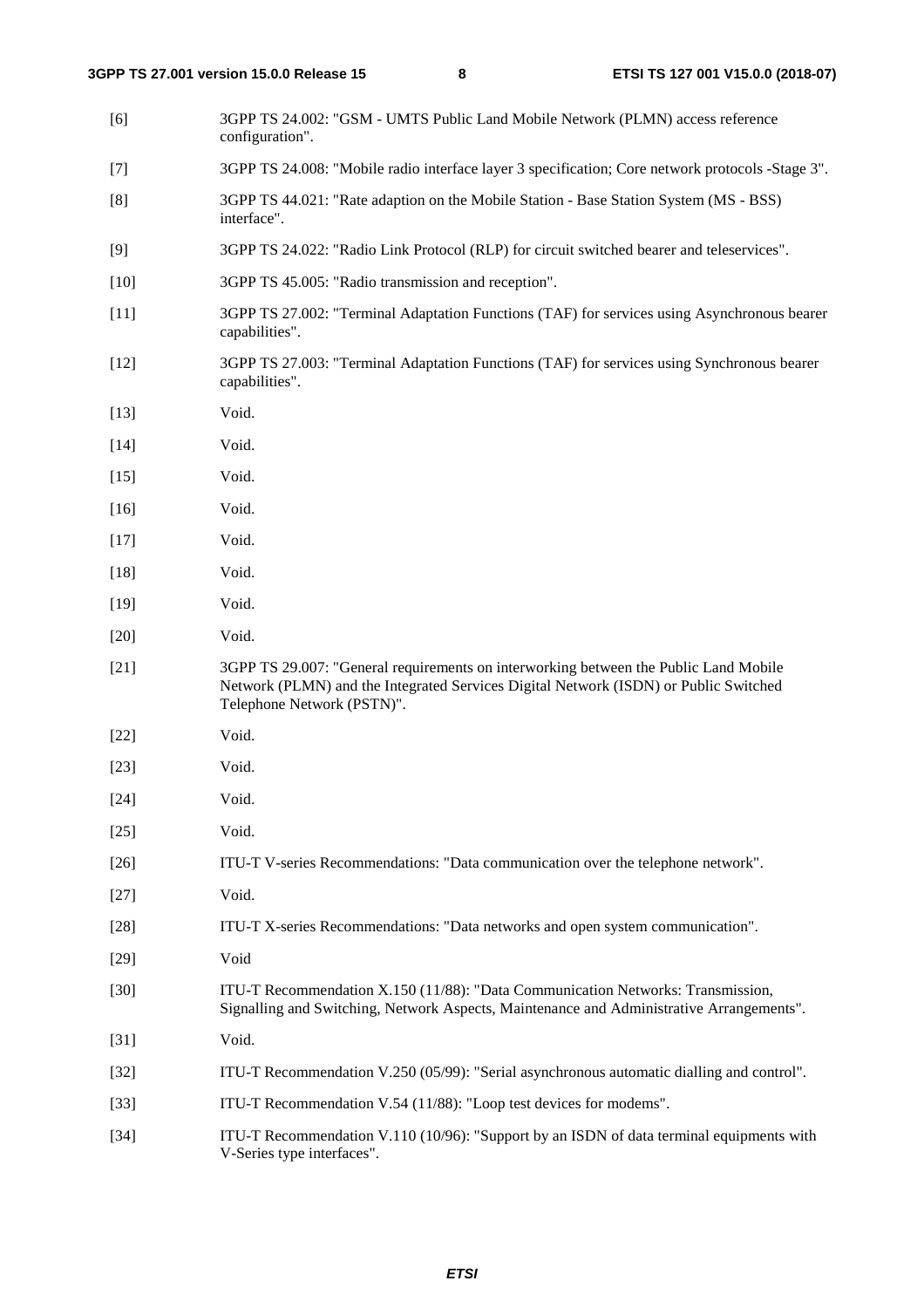| $[35]$ | ITU-T Recommendation I.460 (02/99), ITU-T Recommendation I.461 (also published as ITU-T<br>Recommendation X.30 [70]), ITU-T Recommendation I.462 (also published as ITU-T<br>Recommendation X.31 (11/95)), ITU-T Recommendation I.463 (also published as ITU-T<br>Recommendation V.110 [34]): "ISDN Overall Network Aspects and Functions, User Network<br>Interfaces". |
|--------|-------------------------------------------------------------------------------------------------------------------------------------------------------------------------------------------------------------------------------------------------------------------------------------------------------------------------------------------------------------------------|
| $[36]$ | ITU-T Recommendation Q.931 (1998): "ISDN user network interface layer 3 specification for<br>basic call control".                                                                                                                                                                                                                                                       |
| $[37]$ | ETSI ETR 018 ed.4 (1995-11): "Integrated Services Digital Network (ISDN), Application of the<br>Bearer Capability (BC), High Layer Compatibility (HLC) and Low Layer Compatibility (LLC)<br>information elements by terminals supporting ISDN services".                                                                                                                |
| $[38]$ | ISO/IEC 6429: 1992: "Information technology - Control functions for coded character sets".                                                                                                                                                                                                                                                                              |
| $[39]$ | Void.                                                                                                                                                                                                                                                                                                                                                                   |
| $[40]$ | Void.                                                                                                                                                                                                                                                                                                                                                                   |
| $[41]$ | Void.                                                                                                                                                                                                                                                                                                                                                                   |
| $[42]$ | ITU-T Recommendation V.120 (10/96): "Support by an ISDN of data terminal equipment with V-<br>Series type interfaces with provision for statistical multiplexing".                                                                                                                                                                                                      |
| $[43]$ | 3GPP TS 23.034: "High Speed Circuit Switched Data (HSCSD) - Stage 2".                                                                                                                                                                                                                                                                                                   |
| $[44]$ | ISO/IEC 13239 (1997) Information Technology: "Telecommunications and information exchange<br>between systems - High-level data link control (HDLC) procedures"                                                                                                                                                                                                          |
| $[45]$ | Void.                                                                                                                                                                                                                                                                                                                                                                   |
| $[46]$ | 3GPP TR 21.905: "Vocabulary for 3GPP Specifications".                                                                                                                                                                                                                                                                                                                   |
| $[47]$ | 3GPP TR 25.990: "Vocabulary for UTRAN".                                                                                                                                                                                                                                                                                                                                 |
| $[48]$ | 3GPP TS 25.322: "Radio Link Control (RLC) protocol specification".                                                                                                                                                                                                                                                                                                      |
| $[49]$ | Void.                                                                                                                                                                                                                                                                                                                                                                   |
| $[50]$ | Mobile Internet Access Forum: "PIAFS Specification Ver. 1.1, 2.1".                                                                                                                                                                                                                                                                                                      |
| $[51]$ | ITU-T Recommendation V.80 (08/96): "In-band DCE control and synchronous data modes for<br>asynchronous DTE".                                                                                                                                                                                                                                                            |
| $[52]$ | 3GPP TS 43.045: "Technical realization of facsimile group 3 service - transparent".                                                                                                                                                                                                                                                                                     |
| $[53]$ | 3GPP TS 45.001: "Physical layer on the radio path; General description".                                                                                                                                                                                                                                                                                                |
| $[54]$ | 3GPP TS 22.034: "High Speed Circuit Switched Data (HSCSD); Stage 1".                                                                                                                                                                                                                                                                                                    |
| $[55]$ | 3GPP TS 23.107: "Quality of Service QoS concept and architecture".                                                                                                                                                                                                                                                                                                      |
| $[56]$ | 3GPP TS 48.020: "Rate adaption on the Base Station System - Mobile-services Switching Centre<br>(BSS - MSC) interface".                                                                                                                                                                                                                                                 |
| $[57]$ | 3GPP TS 22.001: "Principles of circuit telecommunication services supported by a Public Land<br>Mobile Network (PLMN)".                                                                                                                                                                                                                                                 |
| $[58]$ | ITU-T Recommendation I.440 (also published as ITU-T Recommendation Q.920 [71]).                                                                                                                                                                                                                                                                                         |
| $[59]$ | ITU-T Recommendation I.450 (also published as ITU-T Recommendation Q.930 [72]).                                                                                                                                                                                                                                                                                         |
| $[60]$ | ITU-T Recommendation H.223 (07/01): "Multiplexing protocol for low bit rate multimedia<br>communication".                                                                                                                                                                                                                                                               |
| [61]   | ITU-T Recommendation H.245: "Control protocol for multimedia communication".                                                                                                                                                                                                                                                                                            |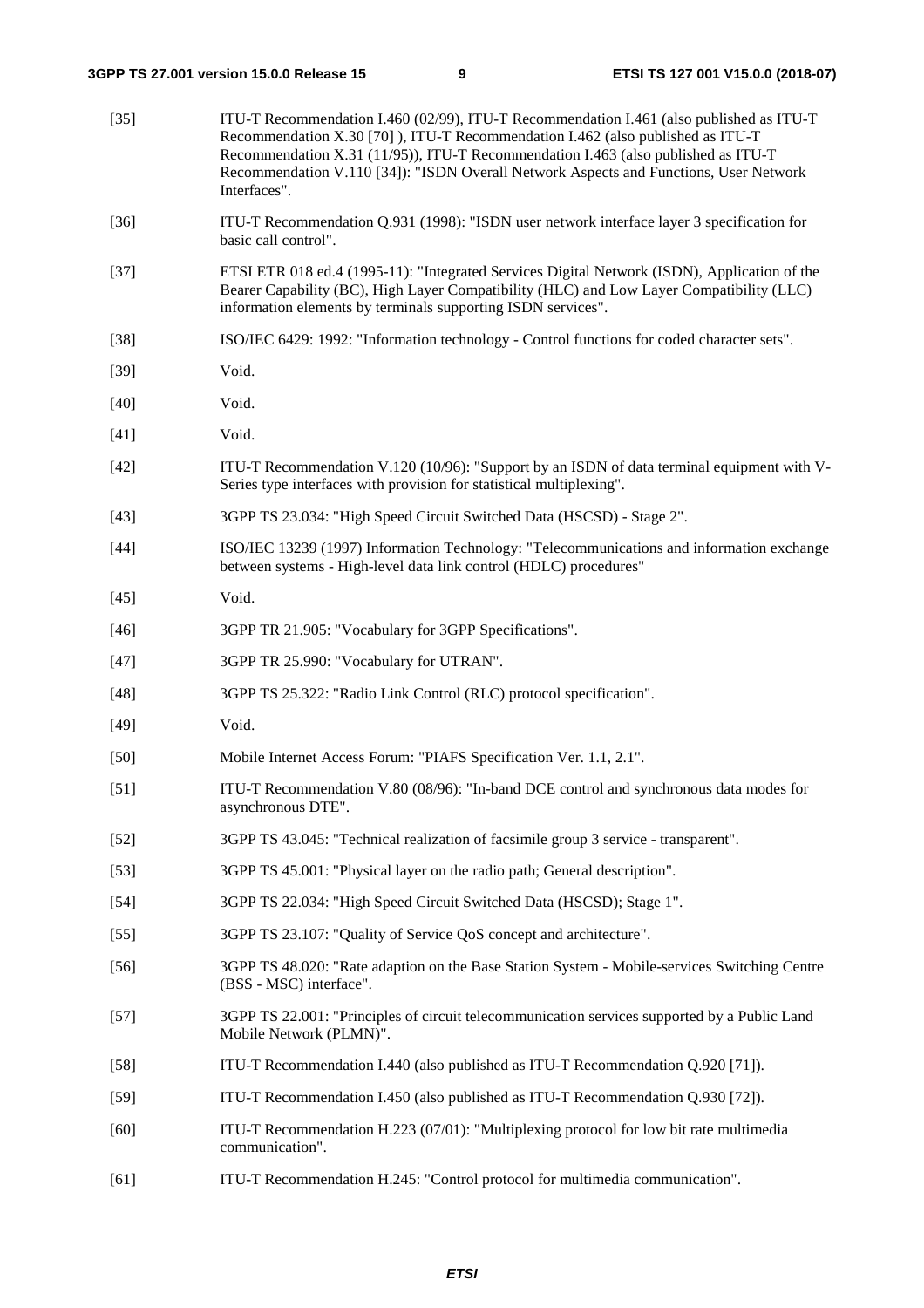- [62] ITU-T Recommendation V.21 (11/88): "300 bits per second duplex modem standardized for use in the general switched telephone network".
- [63] ITU-T Recommendation V.22 (11/88): "1200 bits per second duplex modem standardized for use in the general switched telephone network and on point-to-point 2-wire leased telephone-type circuits".
- [64] ITU-T Recommendation V.22bis (11/88): "2400 bits per second duplex modem using the frequency division technique standardized for use on the general switched telephone network and on point-to-point 2-wire leased telephone-type circuits ".
- [65] ITU-T Recommendation V.26ter (11/88): "2400 bits per second duplex modem using the echo cancellation technique standardized for use on the general switched telephone network and on point-to-point 2-wire leased telephone-type circuits".
- [66] ITU-T Recommendation V.31 (11/88): "Electrical characteristics for single-current interchange circuits using optocouplers".
- [67] ITU-T Recommendation V.32 (03/93): "A family of 2-wire, duplex modems operating at data signalling rates of up to 9600 bit/s for use on the general switched telephone network and on leased telephone-type circuits".
- [68] ITU-T Recommendation V.34 (02/98): "A modem operating at data signalling rates of up to 33 600 bit/s for use on the general switched telephone network and on leased point-to-point 2-wire telephone-type circuits".
- [69] ITU-T Recommendation V.42 (03/02): "Error-correcting procedures for DCEs using asynchronous-to-synchronous conversion".
- [70] ITU-T Recommendation X.30 (03/93): "Support of X.21, X.21 bis and X.20 bis based Data Terminal Equipments (DTEs) by an Integrated Services Digital Network (ISDN) ".
- [71] ITU-T Recommendation Q.920 (03/93): "ISDN user-network interface data link layer General aspects".
- [72] ITU-T Recommendation Q.930 (03/93): "ISDN user-network interface layer 3 General aspects".
- [74] 3GPP TS 23.146: "Technical realisation of facsimile Group 3 service non-transparent".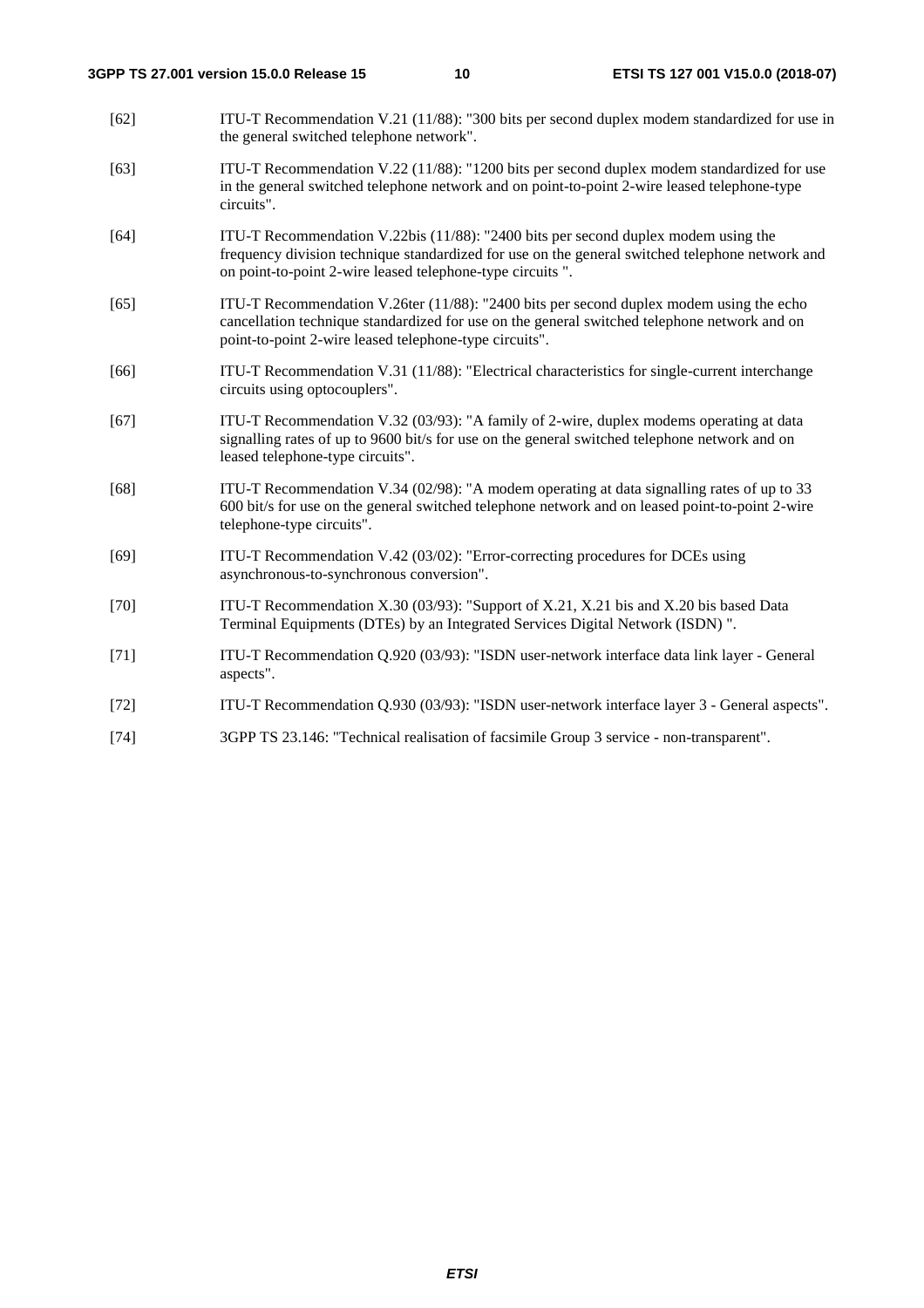## 3 Definitions and abbreviations

### 3.1 Definitions

The term 'Mobile Station' ( MS ) in the present document is synonymous with the term 'User Equipment' (UE ) as defined in 3GPP TR 21.905.

The term 'TE2' in the present document is synonymous with the term 'TE' as defined in 3GPP TR 21.905.

The term 'MT2' in the present document is synonymous with the term 'MT' as defined in 3GPP TR 21.905.

For the purposes of the present document the following terms and definitions given in 3GPP TS 21.905 and the following apply:

**A/Gb mode:** indicates that the text applies only to a system or sub-system which operate in A/Gb mode of operation, i.e. with a functional division that is in accordance with the use of an A or a Gb interface between the radio access network and the core network

**Iu mode:** indicates that the text applies only to a system or a sub-system which operates in Iu mode of operation, i.e. with a functional division that is in accordance with the use of an Iu-CS or Iu-PS interface between the radio access network and the core network

### 3.2 Abbreviations

For the purposes of the present document, the abbreviations given in 3GPP TR 21.905 and 3GPP TR 25.990 and the following apply:

|                | CALL PROC CALL PROCEEDING                                                                     |
|----------------|-----------------------------------------------------------------------------------------------|
| CALL CONF      | <b>CALL CONFIRMED</b>                                                                         |
| <b>CONNACK</b> | CONNECT ACKNOWLEDGEMENT                                                                       |
| EDGE channel   | A general term referring to channels based on 8PSK modulation; i.e. TCH/F28.8, TCH/F32.0, and |
|                | TCH/F43.2.                                                                                    |
| <b>FTM</b>     | Frame Tunnelling Mode                                                                         |
| <b>PIAFS</b>   | <b>PHS</b> Internet Access Forum Standard                                                     |
| <b>PHS</b>     | Personal Handyphone System                                                                    |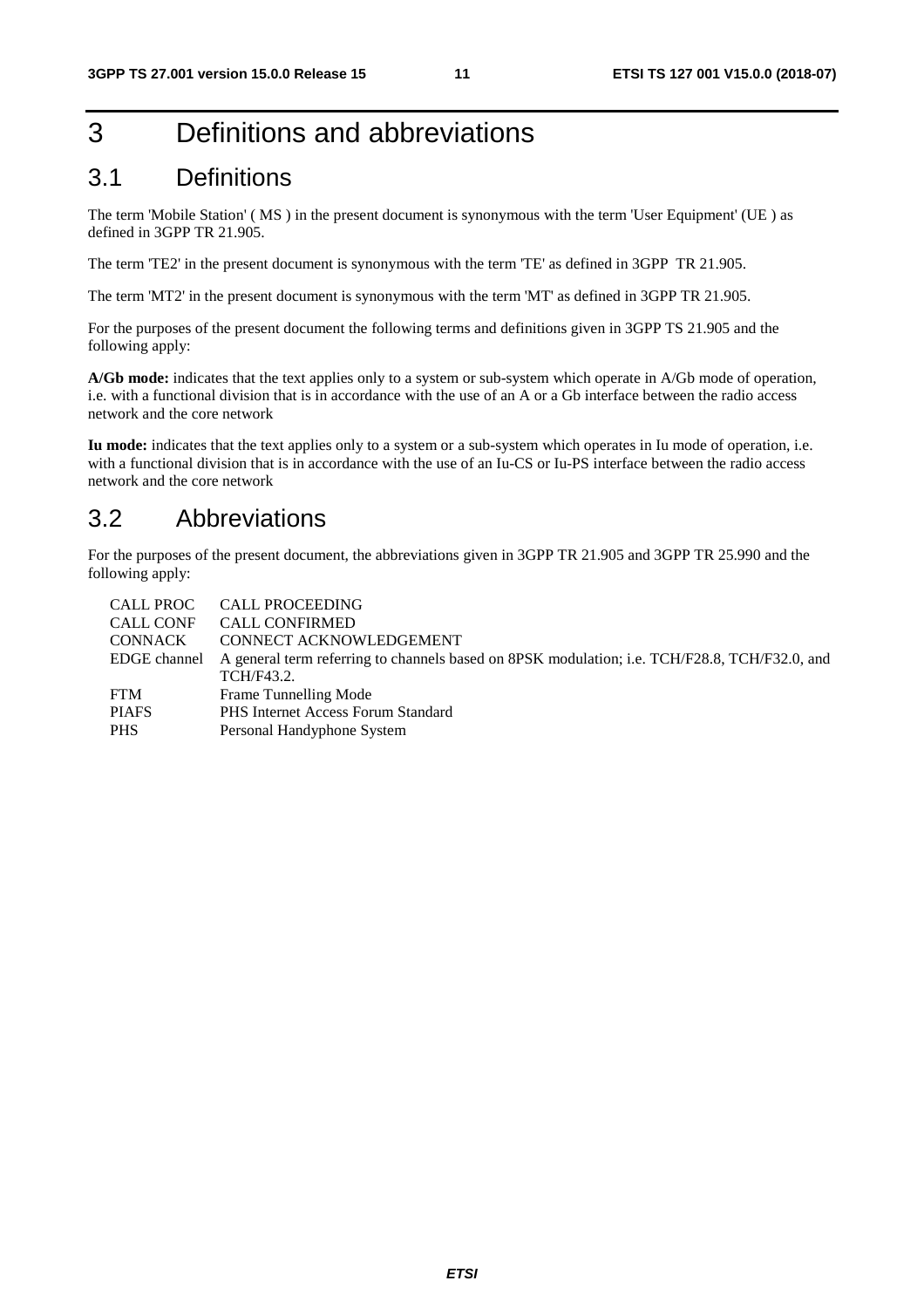## 4 Access reference configuration

Figure 1 presents the reference configuration for access to an A/Gb mode PLMN and GERAN Iu mode (see 3GPP TS 24.002).



reference point. TE2: V-type terminal.<br>TA: Terminal Adapto Terminal Adaptor. GERAN: GSM/EDGE Radio Access Network. CN: Core Network.

### **Figure 1: PLMN Access Reference Configuration (in A/Gb mode and GERAN Iu mode)**

Within the scope of the present document the Mobile Termination MT0 means a fully integrated MS including data terminal and its adaptation functions. MT2 includes ITU-T V-series terminal adaptation functions among other MT functions.

Figure 2 presents the access reference configuration for UTRAN Iu mode. There is no reference point identified for the TAF. The TAF is considered as a part of the Mobile Termination.



**Figure 2: UTRAN Iu mode PLMN Access Reference Configuration**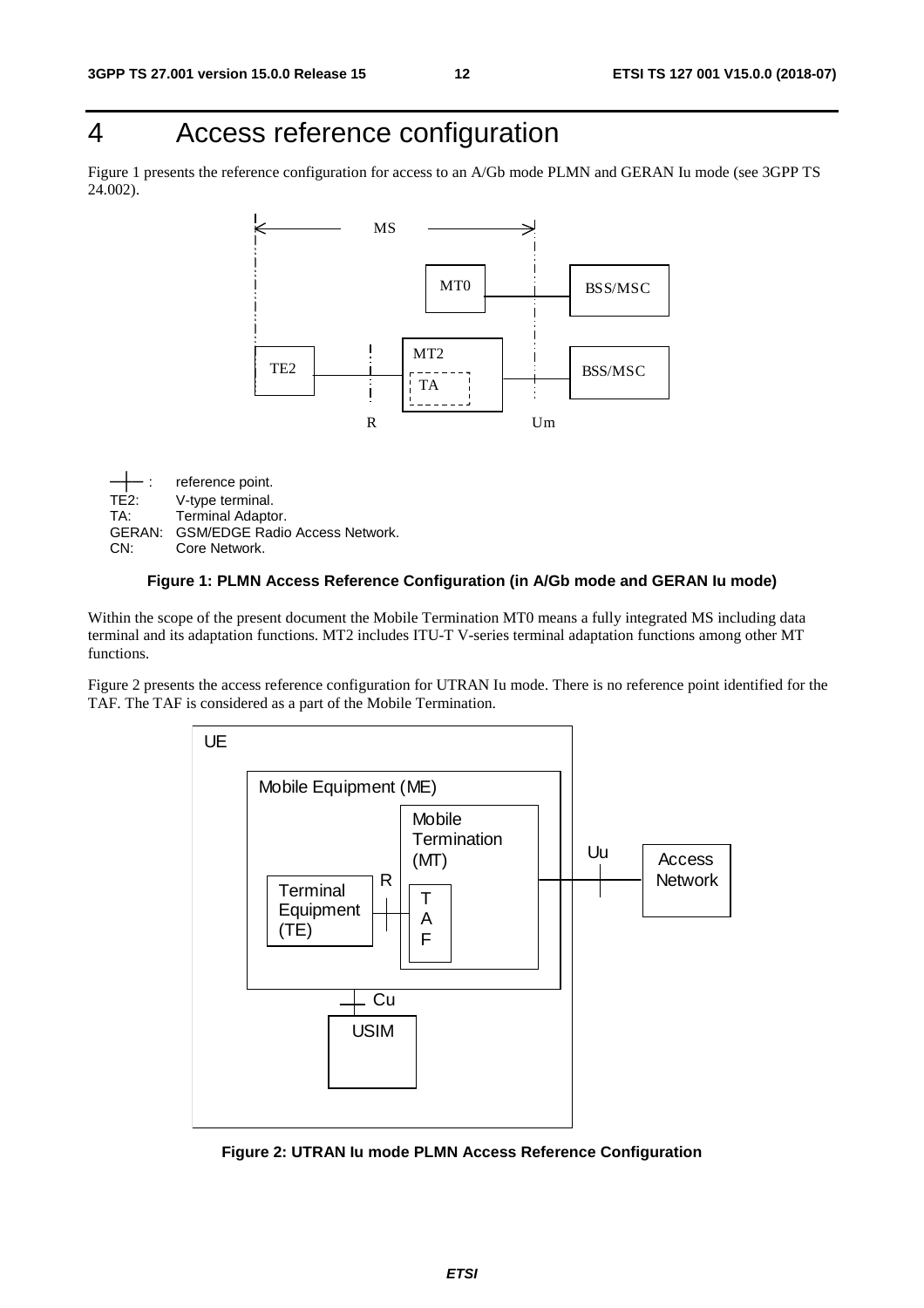## 5 Functions to support data services

The main functions of the MT to support data services are:

- functions to ensure conformity of terminal service requests to network capability;
- physical connection of the R reference point;
- flow control of signalling and mapping of user signalling to/from the PLMN access signalling;
- rate adaptation of user data (see 3GPP TS 44.021) and data formatting for the transmission SAP (3GPP TS 25.322);
- flow control of non-transparent user data and mapping of flow control for asynchronous data services;
- support of data integrity between the MS and the interworking function in the PLMN;
- end-to-end synchronization between terminals;
- filtering of status information;
- functions to support non-transparent bearer services e.g. termination of the Radio Link Protocol (RLP) and the Layer 2 Relay function (L2R) including optional data compression function (where applicable);
- terminal compatibility checking;
- optional support of local test loops.

In addition, functions to support autocalling and autoanswering are optionally specified in accordance with ITU-T Recommendation V.250 (although the use of other autocalling/auto-answering procedures are not prohibited provided that mapping in a functionally equivalent way to 3GPP TS 24.008 call control is also provided).

Other functional entities may be envisaged apart from the TAF. One of the physical interface to all these functions is the DTE/DCE interface to the MT. Normally, this DTE/DCE interface is associated with the TAF, if available. Therefore the access to any of these other functional entities, if implemented, via the DCE/DTE interface, are triggered by appropriate command sequences which are described in the applicable specifications (although the use of other procedures is not prohibited provided that mapping in a functionally equivalent way is also provided). These command sequences shall be issued by the DTE only when the MT is in the appropriate command status and there is no data connection pending. They are interpreted by an MT internal control function and result in an association of the DTE/DCE interface with the addressed function, if available.

## 6 Support of non transparent Bearer Services

In order to support asynchronous non transparent bearer services a Layer 2 Relay (L2R) function is included in the mobile termination. The details of the particular L2R function for the different asynchronous non transparent bearer services are contained in the appropriate 3GPP 27-series Specification. This clause describes the general aspects of the L2R function.

The Layer 2 Relay (L2R) function provides for the reliable transportation of known, i.e. asynchronous non transparent, user protocols across the radio interface of a PLMN. The L2R functions are located in the Mobile Termination (MT) and the Interworking Function (IWF) associated with a Mobile Switching Centre (MSC). The L2R uses the services provided by the Radio Link Protocol (RLP) to transport the asynchronous non transparent protocol information between the MS and the IWF.

### 6.1 Functions of the Layer 2 Relay

The complete protocol reference models for data and telematic services are described in 3GPP TS 43.010. The subset of those protocol reference models relating to the L2R function is reproduced in figure 2A.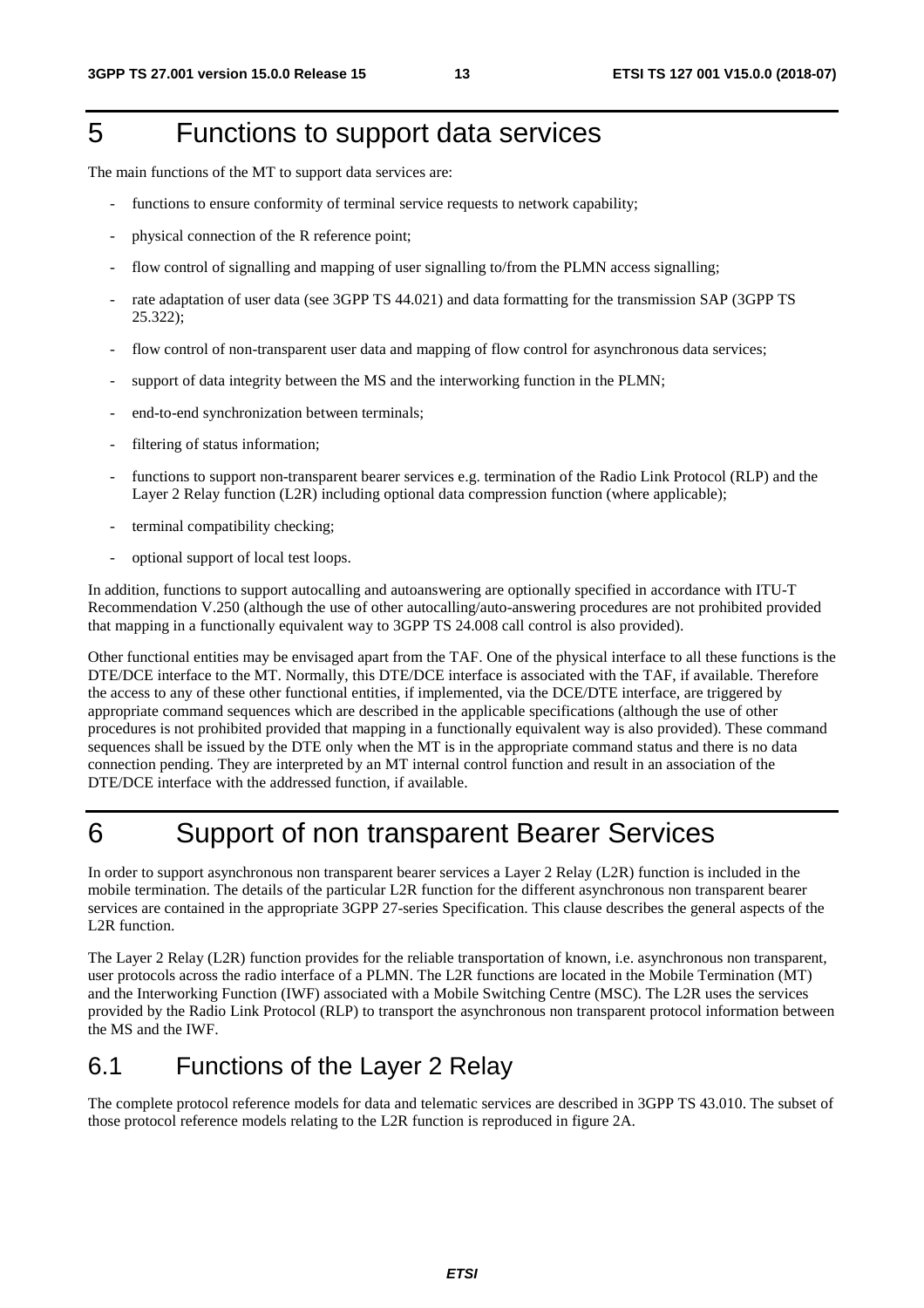

The Non Transparent Protocol (NTP) is normally a layer 2 protocol for OSI conformant protocols or an equivalent in the case of non OSI protocols. The Interface Protocol (IFP) is normally a layer 1 protocol for OSI conformant systems or equivalent for non OSI systems.

The L2R can be considered to consist of 3 sub-functions, see figure 3.





The 3 sub-functions are:

- a Non Transparent Protocol Entity;
- a L2R Protocol Entity;
- a Relay Entity.

The NTP-entity interfaces the L2R to the IFP-entity and provides an interface to the particular NTP.

The L2RP-entity interfaces the L2R to the RLP-entity and provides an interface to the appropriate L2R protocol.

The Relay-entity provides the mapping between the NTP-entity and the L2R-entity. If applicable, it contains the data compression function. The negotiable parameters are exchanged with the remote Relay-entity by means of the RLP XID frame.

It should be noted that the inter-layer interfaces within the MS and the IWF and within the L2R is not specified by 3GPP, The description given is for explanatory purposes only and is not intended to indicate a method of implementation. Therefore, the specification of the L2R is in terms of the peer-peer protocols. Generally, the non transparent and interface protocols are specified elsewhere, e.g. ITU-T Recommendations V.110 or V.120. Thus the main specification for the L2R consists of the L2R peer-peer protocols.

### 6.1.1 Layer 2 Relay in Frame Tunneling Mode

L2R is used in FTM to transport asynchronous HDLC (see [44]) frames between the MS and the IWF. In this case there is no NTP entity on the IWF side. Instead, the L2R entity interfaces a conversion function that performs a mapping between asynchronous and synchronous HDLC frames, which are transported on a UDI or RDI bearer with X.31 flag stuffing as rate adaptation. Consequently there is no error correction or flow control on the fixed network leg. (The HDLC FCS is used by the higher layer protocol, and error correction and flow control are performed end-to-end between the two DTEs.)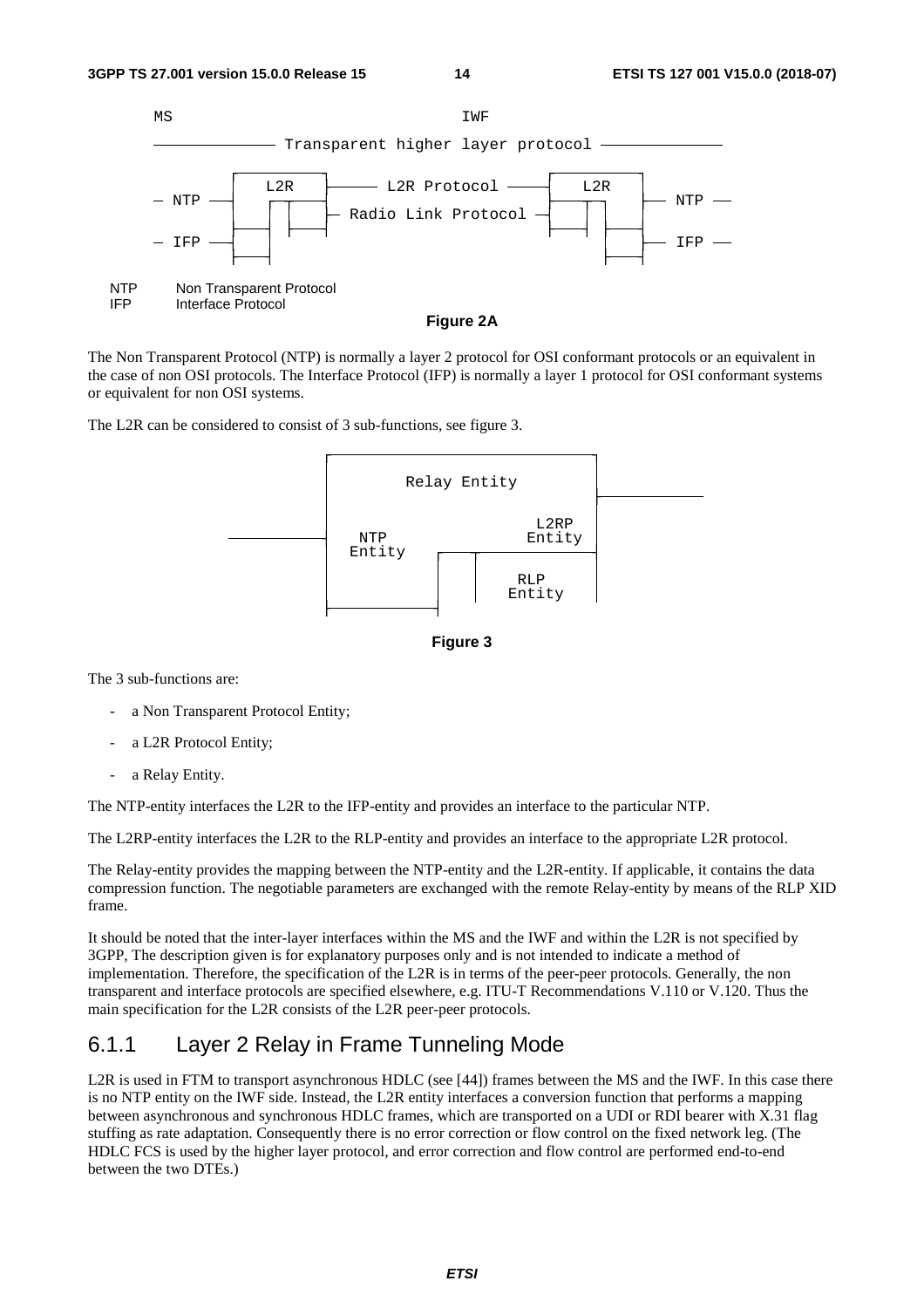## 6.2 Radio Link Services Used

The L2R function uses services defined in 3GPP TS 24.022.

## 6.3 Flow Control - General Description

A flow control active condition may take place under a number of circumstances:

- end-to-end flow control (DTE to DTE matter);
- backpressure (buffers filling);
- receive not ready (RLP condition).

It is possible that there may be an interaction between flow control active and inactive conditions in each circumstance.

### 6.3.1 End to End Flow Control

A DTE may wish to send a flow control active condition to another DTE.

Provisions exist in the L2R entity to transfer a flow control active condition (sent by its associated DTE) to the other L2R entity as soon as possible. This mechanism in the L2R entities allows such a flow control condition to be put ahead of any queuing which exists in the L2R entities.

Such a mechanism avoids undesirable build up of data buffers.

The L2R entity, receiving a flow control active condition from its associated DTE, stops sending data to that associated DTE immediately.

### 6.3.2 Back Pressure

The L2R and RLP entities have buffers which may become full to a predetermined threshold for a number of reasons, e.g. severe radio fading, failure or slowness of DTE to react to end to end flow control, certain RNR conditions. When this predetermined threshold is reached, a flow control active condition is sent to the associated DTE which is then prevented from sending any data. Subsequently, the flow control inactive condition is sent to the associated DTE when the L2R or RLP entities have indicated that there is sufficient free capacity in their buffers for data flow from the associated DTE to proceed.

The corresponding peer-layer procedure to assess the respective buffer conditions is a layer management matter and is not dealt with here. It is also considered an implementation matter to ensure that such procedure do not result in loss of data or considerable reduction in throughput.

In FTM, back pressure is not applicable towards the DTE on the fixed network side, because there is no flow control mechanism on the fixed network leg. Consequently buffer overflow may occur leading to loss of data, which is left to the higher layer protocol to handle.

### 6.3.3 Receive not Ready

When the RNR condition arises, an RLP indication is sent to the other RLP entity which in turn shall send a flow control active condition to its associated L2R entity. That L2R entity shall then send a flow control active condition to its associated DTE.

An RNR condition may result in the Execution of "back pressure" as mentioned under subclause 6.3.2.

### 6.4 User initiated service level up and down grading (applies to A/Gb and GERAN Iu mode only)

When the value of the negotiated UIMI parameter is greater than 0, the MS may at any time during the call, control, to some extent, the number of traffic channels to be used. This is done by signalling a higher or lower value for the Wanted Air Interface User Rate (WAIUR) and maximum number of traffic channels (mTCH). The network may assign an AIUR matching the WAIUR using up to mTCH traffic channels, provided that the resources are available (3GPP TS 22.034, 3GPP TS 23.034 and 3GPP TS 24.008).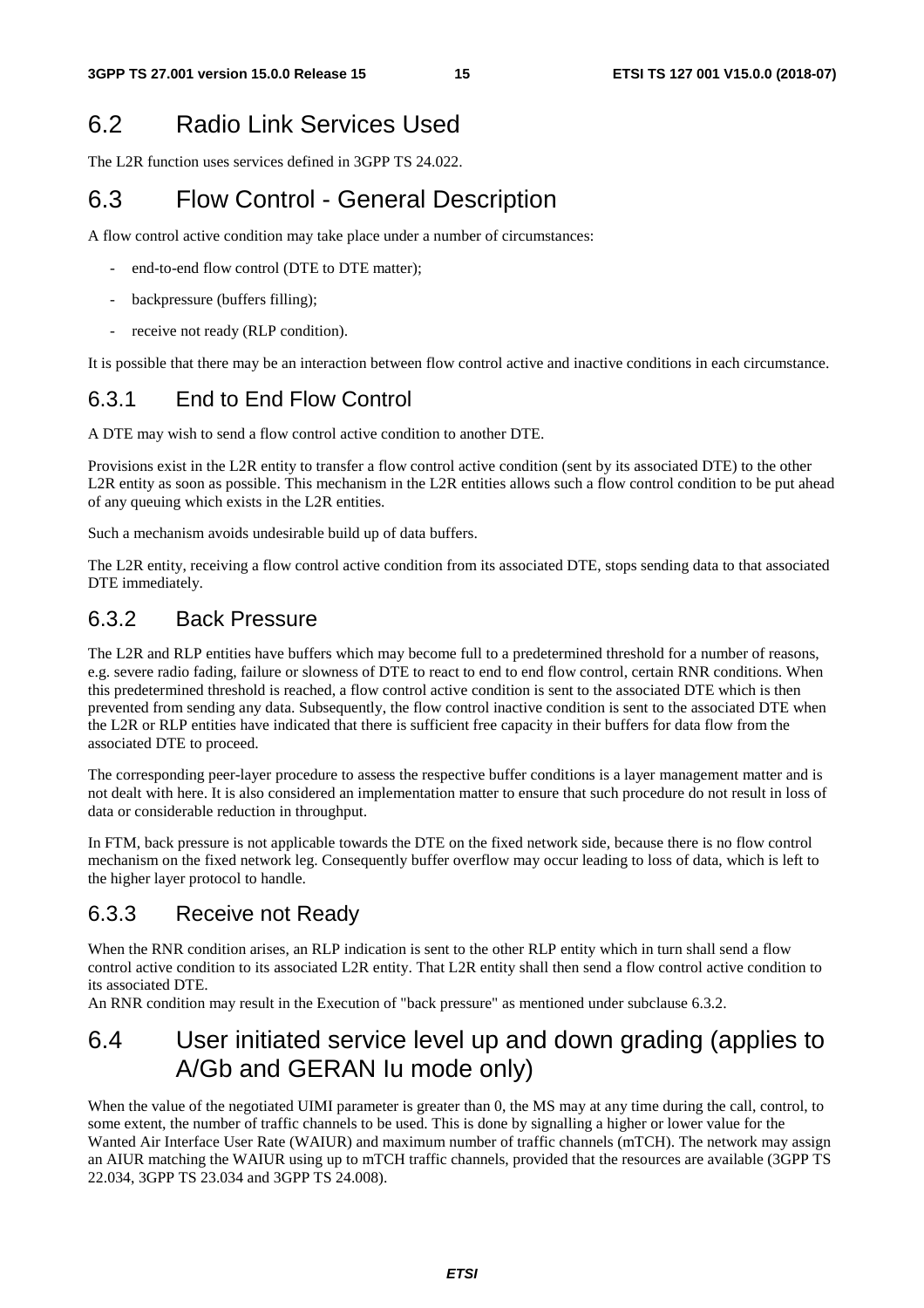If the value of the RLP optional feature 'Up signalling' is negotiated to 1, the MS may receive a suggestion from the network to initiate an upgrading. This occurs when the following condition holds:

The IWF:

- 1) is receiving user data from the fixed network side at a higher rate than the current AIUR; or
- 2) in symmetrical calls only, can send user data towards the fixed network side at a higher rate than the current AIUR.

The MS can detect the condition stated in 1) and 2) above by examining the value of the UP bit in the received RLP S and I+S frames. When the condition does not hold, the value of the UP bit is continuously 0. If the condition does hold, the number of 1s between two consecutive 0s indicates the number of traffic channels to upgrade by. There is no need to repeat this indication since the FCS protects it. For instance, if the UP bit sequence is ...01100... and the current number of assigned traffic channels is 2, then an upgrading 4 traffic channels is suggested.

NOTE: From MSC/IWF's perspective a TCH/F28.8 or TCH/F43.2 EDGE configuration is identical to a multislot 2×TCH/F14.4 or 3×TCH/F14.4 configuration. Therefore, a factor of 1/2 or 1/3 has to be applied to the suggested increase when the assigned up link channel is TCH/F28.8 or TCH/F43.2 respectively.

The MS may use the information signalled in the UP bit to find out when a service level upgrading may increase the data throughput. In order to initiate a service level upgrading, the value of UIMI shall be greater than the number of currently assigned channels.

In order to determine when to downgrade, the MS may compare the rate of received and sent information in the RLP frames to the AIUR. If the rate of received and sent information is less than the current AIUR the MS may initiate a downgrading.

User initiated service level up and down grading mechanism may also be used to modify the asymmetry preference, see subclause 6.5. This is achieved by sending a new value of the asymmetry preference in the BC-IE.

### 6.5 Asymmetry preference indication (applies to A/Gb and GERAN Iu mode only)

The MS's classmark may restrict the possible number of channels or modulation that may be assigned by the network in one of the directions. This may result in an asymmetric transmission, i.e., different numbers of channels or modulations are assigned in each direction.

Asymmetric transmission may also result from a preference indication. At call set up, the MS may send an asymmetry preference indication in the BC-IE (see 3GPP TS 24.008). There are three options:

- 1) no preference;
- 2) up link biased asymmetry preferred;
- 3) down link biased asymmetry preferred.

If down or up link asymmetry preference is indicated, the network shall not assign EDGE channels on the unbiased link. If the network assigns EDGE channels on the biased link, it shall assign TCH/F14.4 on the unbiased link. The WAIUR shall then apply to the biased link.

## 7 Structure of the 3GPP TS 27-series of Specifications

The structure of the Specifications is as follows:

3GPP TS 27.001 General on Terminal Adaptation Functions for Mobile Stations.

3GPP TS 27.002 Terminal Adaptation Functions for Services using Asynchronous Bearer Capabilities. This document defines the interfaces and terminal adaption functions integral to a MT which enable the attachment of Asynchronous Terminals to a MT.

3GPP TS 27.003 Terminal Adaptation Functions for Services using Synchronous Bearer Capabilities.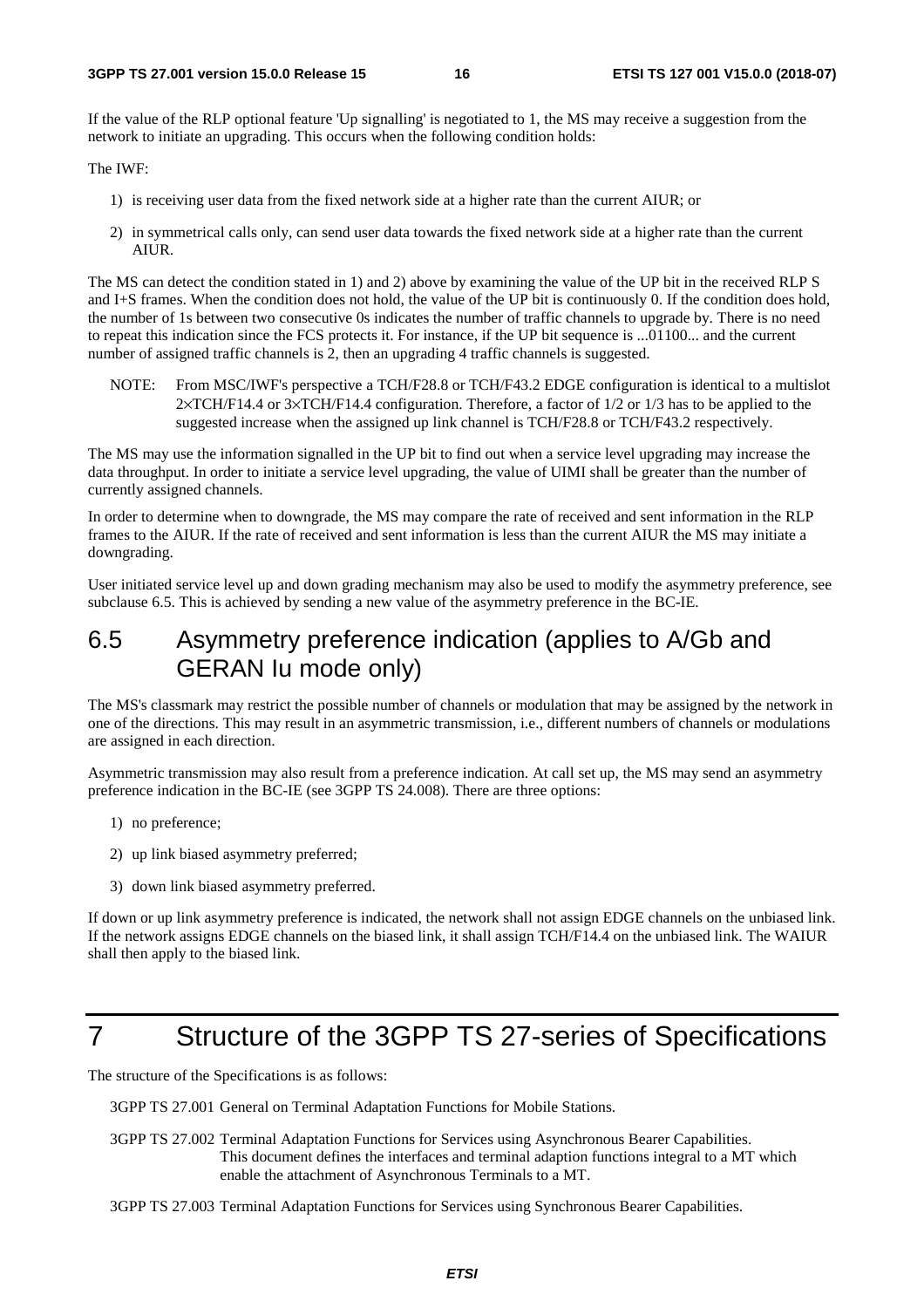This document defines the interfaces and terminal adaptation functions integral to a MT which enable the attachment of Synchronous Terminals to a MT.

### 8 Functions common to all interfaces

### 8.1 Synchronization of the Traffic Channel

As long as there is no connection between the traffic channel and the interface to the TE this interface shall be terminated in the appropriate way.

Prior to exposing the traffic channel of a PLMN connection to transmission of user data, the controlling entities of the connection shall assure the availability of the traffic channel(s). This is done by the so called synchronization process:

- starting on the indication of "physical connection established" resulting from the PLMN inherent outband signalling procedure. This indication is given:
	- for MO calls: on reception of the CONNECT message:
	- for MT calls: on reception of the CONNECT ACKNOWLEDGE message;
	- for mobile initiated in-call modification: on reception of the MODIFY COMPLETE message; and
	- for network initiated in-call modification: on sending the RR/RRC message confirming the reconfiguration of the traffic channel (in A/Gb mode: ASSIGNMENT COMPLETE, HANDOVER COMPLETE, or CHANNEL MODE MODIFY ACKNOWLEDGE; in Iu mode: RADIO BEARER RECONFIGURATION COMPLETE, TRANSPORT CHANNEL RECONFIGURATION COMPLETE, or PHYSICAL CHANNEL RECONFIGURATION COMPLETE);
- ending by indicating the successful execution of this process to the controlling entity, which then takes care of the further use of the inband information (data, status).

During the call control phases (set-up and clear), the procedures at the V.-series DTE interfaces may be mapped completely to the out-of-band signalling procedure. The state of the S-bits and X-bits during the call control phases are in this case irrelevant to the DTE interface procedures. However, the "ready for data" condition (i.e. CTs 106 and 109) is derived from the status bits received by the TAF once synchronization is complete. Since half duplex operation is not supported by a PLMN, status bit SB is not needed to signal the turn around of the connection.

### 8.1.1 Transparent services

### 8.1.1.1 Initial procedure for traffic channel types TCH/F4.8 and TCH/F9.6

With respect to the TAF, for the transparent bearer capability support the synchronization procedure with the channel codings 2.4 kbit/s, 4.8 kbit/s and 9.6 kbit/s is as follows:

- sending of synchronization pattern 1/OFF (all data bits "1" / all status bits "OFF", all E-bits "1") to the IWF. In multislot transparent operation, the synchronisation pattern sent is 1/OFF with the exception of the bit positions S1, first X, S3, and S4 which contain the substream number and multiframe alignment pattern (see 3GPP TS 44.021);
- searching for detection of the synchronization pattern received from the IWF, and in multislot operation, also searching for the multiframe alignment pattern "0000 1001 0110 0111 1100 0110 1110 101" (see 3GPP TS 44.021) in bit position S4 and substream numbers in bit positions S1, first X, and S3. The value of the bits E4-E7 shall not be checked.

### 8.1.1.2 Initial procedure for traffic channel types TCH/F14.4 and TCH/F28.8

With respect to the TAF, for the transparent bearer capability support, the procedure with the TCH/F14.4 or TCH/F28.8 is as follows: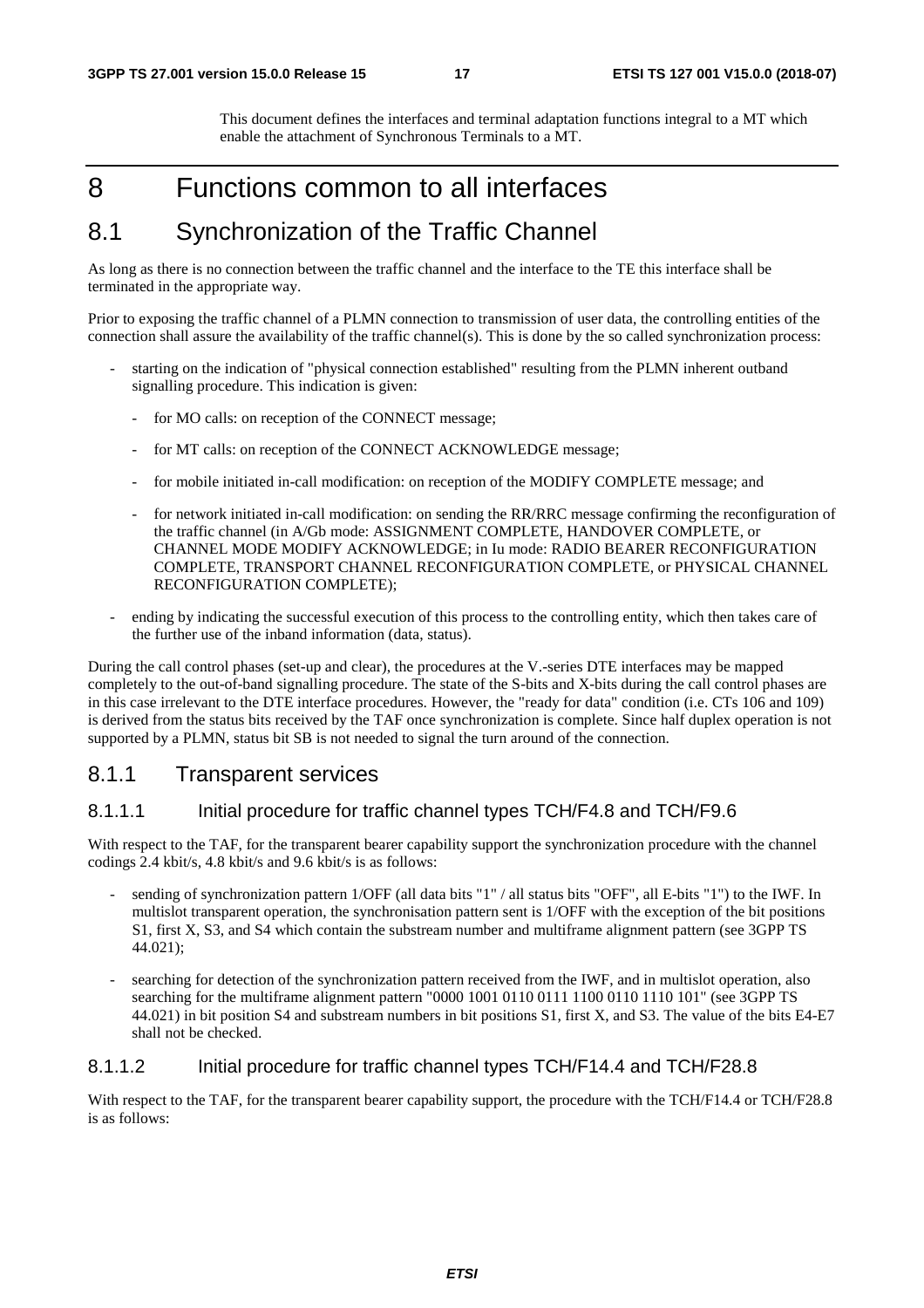- sending of synchronization pattern 1/OFF (all data bits "1" / status bits in M2 "OFF") to the network in the multiframe structure with the multiframe alignment pattern "0000 1001 0110 0111 1100 0110 1110 101" in the M1 (see 3GPP TS 44.021) and, in a multislot or TCH/F28.8 case, sending substream numbers in the bit M2;
- searching for the detection of the multiframe alignment pattern "0000 1001 0110 0111 1100 0110 1110 101" (see 3GPP TS 44.021) in the bit M1 originating from the network, and, in a multislot or TCH/F28.8 case, searching for substream numbers in the bit M2. (Any 5 bits sequence in the multiframe alignment pattern is unique, i.e. the multiframe alignment can take place by the recognition of five successive S1 bits).

### 8.1.1.3 Subsequent procedures for traffic channel types TCH/F4.8, TCH/F9.6, TCH/F14.4, and TCH/F28.8

When the synchronisation pattern and, in case of multislot, TCH/F14.4 or TCH/F28.8 operation the multiframe alignment pattern from the IWF have been recognized as a steady state (see note) the TAF continues sending the synchronization patterns to the IWF until a timer  $T = 500$  ms) expires.

NOTE: An idle frame sent by the BSS and received by the MS has the same pattern as the synchronization pattern 1/OFF.

 At the moment when the message CONNECT (MO) or CONNACK (MT) is received at the MS, it is guaranteed that this pattern is received from the MSC/IWF with the exception of a loss of frame synchronization on the Abis interface.

The handling of frame stealing in case of 2400 bit/s full rate data channels is implementation dependent.

### 8.1.1.3.1 V.-series interface

During the synchronization process described above, i.e. while the synchronization pattern is being sent by the MT, CT106, 107 and 109 remain in the OFF condition.

After the expiration of the timer T of each allocated traffic channel for the call, the X and SB bits received from the IWF are mapped on to CT 106 and CT 109, respectively, at the MT/DTE interface according to the filtering process described in subclause 8.2. The received SA bit, if available, is ignored. The condition on CT107 is changed from "OFF" to "ON", the data bits received from the IWF are mapped to CT104, and CT103 is mapped to the data bits sent towards the IWF. The transmitted SA (if available), SB and X bits shall be set to "ON".

8.1.1.3.2 X.-series interface

Void.

8.1.1.3.3 S interface (I.420)

Void.

### 8.1.1.4 Procedures for RLC

With respect to the TAF for T bearer support, the procedure is as follows:

- no access stratum SDUs are transmitted until an access stratum SDU is received.

### 8.1.1.4.1 V-series interface

Until the first access stratum SDU is received at the transmission SAP, CT 106, 107 and 109 remain in the OFF condition. At the reception of the first SDU, CT 106, CT 107 and CT 109 are changed from OFF to ON at the DCE/DTE (TE/TAF) interface. The data received in each SDU are mapped to CT 104 and data on CT 103 are mapped to SDUs sent toward the RNC.

### 8.1.2 Non-transparent services

With respect to the TAF, for non-transparent bearer capability support, the synchronization procedure in A/Gb and GERAN Iu mode is as follows:

- firstly, receiving frames on all allocated traffic channels for the call;
- secondly, initiating the RLP link establishment by sending a RLP-SABM across the radio interface.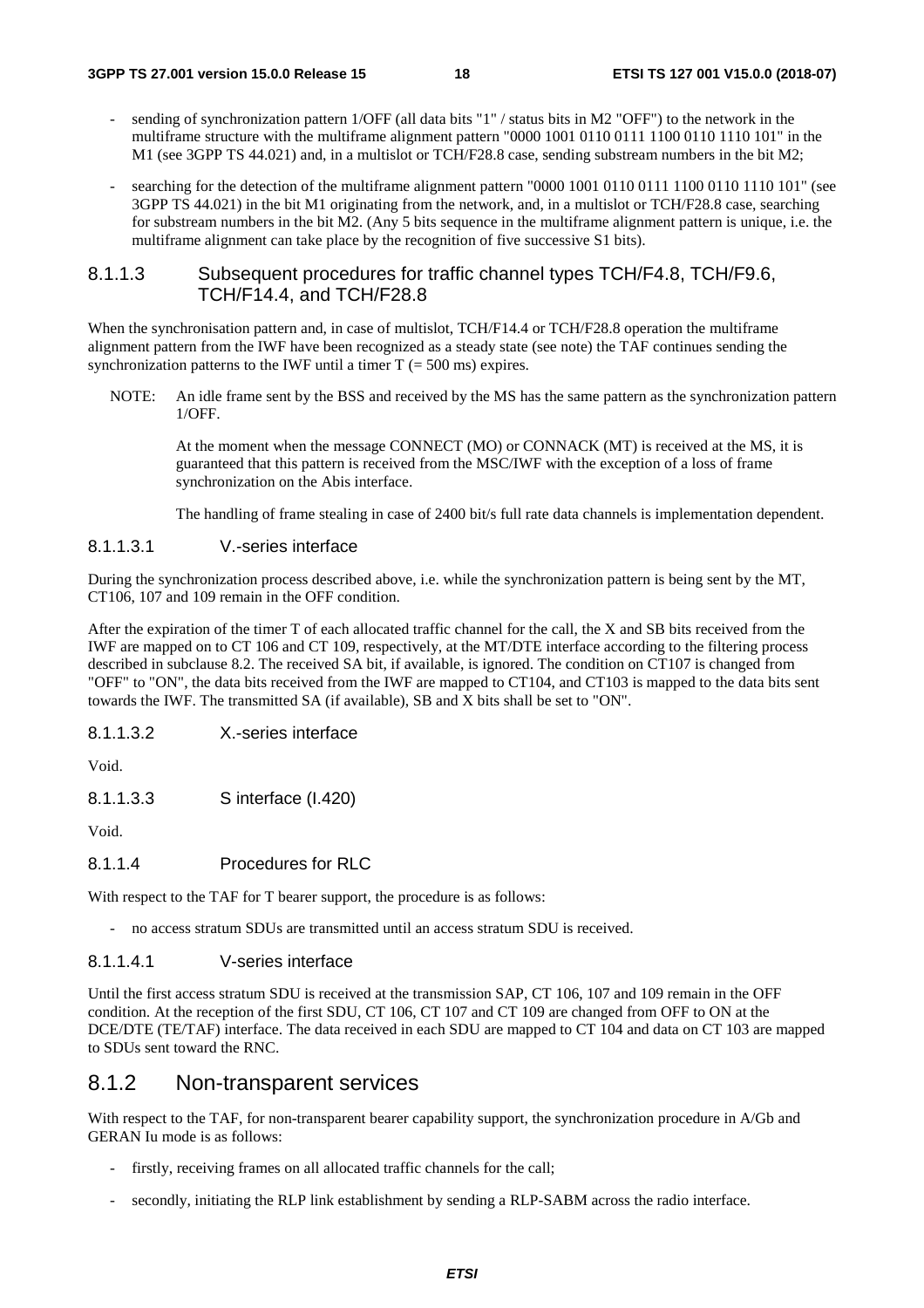In UTRAN Iu mode, the TAF shall initiate the RLP after the physical connection has been established.

### 8.1.2.1 V.-series interface

During the synchronization process described above, i.e. while the synchronization pattern is being sent by the MT, CT106, 107 and 109 remain in the OFF condition.

When the RLP link has been established, CT107 shall be changed from "OFF" to "ON". From this time the information from/to the RLP, including status changes, shall be mapped by the L2R entity applicable to the particular bearer capability (3GPP TS 27.002 "L2R functionality").

### 8.1.2.2 X.-series interface

Void.

8.1.2.3 S interface (I.420) (does not apply to UTRAN Iu mode)

Void.

### 8.1.3 Action on loss of synchronization

### 8.1.3.1 Loss at the TAF-radio interface

In A/Gb and GERAN Iu mode, if the TAF detects a loss of synchronisation on one or more channels, it initiates the resynchronisation process. The TAF searches for the data frame structure in those channels in which the synchronisation has been lost according to the initial procedures described in subclauses 8.1.1 and 8.1.2. The information received from the channels shall continue to be processed as if the synchronisation had not been lost, i.e. corrupted data is forwarded towards RLP entity or TE during the re-synchronisation process. No action shall be taken on the frames being transmitted towards the MSC, other than to continue sending them normally.

In UTRAN Iu mode, no action shall be taken.

### 8.1.3.2 Loss at the TAF-terminal interface

Void.

### 8.2 Filtering of Channel Control Information (A/Gb or GERAN Iu mode transparent mode only)

### 8.2.1 General

The DTEs used at the MS side of the PLMN conforms to ITU-T's DTE/DCE interface specifications, which assume basically an error-free environment, i.e.:

- limited distance, point-to-point local interconnection of the interface circuits for data and status;
- steady state signalling.

The envisaged use of these DTEs in the PLMN environment leads to the exposure of these "interconnections" to the PLMN radio channel. To assure proper operation even under these conditions appropriate measures have to be taken. In the non transparent case the RLP satisfies the requirement for both data and status lines.

In the transparent case the:

- data line aspects have to be dealt with end-to-end by the users; while
- status line aspects are of concern to the network, and are dealt with in the following.

### 8.2.2 Filtering process to be applied

Filtering of channel control information is relevant only at the MS side and in the transparent mode of operation. By applying filtering measures the condition of a DTE/DCE control interchange circuit, for which the DTE constitutes the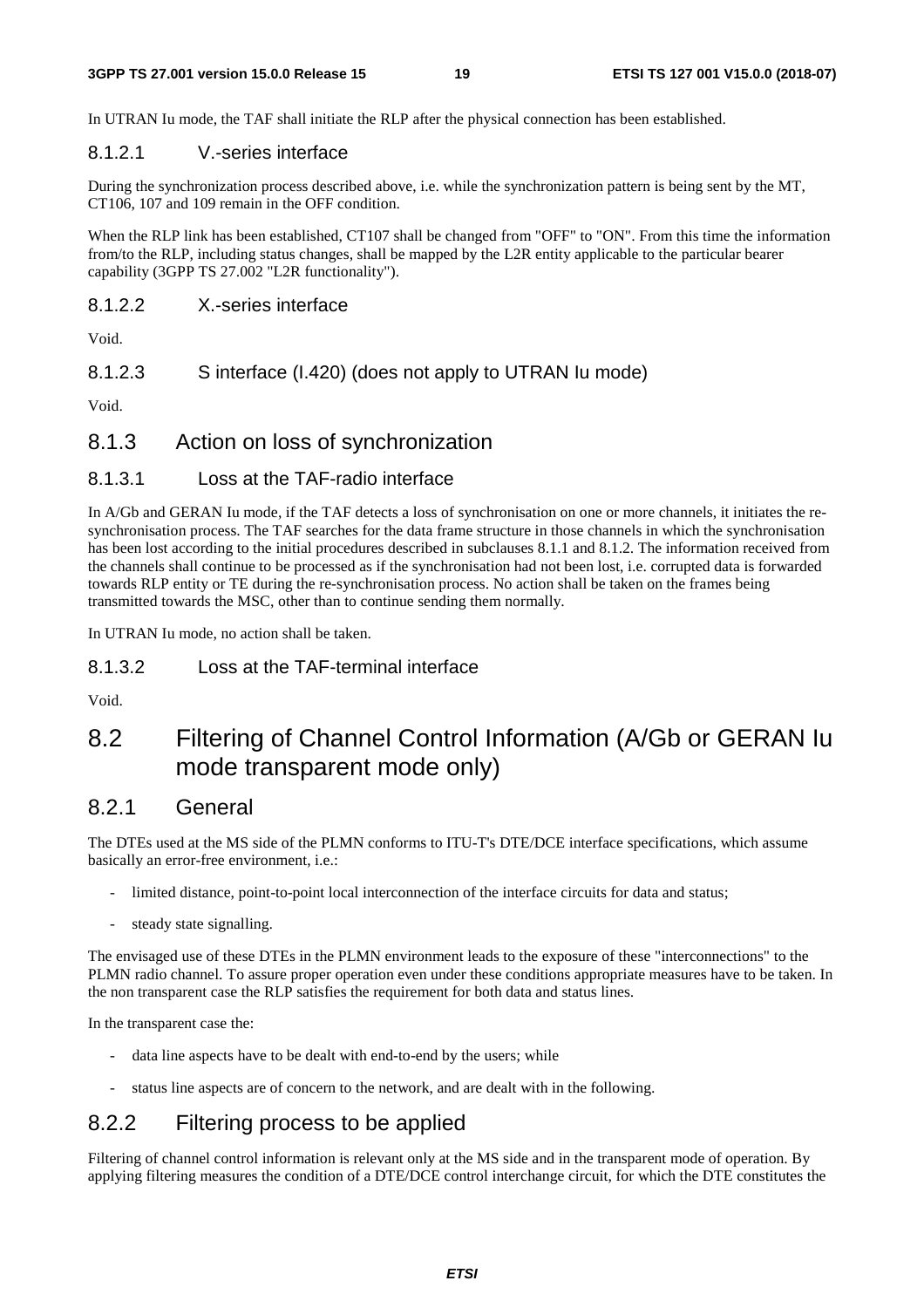information sink, is preserved until another condition is signalled for an "integration time" period by the channel control information (status bits) of the rate adaptation scheme.

The filtering mechanism is understood to reside between the rate adaptation function (information source) and the DTE (information sink). It receives the unfiltered condition of the respective control interchange circuit set according to the actual sequential appearance of the individual associated status bits and forwards the filtered condition to the DTE.

The filtering process starts when the traffic channel synchronization ends with the expiry of timer T.

### 8.2.2.1 V.-series interface

### **CT 106**

In the transparent mode the remote inband control of this circuit is needed to support a modem retrain procedure.

OFF-ON transition at the MS authorizes the DTE to send data; if wrongly set, loss of data may occur.

ON-OFF transition at the MS causes the DTE to cease transmitting data; set wrongly may impair the performance in connection usage.

#### **CT 109**

In the transparent mode the remote inband control of this circuit is needed to:

- trigger the interpretation of received data;
- indicate to the DTE the state of the connection.

OFF-ON transition at the MS authorizes the DTE to rely on the condition of the received data interchange circuit, set wrongly may cause receipt of wrong data, while setting late may cause loss of data.

ON-OFF transition at the MS:

- causes the DTE to cease receiving data;
- may initiate release of the connection during a data phase by the DTE giving an ON-OFF transition on circuit 108/2.

Setting this condition wrongly may cause loss of data and potentially release the connection.

### 8.2.2.2 X.-series interface

Void.

### 8.2.2.3 Filtering mechanism

### 8.2.2.3.1 Traffic channel types TCH/F4.8 and TCH/F9.6

A filtering mechanism shall be provided by an integration process on those SB and X bits carrying status information in the V.110 frame or in the multiframe structure. The integration periods applied are:

| <b>V-series</b> | <b>Transition</b> | Integration<br>period | <b>Status</b><br>stream |
|-----------------|-------------------|-----------------------|-------------------------|
| CT 106          | Off-On            | 1 s                   | X                       |
| CT 106          | On-Off            | 1 s                   | Х                       |
| CT 109          | Off-On            | 200 ms                | SB                      |
| CT 109          | On-Off            | 5s                    | <b>SB</b>               |

The integration process shall ensure that the interchange circuits do not change state in response to spurious transitions of the status bits during the integration period.

The integration process shall operate reliably with error characteristics as specified in 3GPP TS 45.005.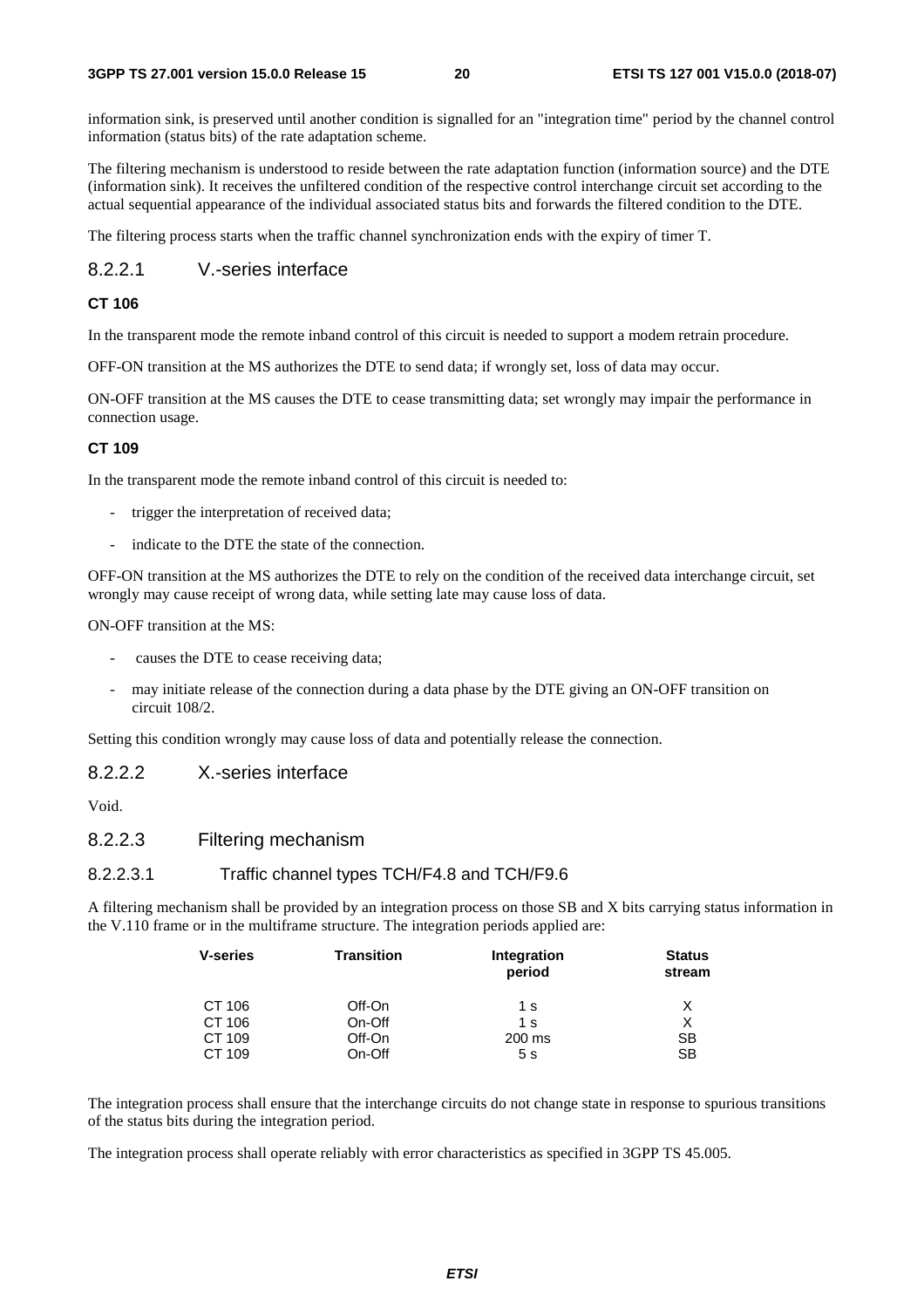### 8.2.2.3.2 Traffic channel type TCH/F14.4

To change the state of CT 109 or CT 106, it is required that at least two consecutive SB-bits or X-bits, respectively, carry the same value.

### 8.3 Terminal Compatibility Decision

The establishment of a mobile terminated connection depends on a positive decision on the terminal compatibility. The Mobile Station (MS) contributes to this process by performing (depending on the individual call set-up condition):

- a compatibility check;
- the selection of the appropriate terminal function; and
- the indication of compatibility requirements to the PLMN;

initiated by a call set-up request from the PLMN. The aforementioned functions shall be carried out as follows.

### 8.3.1 Compatibility Check

Annex B of 3GPP TS 24.008 applies, particularly clause B.3, subclauses B.3.1 and B.3.2. As regards the therein mentioned user-to-user compatibility checking the following applies:

When the calling user requests a service with user-to-user compatibility significance indicated by the presence of HLC and LLC information element in the call set-up request, the MS shall check that the service supported by the called user matches concerning the contents of the HLC/LLC information element. If a mismatch is detected, then the MS shall reject the offered call using the cause No.88 "Incompatible Destination".

### 8.3.2 Selection of Appropriate Terminal Function

The MS shall select the appropriate terminal functions following a positive result of the compatibility check and/or forwarding the indication of compatibility requirements to the PLMN.

### 8.3.3 Indication of Compatibility Requirements to the PLMN

### 8.3.3.1 Indication in case of Mobile terminating calls

In support of:

- PSTN originated calls; and
- ISDN originated calls using 3,1 kHz audio Bearer Capability (BC); as well as
- ISDN originated calls using unrestricted digital Bearer Capability but not specifying all parameters for deducing a Bearer Service.

Mobile specific requirements to be dealt with in the Bearer Capability information element the call confirmed message has been introduced in the call control protocol (3GPP TS 24.008). This also allows for re-negotiation of specific parameters at the beginning of the connection set-up process. The specific parameters are:

- a) mobile specific requirements:
	- Connection element (transparent/non transparent);
	- Structure (note 1);
	- Synchronous/Asynchronous (note 8);
	- Rate adaptation/other rate adaptation (note 9):
	- User information layer 2 protocol (note 1);
	- Intermediate rate (note 2), (note 3);
	- Modem Type (note 1), (note 3);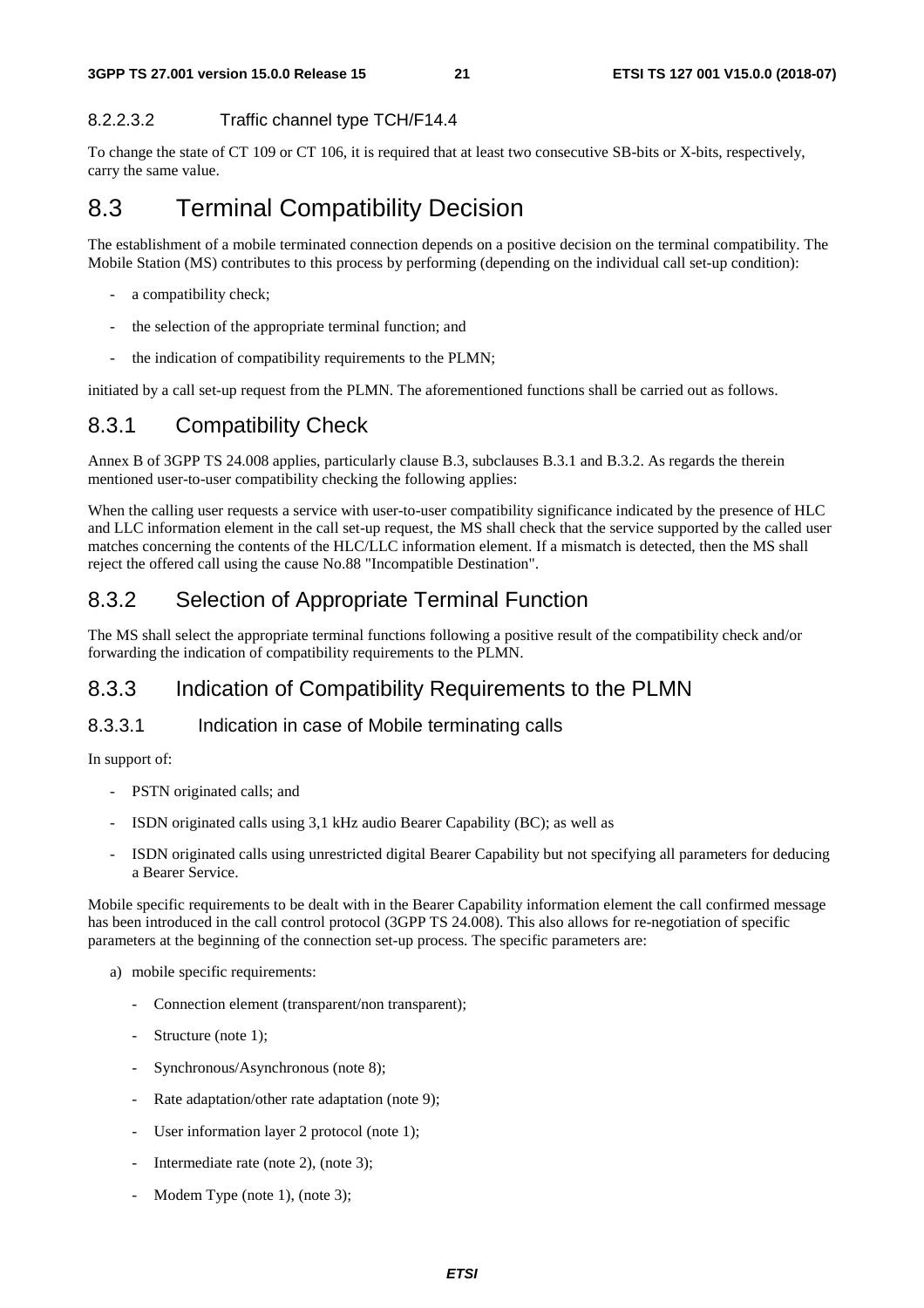- User Rate (note 3);
- Compression ,
- Fixed network user rate, (note 3) (note 4);
- Other modem type, (note 3) (note 4);
- User initiated modification indication (note 4).

The following parameters are indicated by the MS to the network, only:

- Radio Channel Requirement;
- Acceptable channel codings (note 5);
- Maximum number of traffic channels, (note 5);
- Wanted air interface user rate (note 6) (note 7);
- Asymmetry preference indication (note 7).
- NOTE 1: This parameter is correlated with the value of the parameter connection element.
- NOTE 2: For non-transparent services this parameter is correlated with the value of the parameter negotiation of intermediate rate requested.
- NOTE 3: Modification of these parameters may be proposed by the MS. The Network may accept it or not.
- NOTE 4: This parameter shall be included by the MS only if it was received from the network.
- NOTE 5: This parameter shall be included only if the parameter 'fixed network user rate' is included.
- NOTE 6: This parameter shall be included only for non-transparent services and if the parameter 'fixed network user rate' is included.
- NOTE 7: This parameter has to be included if EDGE channel coding(s) are included in Acceptable channel codings. In cases where this parameter would not otherwise be included, the value is set to 'Air interface user rate not applicable' or 'User initiated modification not requested' or "No preference".
- NOTE 8: For FTM and PIAFS, this parameter may be negotiated as in table B.4e. How the subscription for BS20 is assured, is an operator matter.
- NOTE 9: For FTM, PIAFS or Multimedia, this parameter may be negotiated as in table B.4f.
- b) requirements with effects at the partner terminal:
	- Number of data bits;
	- Number of stop bits;
	- Parity.

The MS indicates the radio channel requirement in the call confirmed message. If the MS indicates the support of "dual" (HR and FR channels) the final decision, which radio channel is chosen, is done by the network in an RR message. The radio channel requirement is ignored in UTRAN Iu mode, see table B.5a in Annex B.

If the network proposes optional support of both transparent and non transparent connection elements, but does not indicate a user information layer 2 protocol, the MS shall set the appropriate value, if choosing non transparent in the call confirmed message and out-band flow control is not requested, see B.1.1.2.

Additionally the values of the parameters structure, modem type and intermediate rate have to be set in conformance with the values of the parameters radio channel requirements, negotiation of intermediate rate requested and connection element.

Subclause B.1.1.2 and table B.1 in the annex B describe the negotiation procedure. Annex B table B.4 describes the selection of the modem type and the dependence on the value of the parameter connection element. Annex B table B.4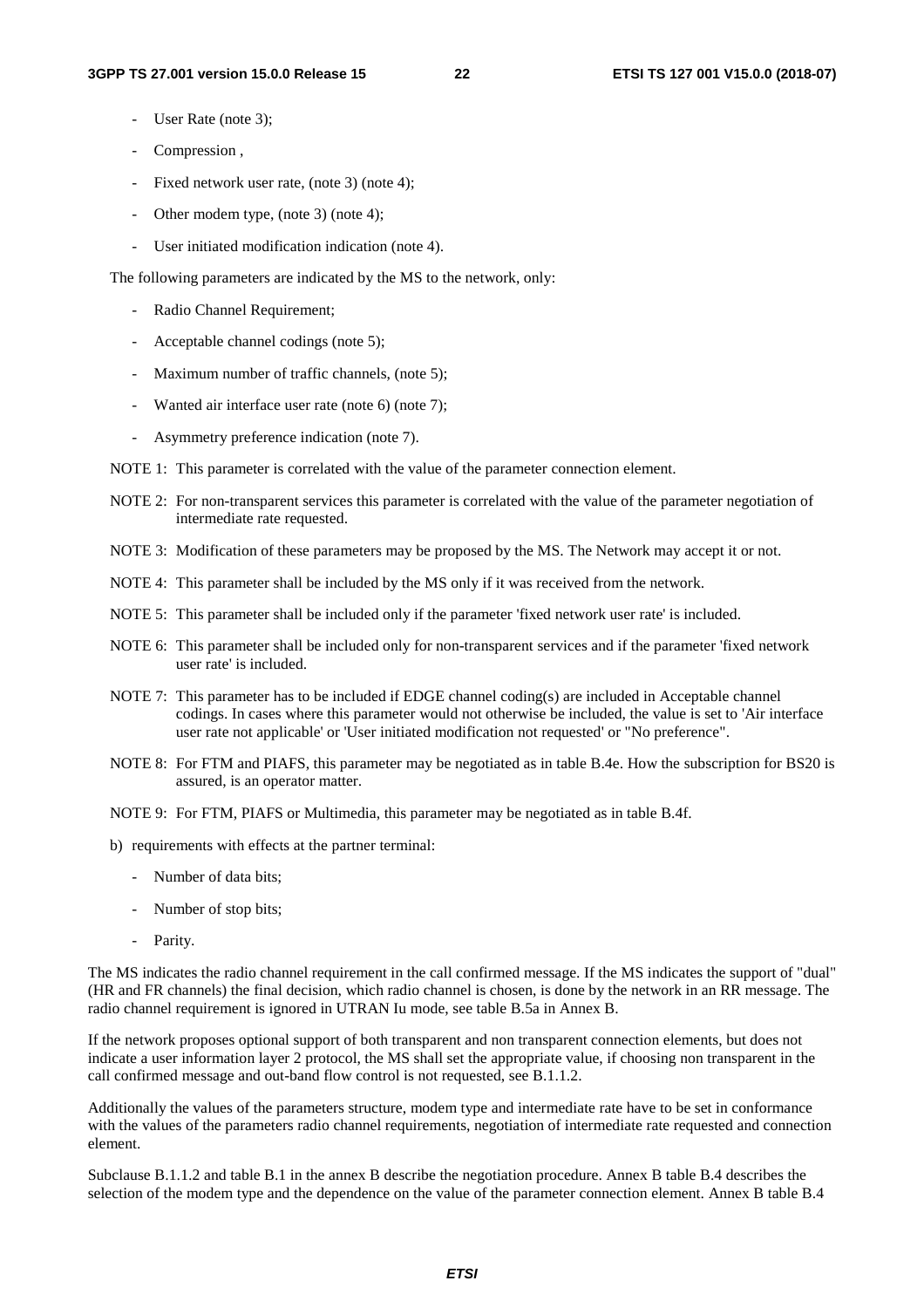describes the selection of the intermediate rate and user rate and their dependence upon the value of the NIRR parameter and the equipment capabilities.

The following MT cases can be deduced from the individual call set-up request conditions:

- a) If the set-up does not contain a BC information element, the MS in the call confirmed message shall include any BC information (single or multiple BC-IE). The MS may use the information provided in the BACKUP BC information element (see 3GPP TS 29.007 and 3GPP TS 24.008) to deduce the requested service. Note, that the presence of the BACKUP BC-IE does not change the condition of "no BC-IE received", that means in particular that the MS shall include any BC-IE (as mentioned before) and shall not negotiate parameter values where the MSC has to offer a value in the BC-IE first, as e.g., for the parameter "compression". If multiple BC-IEs are present, one BC-IE shall indicate the information transfer capability "speech". A 3,1 kHz multimedia BC-IE together with a speech BC-IE indicates the support of a fallback to speech. A UDI/RDI multimedia BC-IE together with a speech BC-IE indicates the support of service change and fallback (see 3GPP TS 29.007 and 3GPP TS 24.008).
- b) If the set-up message contains a single BC-IE, the MS in the call confirmed message shall use either a single BC-IE, if it wants to negotiate mobile specific parameter values or, unless otherwise specified, no BC-IE, if it agrees with the requested ones.
- c) If the set-up contains a multiple BC-IE, the MS in the call confirmed message shall use either a multiple BC-IE, if it wants to negotiate mobile specific parameter values or, unless otherwise specified, no BC-IE, if it agrees with the requested ones.
	- For a 3,1kHz multimedia setup the MS may either accept the possibility of a fallback to speech by responding with two BC-IEs, or turn the call to a speech call by sending only a speech BC-IE in the call confirmed message or turn the call to a multimedia only call (i.e. no fallback to speech allowed) by sending only a multimedia BC-IE, in the call confirmed message.
	- For a UDI/RDI multimedia setup, the MS may either accept the possibility of service change by responding with two BC-IEs , or turn the call to a speech call by sending only a speech BC-IE in the call confirmed message, or turn the call to a multimedia call by sending only a multimedia BC-IE in the call confirmed message.
	- For facsimile, a single BC-IE, containing fax group 3 only, shall be used if a multiple BC-IE requesting speech alternate fax group 3 is received and the MS is not able to support the speech capability. Annex B, table B.7, describes the negotiation rules.

If the BC-IE contains 3,1 kHz ex PLMN, the MS is allowed to negotiate all mobile specific parameter values listed above. If the BC-IE contains facsimile group 3, the MS is not allowed to negotiate any mobile specific parameter value. In any case, if the set-up message requests a "single service", the MS shall not answer in the call confirmed message requesting a "dual service".

However, for dual services with repeat indicator set to "circular (alternate)" or to "service change and fallback" the MS may change the sequence of dual BC-IEs within the call confirmed message (preceded by the same value of the repeat indicator), if it wants to start with a different Bearer Capability than proposed by the network as the initial one.

In addition, the MS may propose to the network to modify User Rate, Modem Type and Intermediate Rate in the CALL CONFIRMED message. The network may accept or release the call.

If the BC-IE received from the network contains the parameters 'fixed network user rate', 'other modem type' and possibly the 'user initiated modification', the MS shall either:

- a) include no BC-IE or a BC-IE without these parameters in the call confirmed message, i.e. the MS discards these parameters (only allowed in A/Gb mode); or
- b) include the possibly modified values for the 'fixed network user rate' and 'other modem type' in the BC-IE of the call confirmed message. The network might accept or reject the modified values. In this case the MS shall also include the parameters 'maximum number of traffic channels' and 'acceptable channel codings'. Additionally for non-transparent services, the MS shall also include the parameters 'wanted air interface user rate' and the 'user initiated modification indication'. The parameters 'acceptable channel codings extended' and 'asymmetry indication' may also be included.

In case a), the MS shall use the fall-back bearer service indicated by the remaining parameters of the BC-IE on a single slot configuration (reference 3GPP TS 44.021).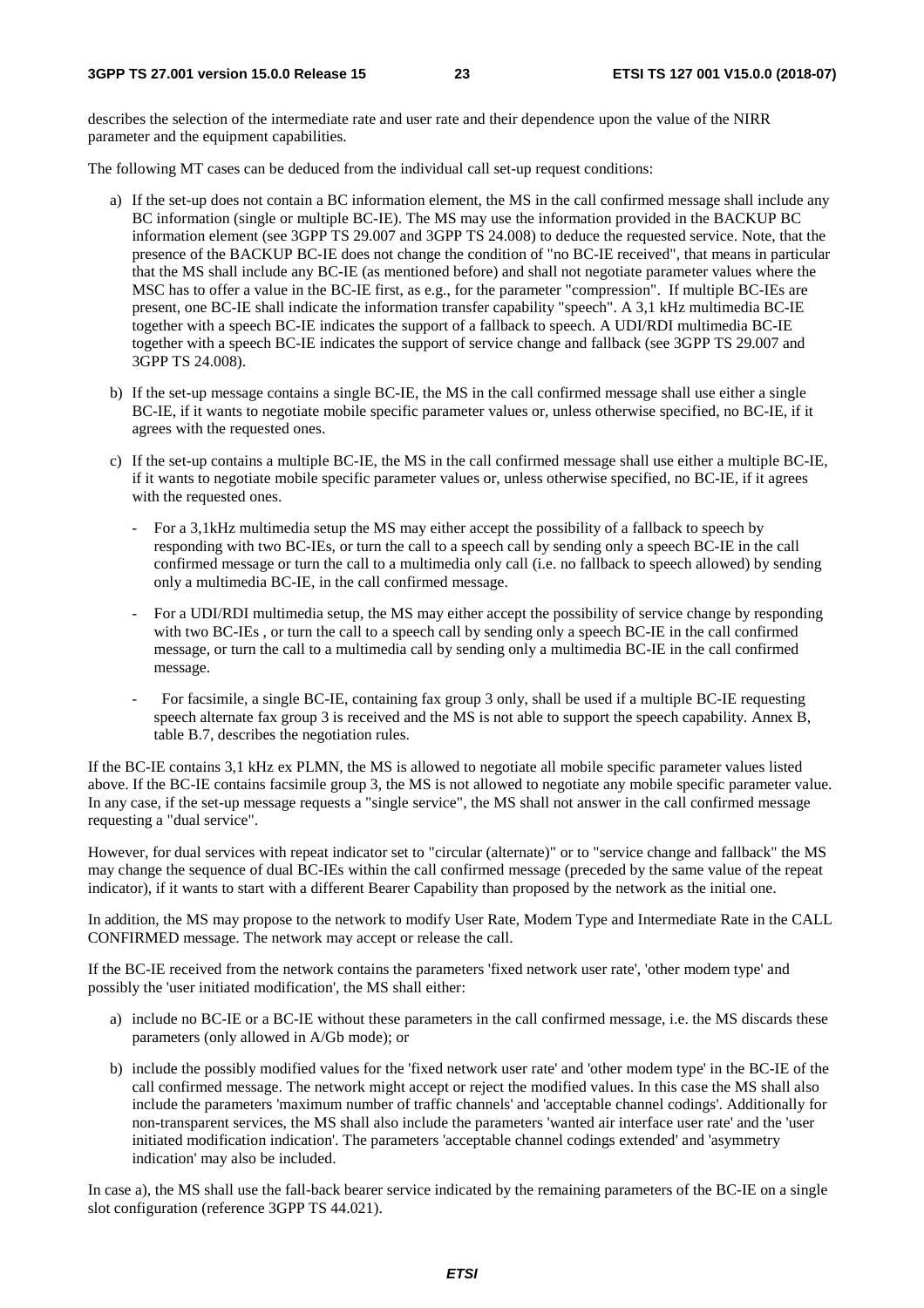In case b), the MS shall use in A/Gb or GERAN Iu mode a singleslot or multislot configuration according to the rules defined in 3GPP TS 44.021, 3GPP TS 48.020 and 3GPP TS 24.022.

If the 'acceptable channel codings' is indicated by the MS, the decision which channel coding is used is done by the network and indicated to the mobile station with a RR message. This RR message may also assign an asymmetric channel coding. The 'acceptable channel codings' parameter takes precedence over the 'negotiation of intermediate rate requested' parameter for non-transparent services. Also the intermediate rate and user rate per traffic channel in a multislot configuration are not indicated by the 'intermediate rate' and 'user rate' parameters of the BC-IE, but depend on the chosen channel coding only.

If no BC-IE is received in the SETUP message, the MS may include the parameters 'fixed network user rate', 'other modem type' etc. (i.e. octets 6d, 6e, 6f, and 6g, see 3GPP TS 24.008) in the BC-IE of the CALL CONFIRMED message. However, in this case, the network may release the call if it does not support these parameters.

If FNUR = 33.6 kbit/s is agreed on in the setup of a 3.1 kHz multimedia call, the modems may handshake to 31.2 kbit/s or 28.8 kbit/s. In this case the MS receives a MODIFY message from the MSC to indicate the new data rate, and shall respond with a MODIFY COMPLETE message (see 3GPP TS 24.008), if it supports the requested modification. If the MS does not support the requested modification, it shall respond with a MODIFY REJECT message. The MT shall indicate the new data rate to the TE (e.g. using the ITU-T Recommendation V.80 inband signalling) in order to cause the TE to use stuffing to adapt the 31.2 or 28.8 kbit/s data rate to the 33.6 kbit/s traffic channel between the TE and IWF.

### 8.3.3.2 Indication in case of Mobile originating calls

In support of mobile originating calls the values of BC-IE parameters are requested in the set-up message from the MS. If the MS indicates the support of both transparent and non transparent connection elements the network shall return its choice in the call proceeding message. The MS is not allowed to indicate support of both transparent and non transparent, if the MS also requests out-band flow control, i.e. it does not indicate a layer 2 protocol.

Additionally the value of the parameter modem type has to be set depending on the value of the parameter connection element as described in annex B, table B.4a.

The set-up message contains a single or multiple BC-IE. If multiple BC-IEs are present, one BC-IE shall indicate the information transfer capability "speech".

For a 3,1 kHz multimedia call, the setup message contains either a multimedia BC-IE indicating a multimedia only call request (i.e. no fallback to speech allowed) or both a 3,1 kHz multimedia BC-IE and a speech BC-IE to indicate the support of a fallback to speech (see 3GPP TS 29.007 and 3GPP TS 24.008).

For a UDI/RDI multimedia call, the setup message contains either a multimedia BC-IE indicating a multimedia only call request, or both a multimedia BC-IE and a speech BC-IE (in any order) to indicate the support of service change and fallback (see 3GPP TS 29.007 and 3GPP TS 24.008). The latter is not applicable to multimedia calls with FNUR=32.0 kbit/s.

If the set-up message requests a "single service", the network shall not answer in the call proceeding message requesting a "dual service". Alternatively the network shall answer with a single BC-IE containing fax group 3 if a multiple BC-IE requesting speech alternate fax group 3 is received but the network does not allow the use of this alternate service. Annex B, table B.7, describes the negotiation rules.

If the MS requests a "dual service" the network is not allowed to change the sequence of the service, a change may however occur due to the called user and this may then be relayed back to the originating MS by the network.

If the setup message requests a 3.1 kHz multimedia service with fallback, the network may return both BC-IEs in the same order to accept the request, or a single BC-IE if fallback or one of the requested services are not allowed.

If the setup message requests a UDI/RDI multimedia service with fallback, the network may return both BC-IEs in the same order to accept the request, both BC-IEs in the reverse order (relayed from terminating User), or a single BC-IE if fallback, service change or one of the requested services are not allowed.

If the set-up message indicates that negotiation of intermediate rate is requested then the network shall behave as described in annex B, table B.4b.

Unless otherwise specified, if no BC-IE parameter needs negotiation it is up to the network if it sends a CALL PROCEEDING message (with or without a BC-IE) towards the MS or not.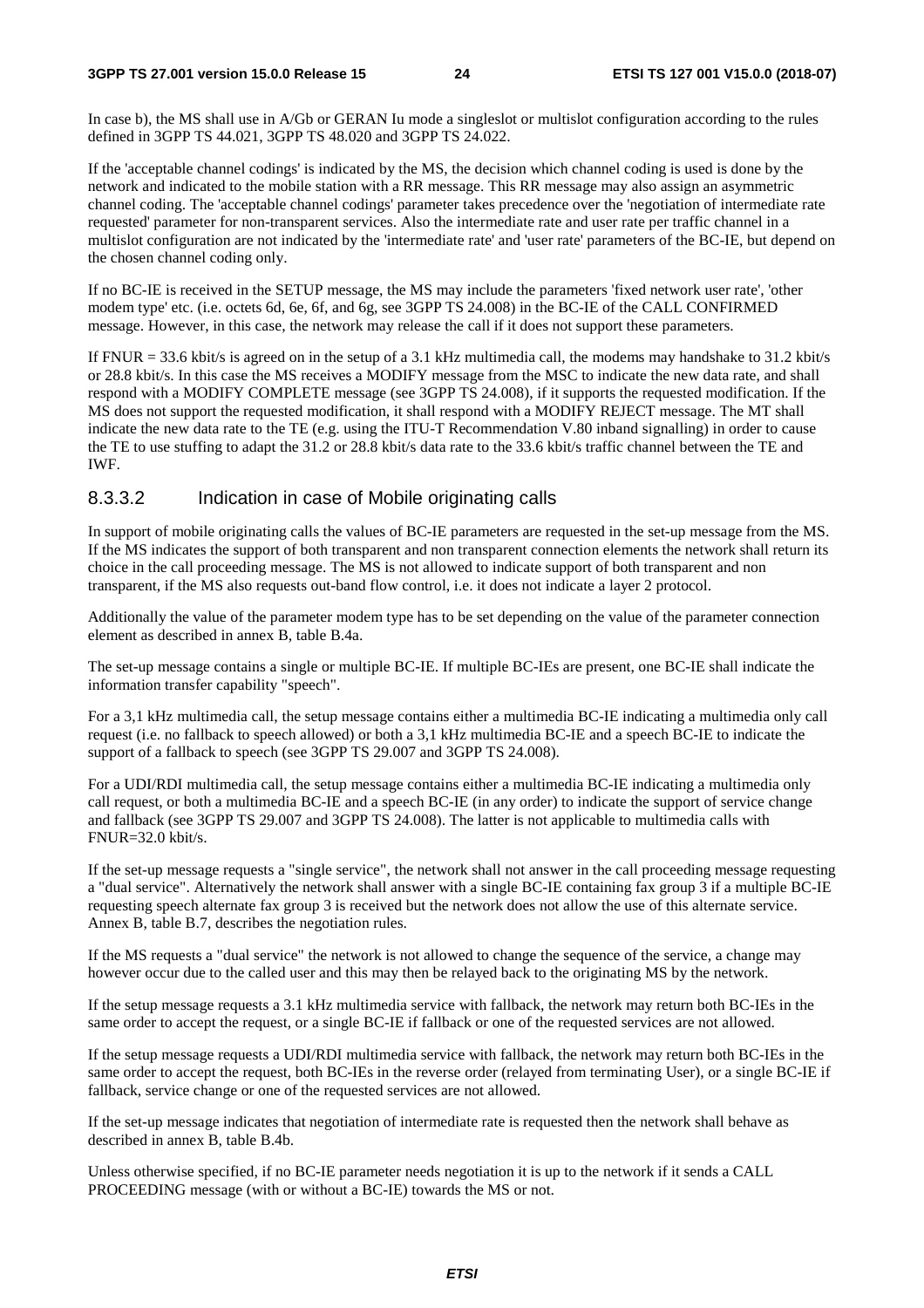For MS to network direction, octet 6e shall be included whenever octet 6d is included (see 3GPP TS 24.008).

For multislot, TCH/F14.4, and EDGE operations and in Iu mode the MS shall include an appropriate set of the parameters 'fixed network user rate', 'other modem type', 'maximum number of TCH' and 'acceptable channel codings' in the BC-IE of the SETUP message. If EDGE channel coding(s) are included in ACC for transparent calls, the 'Wanted air interface user rate'-parameter shall be set to 'Air interface user rate not applicable' and the 'User initiated modification indication'-parameter to 'User initiated modification not requested'. In a non-transparent multislot operation, the MS shall also include the parameters 'wanted air interface user rate' and 'user initiated modification indication' in the BC-IE of the SETUP message. In a non-transparent TCH/F14.4 or EDGE operation or in Iu mode the MS shall also include the parameter 'wanted air interface user rate'. In non-transparent EDGE operation the MS shall also include the parameter 'asymmetry preference indication'. It shall also set the other parameters of the BC-IE (i.e. 'user rate') to values identifying fall-back values. Depending on the network two situations can be distinguished:

- a) The network supports the requested operation:
	- in this case the network shall include the parameter 'fixed network user rate', 'other modem type' and possibly 'user initiated modification' in the BC-IE(s) of the CALL PROCEEDING message, irrespective whether or not they contain modified values or just a copy of the received ones;
	- the 'acceptable channel codings' indicated by the MS in the SETUP message takes precedence over the 'negotiation of intermediate rate requested' parameter for non-transparent services. The intermediate rate per traffic channel and the user rate per traffic channel is dependent on the chosen channel coding only. The chosen channel coding is indicated to the mobile station by the network with an RR message.
- b) The network does not support the requested operation:
	- in this case, in A/Gb mode, the BC-IE of the CALL PROCEEDING message does not contain the parameters fixed network user rate' and 'other modem type' or no BC-IE is included in the CALL PROCEEDING message at all. The mobile station shall then discard the parameters 'fixed network user rate', 'other modem type', 'maximum number of TCH', 'acceptable channel codings' 'wanted air interface user rate' and 'user initiated modification indication' sent with the SETUP message and apply the fall-back bearer service;
	- in Iu mode the network shall release the call.

In case a), the MS shall use in A/Gb and GERAN Iu mode a singleslot or multislot configuration according to the rules defined in 3GPP TS 44.021, 3GPP TS 48.020 and 3GPP TS 24.022.

In case b), the MS shall use in A/Gb mode the fall-back bearer service indicated by the remaining parameters of the BC-IE on a single slot configuration (reference 3GPP TS 44.021).

If FNUR = 33.6 kbit/s is agreed on in the setup of a 3.1 kHz multimedia call, the modems may handshake to 31.2 kbit/s or 28.8 kbit/s. In this case the MS receives a MODIFY message from the MSC to indicate the new data rate, and shall respond with a MODIFY COMPLETE message (see 3GPP TS 24.008), if it supports the requested modification. If the MS does not support the requested modification, it shall respond with a MODIFY REJECT message. The MT shall indicate the new data rate to the TE (e.g. using the ITU-T Recommendation V.80 inband signalling) in order to cause the TE to use stuffing to adapt the 31.2 kbit/s or 28.8 kbit/s data rate to the 33.6 kbit/s traffic channel between the TE and IWF.

### 8.3.3.3 Differences in validity of BC parameter values in A/Gb mode, GERAN Iu mode and UTRAN Iu mode

The validity of a BC parameter value, either in the SETUP or CALL CONFIRMED message, may differ from A/Gb mode to GERAN Iu mode and to UTRAN Iu mode. Certain parameters are irrelevant in UTRAN or GERAN Iu mode and any value given is valid and ignored. These parameters may be available in the BC IE. For those parameters that are relevant in UTRAN Iu mode, GERAN Iu mode and A/Gb mode, certain values may be invalid in one of the systems. Invalid parameter values may cause rejection of the BC and subsequent release of the call.

Parameters that are ignored in UTRAN or GERAN Iu mode may be set to default values, or to specific values in view of an eventual handover to A/Gb mode. They may also be set to values that make call setup in current system impossible. This indicates the need for a handover to another radio access technology. Parameter values that are invalid in one system may also result in unsuccessful handover from the other system.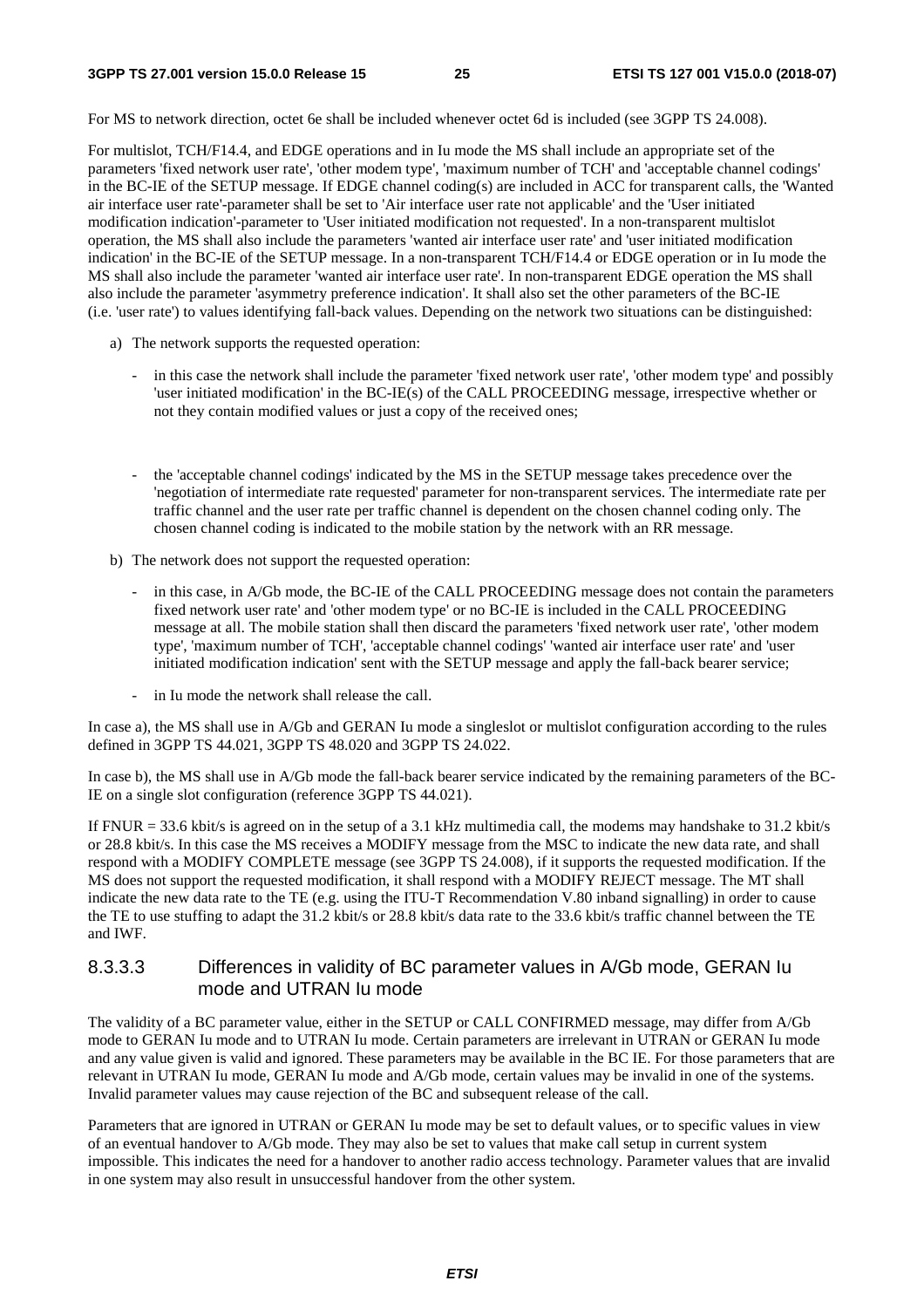Table B.5a in annex B lists parameters that are ignored in UTRAN or GERAN Iu mode and parameter values which validity is different in A/Gb mode, GERAN Iu mode and UTRAN Iu mode.

### 8.4 Test Loops

In principle, both V -series and X -series interfaces allow for an activation of local or remote test loops by the terminal (see ITU-T Recommendations V.54/X.150). A comprehensive solution of such test loops in a PLMN system has to consider the special conditions of the interface between the terminal (part of the MS) and the transmission equipment (part of the modem pool of a particular IWF within the MSC). In addition, the impact of the radiolink is to be taken into account with respect to the test objectives. Due to those special conditions a PLMN system is not capable to support remote test loops. It is an implementation choice to what extent the activation of local test loops by the terminal is supported in the MT.

### 8.5 Alternate speech/facsimile group 3

### 8.5.1 In case of A/Gb mode

This alternate service may be initiated by a manual procedure where CT106, CT107, CT108.2 and CT109 are set in the OFF condition.

Selection of the data phase (from the speech phase) may be by manual intervention via the MS causing ICM by means of CT108.2 going to ON condition, refer to 3GPP TS 03.45. The ensuing data phase shall follow all the operational procedures as described in 3GPP 27-series.

Selection of the speech phase (from the data phase) may be by manual intervention via the MS causing ICM (phone offhook condition at the MT and data call end condition at the TE).

During the ensuing speech phases, CT107, CT106 and CT109 shall be maintained in the OFF condition.

Subsequent re-selection of the data phase may be by manual intervention via the MS causing CT108.2 going to ON condition initiating ICM. At this point, re-synchronization shall take place as described in subclause 8.1.

### 8.5.2 In case of UTRAN Iu mode

Refer to subclauses 9.2.1.1 and 9.2.2.1 in 3GPP TS 23.146.

### 8.6 Multislot configuration split/combine function

In multislot configurations using multiple parallel channels the data flow is split into substreams between the Spit/Combine-function in the TAF and the network.

### 8.6.1 Non-transparent data

In non-transparent data operations the N(S)-numbering in the RLP-header is used for controlling the order of the data in the substreams (reference 3GPP TS 24.022).

### 8.6.2 Transparent data

In transparent multislot configurations (TCH/F9.6 or TCH/F4.8) status bits S1, S3 and the X-bit between the D12 and D13 are used for transferring substream numbering information. This S4-bit is used for frame synchronization between the parallel substreams (reference 3GPP TS 44.021).

In case of a transparent multislot configuration using TCH/F14.4 channel coding, bit M1 in the 290-bit radio interface block is used for frame synchronization between the parallel substreams, whereas bit M2 carries status information, NIC codes and substream numbering as described in 3GPP TS 44.021.

In transparent TCH/F28.8 channels, bits M1 and M2 are used as described above for transparent TCH/F14.4 channels.

## 8.7 EDGE multiplexing function

In EDGE configurations the number of channels across the air interface and that of substreams between BTS and MSC do not necessarily match. In such cases a multiplexing function is included at MS and BTS (3GPP TS 44.021 and 3GPP TS 48.020). These functions distribute data between the substreams and radio channels.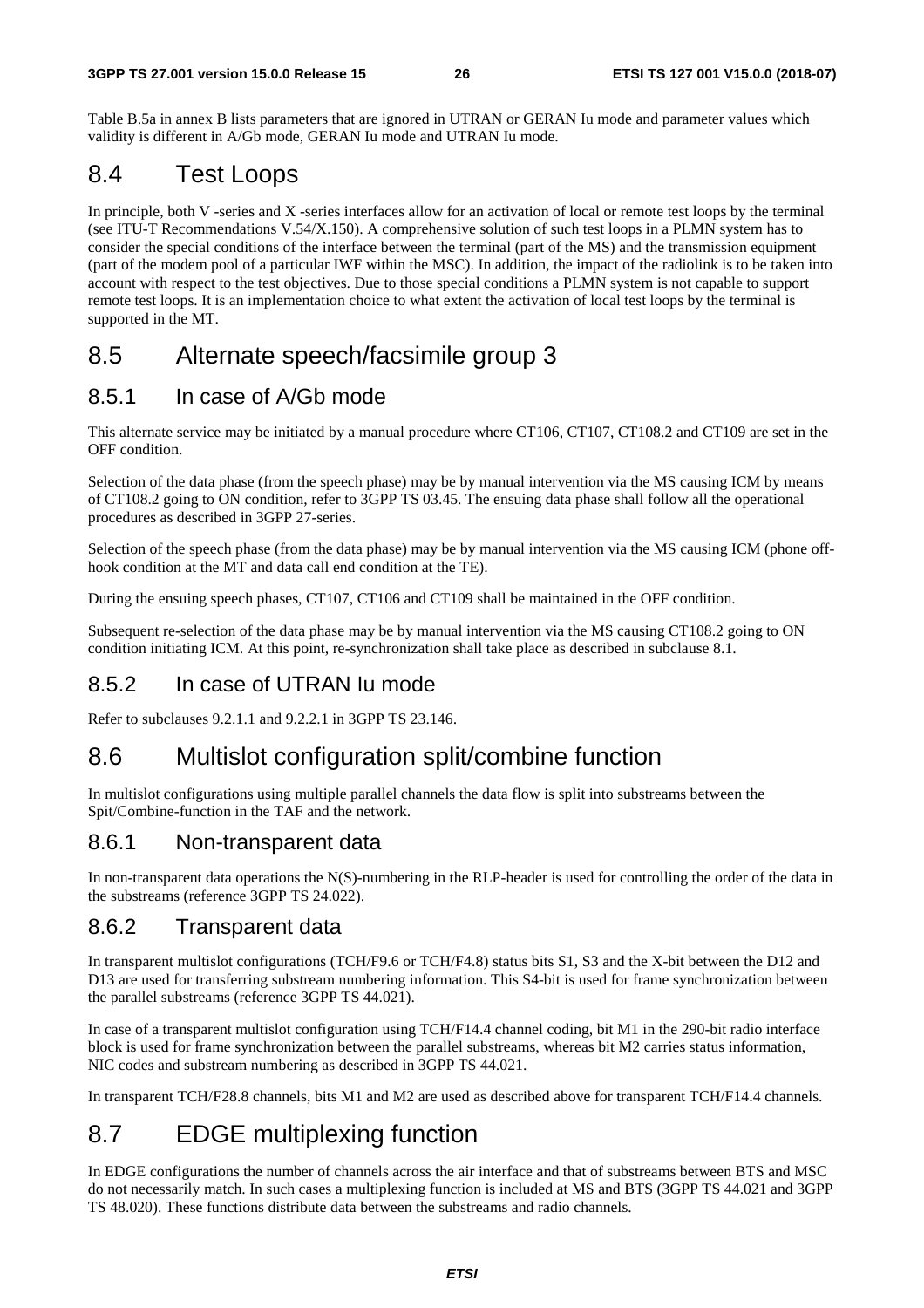### 8.8 Seamless data rate change

If the modems change the data rate during an ongoing multimedia call (using the ITU-T Recommendation V.34 seamless data rate change mechanism), the MSC initiates a MODIFY message (see 3GPP TS 24.008) to indicate the new data rate to the MS. The MT shall indicate the new data rate to the TE (e.g. using the ITU-T Recommendation V.80 inband signaling) in order to cause the TE to use stuffing to adapt the 31.2 kbit/s or 28.8 kbit/s data rate to the 33.6 kbit/s traffic channel between the TE and IWF.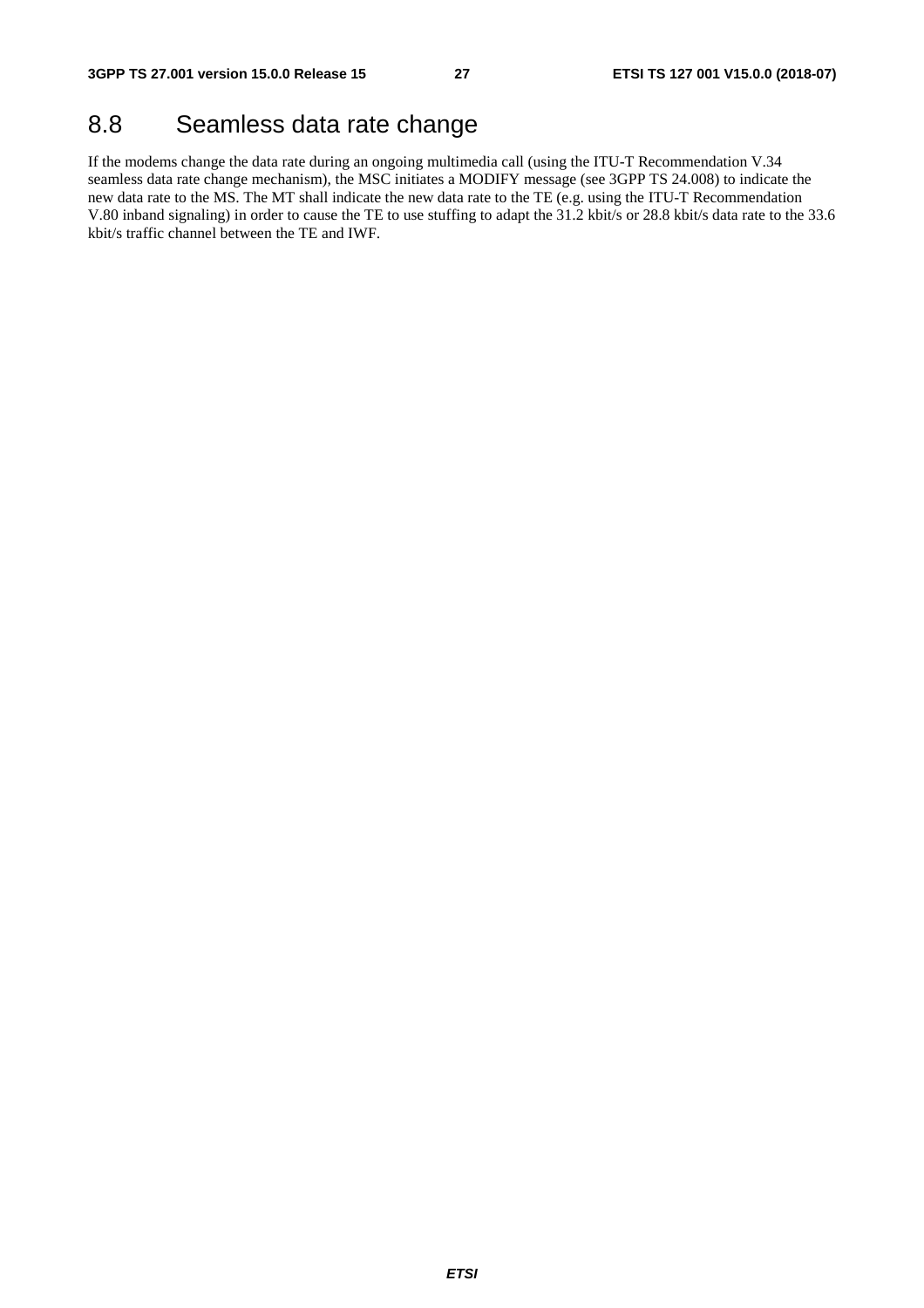## Annex A (informative): List of Bearer Capability Elements

This annex lists the PLMN Bearer Capability Elements which need to be provided to support Terminal adaptation function to Interworking control procedures. Some parameters are ignored in GERAN or UTRAN Iu mode although present in the BC-IE. The validity of parameter values may also differ from A/Gb mode to GERAN Iu mode and to UTRAN Iu mode. The ignored parameters and the difference of parameter value validity in A/Gb mode, GERAN Iu mode and UTRAN Iu mode are listed in table B.5a in annex B.

#### **Elements and their Values:**

#### **Information Transfer Capability:**

This element is relevant between the IWF and the fixed network.

Values:

- Speech:
- Unrestricted Digital:
- Group 3 Facsimile (note 1):
- 3,1 kHz Ex PLMN (note 2):
- Restricted Digital (note 3):
- NOTE 1: Used for facsimile transmission, unrestricted digital between MT and IWF and 3,1 kHz audio from IWF towards the fixed network.
- NOTE 2: Unrestricted digital between MT and IWF and 3,1 kHz audio from IWF towards the fixed network.
- NOTE 3: Unrestricted digital between MT and IWF and restricted digital information from IWF towards the fixed network; this value is signalled in the "Other ITC" element, due to a lack of further code points in the "ITC" element.

#### **Transfer Mode:**

This element is relevant between MT and IWF

Values: - Circuit

### **Structure:**

This element is relevant between MT and IWF.

Values: - Service Data Unit Integrity (note 4) - Unstructured (note 5)

NOTE 4: Applicable for connection element "non transparent".

NOTE 5: Applicable for connection element "transparent".

#### **Configuration:**

This element is relevant for a PLMN connection.

Values:  $\overline{\phantom{a}}$  - Point to point

#### **Establishment:**

This element is relevant for a PLMN connection.

Values: - Demand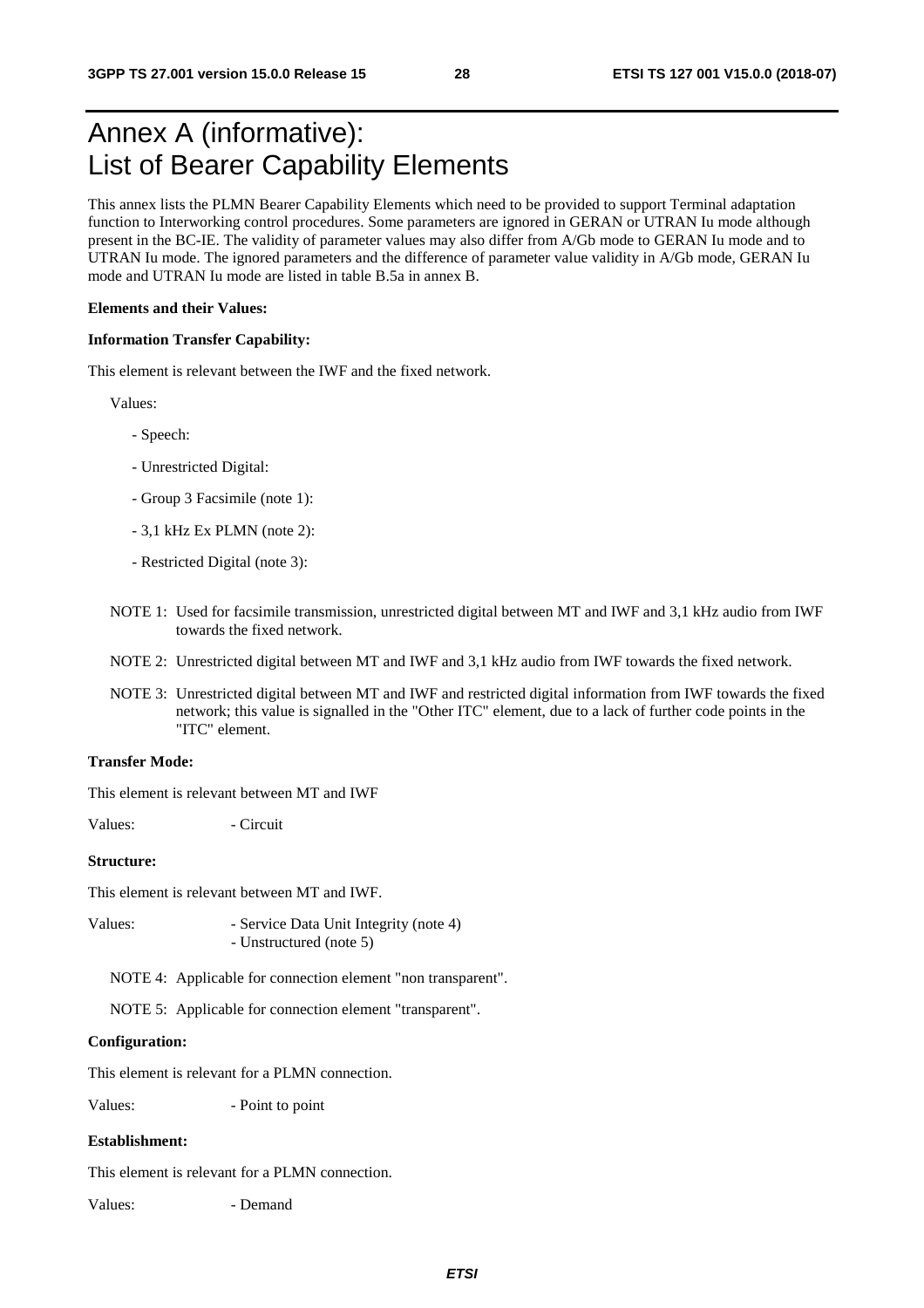### **Sync/Async:**

This element is relevant between TE/TA and MT and between IWF and the fixed network.

| Values: | - Synchronous  |
|---------|----------------|
|         | - Asynchronous |

### **Negotiation:**

This element is relevant between MT and IWF.

Values: - In band negotiation not possible

#### **User Rate:**

This element is relevant between TE/TA and MT and between IWF and the fixed network, except in case the parameter FNUR is present.

Values:  $-0.3 \text{ kbit/s}$ 

 - 1.2 kbit/s - 2.4 kbit/s - 4.8 kbit/s - 9.6 kbit/s - 19.2 kbit/s (see note 6)

NOTE 6: This value cannot be signalled between MT and IWF, but it can be used according to the rules in 3GPP TS 29.007 (tables 7A and 7B) for such connections.

#### **Intermediate Rate:**

This element is relevant between MT and BSS and BSS and IWF

Values:  $-8 \text{ kbit/s}$ - 16 kbit/s

#### **Network Independent Clock on Tx:**

This element is relevant between TE/TA and MT in the transmit direction.

Values:  $\blacksquare$  - Not required - Required

### **Network Independent Clock on Rx:**

This element is relevant between TE/TA and MT in the receive direction.

Values:  $-$  Not accepted - accepted

### **Number of Stop Bits:**

This element is relevant between the TE/TA and MT and between IWF and fixed network in case of asynchronous transmission.

| Values: | $-1$ bit |
|---------|----------|
|         | $-2$ bit |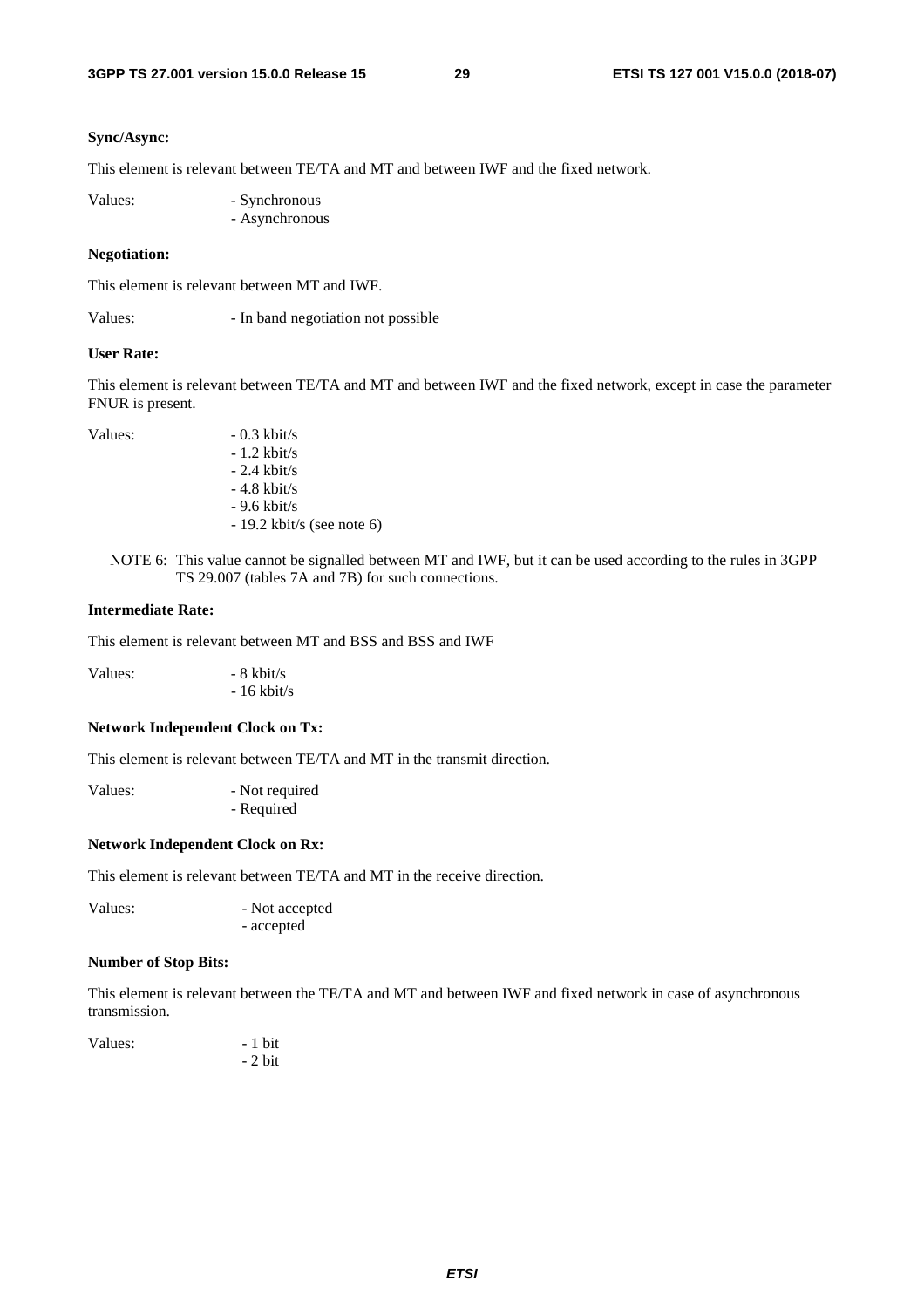### **Number of Data Bits Excluding Parity If Present:**

This element is relevant between TE/TA and MT and between IWF and the fixed network in case of a character oriented mode of transmission.

Values:  $-7$  bit - 8 bit

### **Parity Information:**

This element is relevant between TE/TA and MT and between IWF and the fixed network for a character oriented mode of transmission.

| Values: | - Odd         |
|---------|---------------|
|         | - Even        |
|         | - None        |
|         | - Forced to 0 |
|         | - Forced to 1 |
|         |               |

#### **Duplex Mode:**

This element is relevant between MT and IWF.

Values: - Full Duplex

#### **Modem Type:**

This element is relevant between the IWF and the fixed network in case of 3,1 kHz audio ex-PLMN information transfer capability.

| Values: | $-V.21$              |
|---------|----------------------|
|         | $-V.22$              |
|         | $-V.22$ bis          |
|         | $- V.26$ ter         |
|         | $-V.32$              |
|         | - autobauding type 1 |
|         | - none               |

#### **Radio Channel Requirement:**

This element is relevant between MT and BSS

| Values:<br>- Full Rate support only Mobile Station |  |
|----------------------------------------------------|--|
|----------------------------------------------------|--|

- Dual Rate support Mobile Station/Half Rate preferred
- Dual Rate support Mobile Station/Full Rate preferred

### **Connection Element:**

This element is relevant between MT and IWF

- Values: Transparent
	- Non Transparent
	- both, Transparent preferred
	- both, Non transparent preferred

### **User Information Layer 2 Protocol:**

This element is relevant between TE/TA and MT and between IWF and the fixed network.

Values: - ISO/IEC 6429

- Character oriented Protocol with no Flow Control mechanism

#### **Signalling Access Protocol:**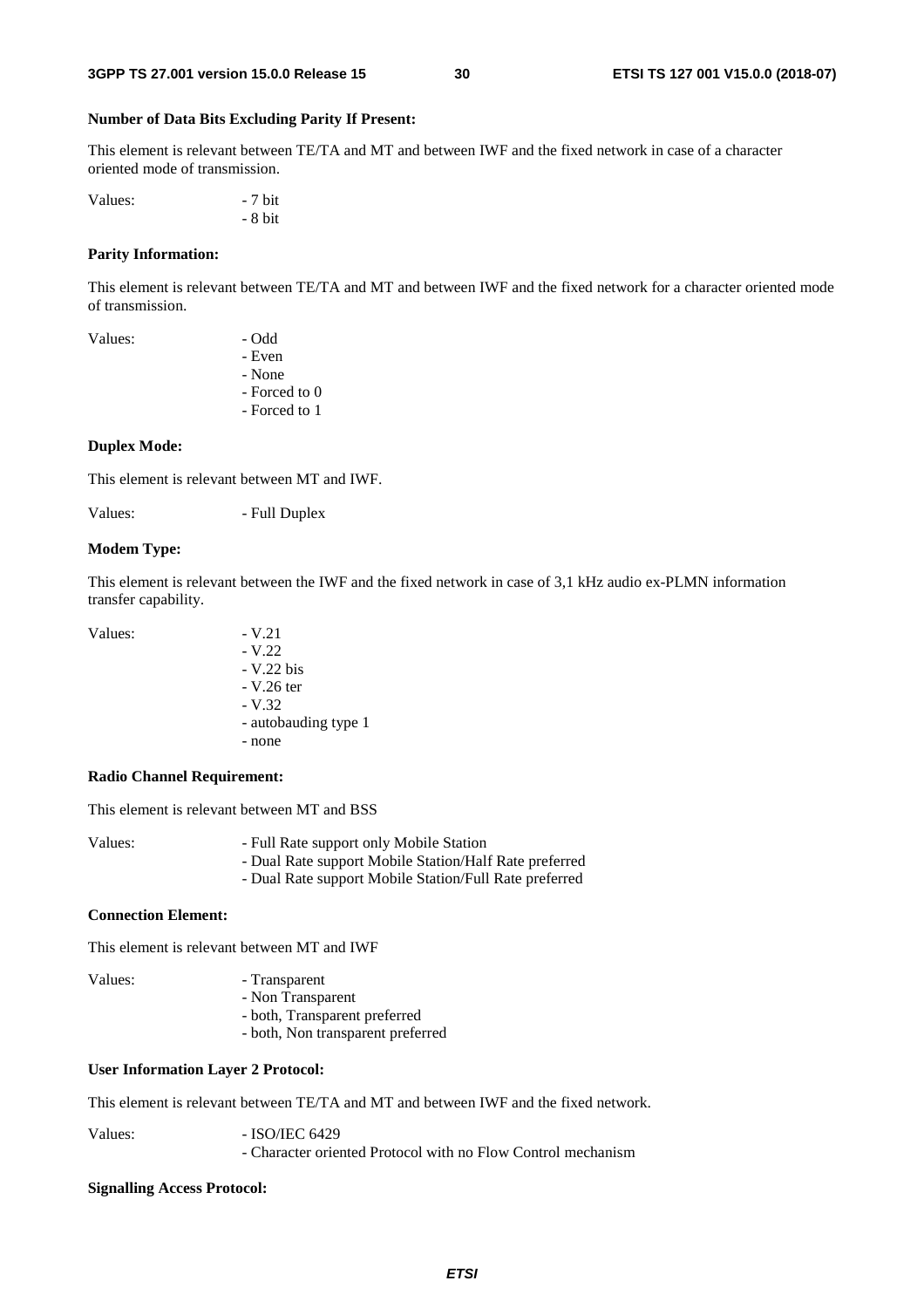#### **3GPP TS 27.001 version 15.0.0 Release 15 31 ETSI TS 127 001 V15.0.0 (2018-07)**

This element is relevant between TE/TA and MT.

Values: - I.440/450

#### **Rate Adaptation:**

This element is relevant between IWF and the fixed network.

| Values: | $-V.110/X.30$<br>- X.31 flagstuffing<br>- no rate adaptation                                                                          |
|---------|---------------------------------------------------------------------------------------------------------------------------------------|
|         | $-V.120$ (note 7)<br>- PIAFS (note $7$ )<br>$-H.223$ and H.245 (note 7)                                                               |
| NOTE 7: | This value is signalled in the "Other Rate Adaption" element, due to a lack of further code<br>points in the "Rate Adaption" element. |

#### **Coding Standard:**

This element refers to the structure of the BC-IE defined in 3GPP TS 24.008.

Values: GSM

### **User Information Layer 1 Protocol:**

This element characterize the layer 1 protocol to be used between MT and BSS (Um interface) according to 3GPP TS 45.001, or between the MT and the RNC (Uu interface).

Values:  $\qquad \qquad -$  default

#### **Negotiation of Intermediate Rate requested:**

This element is relevant between MT and BSS and BSS and IWF.

Values:  $\blacksquare$  - no meaning associated - 6 kbit/s radio interface is requested for a full rate channel with a user rate up to and including 4,8 kbit/s, non transparent service

### **Compression:**

This element is relevant between MT and IWF.

Values: - compression possible/allowed - compression not possible/allowed

#### **Rate adaption header / no header:**

This element is relevant between IWF and the fixed network. It is only applicable for ITU-T V.120 rate adaptation.

Values: - Rate adaption header not included - Rate adaption header included

#### **Multiple frame establishment support in data link:**

This element is relevant between IWF and the fixed network. It is only applicable for ITU-T V.120 rate adaptation.

Values: - Multiple frame establishment not supported. Only UI frames allowed. - Multiple frame establishment supported.

### **Mode of operation:**

This element is relevant between IWF and the fixed network. It is only applicable for ITU-T V.120 rate adaptation.

Values: - Bit transparent mode of operation - Protocol sensitive mode of operation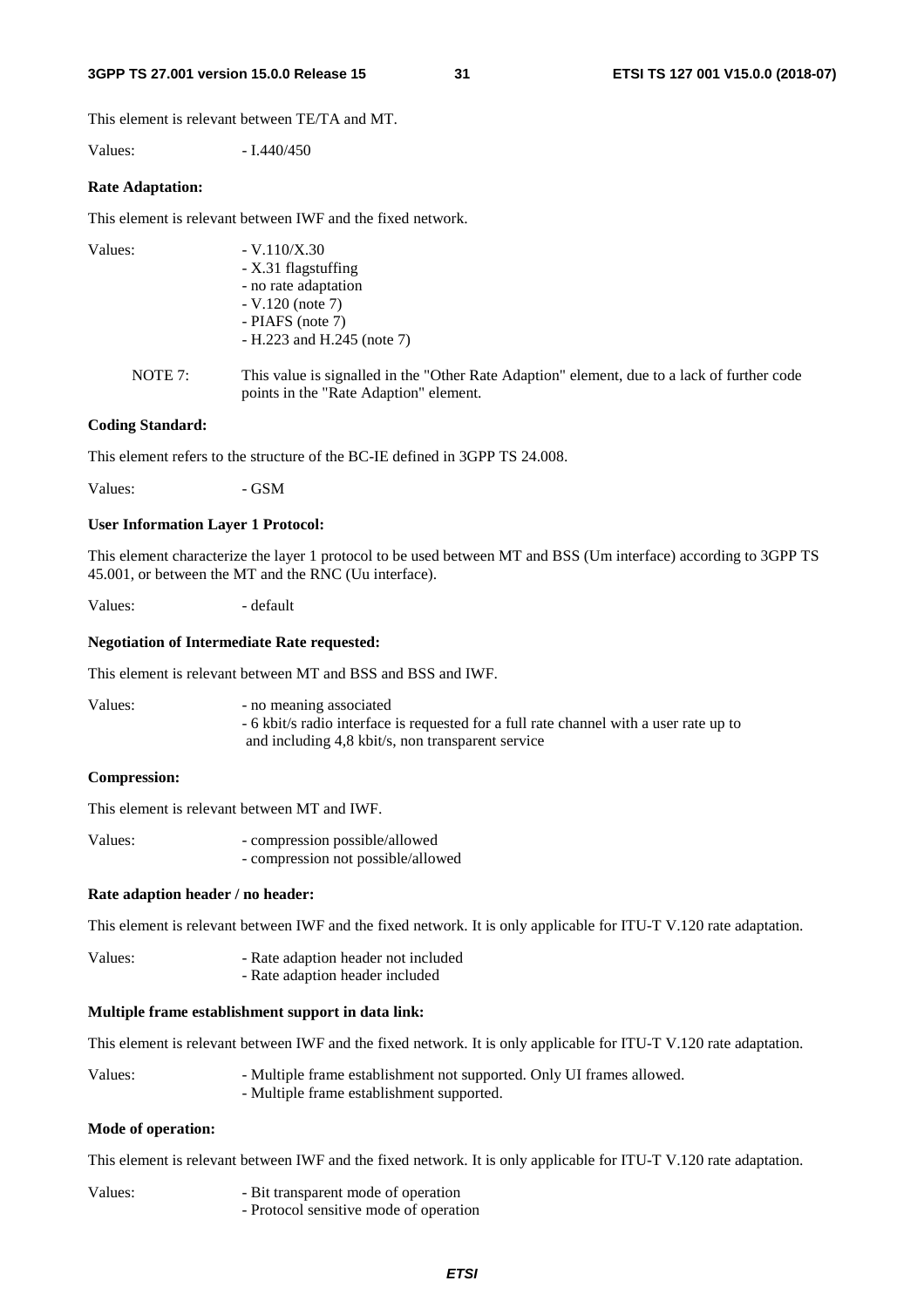#### **Logical link identifier negotiation:**

This element is relevant between IWF and the fixed network. It is only applicable for ITU-T V.120 rate adaptation.

Values: - Default, LLI=256 only - Full protocol negotiation (note 8)

NOTE 8: A connection over which protocol negotiation is executed as indicated in the "In-band / out-band negotiation" parameter.

#### **Assignor / assignee:**

This element is relevant between IWF and the fixed network. It is only applicable for ITU-T V.120 rate adaptation.

Values: - Message originator is "default assignee" - Message originator is "assignor only"

#### **In-band / out-band negotiation:**

This element is relevant between IWF and the fixed network. It is only applicable for ITU-T Recommendation V.120 rate adaptation.

Values: - Negotiation is done with USER INFORMATION messages on a temporary signalling connection

- Negotiation is done in-band using logical link zero.

#### **Fixed network user rate, FNUR (note 12)**

This element is relevant between the IWF and the fixed network.

| Values | - Fixed network user rate not applicable (note 9) |
|--------|---------------------------------------------------|
|        | $-9.6$ kbit/s                                     |
|        | $-14.4$ kbit/s                                    |
|        | $-19.2$ kbit/s                                    |
|        | $-28.8$ kbit/s                                    |
|        | $-32.0$ kbit/s                                    |
|        | $-38.4$ kbit/s                                    |
|        | $-48,0$ kbit/s                                    |
|        | $-56.0$ kbit/s                                    |
|        | $-64.0 \text{ kbit/s}$                            |

NOTE 9: Not used by currently specified services.

### **Wanted air interface user rate, WAIUR (note 12)**

This element is relevant between the MT and the IWF

- Values Air interface user rate not applicable - 9,6 kbit/s - 14,4 kbit/s - 19,2 kbit/s
	- 28,8 kbit/s
	- 38,4 kbit/s
	- 43,2 kbit/s
	- 57,6 kbit/s

- interpreted by the network as 38,4 kbit/s (note 10)

NOTE 10: Certain code points, if used, are interpreted by the network as 38.4 kbit/s in this version of the protocol, ref 3GPP TS 24.008.

#### **Acceptable channel codings, ACC (note 12)**

This element is relevant between the MT and the IWF.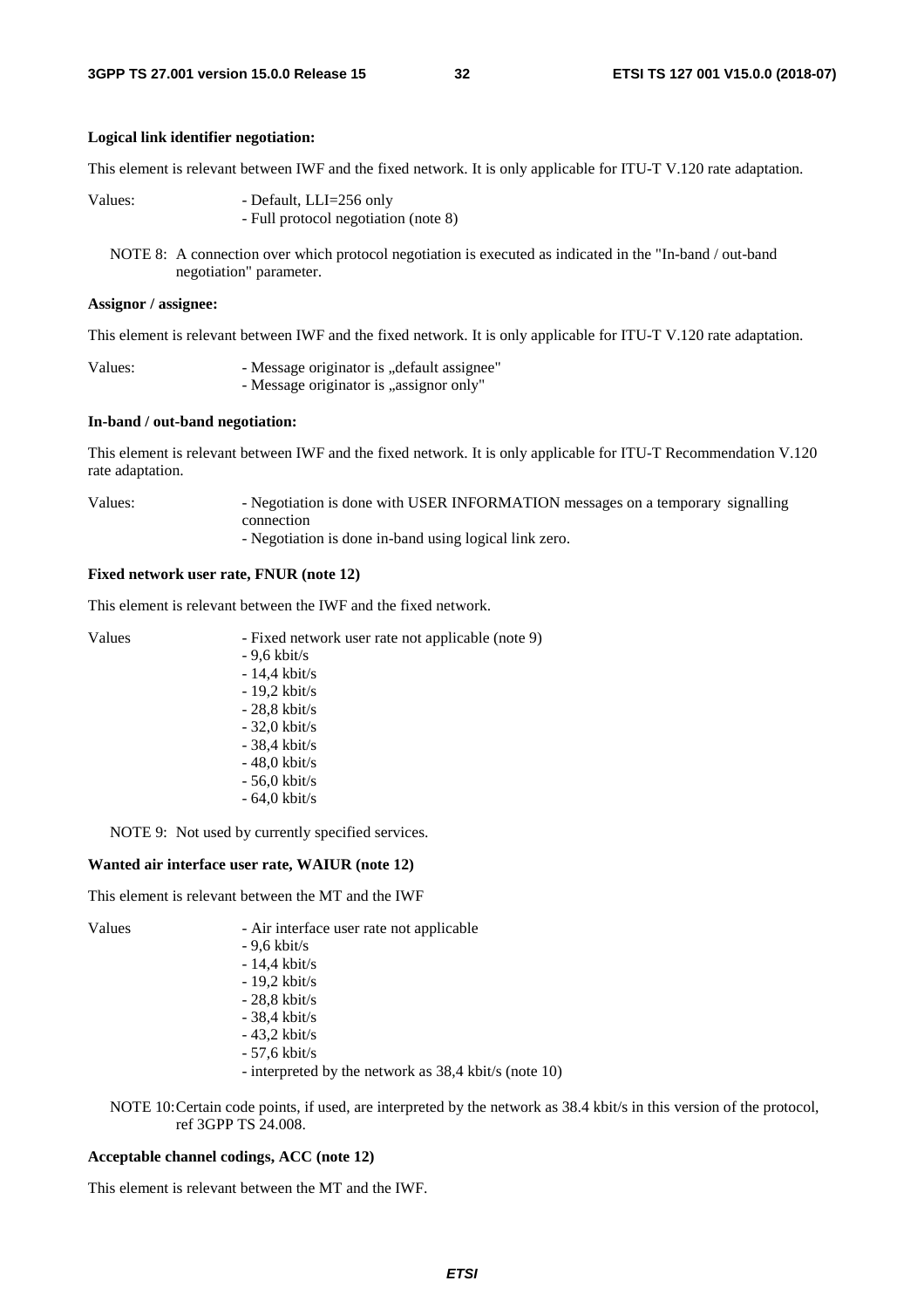- Value: TCH/F4.8 acceptable
	- TCH/F9.6 acceptable
	- TCH/F14.4 acceptable
	- TCH/F28.8 acceptable
	- TCH/F32.0 acceptable (Applicable to multimedia 32 kbit/s, 56 kbit/s and 64 kbit/s and synchronous transparent 56 kbit/s and 64 kbit/s services only)
	- TCH/F43.2 acceptable (Applicable to non-transparent services only.)
	- none (note 10a)

NOTE10a: No channel coding (defined by selecting none of the above).

#### **Maximum number of traffic channels, MaxNumTCH (note 12)**

This element is relevant between the MT and the IWF.

| Value: | - 1 TCH            |
|--------|--------------------|
|        | - 2 TCH            |
|        | - 3 TCH            |
|        | - 4 TCH            |
|        | - 5 TCH            |
|        | - 6 TCH            |
|        | $-7$ TCH (note 11) |
|        | $-8$ TCH (note 11) |

NOTE11: Not used by currently specified services.

#### **Other modem type, OMT (Note 12)**

This element is relevant between the IWF and the fixed network in case of 3,1 kHz audio ex-PLMN

Values: - no other modem type specified in this field - V.34

#### **User initiated modification indication, UIMI (Note 12)**

This element is relevant between the MT and the IWF.

| Values: | - user initiated modification not requested        |
|---------|----------------------------------------------------|
|         | - user initiated modification upto 1 TCH requested |
|         | - user initiated modification upto 2 TCH requested |
|         | - user initiated modification upto 3 TCH requested |
|         | - user initiated modification upto 4 TCH requested |

### **Asymmetry preference indication (note 12)**

This element is relevant between the MT and the BSS.

Value: - no preference - up link biased asymmetry preference

- down link biased asymmetry preference

NOTE 12: These GBS-related parameters are optional.

For a configuration with data rates 9.6kbit/s or higher, the following applies to the parameters contained in the BC-IE:

- Half rate channels are not supported. The MS shall code the radio channel requirement as "Full rate support only MS" or "Dual rate support MS, full rate preferred'. In the second case, the network shall assign full rate channel(s) only.
- The 'fixed network user rate' and 'other modem type' takes precedence over the 'user rate' and 'modem type', unless the 'modem type' indicates "autobauding".
- The ACC indicates which channel coding is acceptable and supported by the MS. In case of CE:NT the TCH/F4.8 and TCH/F9.6 acceptable is equivalent to the support of NIRR. If TCH/F4.8 acceptable only or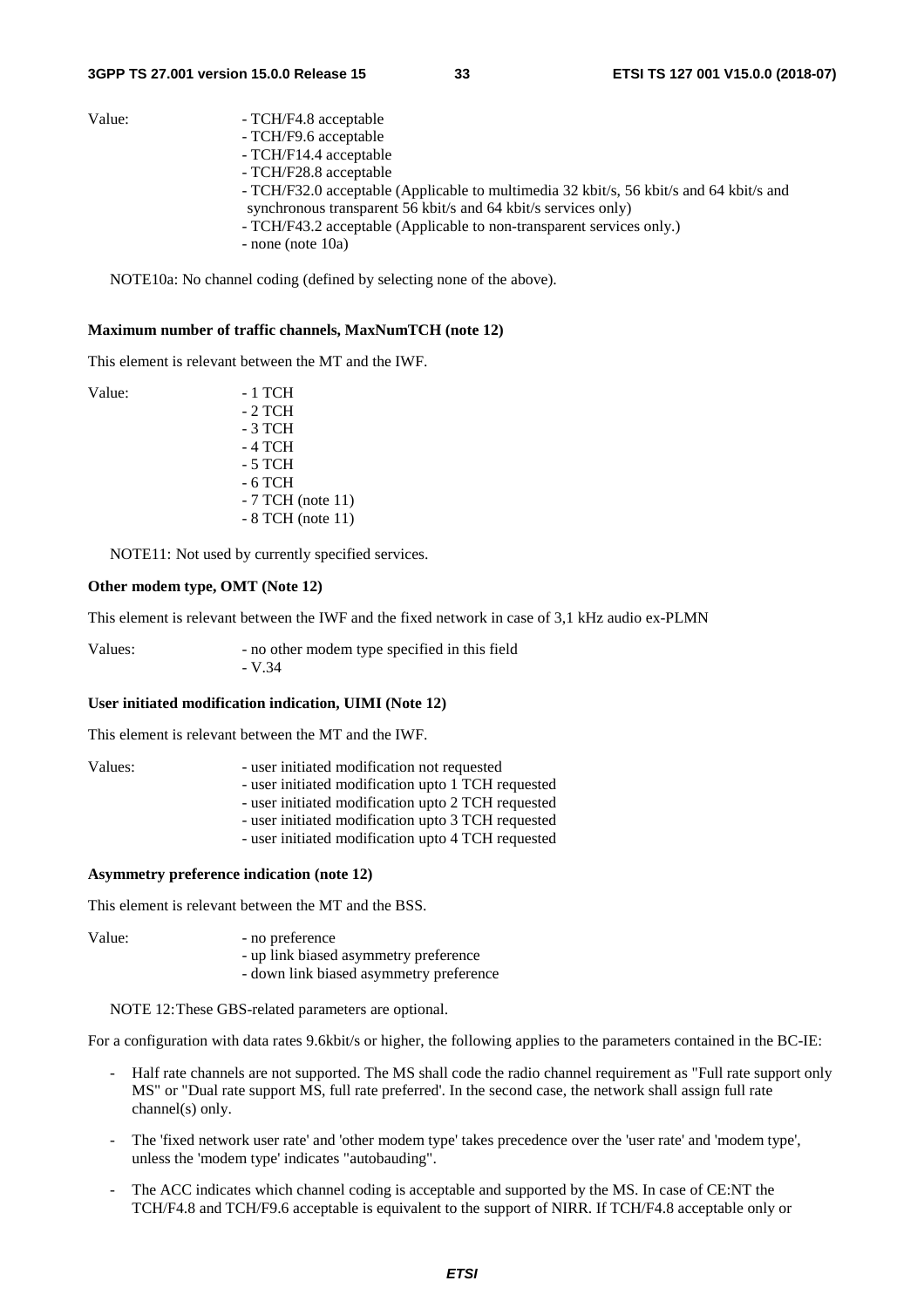TCH/F9.6 acceptable only or TCH/F14.4 acceptable only is indicated, the assigned channel type which can be chosen by the network is TCH/F4.8 or TCH/F9.6 or TCH/F14.4, respectively.

- The 'intermediate rate' parameter is overridden. The intermediate rate used per each TCH/F is derived from the chosen channel type:

| channel type     | <b>IR per TCH/F</b>                |
|------------------|------------------------------------|
| TCH/F4.8         | 8 kbit/s                           |
| <b>TCH/F9.6</b>  | $16 \text{ kbit/s}$                |
| <b>TCH/F14.4</b> | intermediate rate is to be defined |

- The user rate per TCH is derived from the chosen channel type:

| channel type | user rate per TCH    |
|--------------|----------------------|
| TCH/F4.8     | $4.8 \text{ kbit/s}$ |
| TCH/F9.6     | $9.6 \text{ kbit/s}$ |

For CE:T, the padding procedure described in 3GPP TS 44.021 can be applied.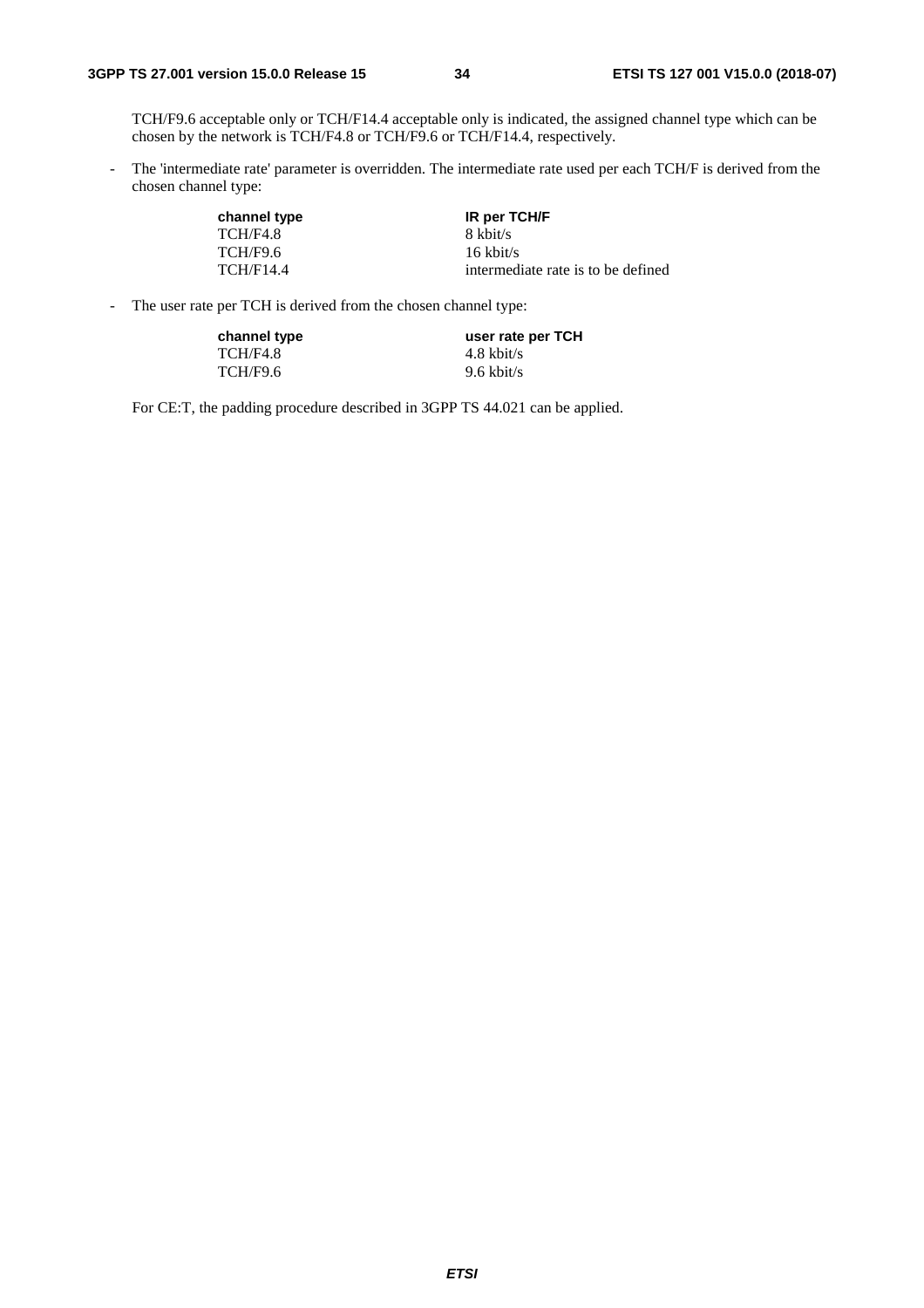## Annex B (normative): Setting of Bearer Capability, Low Layer Compatibility and High Layer Compatibility Information Element for PLMN Bearer Services and PLMN TeleServices

## B.0 Scope

This annex describes the relationship between the various parameters of the PLMN Bearer Capability Information Element (BC-IE), their validity and the possible settings with reference to each PLMN Bearer service/Teleservice defined in 3GPP TS 22.002 and 3GPP TS 22.003 and various occurrences during the connection control (clause B.1). Furthermore, the contents of the Low Layer (LLC) and the High Layer (HLC) Compatibility Information Elements are described (clause B.2).

## B.1 Bearer Capability Information Element

### B.1.1 Introduction

### B.1.1.1 General Consideration

In general, the purpose of the Bearer Capability Information Element (BC-IE) is to request a particular bearer service to be provided by the network. This indication is carried by certain connection control messages which for the subject matter of the present document may be categorized into those messages:

- related to the call set-up phase; and
- those used during the established connection.

During the call set-up phase the PLMN BC-IE (single or multiple) is included in:

- the SETUP message generated by the requesting entity (either MS or MSC) to establish a mobile-originated or mobile-terminated call, respectively, and in
	- the CALL CONFIRMED or CALL PROCEEDING messages, respectively, generated by the responding entity (either MS or MSC) in order to negotiate certain parameter values. If no BC-IE is contained in the SETUP message (a mobile terminated call with the single-numbering scheme) the CALL CONFIRMED message indicates the complete applicable BC-IE. The network may release the call if it does not support the service indicated by the BC-IE. Also, if the service does not match with the service requested from the fixed network terminal the MSC/IWF may release the call.

NOTE: In the latter case also the fixed network terminal may release the call.

During the established connection the PLMN BC-IE is included in the MODIFY, MODIFY COMPLETE, and MODIFY REJECT messages in order to change the service (bearer capability) or to change the maximum number of traffic channels and/or wanted air interface user rate when a non-transparent multislot data service is in use.

If the maximum number of traffic channels and/or wanted air interface user rate is to be changed, the BC-IE included in the MODIFY message shall not indicate a different bearer service than the one used at this stage of the connection - the values of the parameters 'maximum number of traffic channels' and/or 'wanted air interface user rate' may be changed, only.

The subsequent tables and subclauses of clause B.1 deal with the representation of the individual contents of the PLMN BC-IE during the call set-up phase. For the use during the established connection refer to 3GPP TS 24.008.

With respect to the individual parameter settings at the MS the following cases may be distinguished (see 3GPP TS 27.002 and 3GPP TS 27.003):

Mobile-originated call set up by a MS: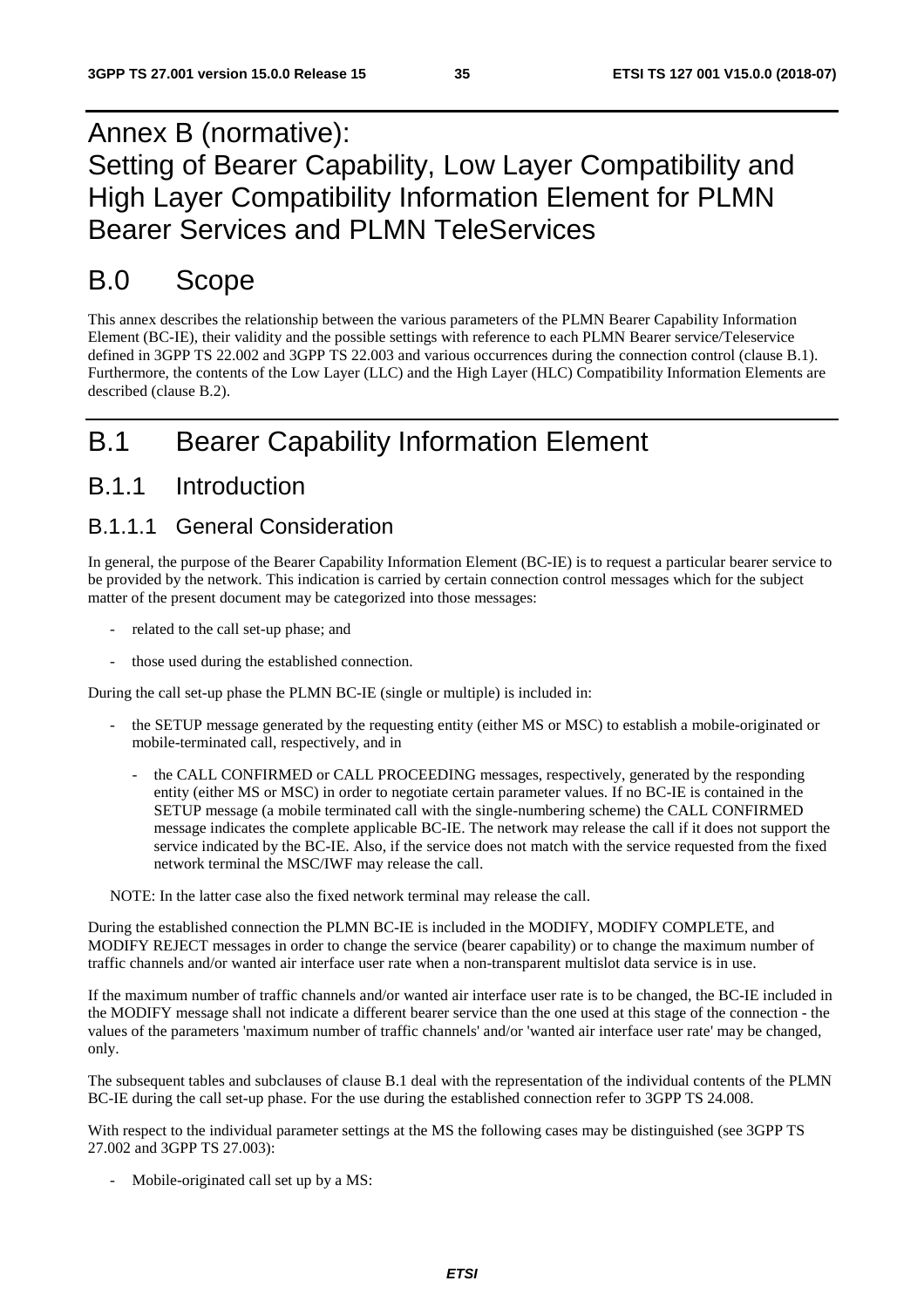- The setting results from respective MMI actions and/or MT internal settings.
- Mobile-terminated call set up to a MS:
	- The BC related part of the compatibility check is carried out according to the knowledge of the MT concerning its implemented functions (i.e. answering the call). The requested field values of the non-negotiable parameters and the selected field values of the negotiable parameters determine the selection of the terminal function to be used for the intended connection.

## B.1.1.2 Interpretation of the Diagrams

The purpose of the subsequent diagrams is to achieve unambiguous representation of the individual contents of the PLMN BC-IE for the various occurrences during the call set-up phase, covering all bearer services and teleservices according to 3GPP TS 22.002 and 3GPP TS 22.003.

The basic principle adopted is a graphic scheme, or mask, wherein the ordinate designates the individual parameters of the PLMN BC-IE and the abscissa gives the possible field values of these parameters. The abbreviations used in these sections are defined in table B.5. The allowed content of any PLMN BC-IE is represented by a number of graphs connecting parameter values (abscissa points) of all parameters (ordinate points). Each graphic scheme is subdivided into two independent parts:

- "Layer/Protocol related" part; and
- "Radio Channel related" part.

The generation of all PLMN BC-IEs in all call set-up messages shall be in accordance with these graphs. Subclauses B.1.2 through B.1.11 show individual sets of graphs for each service group (BS/TS) and for each type of applicable Information Transfer Capability.

In addition, the following rules apply:

- Those parameters which have only one possible field value for all recognized services are shown in table B.5, where they are marked accordingly in the column "common setting of field values". They are not represented in the graphic scheme.
- Not all parameters of the PLMN BC-IE are relevant for each service (BS/TS). This is represented by specific abscissa points with a value of "NA" (Not Applicable) allocated to these parameters. The graphs pass through these points for each such parameter. The actual field value to be used in the PLMN BC-IE is marked in the column "default setting of field values (NA)" of table B.5. An abscissa point with a value of "NAV" (Not AVailable) indicates that the entire octet carrying this parameter (see table B.2 "General Structure of the PLMN BC-Information Element") shall be omitted.
- Unless FTM is applied, there is a particular dependency of the parameters "User Information Layer 2 Protocol (UIL2P)" and "Connection Element (CE)":
	- If the MS sends a PLMN BC-IE with a CE value other than "Transparent  $(T)$ ", the parameter UIL2P is essential. Its field value must be set as indicated in the applicable graph.
	- If the MSC sends a PLMN BC-IE in the SETUP message, the parameter UIL2P may also be absent in the case of the CE parameter value being other than "Transparent (T)".
- In case FTM is applied, the PLMN BC-IE shows a CE value "non-transparent", SA value "asynchronous", and RA value X.31 flag stuffing. The UIL2P is not available.
- Certain parameters of the PLMN BC-IE may be negotiated during the connection establishment phase. Table B.1 shows these parameters and the relations of their values in the SETUP message and in the CALL CONFIRMED/CALL PROCEEDING message, respectively, both for the mobile-originated and mobileterminated case. A parameter may indicate a field value of one of the following types:
	- "requested value" indicating a request which cannot be changed by the responding entity;
	- "offered value" indicating a proposal which may be changed by the responding entity;
	- a particular choice value leaving it up to the responding entity which value ultimately applies;
	- "as requested" indicating that the requested value applies and is confirmed (by returning it);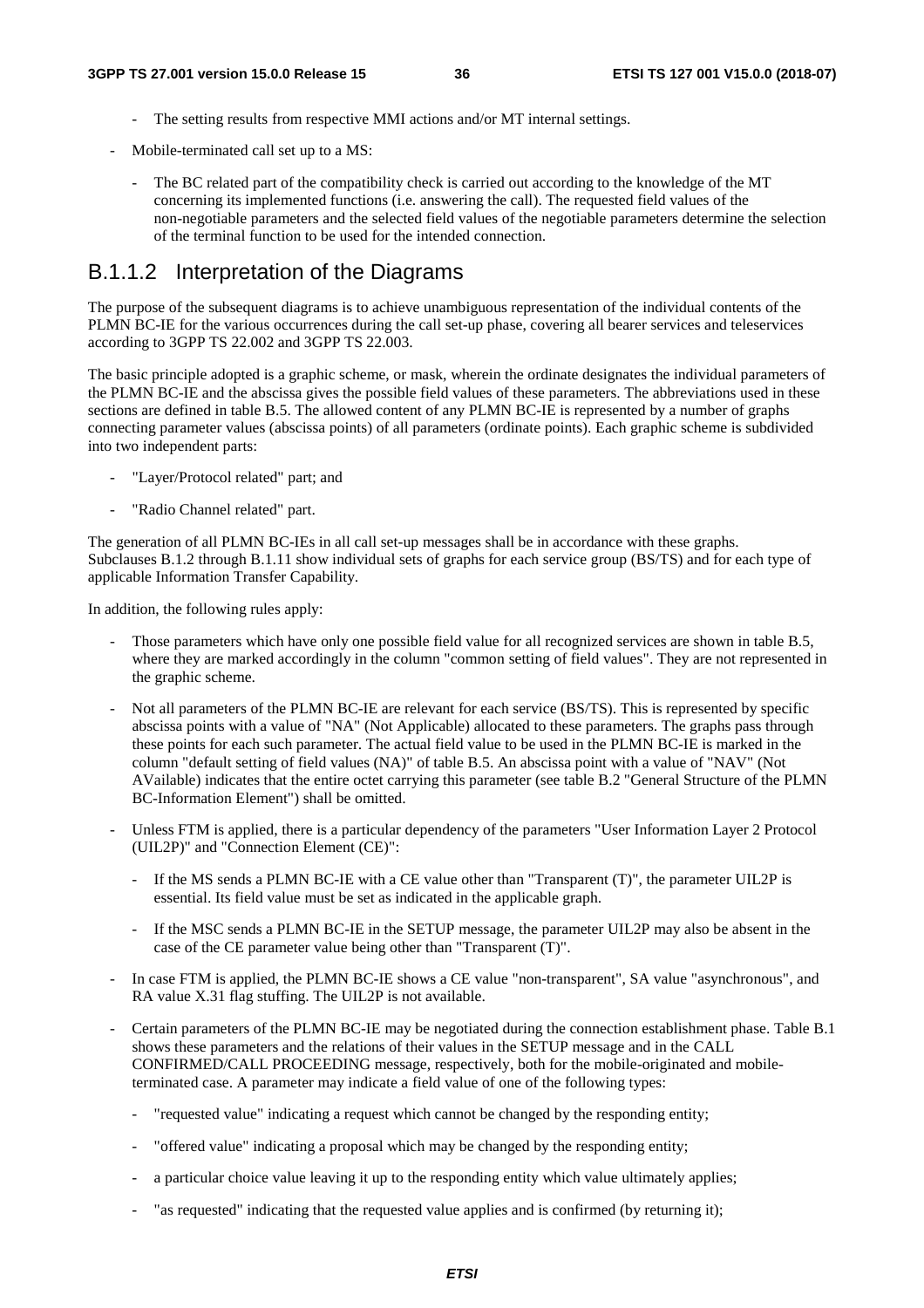- "selected value" indicating that a particular value applies either out of the offered set or as a free choice out of the defined set of values;
- "supported value" indicating a value supported by the responding entity.

## **Table B.1: BC-Parameters subject to negotiation procedure**

Mobile Originated Call:

|                     | <b>Message</b>                                     |                         |
|---------------------|----------------------------------------------------|-------------------------|
| <b>BC-parameter</b> | <b>SETUP</b>                                       | <b>CALL PROC</b>        |
| <b>NDB</b>          | Requested value                                    | as requested            |
| <b>NPB</b>          | Requested value                                    | as requested            |
| <b>NSB</b>          | Requested value                                    | as requested            |
| <b>CE</b>           | Requested value (T/NT)                             | as requested            |
|                     | "both" with the preferred value indicated          | selected value (T/NT)   |
|                     | (e.g. both NT)                                     |                         |
| UIL2P               | Requested value <sup>9)</sup> or NAV <sup>1)</sup> | as requested or NAV 4)  |
| User Rate           | Requested value                                    | as requested            |
| DC.                 | Requested value <sup>2)</sup>                      | as requested or "NO" 7) |
| <b>FNUR</b>         | Requested value                                    | supported value         |
| Other MT            | Requested value                                    | supported value         |
| UIMI                | Requested value                                    | supported value         |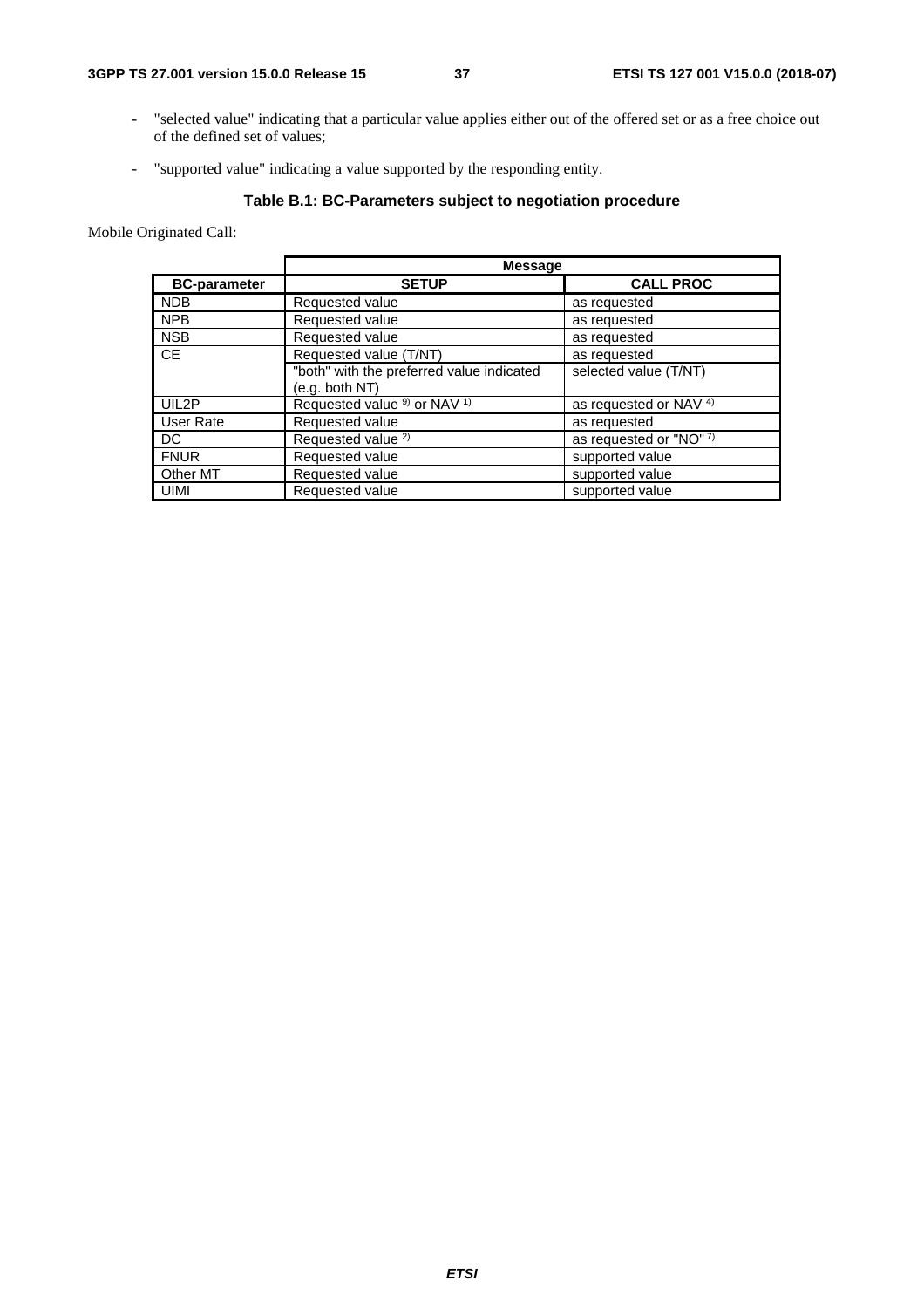Mobile Terminated Call:

|                                             | <b>Message</b>                                              |                                                                |
|---------------------------------------------|-------------------------------------------------------------|----------------------------------------------------------------|
| <b>BC-parameter</b>                         | <b>SETUP</b>                                                | <b>CALL CONF</b>                                               |
| <b>NDB</b>                                  | Offered value                                               | selected value (free choice)                                   |
| <b>NPB</b>                                  | offered value                                               | selected value (free choice)                                   |
| <b>NSB</b>                                  | offered value                                               | selected value (free choice)                                   |
| CE.                                         | requested value (T/NT)                                      | as requested or selected value<br>$(T/NT)$ (free choice) $3$ ) |
|                                             | "both" with the preferred value indicated<br>(e.g. both NT) | selected value (T/NT)                                          |
| Sync/<br>Asynchronous                       | requested value                                             | as requested or selected<br>value $10$                         |
| Rate<br>adaptation/Other<br>rate adaptation | requested value                                             | as requested or selected<br>value $11$                         |
| UIL2P                                       | offered value <sup>2</sup> or NAV <sup>4)</sup>             | selected or NAV <sup>1)</sup>                                  |
| User Rate                                   | offered value                                               | selected value 5)                                              |
| DC                                          | requested value <sup>2)</sup>                               | as requested or "NO" 7)                                        |
| <b>FNUR</b>                                 | offered value                                               | selected value <sup>6)</sup>                                   |
| Other MT                                    | offered value                                               | selected value <sup>6)</sup>                                   |
| <b>UIMI</b>                                 | offered value                                               | selected value 8)                                              |

1) For CE:T only, out-band flow control, or RA:X.31 flag stuffing requested by the MS.<br>2) Not for CE:T.

- Not for CE:T.
- 3) When the SETUP message contains no BC-IE (single numbering scheme).
- 4) "NAV" shall not be interpreted as an out-band flow control request by the MS.
- 5) The modification of User Rate shall be in conjunction with Modem Type and Intermediate Rate.
- 6) The modification of the Fixed Network User Rate shall be in conjunction with the Modem Type and/or Other Modem Type.
- 7) In case of a Mobile Terminated Call, if the SETUP message does not contain a BC-IE, the MS shall behave as if the DC is set to "data compression not possible".

 If a sending entity, based on an earlier version of the protocol, sends a SETUP message containing "DC.. compression possible/ allowed" instead of the default value "NO.. compression not possible/allowed"as defined in Table B.5 then the receiving MS or the receiving network may ignore the DC value and may return either "NO.. compression not possible/allowed" or "DC.. compression possible/allowed" in the CALL CONF/CALL PROC message.

 In case of a MO CALL or a MT CALL where no BC-IE is included in the CALL PROCEEDING or CALL CONFIRMED message, respectively, the MS or the network shall behave as if the DC was set to "data compression not possible" or "data compression not allowed", respectively.

- 8) Less or equal to the offered value.<br>9) Not for CT:T or FTM (i.e., CE:NT
- Not for CT:T or FTM (i.e., CE:NT, SA:A, RA:X.31 flag stuffing).
- 10) For FTM and PIAFS, this parameter may be negotiated. See Table B.4e for details.
- 11) For FTM, PIAFS and Multimedia, this parameter may be negotiated. See Table B.4f for details.

## **Table B.2: General Structure of the BC-Information Element**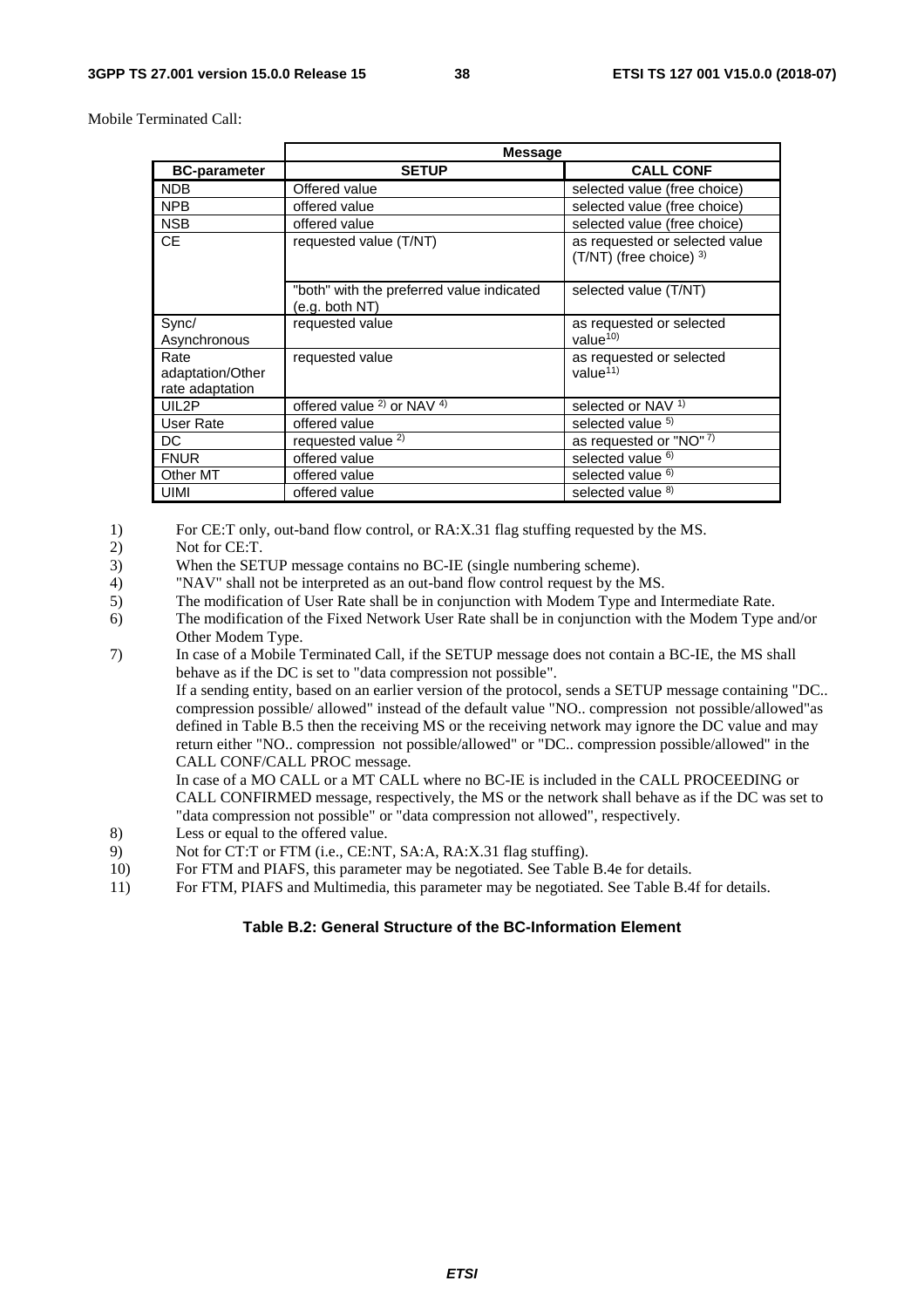| <b>OCTET</b>            | <b>INFORMATION ELEMENT FIELD</b>                                                                                                                                                                           |                |
|-------------------------|------------------------------------------------------------------------------------------------------------------------------------------------------------------------------------------------------------|----------------|
| 3                       | Radio channel requirements<br>Coding standard<br>Transfer mode<br><b>Information Transfer Capability</b>                                                                                                   |                |
| $\overline{4}$          | <b>Structure</b><br>Duplex mode<br>Configuration<br>Establishment<br>Negotiation of Intermediate Rate Requested<br>Compression                                                                             | 2)             |
| 5                       | Rate adaption<br>Signalling access protocol                                                                                                                                                                | 2)             |
| 5a                      | Other ITC<br>Other rate adaption                                                                                                                                                                           | 2) 7)          |
| 5 <sub>b</sub>          | Rate adaption header / no header<br>Multiple frame establishment support in data link<br>Mode of operation<br>Logical link identifier negotiation<br>Assignor / assignee<br>In-band / out-band negotiation | 2) 3)          |
| 6                       | User information layer 1 protocol<br>Synchronous / asynchronous                                                                                                                                            | 2)             |
| 6a                      | Number of stop bits<br>Negotiation<br>Number of data bits<br>User rate                                                                                                                                     | 2)             |
| 6b                      | Intermediate rate<br>NIC on transmission<br>NIC on reception<br>Parity information                                                                                                                         | 2)             |
| 6c                      | Connection element<br>Modem type                                                                                                                                                                           | 2)             |
| 6d                      | Fixed network user rate<br>Other modem type                                                                                                                                                                | $\overline{4}$ |
| 6e                      | Maximum number of traffic channels<br>Acceptable channel codings                                                                                                                                           | 4)             |
| 6f                      | Wanted air interface user rate<br>User initiated modification indication                                                                                                                                   | 4)             |
| 6g                      | Acceptable Channel codings<br>Asymmetry preference indication                                                                                                                                              | 5)<br>6)       |
| $\overline{7}$          | User information layer 2 protocol                                                                                                                                                                          | $1)$ 2)        |
| 1)<br>$\left( 2\right)$ | Octets optional.<br>Octets only available if the parameter "Information Transfer Capability" does not indicate<br>"Speech".                                                                                |                |
| 3)<br>4)                | For ITU-T V.120 rate adaption only.<br>Optional octets available only if the parameter "Information Transfer Capability" does not indicate<br>"Speech".                                                    |                |
| $\vert 5)$              | Extension of the 'Acceptable channel codings' field in octet 6e in case EDGE channel codings<br>are supported.                                                                                             |                |
| 6)                      | Only used if EDGE channels are among the 'Acceptable channel codings'. The value shall be set<br>to 'no preference' in case the connection element is T.                                                   |                |
| (7)                     | For ITC=RDI or UIL1P=V.120, PIAFS, and 'H.223 and H.245' only.                                                                                                                                             |                |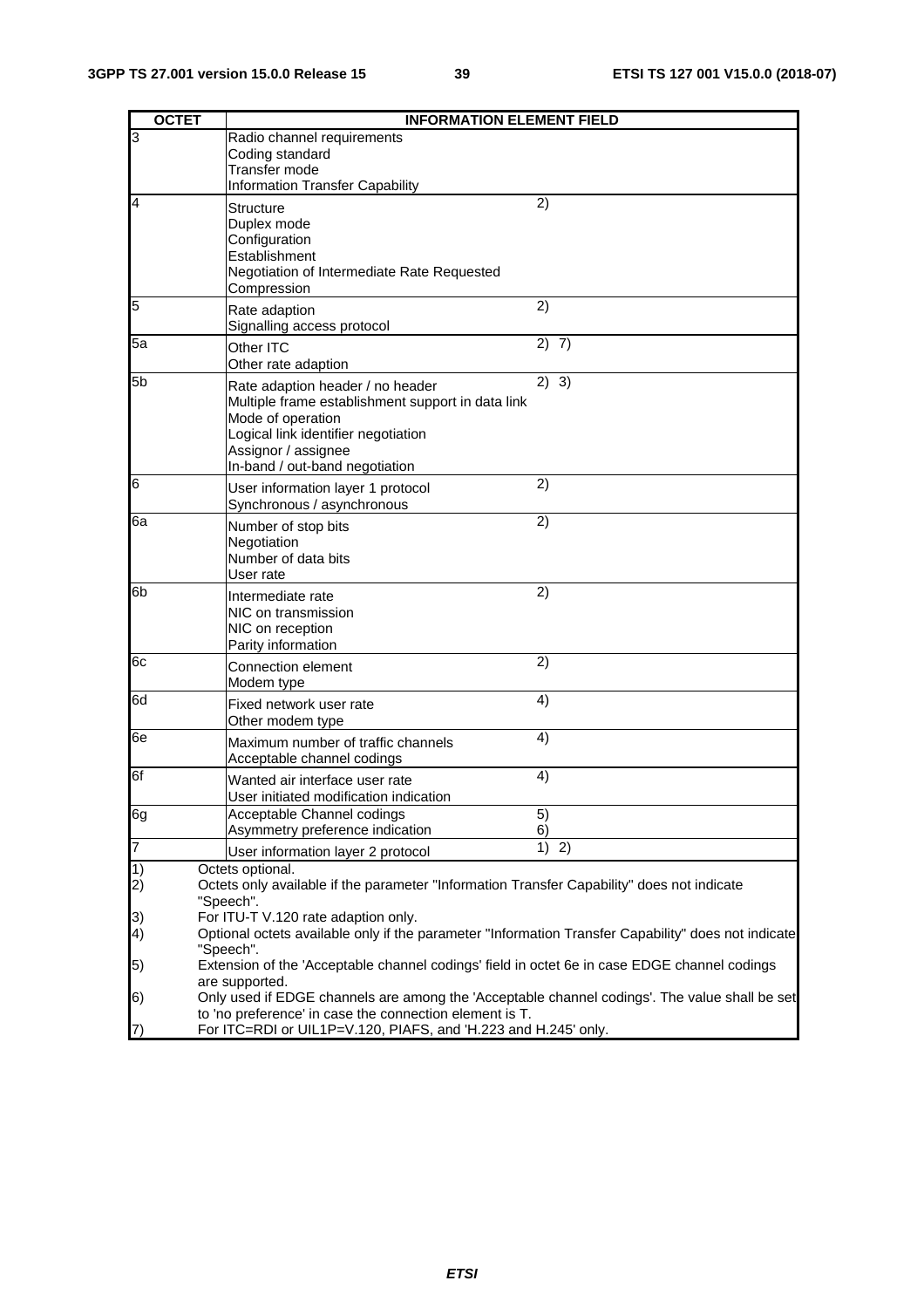|                                                                                                             | flow control method                                                                                          |              |               |
|-------------------------------------------------------------------------------------------------------------|--------------------------------------------------------------------------------------------------------------|--------------|---------------|
| information element                                                                                         | in-band                                                                                                      | out-band (3) | none          |
| number of data bits                                                                                         | 7 or 8                                                                                                       | 7 or 8       | 7 or 8        |
| user information layer 2 protocol                                                                           | ISO 6429 (1)                                                                                                 | <b>NAV</b>   | COPnoFICt (2) |
| ISO6429 stands for "ISO 6429, codeset 0, DC1/DC3" and is applicable for 7 and 8 bit codes.<br>1)            |                                                                                                              |              |               |
| 2)<br>COPnoFICt stands for a character oriented protocol with no flow control mechanism (no reserved        |                                                                                                              |              |               |
| characters for flow control).                                                                               |                                                                                                              |              |               |
| "out-band" flow control requires ITU-T V.42 in case of PSTN or ITU-T V.110 in case of ISDN.<br>3)           |                                                                                                              |              |               |
| If the ITU-T V.110 flow control mechanism is not supported, where required, the call pending shall be       |                                                                                                              |              |               |
| terminated.                                                                                                 |                                                                                                              |              |               |
| If the ITU-T V.42 functionality is not supported by the modem in the IWF or in the fixed network, the call  |                                                                                                              |              |               |
| shall be supported with a fallback to the non- ITU-T V.42 mode. In this case the IWF shall release the call |                                                                                                              |              |               |
|                                                                                                             | if due to temporary throughput problems on the radio interface or initiation of flow control by the MS and   |              |               |
| the inability to flow control the fixed network modem an overflow of the L2R buffers occurs.                |                                                                                                              |              |               |
|                                                                                                             | Note that a phase 1 network may release the call, if the ITU-T V.42 functionality is not provided by the IWF |              |               |
|                                                                                                             | or the fixed network modem. As ITU-T V.42 does not apply to ITU-T V.21 modems, outband flow control          |              |               |
|                                                                                                             | can not be supported for these modem types.                                                                  |              |               |

## **Table B.3a: Selection of flow control method (for CE:NT with SA:A only)**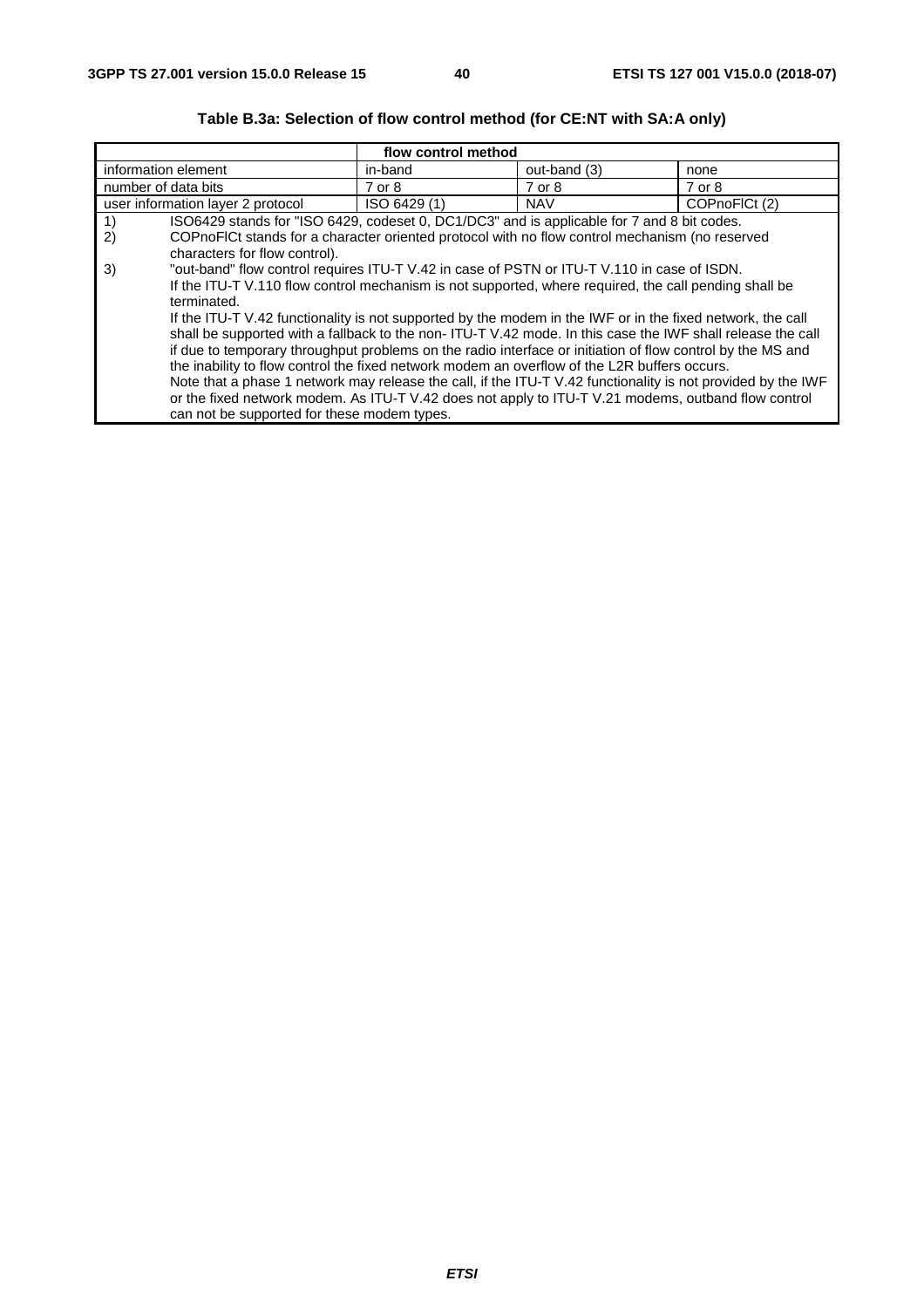## **Table B.4a: Modem Type subject to negotiation procedure**

Mobile Originated Call:

|                        | BC-parameter MT and OMT <sup>6)</sup> |                                                          |
|------------------------|---------------------------------------|----------------------------------------------------------|
| <b>BC-parameter CE</b> | <b>Message SETUP</b>                  | <b>Message CALL PROC</b>                                 |
|                        | V-series                              | V-series                                                 |
| NT                     | V-series                              | V-series                                                 |
|                        | autobauding type 1                    | autobauding type 1 or<br>$V\text{-series}$ <sup>1)</sup> |
| bothT or<br>bothNT     | V-series                              | V-series                                                 |
|                        | autobauding type 1                    | autobauding type 1 or<br>$V\text{-series}$ 1)2)          |

### Mobile Terminated Call:

|                        | BC-parameter MT and OMT <sup>6)</sup> |                                              |
|------------------------|---------------------------------------|----------------------------------------------|
| <b>BC-parameter CE</b> | <b>Message SETUP</b>                  | <b>Message CALL CONF</b>                     |
|                        | V-series                              | V-series                                     |
| <b>NT</b>              | V-series                              | V-series or autobauding type 1 <sup>3)</sup> |
|                        | autobauding type 1                    | autobauding type 1 or                        |
|                        |                                       | V-series $4)$                                |
| bothT or               | V-series                              | V-series                                     |
| <b>bothNT</b>          |                                       |                                              |
|                        | autobauding type 1                    | autobauding type 1 or                        |
|                        |                                       | $V\text{-series}^{4)}$                       |

1) No autobauding capability in the IWF:MSC.

- 2) CE:T selected by IWF/MSC.<br>3) Free choice if the SETUP cor
- Free choice if the SETUP contains no BC-IE (single numbering scheme).
	- If the IWF/MSC has no autobauding capability, a V-series modem type is used.
- 4) When the MS does not allow the use of autobauding capability.
- 5) CE:T selected by the MS.
- 6) When the MT indicates "autobauding" , "modem for undefined interface" or "none", the OMT shall be set to "no other modem type". Any other values of the MT is overridden by the OMT value.

### **Table B.4b: Intermediate Rate negotiation procedure**

If the user rate is 9.6 kbit/s the intermediate rate negotiation procedure is not applicable and NIRR shall be set to "No meaning".

Recipient of SETUP supports full rate, non transparent, 6 kbit/s radio interface rate and the user rate is up to/equal 4,8 kbit/s:

| <b>BC-parameter</b> | <b>Message SETUP</b>   | <b>Message CALL CONF or CALL</b><br><b>PROC</b> |
|---------------------|------------------------|-------------------------------------------------|
| <b>NIRR</b>         | 6 kbit/s               | 6 kbit/s                                        |
| <b>IIR</b>          | 16 kbit/s              | 8 kbit/s                                        |
| User Rate           | up to/equal 4,8 kbit/s | as requested                                    |

NOTE 1: In case of a Mobile Terminated Call, if the SETUP message does not contain a BC-IE, the MS shall behave as if NIRR set to "No meaning".

 In case of a MO CALL or a MT CALL where no BC-IE is included in the CALL PROCEEDING or CALL CONFIRMED message, respectively, the MS or the network shall behave as if the NIRR was set to "No meaning".

Recipient of SETUP does support full rate, non transparent, but not in connection with 6 kbit/s radio interface rate: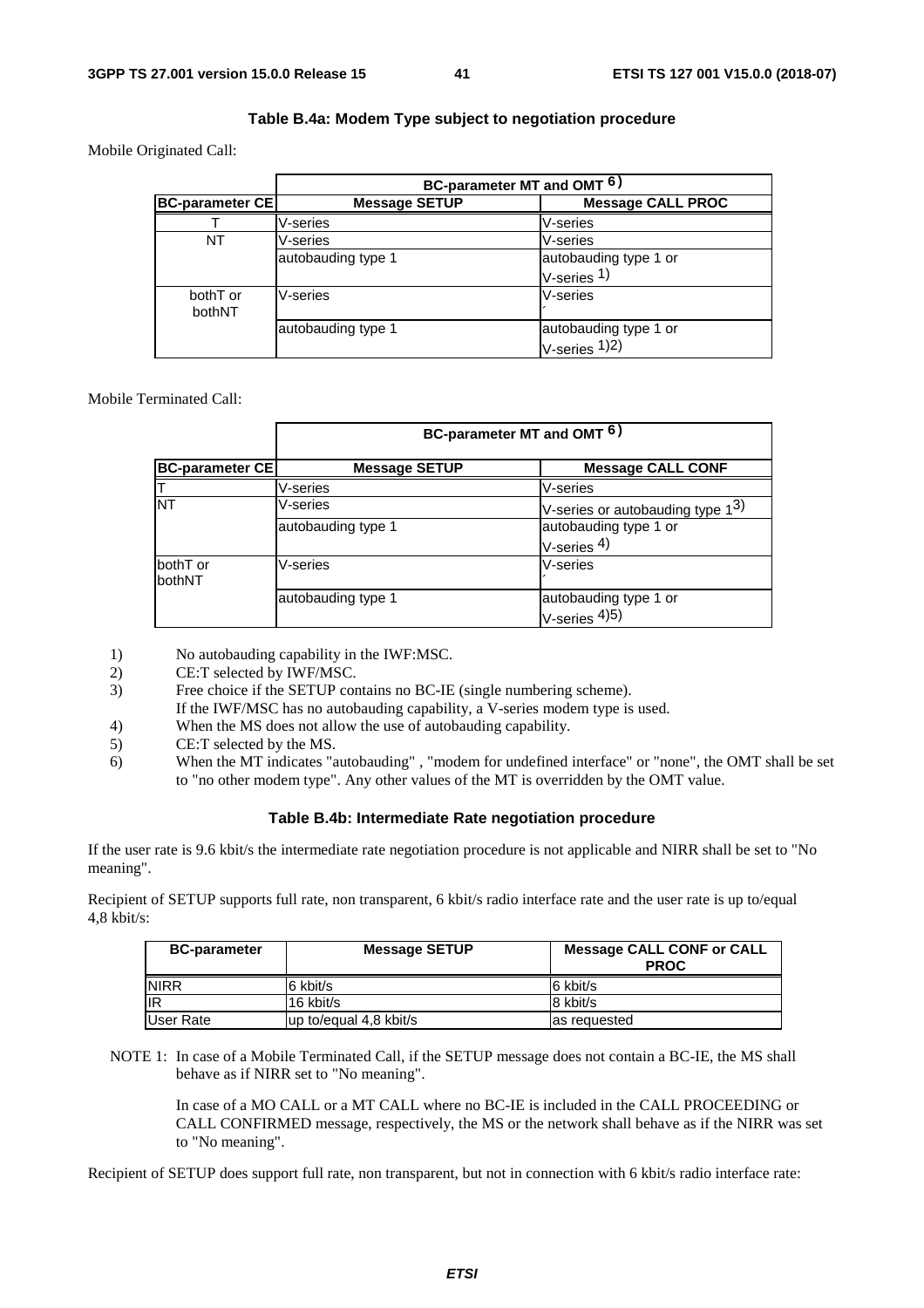| <b>BC-parameter</b> | <b>Message SETUP</b>   | <b>Message CALL CONF or CALL</b><br><b>PROC</b> |
|---------------------|------------------------|-------------------------------------------------|
| <b>INIRR</b>        | 6 kbit/s               | INo meaning                                     |
| lir                 | 16 kbit/s              | 16 kbit/s                                       |
| User Rate           | up to/equal 4.8 kbit/s | las requested                                   |

NOTE 2: If no other parameter needs negotiation, the CALL CONF/PROC message need not contain any BC-IE.

 In case of a MO CALL or a MT CALL where no BC-IE is included in the CALL PROCEEDING or CALL CONFIRMED message, respectively, the MS or the network shall behave as if the NIRR was set to "No meaning".

NOTE 3: In case a GBS-operation is requested and acknowledged, the MS indicates the acceptable channel codings. The indicated acceptance of TCH/F4.8 is equivalent to the support of 6 kbit/s radio interface rate per TCH/F and therefore overrides the NIRR parameter.

### **Table B.4c Negotiation of fixed network user rate**

| <b>BC-parameter</b> | <b>Message SETUP</b> | <b>Message CALL PROC/CONFIRMED</b>      |
|---------------------|----------------------|-----------------------------------------|
| <b>FNUR</b>         | requested value      | equal or lower than the requested value |

The network might accept the modified value or reject the call.

### **Table B.4d Negotiation of user initiated modification indication**

| <b>BC-parameter</b> | <b>Message SETUP</b> | <b>Message CALL PROC/CONFIRMED</b>                                                                                 |
|---------------------|----------------------|--------------------------------------------------------------------------------------------------------------------|
| JIMI                | offered value        | equal to or a value indicating a request for<br>modification to a lower number of traffic<br>channels than offered |

### **Table B.4e: Negotiation of Synchronous/Asynchronous**

Mobile Terminated Call:

|                    | <b>BC-parameter Synchronous/Asynchronous</b>                                                             |                     |
|--------------------|----------------------------------------------------------------------------------------------------------|---------------------|
| Bearer type        | Message SETUP                                                                                            | Message CALL CONF   |
| FTM <sup>1</sup>   | lSvnchronous                                                                                             | <b>Asynchronous</b> |
| PIAFS <sup>2</sup> | <b>Synchronous</b>                                                                                       | Asynchronous        |
|                    | This perceptizion is possible, only if $ITC-IIDI$ or $PDI$ $ENIIIP-64$ or 56 kbit/sand $CF-NT$ or "both" |                     |

1) This negotiation is possible, only if ITC=UDI or RDI, FNUR=64 or 56 kbit/sand CE=NT or "both" is signalled in the SETUP message. The MS shall signal FTM as specified in B.1.2.3 .

2) This negotiation is possible, only if ITC=UDI, FNUR=32 kbit/s and CE= "both" is signalled in the SETUP message. The UE shall signal PIAFS as specified in B.1.2.4

### **Table B.4f: Negotiation of Rate adaptation/Other rate adaptation**

Mobile Terminated Call:

|                    | BC-parameter Rate adaptation/Other rate adaptation |                        |
|--------------------|----------------------------------------------------|------------------------|
| Bearer type        | Message SETUP                                      | Message CALL CONF      |
| FTM <sup>1</sup>   | V.110, I.460 and X.30                              | X.31 flag stuffing     |
| PIAFS <sup>2</sup> | V.110, I.460 and X.30                              | <b>PIAFS</b>           |
| Multimedia         | V.110, I.460 and $X.30^{3}$                        | <b>H.223 and H.245</b> |
|                    | No rate adaptation <sup>5)</sup> $6$ )             | <b>H.223 and H.245</b> |

1) This negotiation is possible, only if ITC=UDI or RDI, FNUR=64 or 56 kbit/s and CE=NT or "both" is signalled in the SETUP message. The MS shall signal FTM as specified in B.1.2.3.

2) This negotiation is possible, only if ITC=UDI, FNUR=32 kbit/s and CE= "both" is signalled in the SETUP message. The UE shall signal PIAFS as specified in B.1.2.4.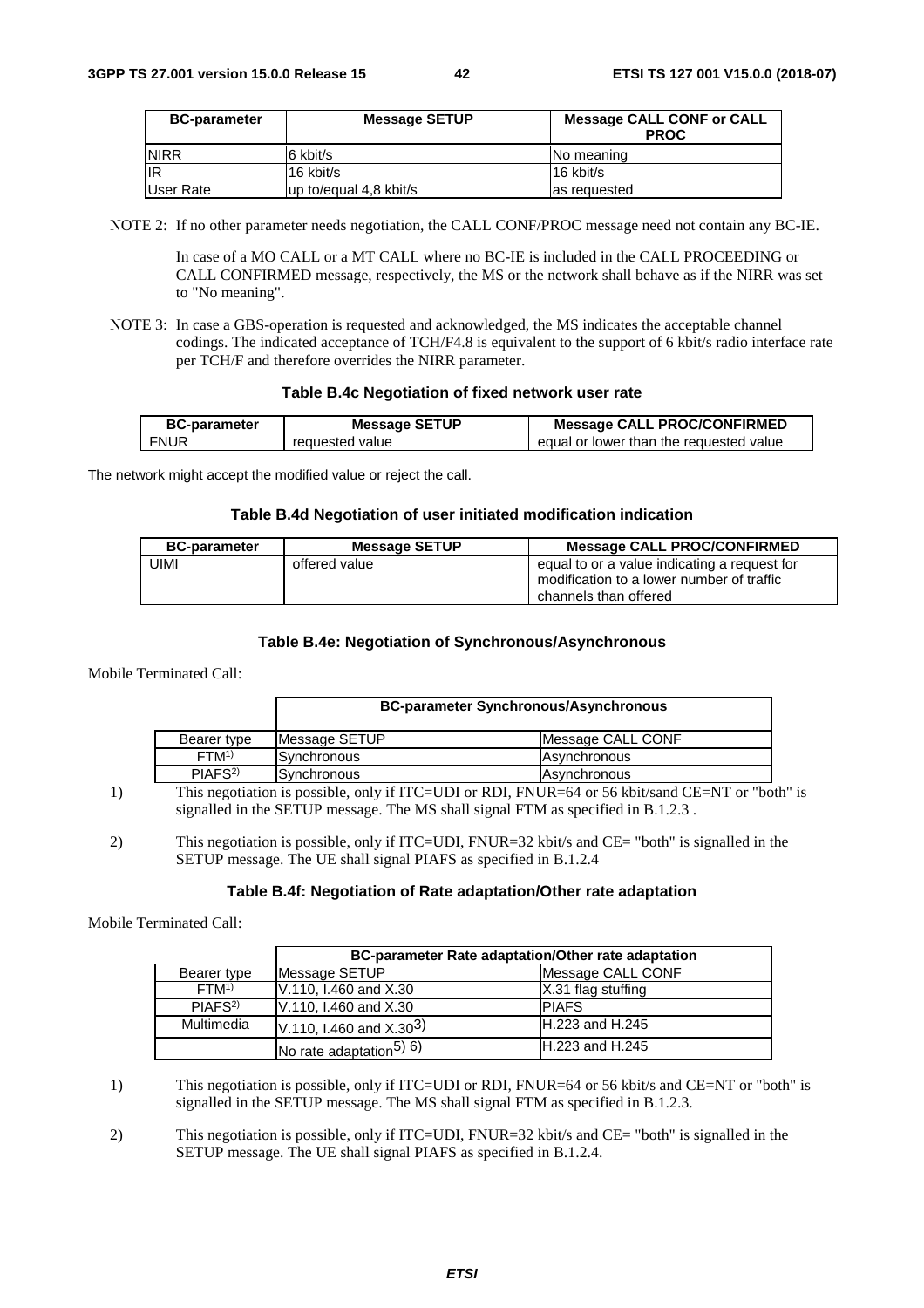- 3) This negotiation is possible, only if ITC=UDI or RDI, FNUR=32 or 56 kbit/s and CE=T or "both" is signalled in the SETUP message. The MS shall signal 3G-H.324/M as specified in B.1.3.1.3, B.1.3.1.4 and B.1.3.1.6.
- 4) Void.
- 5) This negotiation is possible, if ITC=3,1 kHz, FNUR=28.8 kbit/s, MT=V.34 and CE=T or "both" is signalled in the SETUP message. The MS shall signal 3G-H.324/M as specified in B.1.3.2.3.
- 6) This negotiation is possible, if ITC=UDI or RDI, FNUR=64 or 56 kbit/s and CE=T is signalled in the SETUP message. The MS shall signal 3G-H.324/M as specified in B.1.3.1.3, B.1.3.1.4, and B.1.3.1.5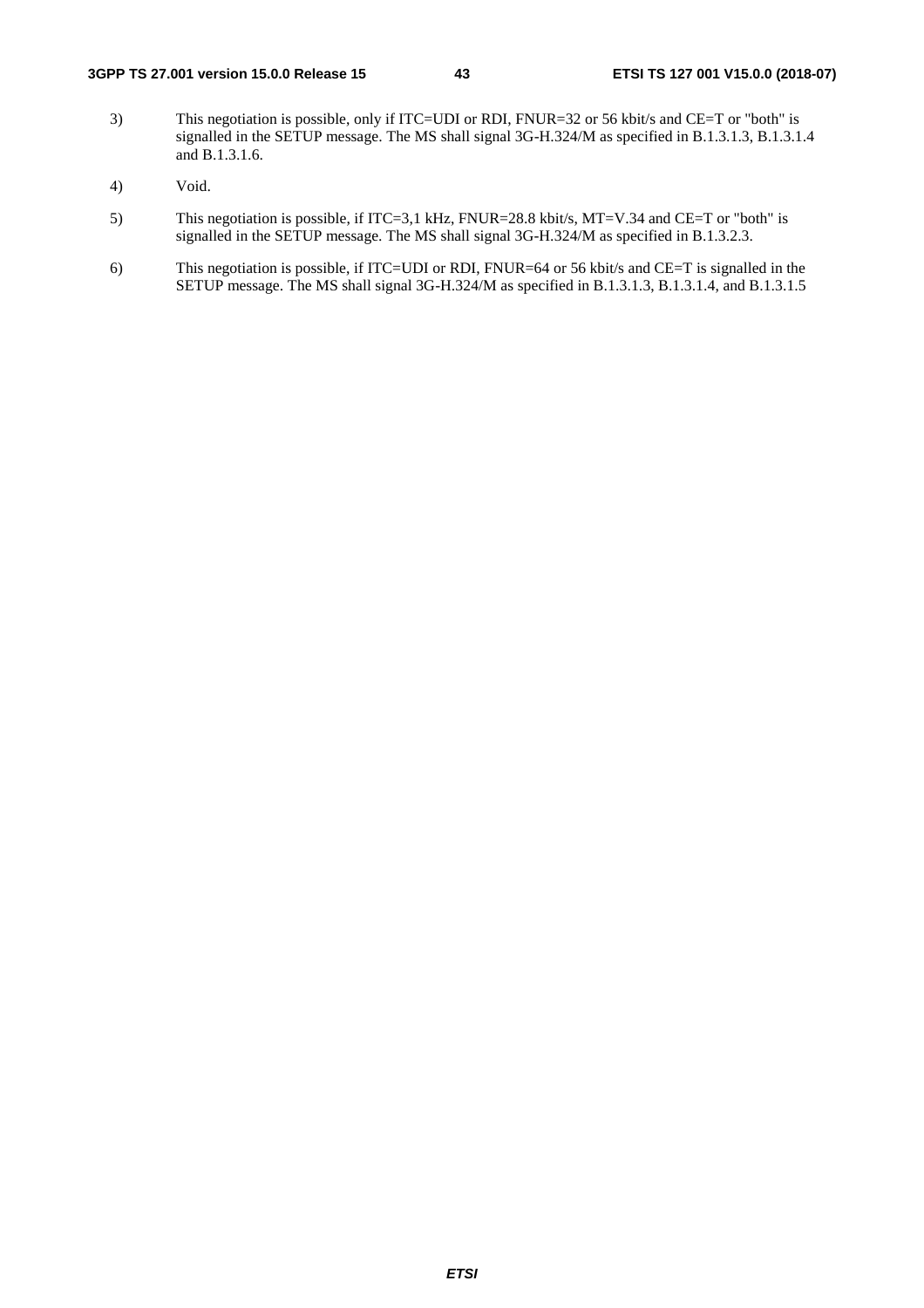|                                                                  | common setting of field values                                                                               |          |   |
|------------------------------------------------------------------|--------------------------------------------------------------------------------------------------------------|----------|---|
| Abbreviations for Parameters and Values:                         |                                                                                                              |          |   |
|                                                                  | default setting of field values (NA)                                                                         | ٦Ī.<br>v | v |
| ITCInformation Transfer Capability: - Speech                     | - UDIUnrestricted Digital<br>- FAX3Group 3 Facsimile<br>$-3,1$ kHz3,1 kHz Ex PLMN<br>- RDIRestricted Digital |          |   |
| TMTransfer Mode:                                                 | - ciCircuit                                                                                                  | Χ        | X |
| SStructure:                                                      | - SDUService Data Unit Integrity<br>- Unstructured                                                           | Χ        |   |
| CConfiguration:                                                  | - ppPoint to point                                                                                           | х        | Χ |
| EEstablishment:                                                  | - deDemand                                                                                                   | X        | х |
| SASync/Async:                                                    | - SSynchronous<br>- A. . Asynchronous                                                                        |          |   |
| NNegotiation                                                     | - ibnin band negotiation not possible                                                                        | Χ        | Χ |
| URUser Rate:                                                     | $-0.3.00.3$ kbit/s<br>$-1.2.1.2$ kbit/s<br>$-2.4. .2.4$ kbit/s<br>$-4.84.8$ kbit/s<br>$-9.6. .9.6$ kbit/s    | Χ        |   |
| IRIntermediate Rate:                                             | - 8 8 kbit/s<br>$-1616$ kbit/s                                                                               | Х        |   |
| NICTNetwork Independent Clock on Tx: - not_required Not required | - required                                                                                                   | X        | X |
| NICRNetwork Independent Clock on Rx: - not_acceptednot accepted  | - accepted                                                                                                   | Х        | Χ |
| NSBNumber of Stop Bits:                                          | $-1.1$ bit<br>$-2.2 bit$                                                                                     | Χ        |   |
| NDBNumber of Data Bits Excluding<br>Parity If Present:           | $-7.7$ bit<br>$-88 \text{ bit}$                                                                              | Χ        |   |
| NPBParity Information:                                           | - Odd<br>- Even<br>- None<br>- 0 Forced to 0<br>- 1 Forced to 1                                              | Χ        |   |
| UIL1P.User Information Layer 1<br>Protocol                       | - defdefault layer 1 protocol                                                                                | Χ        | X |

## **Table B.5: BC parameter setting (part 1)**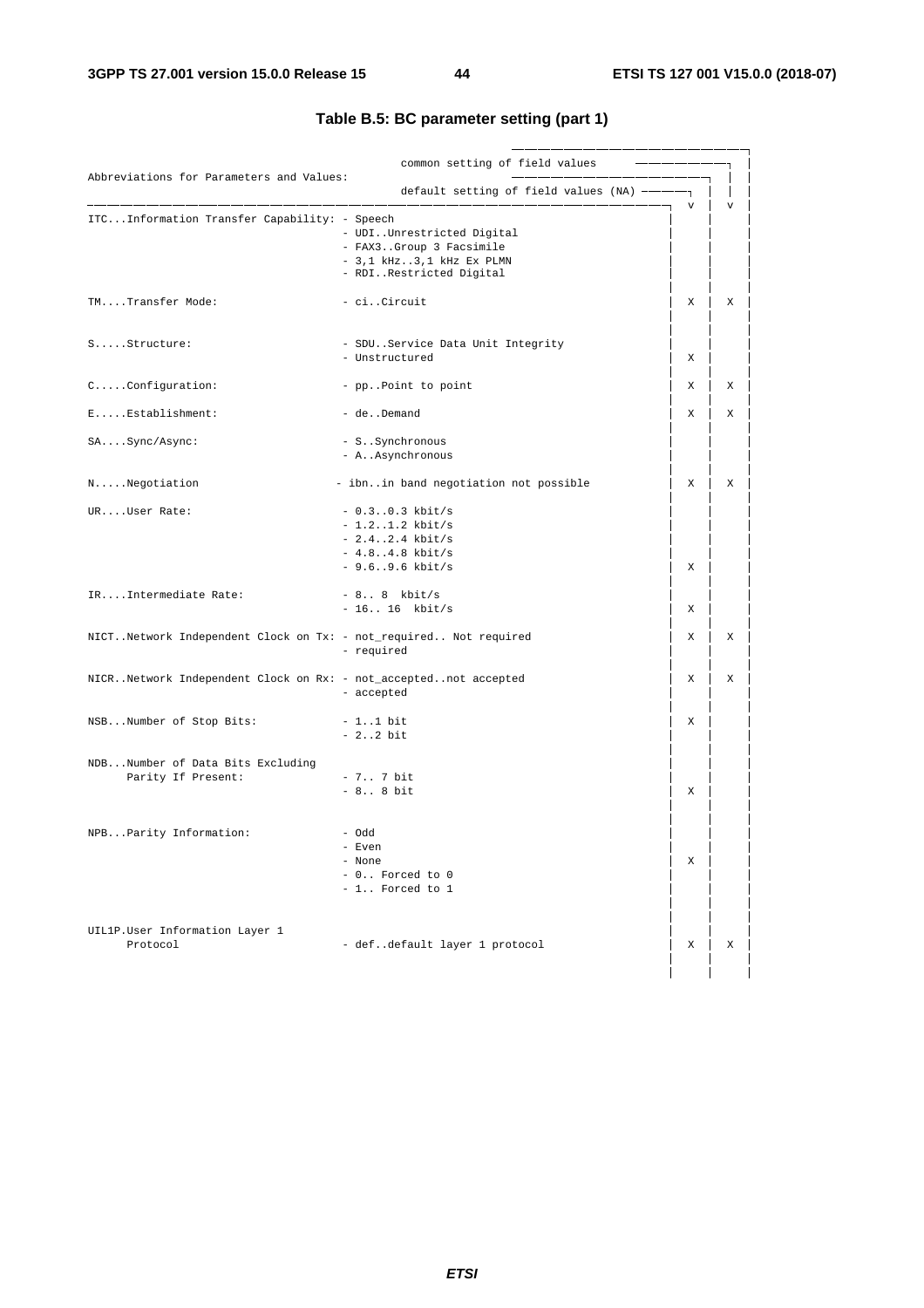| Abbreviations for Parameters and Values          | common setting of field values                                           |                |                |
|--------------------------------------------------|--------------------------------------------------------------------------|----------------|----------------|
|                                                  | default setting of field values (NA) -                                   |                |                |
|                                                  |                                                                          | $\overline{V}$ | $\overline{V}$ |
| DMDuplex Mode:                                   |                                                                          |                |                |
|                                                  | - fd Full Duplex                                                         | X              | X              |
| MTModem Type:                                    | $- V.21$                                                                 |                |                |
|                                                  | $- V.22$                                                                 |                |                |
|                                                  | $-V.22$ bis                                                              |                |                |
|                                                  | $-$ V.26 ter                                                             |                |                |
|                                                  |                                                                          |                |                |
|                                                  | $- V.32$                                                                 |                |                |
|                                                  | - autol autobauding type 1                                               |                |                |
|                                                  | - none                                                                   | X              |                |
| RCRRadio Channel Requirement:                    | - FR Full Rate support only Mobile Station                               |                |                |
|                                                  | - dual HR Dual Rate support Mobile Station/                              |                |                |
|                                                  | Half Rate preferred                                                      |                |                |
|                                                  | - dual FR Dual Rate support Mobile Station/                              |                |                |
|                                                  | Full Rate preferred                                                      |                |                |
|                                                  |                                                                          |                |                |
| CEConnection Element:                            | - T Transparent                                                          |                |                |
|                                                  | - NT Non Transparent                                                     |                |                |
|                                                  | - bothT both transparent preferred                                       |                |                |
|                                                  | - bothNT both non Transparent preferred                                  |                |                |
| UIL2P.User Information Layer 2                   |                                                                          |                |                |
| Protocol:                                        | - ISO6429ISO6429, codeset 0, DC1/DC3                                     |                |                |
|                                                  |                                                                          |                |                |
|                                                  |                                                                          |                |                |
|                                                  | - COPnoFlCtCharacter oriented protocol with<br>no flow control mechanism |                |                |
|                                                  |                                                                          |                |                |
| SAPSignalling Access Protocol: - I.440 I.440/450 |                                                                          | X              |                |
|                                                  |                                                                          |                |                |
|                                                  |                                                                          |                |                |
| RARate Adaptation:                               | $-V.110.$ . V.110/X.30                                                   |                |                |
|                                                  | - X.31Flag X.31 flagstuffing                                             |                |                |
|                                                  | - NO no rate adaptation                                                  | X              |                |
|                                                  | $- V.120$                                                                |                |                |
|                                                  | - PIAFS                                                                  |                |                |
|                                                  | $- H.223$ and $H.245$                                                    |                |                |
| CSCoding Standard:                               | - GSM                                                                    | X              | X              |
|                                                  |                                                                          |                |                |
| NIRRNegotiation of Intermediate                  |                                                                          |                |                |
| Rate Requested:                                  | NM No Meaning associated with this value                                 | X              |                |
|                                                  | 6kbit/s6kbit/s radio interface rate requested                            |                |                |
|                                                  |                                                                          |                |                |
| DCData Compression                               | - DC compression possible/allowed                                        |                |                |
|                                                  | - NO compression not possible/allowed                                    | X              |                |

## **Table B.5: BC parameter setting (part 2)**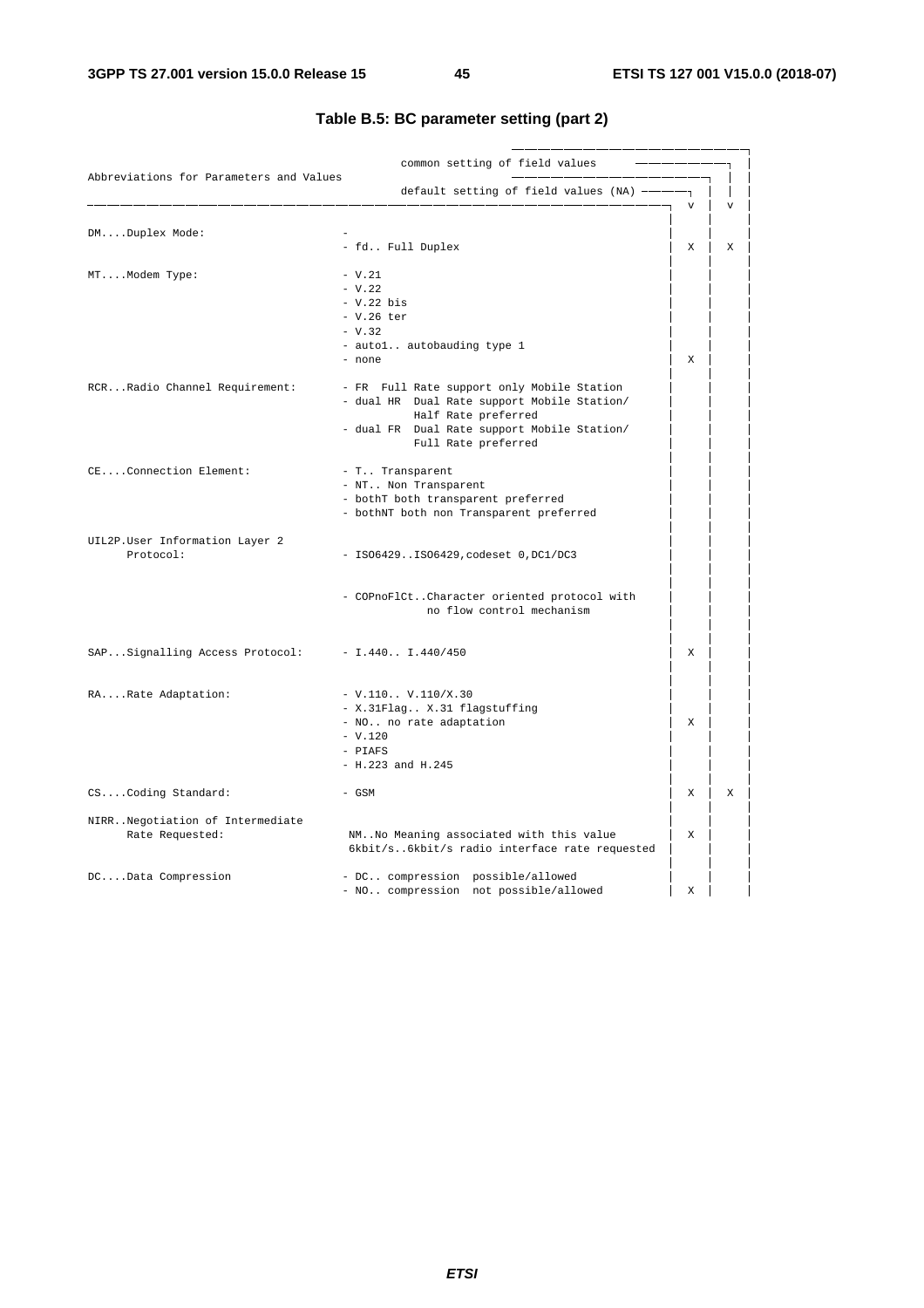| Abbreviations for Parameters and Values                    | common setting of field values                                                   |   |
|------------------------------------------------------------|----------------------------------------------------------------------------------|---|
|                                                            | default setting of field values (NA)                                             | v |
| FNURFixed Network User Rate                                | - FNUR not applicable                                                            |   |
|                                                            | $-9.6.$ . 9.6 kbit/s                                                             |   |
|                                                            | $-14.4$ 14.4 kbit/s                                                              |   |
|                                                            |                                                                                  |   |
|                                                            | $-19.2.$ . 19.2 kbit/s                                                           |   |
|                                                            | $-28.8 28.8$ kbit/s                                                              |   |
|                                                            | $-32.0 32.0 kbit/s$                                                              |   |
|                                                            | $-33.633.6$ kbit/s                                                               |   |
|                                                            | $-38.4.$ $38.4$ kbit/s                                                           |   |
|                                                            | $-48.048.0 kbit/s$                                                               |   |
|                                                            | $-56.0.$ . 56.0 kbit/s                                                           |   |
|                                                            | $-64.0 64.0 kbit/s$                                                              |   |
| WAIURWanted Air Interface User Rate - WAIUR not applicable |                                                                                  |   |
|                                                            | $-9.6.$ . 9.6 kbit/s                                                             | X |
|                                                            | $-14.4$ 14.4 kbit/s                                                              |   |
|                                                            | $-19.2.$ . 19.2 kbit/s                                                           |   |
|                                                            |                                                                                  |   |
|                                                            | $-28.8 28.8$ kbit/s                                                              |   |
|                                                            | $-38.4.$ . 38.4 kbit/s                                                           |   |
|                                                            | $-43.2.$ . $43.2$ kbit/s                                                         |   |
|                                                            | $-57.6 57.6 kbit/s$                                                              |   |
|                                                            | - int 38.4 interpreted by the network as<br>$38.4$ kbit/s                        |   |
| $ACC$ Acceptable channel codings - 4.8 TCH/F4.8 acceptable |                                                                                  |   |
|                                                            |                                                                                  |   |
|                                                            | - 9.6 TCH/F9.6 acceptable                                                        |   |
|                                                            | - 14.4TCH/F14.4 acceptable                                                       |   |
|                                                            | - 28.8TCH/F28.8 acceptable                                                       |   |
|                                                            | - 32.0TCH/F32.0 acceptable                                                       |   |
|                                                            | - 43.2TCH/F43.2 acceptable                                                       |   |
|                                                            | - noneNo channel coding (defined by selecting                                    |   |
|                                                            | none of the above                                                                |   |
|                                                            |                                                                                  |   |
| MaxNumTCHMaximum Number of Traffic Channels                |                                                                                  |   |
|                                                            | $-1.$ 1 TCH                                                                      |   |
|                                                            | $-2.2$ TCH                                                                       |   |
|                                                            | $-3.03$ TCH                                                                      |   |
|                                                            | $-4.74$ TCH                                                                      |   |
|                                                            |                                                                                  |   |
|                                                            | $-5.5$ TCH                                                                       |   |
|                                                            | $-66$ TCH                                                                        |   |
|                                                            | $-7.7$ TCH                                                                       |   |
|                                                            | $-88$ TCH                                                                        |   |
| OMTOther modem type                                        | - no other MT no other modem type                                                |   |
|                                                            | $-V.34$<br>V.34                                                                  |   |
|                                                            | User initiated modification indication - not req user initiated modification not | X |
|                                                            | required                                                                         |   |
|                                                            | - upto 1 TCH user initiated modification upto                                    |   |
|                                                            | 1 TCH may be requested                                                           |   |
|                                                            | - upto 2 TCH user initiated modification upto                                    |   |
|                                                            | 2 TCH may be requested                                                           |   |
|                                                            | - upto 3 TCH user initiated modification upto                                    |   |
|                                                            | 3 TCH may be requested                                                           |   |
|                                                            | - upto 4 TCH user initiated modification upto                                    |   |
|                                                            | 4 TCH may be requested                                                           |   |
|                                                            |                                                                                  |   |
| Asymmetry preference indication                            | - 00 no preference                                                               |   |
|                                                            | - 01 up link biased asymmetry preferred                                          |   |
|                                                            | - 10 down link biased asymmetry preferred                                        |   |

## **Table B.5: BC parameter setting (part 3)**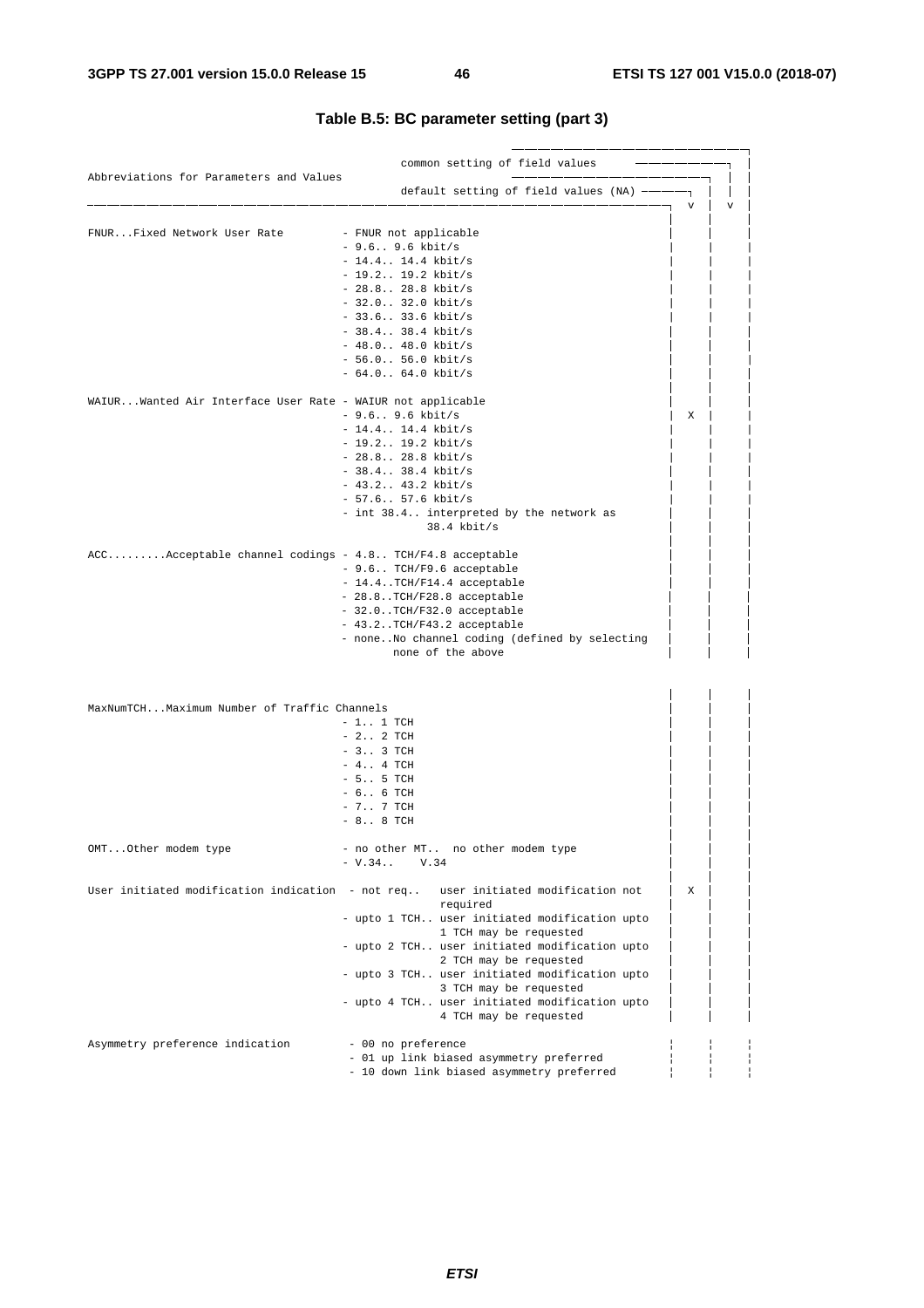| Parameter / value             | A/Gb mode             | <b>GERAN lu mode</b>    | <b>UTRAN lu mode</b>    |  |  |
|-------------------------------|-----------------------|-------------------------|-------------------------|--|--|
| Radio Channel Requirements /  | valid                 | valid                   | ignored                 |  |  |
| any                           |                       |                         |                         |  |  |
| User rate / any               | valid                 | ignored                 | ignored                 |  |  |
| Intermediate Rate / any       | valid                 | valid                   | ignored                 |  |  |
| NIC on transmission / any     | valid                 | ignored                 | ignored                 |  |  |
| NIC on reception / any        | valid                 | ignored                 | ignored                 |  |  |
| Negotiation of IR requested / | valid                 | ignored                 | ignored                 |  |  |
| any                           |                       |                         |                         |  |  |
| Acceptable Channel Codings /  | valid (note 2)        | valid (note 2)          | ignored                 |  |  |
| any                           |                       |                         |                         |  |  |
| Maximum number of traffic     | valid (note 2)        | valid (note 2)          | ignored (Note 1)        |  |  |
| channels / any                |                       |                         |                         |  |  |
| User initiated modification   | valid                 | valid                   | ignored (Note 1)        |  |  |
| indication / any              |                       |                         |                         |  |  |
| Asymmetry preference          | valid                 | valid                   | ignored                 |  |  |
| indication/ any               |                       |                         |                         |  |  |
| Modem type /                  |                       |                         |                         |  |  |
| V.21, V.22, V.22bis, V.26ter  | valid                 | invalid                 | invalid                 |  |  |
| V.32                          | valid                 | valid                   | invalid for CE=T        |  |  |
| Fixed Network User Rate /     |                       |                         |                         |  |  |
| 32 kbit/s                     | Invalid for $CE = NT$ | Invalid for $CE = NT$   | valid                   |  |  |
| $33.6$ kbit/s                 | invalid               | invalid                 | valid                   |  |  |
| 9.6, 14.4, 19.2, 38.4, 48.0   | valid                 | invalid for CE=T        | invalid for CE=T        |  |  |
| 28.8                          | valid                 | invalid for CE=T in the | invalid for CE=T in the |  |  |
|                               |                       | case of ITC=UDI         | case of ITC=UDI         |  |  |
| Other Rate adaptation /       |                       |                         |                         |  |  |
| <b>PIAFS</b>                  | invalid               | invalid                 | valid                   |  |  |

**Table B.5a: Differences in parameter value validity in A/Gb mode and UTRAN Iu mode** 

- NOTE: Although a parameter value is marked as "valid", the validity may be restricted by rules given elsewhere in the present document.
- NOTE 1: This parameter is relevant in UTRAN Iu mode for NT calls, in conjunction with WAIUR, for deciding which RLP version to negotiate in order to avoid renegotiation of RLP version in case of handover, see 3GPP TS 24.022 [9]. It is otherwise irrelevant for specifying the UTRAN Iu mode radio access bearer.
- NOTE 2: The MS can indicate that the requested service is not supported in A/Gb or GERAN Iu mode by setting all Acceptable Channel Codings to "none" (all zeros) and the Maximum Number of Traffic Channels parameter to the value "one TCH" (zero). The network will interpret these values as an indication that a handover to another mode (e.g. UTRAN Iu mode) is needed before the call setup can proceed. Similarly, while in another mode, the MS can inform the network that the MS does not support the requested service in A/Gb or GERAN Iu mode.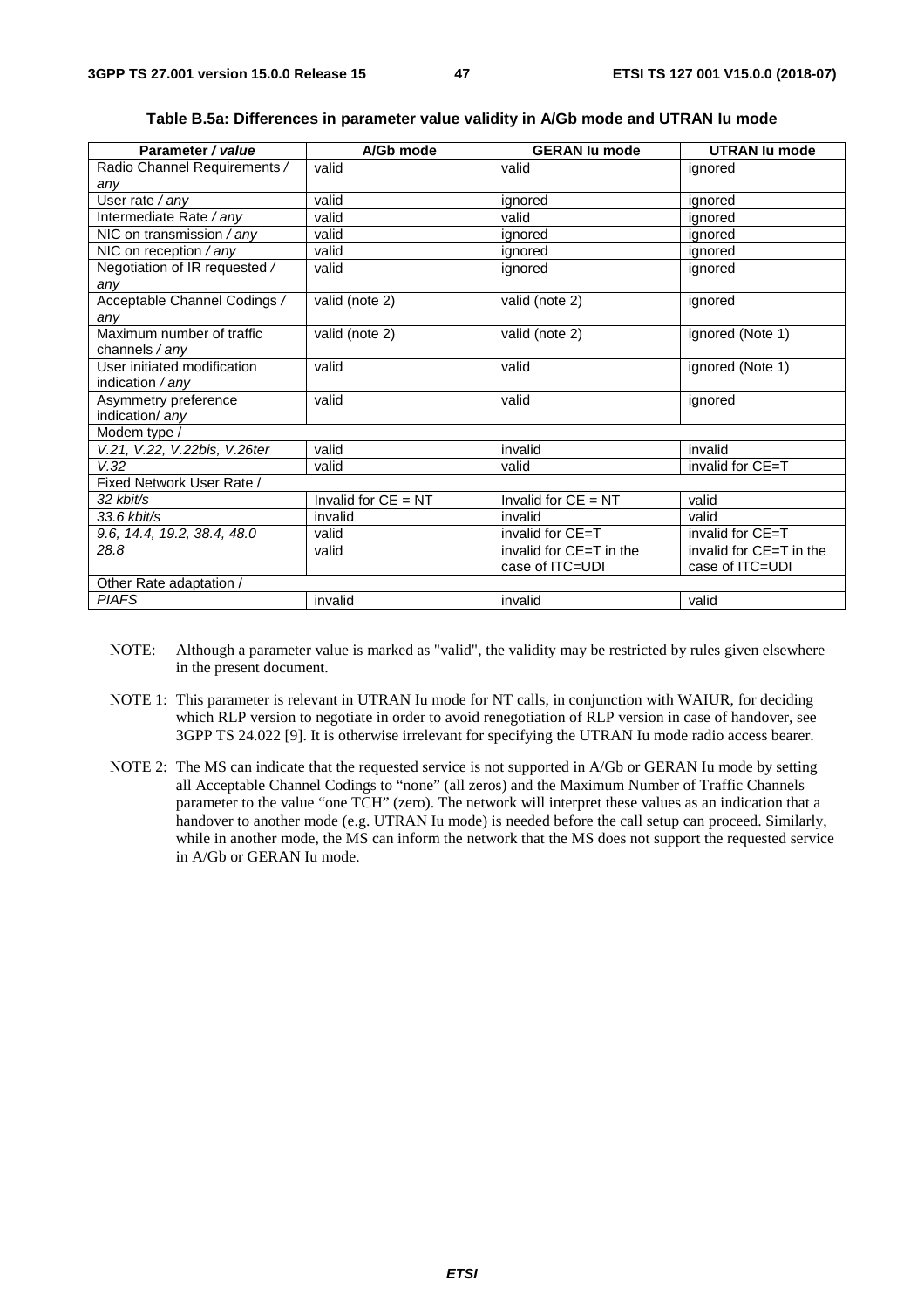## **Table B.6: Channel combinations**

Single Bearer and Teleservices

| <b>MS</b> indication<br>BC | <b>Network selection CT</b><br>СT |
|----------------------------|-----------------------------------|
| <b>FR</b>                  | FR                                |
| dual FR                    | FR or HR                          |
| dual HR                    | HR or FR                          |

Alternate services

| <b>MS</b> indication |           |           |           | <b>Network selection</b> |       |       |
|----------------------|-----------|-----------|-----------|--------------------------|-------|-------|
| BC(1)                | BC(2)     | CT(1`     | CT(2)     | Οr                       | CT(1) | CT(2) |
| <b>FR</b>            | FR        | FR        | FR        |                          |       |       |
| FR                   | dual Rate | FR        | FR        |                          |       |       |
| dual Rate            | dual Rate | FR        | FR        | Or                       | HR    | ΗR    |
| dual Rate            | FR        | <b>FR</b> | <b>FR</b> |                          |       |       |

Followed-by services

|           | <b>MS</b> indication |       |       |    |       | <b>Network selection</b> |    |       |       |
|-----------|----------------------|-------|-------|----|-------|--------------------------|----|-------|-------|
| BC(1)     | BC(2)                | CT(1) | CT(2) | or | CT(1) | CT(2)                    | or | CT(1) | CT(2) |
| <b>FR</b> | FR                   | FR    | FR    |    |       |                          |    |       |       |
| <b>FR</b> | dual Rate            | FR    | FR    |    |       |                          |    |       |       |
| dual Rate | dual Rate            | FR    | FR    | or | HR    | ΗR                       | or | FR    | ΗR    |
| dual Rate | FR                   | FR    | FR    |    |       |                          |    |       |       |

BC Bearer Capability

CT Channel Type

dual Rate  $\{$  dual FR  $\}$  dual HR $\}$ 

## **Table B.7: TS61/TS62 Negotiation rules**

Mobile Originating Call

| <b>Subscription</b> | <b>SETUP</b> | <b>CALL PROCEED</b> |
|---------------------|--------------|---------------------|
| <b>TS61</b>         | TS61 s/f     | TS61 s/f or TS62    |
|                     | TS61 f/s     | TS61 f/s or TS62    |
|                     | <b>TS62</b>  | <b>TS62</b>         |
| <b>TS62</b>         | TS61 s/f     | <b>TS62</b>         |
|                     | TS61 f/s     | <b>TS62</b>         |
|                     | <b>TS62</b>  | <b>TS62</b>         |

Mobile Terminating Call

| <b>Subscription</b> | <b>SETUP</b> | <b>CALL CONFIRMED</b>        |
|---------------------|--------------|------------------------------|
| <b>TS61</b>         | $TS61$ s/f   | TS61 s/f or TS61 f/s or TS62 |
|                     | $TS61$ f/s   | TS61 s/f or TS61 f/s or TS62 |
|                     | <b>TS62</b>  | <b>TS62</b>                  |
|                     | no BC        | TS61 s/f or TS61 f/s or TS62 |
| <b>TS62</b>         | <b>TS62</b>  | <b>TS62</b>                  |
|                     | no BC        | TS62 (note)                  |

 $s/f$  = speech then fax

 $f/s =$  fax then speech

NOTE: TS61 is also accepted if the VMSC supports TS61 and does not perform subscription checking on a CALL CONFIRMED message (see 3GPP TS 22.001 and 3GPP TS 29.007).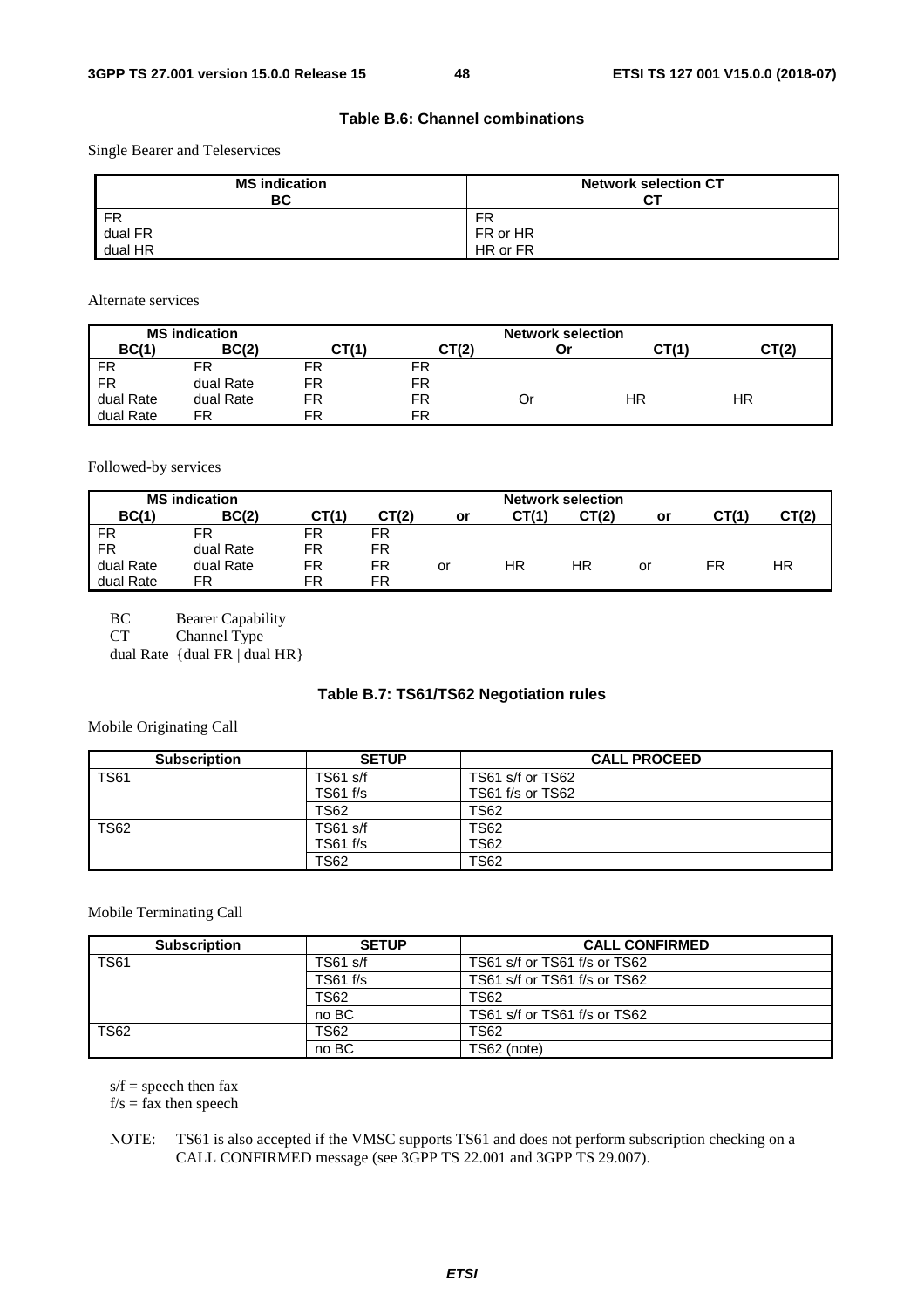#### Bearer Service 20, Data Circuit Duplex Asynchronous **B.1.2**

#### Unrestricted / restricted digital information transfer capability B.1.2.1



for CE:NT or "both";  $1)$ 

for CE:T only or CE:NT and NIRR:6kb/s (not for the SETUP message);  $(2)$ 

 $3)$ Void:

 $4)$ for MT CALLS in the SETUP message or MO/MT CALLS with "out-band" flow control requested;

 $5)$ for MO/MT CALLS with no flow control requested;

 $6)$ Void;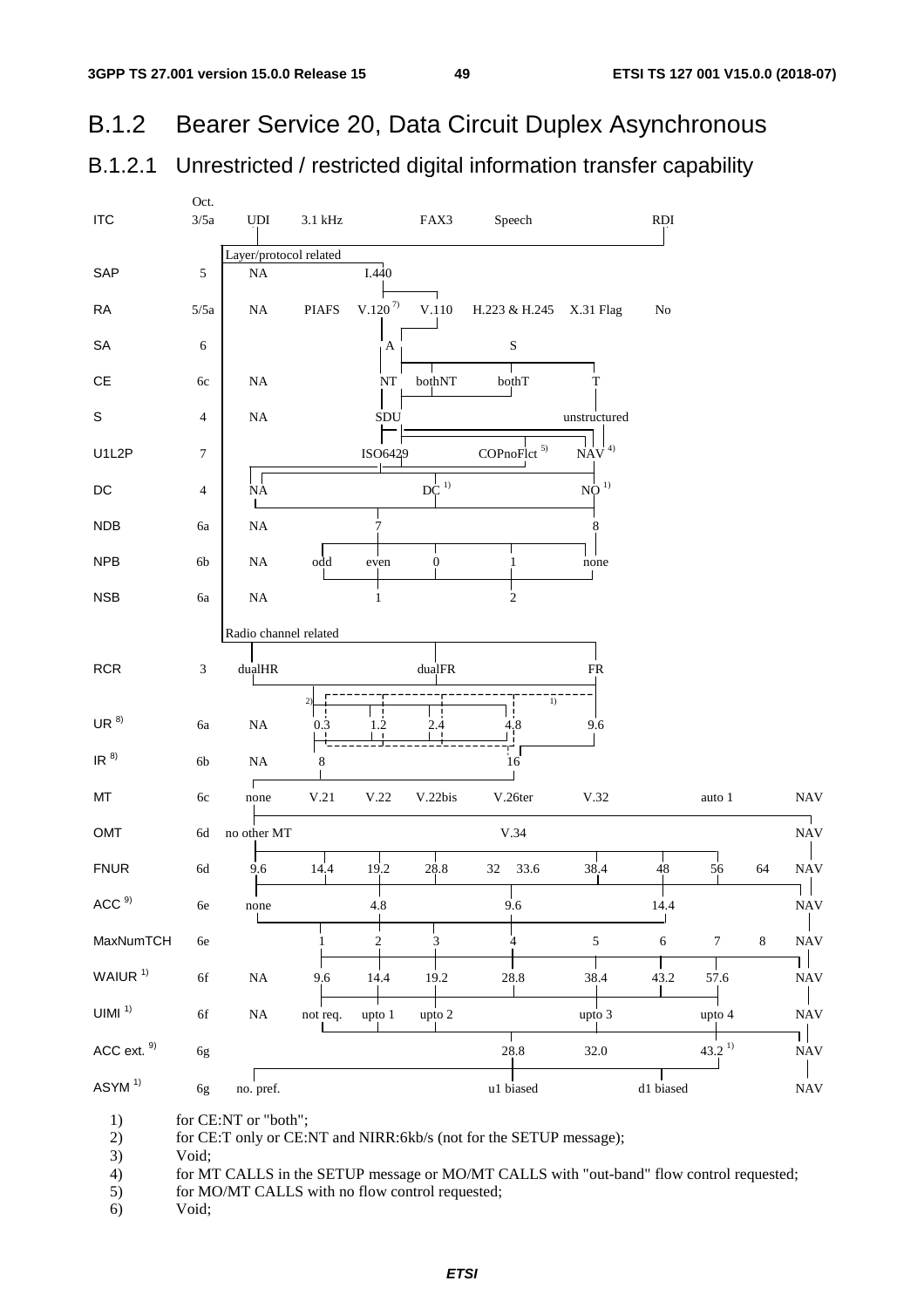- 7) the V.120 relevant BC parameters (octet 5b) shall be set according to the LLC (see clause B.2);<br>8) IR and UR are overridden by FNUR, ACC and MaxNumTCH;
- 8) IR and UR are overridden by FNUR, ACC and MaxNumTCH;<br>9) ACC may have several values simultaneously (bit map coding).
- ACC may have several values simultaneously (bit map coding).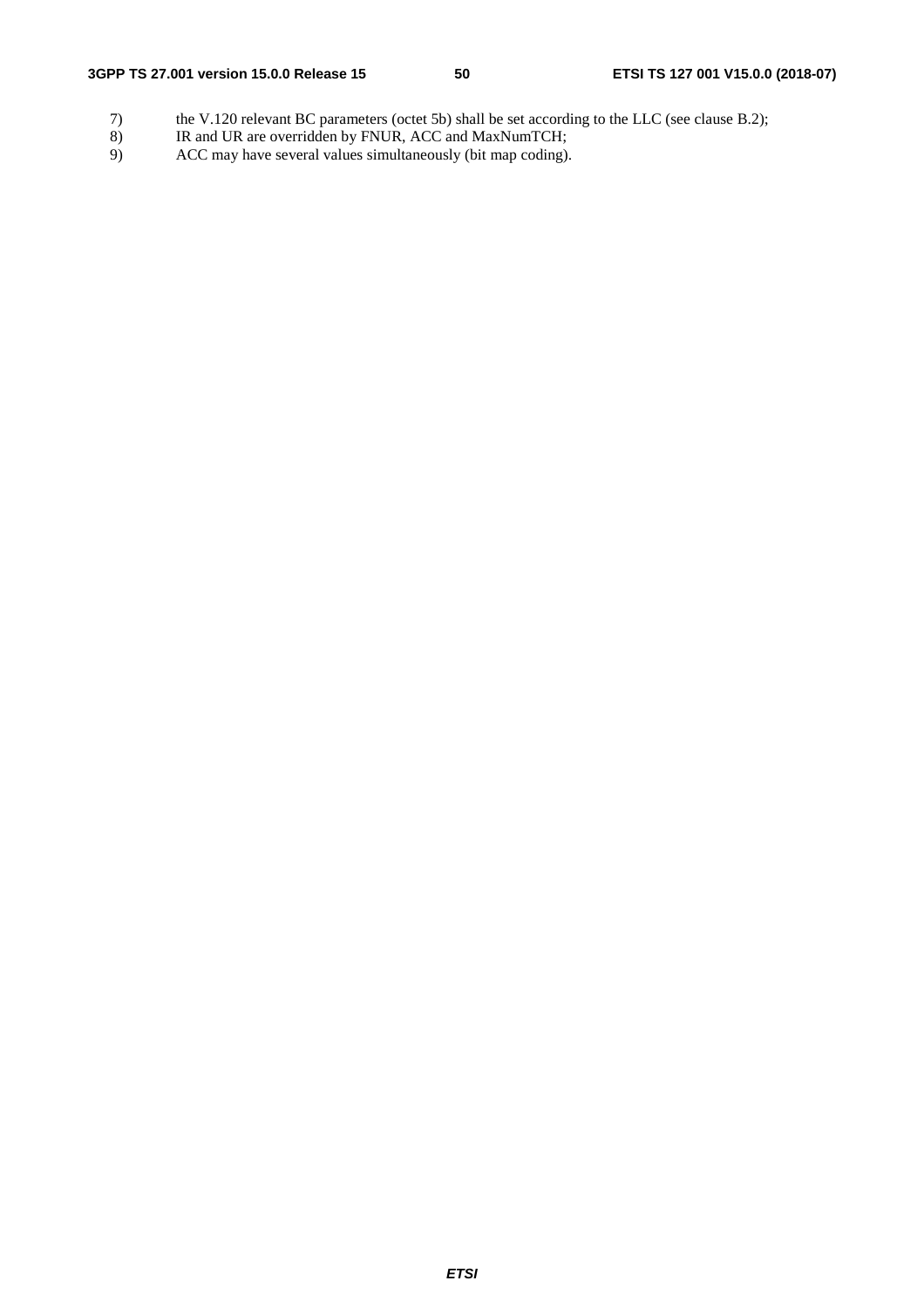

## B.1.2.2 3,1 kHz audio ex-PLMN information transfer capability

1) for CE:NT or "both";

 $2)$ for CE:T only or CE:NT and NIRR:6kb/s (not for the SETUP message);

3) Void;

for MT CALLS in the SETUP message or MO/MT CALLS with "out-band" flow control requested  $4)$ (not for  $V.21$  modem type);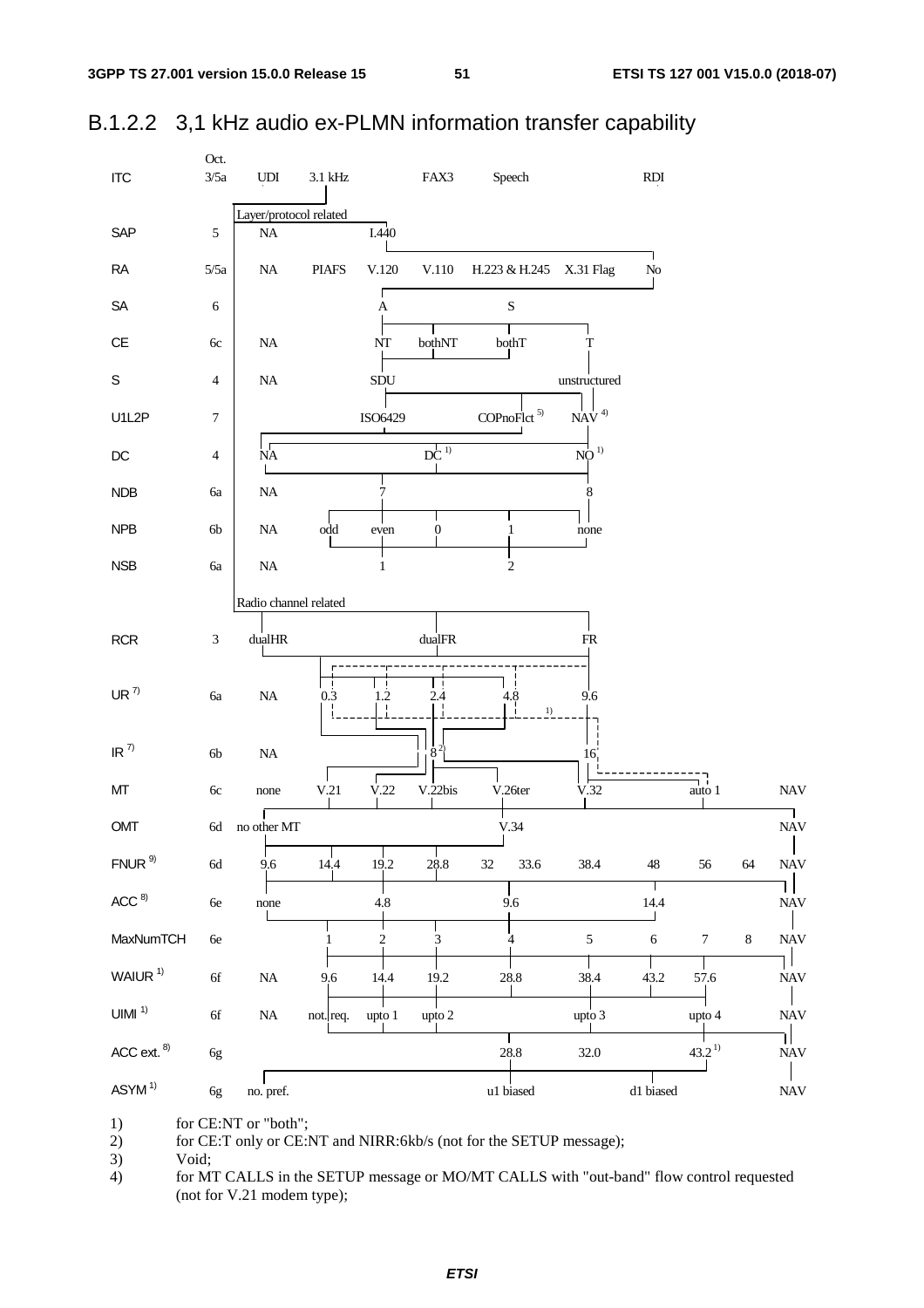- 5) for MO/MT CALLS with no flow control requested;<br>6) Void;
- 
- 6) Void;<br>7) IR and 7) IR and UR are overridden by FNUR, ACC and MaxNumTCH.<br>8) ACC may have several values simultaneously (bit map coding)
- 8) ACC may have several values simultaneously (bit map coding).<br>9) in case of  $MT =$  auto1 the value of FNUR has no meaning.
- in case of  $MT =$  auto1 the value of FNUR has no meaning.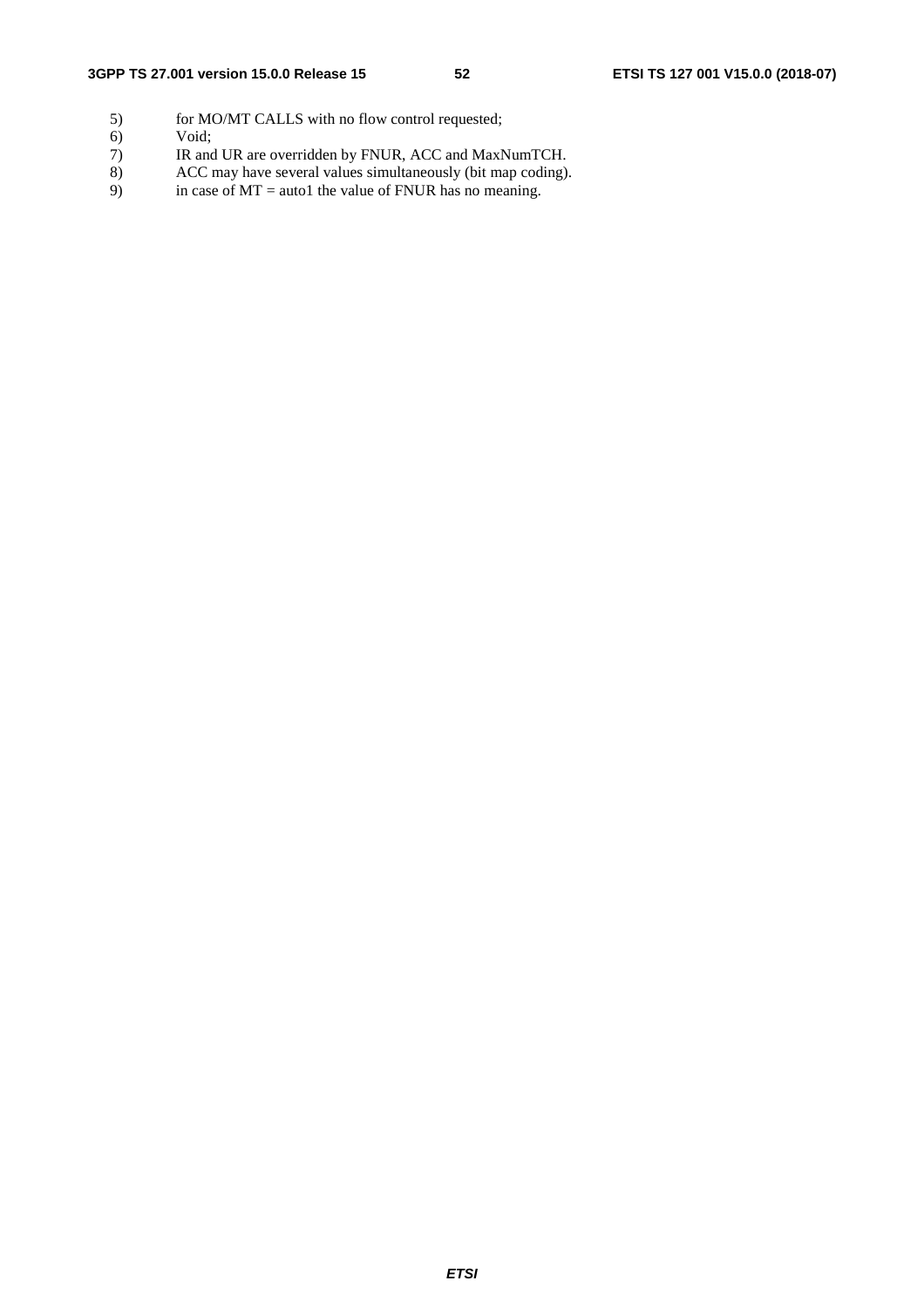| <b>ITC</b>                        | Oct.<br>$3/5a$ | UDI                    | $3.1\ \mathrm{kHz}$  |                  | FAX3             | Speech        |                | RDI         |                 |         |                           |
|-----------------------------------|----------------|------------------------|----------------------|------------------|------------------|---------------|----------------|-------------|-----------------|---------|---------------------------|
|                                   |                | Layer/protocol related |                      |                  |                  |               |                |             |                 |         |                           |
| SAP                               | $\sqrt{5}$     | $\rm NA$               |                      | I.440            |                  |               |                |             |                 |         |                           |
| <b>RA</b>                         | 5/5a           | $\rm NA$               | <b>PIAFS</b>         | V.120            | $V.110$          | H.223 & H.245 | X.31 Flag      | No          |                 |         |                           |
| SA                                | $\epsilon$     |                        |                      | $\boldsymbol{A}$ |                  | ${\bf S}$     |                |             |                 |         |                           |
| $\mathsf{CE}$                     | 6c             | $\rm NA$               |                      | NT               | bothNT           | bothT         | $\mathbf T$    |             |                 |         |                           |
| $\mathsf S$                       | $\overline{4}$ | $\rm NA$               |                      | ${\rm SDU}$      |                  |               | unstructured   |             |                 |         |                           |
| U1L2P                             | $\tau$         |                        |                      | ISO6429          |                  | COPnoFlct     | <b>NAV</b>     |             |                 |         |                           |
| $DC$                              | 4              | $\rm NA$               |                      |                  | $\overline{D}C$  |               | NO             |             |                 |         |                           |
| NDB                               | 6a             | $\rm NA$               |                      | $\boldsymbol{7}$ |                  |               | 8              |             |                 |         |                           |
| <b>NPB</b>                        | 6b             | $\rm NA$               | $\operatorname{odd}$ | even             | $\boldsymbol{0}$ | $\mathbf{1}$  | none           |             |                 |         |                           |
| <b>NSB</b>                        | 6a             | NA                     |                      | $\,1$            |                  | $\sqrt{2}$    |                |             |                 |         |                           |
|                                   |                | Radio channel related  |                      |                  |                  |               |                |             |                 |         |                           |
| <b>RCR</b>                        | $\sqrt{3}$     | $\text{dualHR}$        |                      |                  | $\text{dualFR}$  |               | ${\sf FR}$     |             |                 |         |                           |
| UR                                | <b>6a</b>      | NA                     | 0.3                  | $1.2\,$          | 2.4              | $4.8\,$       | 9.6            |             |                 |         |                           |
| $\ensuremath{\mathsf{IR}}\xspace$ | $6b$           | $\rm NA$               | $\,8\,$              |                  |                  | 16            |                |             |                 |         |                           |
| МT                                | $6c$           | none                   | V.21                 | $\rm V.22$       | V.22bis          | V.26ter       | V.32           |             | auto $\sqrt{1}$ |         | <b>NAV</b>                |
| OMT                               | $6\mathrm{d}$  | no other MT            |                      |                  |                  | $\rm V.34$    |                |             |                 |         | <b>NAV</b>                |
| <b>FNUR</b>                       | $6\mathrm{d}$  | 9.6                    | 14.4                 | 19.2             | 28.8             | 33.6<br>32    | 38.4           | $\sqrt{48}$ | 56              | 64      | <b>NAV</b>                |
| ACC <sup>1</sup>                  | $6e\,$         | none                   |                      | 4.8              |                  | 9.6           |                | 14.4        |                 |         | $\ensuremath{\text{NAV}}$ |
| MaxNumTCH                         | $6\mathrm{e}$  |                        |                      | $\frac{2}{1}$    | 3                | 4             | $\mathfrak{S}$ | $\sqrt{6}$  | $\tau$          | $\,8\,$ | <b>NAV</b>                |
| WAIUR                             | $6f$           | $\rm NA$               | 9.6                  | 14.4             | 19.2             | 28.8          | 38.4           | 43.2        | 57.6            |         | $\ensuremath{\text{NAV}}$ |
| <b>UIMI</b>                       | $6\mathrm{f}$  | $\rm NA$               | not req.             | upto 1           | upto 2           |               | upto 3         |             | upto 4          |         | <b>NAV</b>                |
| ACC ext. <sup>1)</sup>            | 6g             |                        |                      |                  |                  | 28.8          | 32.0           |             | 43.2            |         | $\perp$<br><b>NAV</b>     |
| ASYM                              | 6g             | no. pref.              |                      |                  |                  | u1 biased     |                | d1 biased   |                 |         | <b>NAV</b>                |

## B.1.2.3 Frame Tunnelling Mode

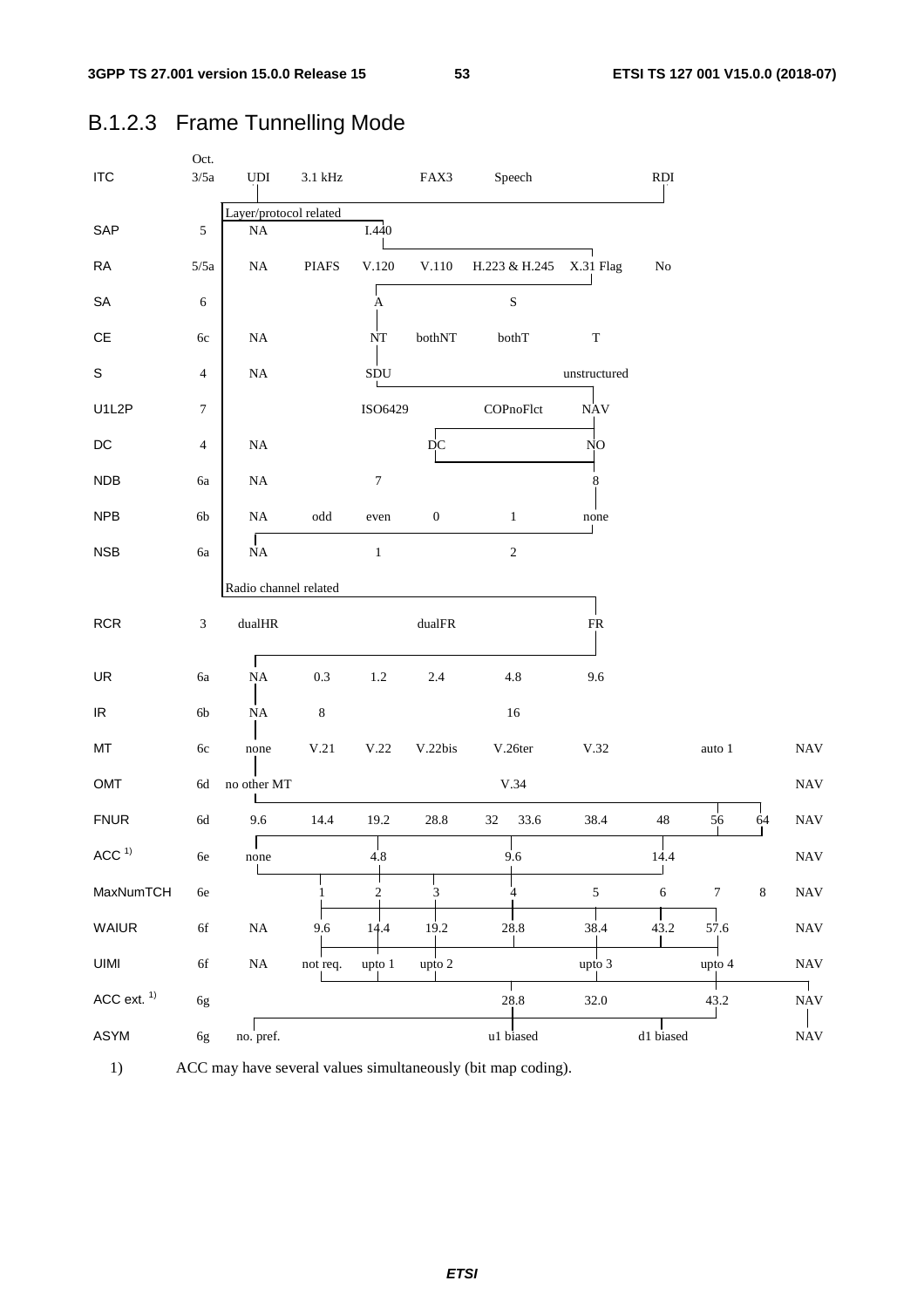## B.1.2.4 PIAFS

| <b>ITC</b>                        | Oct.<br>3/5a     | $\ensuremath{\mathrm{UDI}}$ | $3.1\,\mathrm{kHz}$  |                  | FAX3             | Speech                  |                | RDI        |                  |         |                           |
|-----------------------------------|------------------|-----------------------------|----------------------|------------------|------------------|-------------------------|----------------|------------|------------------|---------|---------------------------|
|                                   |                  | Layer/protocol related      |                      |                  |                  |                         |                |            |                  |         |                           |
| SAP                               | $\sqrt{5}$       | $\rm NA$                    |                      | I.440            |                  |                         |                |            |                  |         |                           |
| <b>RA</b>                         | 5/5a             | $\rm NA$                    | <b>PIAFS</b>         | V.120            | V.110            | H.223 & H.245 X.31 Flag |                | No         |                  |         |                           |
| ${\sf SA}$                        | $\sqrt{6}$       |                             |                      | $\mathbf{A}$     |                  | $\mathbf S$             |                |            |                  |         |                           |
| $\mathsf{CE}$                     | $6c$             | $\rm NA$                    |                      | NT               | bothNT           | bothT                   | $\mathbf T$    |            |                  |         |                           |
| $\mathbb S$                       | $\overline{4}$   | $\rm NA$                    |                      | SDU              |                  |                         | unstructured   |            |                  |         |                           |
| U1L2P                             | $\boldsymbol{7}$ |                             |                      | ISO6429          |                  | COPnoFlct               | <b>NAV</b>     |            |                  |         |                           |
| $D C$                             | $\overline{4}$   | $\rm NA$                    |                      |                  | $\rm \dot{D}C$   |                         | NO             |            |                  |         |                           |
| <b>NDB</b>                        | 6a               | $\rm NA$                    |                      | $\boldsymbol{7}$ |                  |                         | 8              |            |                  |         |                           |
| <b>NPB</b>                        | $6b$             | $\rm NA$                    | $\operatorname{odd}$ | even             | $\boldsymbol{0}$ | $\,1\,$                 | none           |            |                  |         |                           |
| <b>NSB</b>                        | 6a               | <b>NA</b>                   |                      | $\,1\,$          |                  | $\overline{2}$          |                |            |                  |         |                           |
|                                   |                  | Radio channel related       |                      |                  |                  |                         |                |            |                  |         |                           |
| <b>RCR</b>                        | $\sqrt{3}$       | $\text{dualHR}$             |                      |                  | $\text{dualFR}$  |                         | ${\sf FR}$     |            |                  |         |                           |
| UR                                |                  | Г                           |                      |                  |                  |                         |                |            |                  |         |                           |
|                                   | 6a               | $\rm NA$                    | 0.3                  | $1.2\,$          | 2.4              | 4.8                     | 9.6            |            |                  |         |                           |
| $\ensuremath{\mathsf{IR}}\xspace$ | $6b$             | <b>NA</b>                   | $\,$ 8 $\,$          |                  |                  | $16\,$                  |                |            |                  |         |                           |
| MT                                | $6c$             | none                        | V.21                 | V.22             | V.22bis          | V.26ter                 | V.32           |            | auto 1           |         | <b>NAV</b>                |
| OMT                               | $6d$             | no other MT                 |                      |                  |                  | V.34                    |                |            |                  |         | $\ensuremath{\text{NAV}}$ |
| <b>FNUR</b>                       | 6d               | 9.6                         | 14.4                 | 19.2             | 28.8             | 32<br>33.6              | 38.4           | $48\,$     | 56               | 64      | $\ensuremath{\text{NAV}}$ |
| ACC                               | $6e\,$           | $\mathbf{I}$<br>none        |                      | $4.8\,$          |                  | 9.6                     |                | 14.4       |                  |         | $\ensuremath{\text{NAV}}$ |
| MaxNumTCH                         | $6e$             |                             |                      | $\sqrt{2}$       | $\mathfrak{Z}$   | $\overline{4}$          | $\mathfrak{S}$ | $\sqrt{6}$ | $\boldsymbol{7}$ | $\,8\,$ | $\ensuremath{\text{NAV}}$ |
| <b>WAIUR</b>                      | $6\mathrm{f}$    | NA                          | 9.6                  | 14.4             | 19.2             | 28.8                    | 38.4           | 43.2       | 57.6             |         | $\ensuremath{\text{NAV}}$ |
| UIMI                              | $6f$             | $\rm NA$                    | not. req.            | upto 1           | upto 2           |                         | upto 3         |            | upto 4           |         | $\ensuremath{\text{NAV}}$ |
| ACC ext.                          | 6g               |                             |                      |                  |                  | 28.8                    | 32.0           |            | 43.2             |         | <b>NAV</b>                |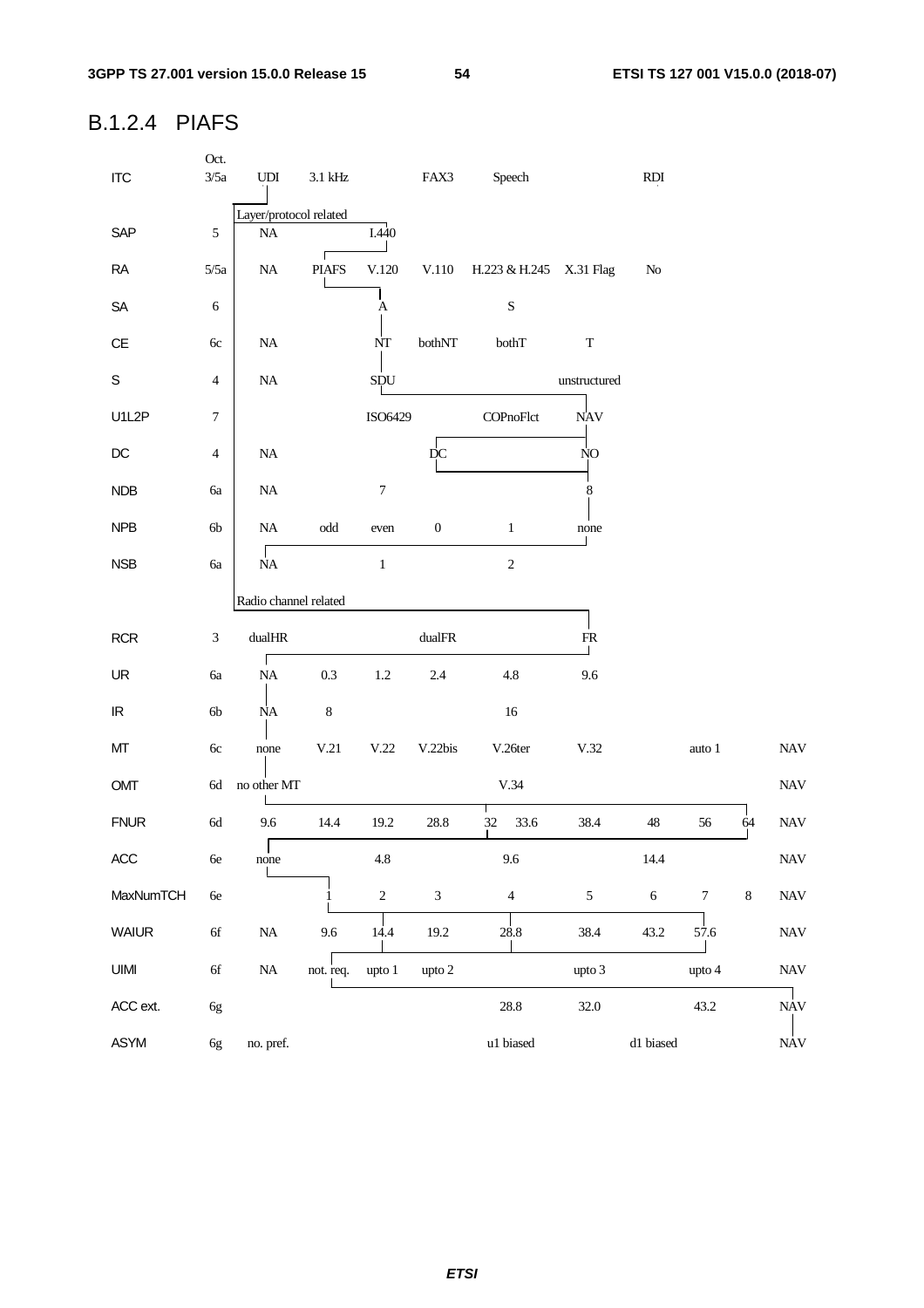#### Bearer Service 30, Data Circuit Duplex Synchronous **B.1.3**

#### Unrestricted/restricted digital information transfer capability B.1.3.1

#### Transparent FNUR <= 48 kbit/s (TCH/F4.8, TCH/F9.6, TCH/14.4, B.1.3.1.1 **TCH/F28.8)**

Oct. **ITC**  $3/5a$ **UDI** FAX3 **RDI** 3.1 kHz Speech Layer/protocol related SAP 5  $I.440$ **NA RA**  $5/5a$  $NA$ **PIAFS**  $V.120$ V.110 H.223 & H.245  $X.31$  Flag  $\overline{N}$ SA  $\sqrt{6}$  $\boldsymbol{A}$ **CE**  $NA$  $NT$ bothNT bothT  $6c$ T  $\mathbf{s}$ SDU  $NA$  $\overline{4}$ unstructured U<sub>1L2</sub>P  $\overline{7}$ ISO6429 COPnoFlct **NAV**  $\sqrt{\overline{NA}}$ **DC**  $\overline{4}$  $DC$ N<sub>O</sub> **NDB**  $NA$  $\overline{7}$ 8 **ба NPB**  $\overline{0}$  $\mathbf{1}$ 6b  $\operatorname{odd}$ **NA** even none **NSB**  $\overline{2}$  $\overline{1}$ 6a  $NA$ Radio channel related **RCR** dualHR  $dua$ IFR  $\overline{3}$  $FR$  $UR<sup>1</sup>$ **NA**  $0.3$  $1.2$ 2.4  $4.8$ 9.6 6a  $\ensuremath{\mathsf{IR}^{(1)}}$  $16$  $6<sub>b</sub>$  $NA$  $\frac{1}{8}$  $\Gamma$  $V.21$  $V.22$ **NAV MT** V.22bis V.26ter  $V.32$ 60 auto 1  $none$ no other MT  $V.34$ OMT 6d **NAV**  $\frac{1}{14.4}$ FNUR $1)$ 6d  $19.2$ 28.8 32 33.6 38.4 48 56 64 **NAV** 9.6 11 ACC  $1, 2$  $9.6$ **NAV** 4.8 6e none 14.4 ┪ Т T MaxNumTCH<sup>1)</sup>  $\overline{7}$  $\sqrt{2}$  $\overline{5}$  $\overline{6}$  $\,8\,$ **NAV** 6e  $\mathfrak{Z}$  $\frac{1}{4}$  $\mathbf{1}$ ıІ **WAIUR** 6f  $NA$ 9.6 14.4 19.2 28.8 38.4 43.2 57.6 **NAV UIMI** not. req. 6f  $NA$ upto 1 upto 2 upto  $3$ upto 4 **NAV** ٦I ACC ext.  $1, 2)$ 28.8 32.0  $43.2$ 6g **NAV** ASYM<sup>1)</sup> u1 biased d1 biased **NAV**  $6g$ no. pref.

Applies to A/Gb mode only. No HO to/from UTRAN Iu mode.

1) IR and UR are overridden by FNUR, ACC and MaxNumTCH.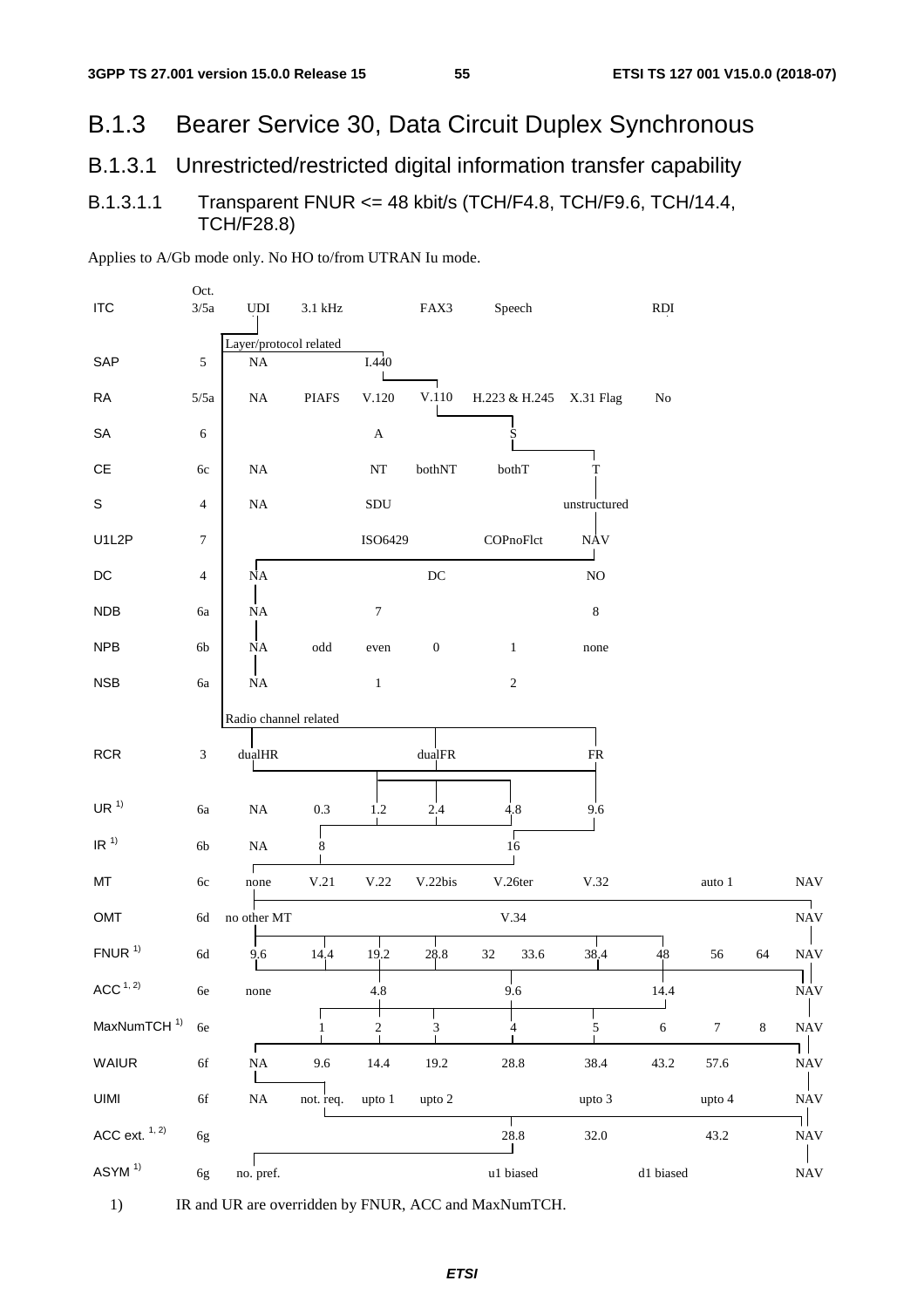2) ACC may have several values simultaneously (bit map coding).

## B.1.3.1.2 X.32 Case

Void.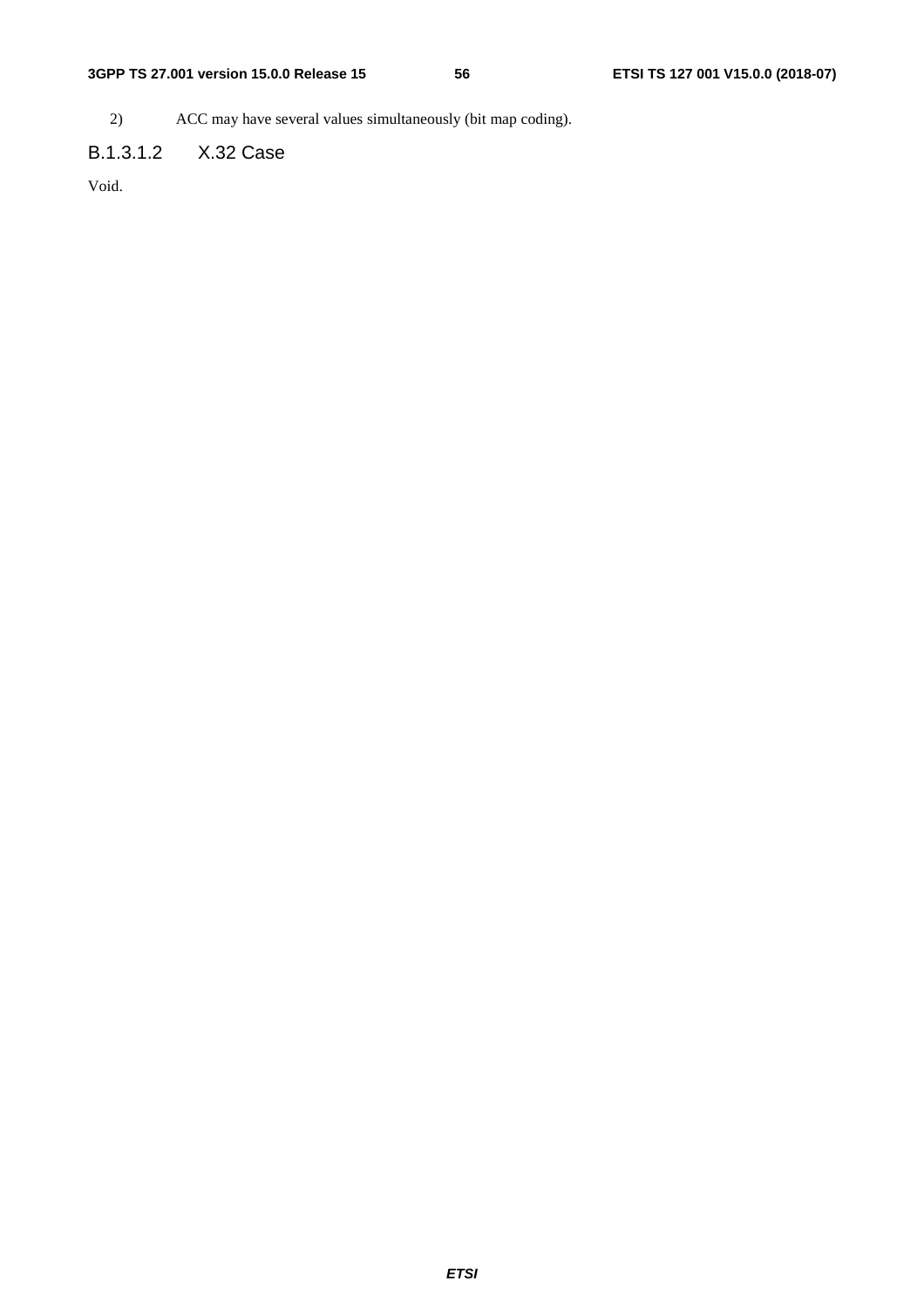57

#### Transparent FNUR=56 kbit/s, including 3G-H.324/M, (TCH/F9.6, TCH/F32.0, B.1.3.1.3 UTRAN lu mode)

|                               | Oct.             |                        |                      |                  |                     |                                                         |                |                                     |                  |         |            |
|-------------------------------|------------------|------------------------|----------------------|------------------|---------------------|---------------------------------------------------------|----------------|-------------------------------------|------------------|---------|------------|
| $\sf{ITC}$                    | $3/5a$           | UDI <sup>3)</sup>      | $3.1\,\mathrm{kHz}$  |                  | FAX3                | Speech                                                  |                | $\mathbf{R}\mathbf{D}\mathbf{I}$ 3) |                  |         |            |
|                               |                  | Layer/protocol related |                      |                  |                     |                                                         |                |                                     |                  |         |            |
| SAP                           | $\sqrt{5}$       | <b>NA</b>              |                      | I.440            |                     |                                                         |                |                                     |                  |         |            |
| RA <sup>3</sup>               | 5/5a             | $\rm NA$               | <b>PIAFS</b>         | V.120            |                     | V.110 <sup>3</sup> H.223 & H.245 <sup>3</sup> X.31 Flag |                | No <sup>3</sup>                     |                  |         |            |
| SA                            | 6                |                        |                      | $\mathbf A$      |                     | S                                                       |                |                                     |                  |         |            |
| $\mathsf{CE}% _{\mathcal{A}}$ | 6c               | <b>NA</b>              |                      | $\bf NT$         | bothNT              | bothT                                                   | T              |                                     |                  |         |            |
| S                             | 4                | $\rm NA$               |                      | SDU              |                     |                                                         | unstructured   |                                     |                  |         |            |
| U1L2P                         | $\boldsymbol{7}$ |                        |                      | ISO6429          |                     | COPnoFlct                                               | <b>NAV</b>     |                                     |                  |         |            |
| $\mathsf{DC}$                 | 4                | $\overline{NA}$        |                      |                  | $\operatorname{DC}$ |                                                         | $\rm NO$       |                                     |                  |         |            |
| NDB                           | бa               | $\rm NA$               |                      | $\boldsymbol{7}$ |                     |                                                         | $\,8\,$        |                                     |                  |         |            |
| <b>NPB</b>                    | 6b               | $\rm NA$               | $\operatorname{odd}$ | even             | $\boldsymbol{0}$    | $\mathbf{1}$                                            | none           |                                     |                  |         |            |
| <b>NSB</b>                    | 6a               | $\rm NA$               |                      | $\mathbf{1}$     |                     | $\sqrt{2}$                                              |                |                                     |                  |         |            |
|                               |                  | Radio channel related  |                      |                  |                     |                                                         |                |                                     |                  |         |            |
| RCR                           | 3                | $\text{dualHR}$        |                      |                  | $\text{dualFR}$     |                                                         | ${\sf FR}$     |                                     |                  |         |            |
| UR <sup>1</sup>               | 6a               | $\rm NA$               | 0.3                  | $1.2\,$          | 2.4                 | 4.8                                                     | 9.6            |                                     |                  |         |            |
| IR <sup>1</sup>               | 6 <sub>b</sub>   | $\rm NA$               | $\,8\,$              |                  |                     | $\sqrt{16}$                                             |                |                                     |                  |         |            |
| MT                            | 6c               | Г<br>none              | V.21                 | V.22             | V.22bis             | V.26ter                                                 | V.32           |                                     | auto 1           |         | <b>NAV</b> |
| OMT <sup>5</sup>              | $6\mathrm{d}$    | no other MT            |                      |                  |                     | V.34                                                    |                |                                     |                  |         | <b>NAV</b> |
| $FNUR$ <sup>1, 5)</sup>       | $6\mathrm{d}$    | 9.6                    | 14.4                 | 19.2             | $28.8\,$            | 33.6<br>32                                              | 38.4           | 48                                  | 56               | 64      | <b>NAV</b> |
| ACC <sup>1, 2, 4, 6</sup>     | 6e               | none                   |                      | $4.8\,$          |                     | 9.6                                                     |                | 14.4                                |                  |         | <b>NAV</b> |
| MaxNumTCH 1,4,6) 6e           |                  |                        | 1                    | $\overline{2}$   | $\mathfrak{Z}$      | $\sqrt{4}$                                              | $\overline{5}$ | $\sqrt{6}$                          | $\boldsymbol{7}$ | $\,8\,$ | <b>NAV</b> |
| WAIUR <sup>1)</sup>           | $6f$             | $\rm NA$               | 9.6                  | 14.4             | $19.2\,$            | $28.8\,$                                                | 38.4           | $43.2^{\,1)}$                       | 57.6             |         | <b>NAV</b> |
| UIMI $1, 4$                   | $6f$             | $\rm NA$               | not. req.            | upto 1           | upto 2              |                                                         | upto 3         |                                     | upto 4           |         | <b>NAV</b> |
| ACC ext. $1, 2, 4$            | 6g               |                        |                      |                  |                     | $28.8\,$                                                | 32.0           |                                     | 43.2             |         | <b>NAV</b> |
|                               |                  |                        |                      |                  |                     |                                                         |                |                                     |                  |         |            |

IR and UR are overridden by FNUR, ACC and MaxNumTCH. IR and UR are not applicable to UTRAN  $1)$ Iu mode.

ACC may have several values simultaneously (bit map coding). However, handover to/from UTRAN is 2) not possible if the network assigns other traffic channels than TCH/F9.6 or TCH/F32.0.

In case ITC=UDI, RA shall be set to V.110. In case ITC=RDI, RA shall be set to H.223 & H.245 or No. 3)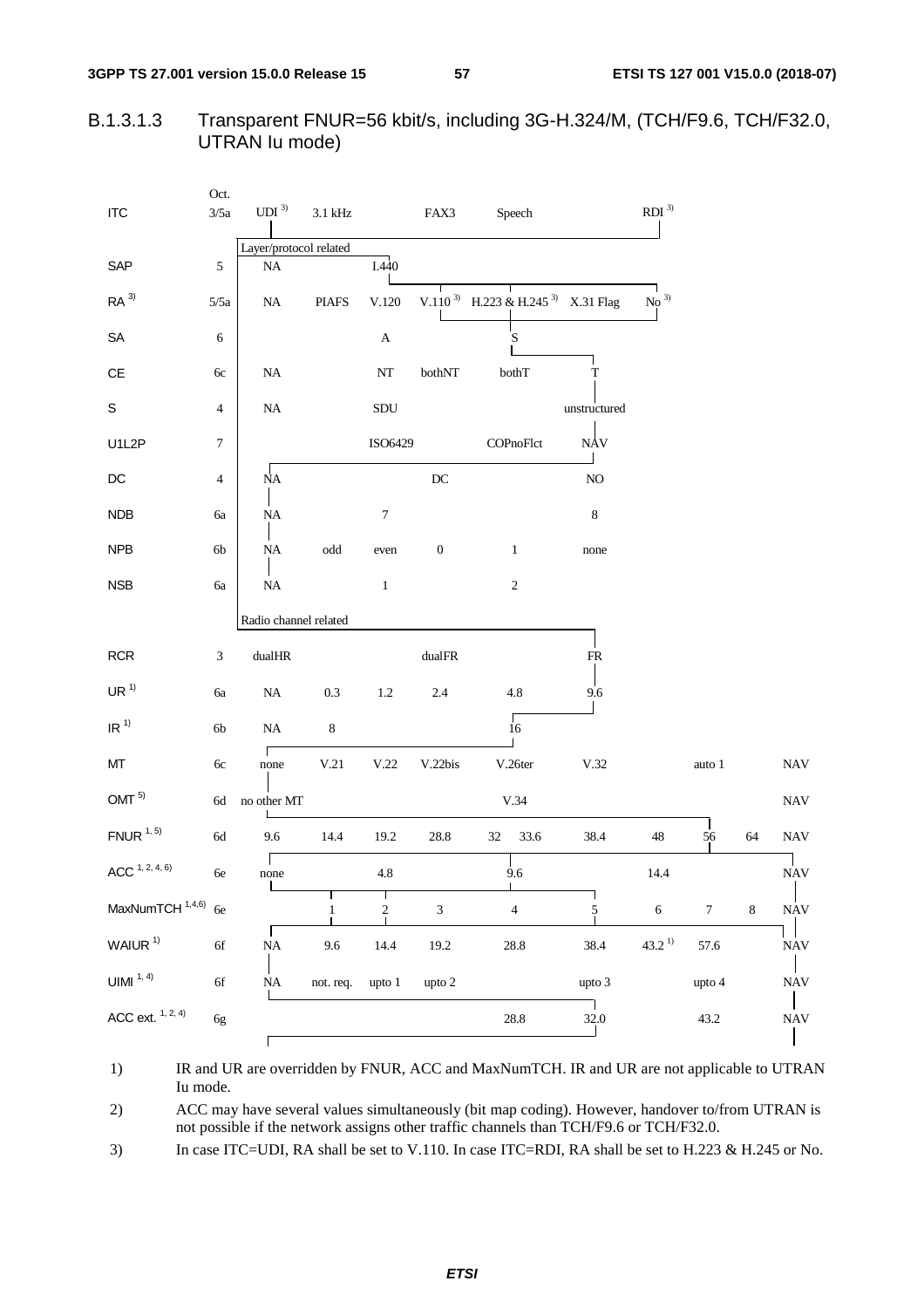### **3GPP TS 27.001 version 15.0.0 Release 15 58 ETSI TS 127 001 V15.0.0 (2018-07)**

- 4) An MS not supporting GERAN A/Gb and GERAN Iu mode sets ACC to "none" and MaxNumTCH is set to "1 TCH". An MS not supporting GERAN A/Gb and GERAN Iu mode also sets ACCext (i.e. the extension bits of ACC parameter, see 3GPP TS 24.008 for its definition and values) and UIMI to zero if they are included in the PLMN BC-IE, i.e. UIMI is set to "NA" and the ACC parameter (including the ACCext bits) is set to the value "none" (all zeros).
- 5) The parameters FNUR and OMT are mandatory for this service.
- 6) If the call setup is started in A/Gb or GERAN Iu mode, the MS can set all ACC fields to "none" (all zeros) and MaxNumTCH parameter to the value "one TCH" (zero) and the network will interpret these values as an indication that a handover to another mode (e.g. UTRAN Iu mode) is needed. Similarly, while in another mode, the MS can inform the network that the MS does not support the requested service in A/Gb or GERAN Iu mode.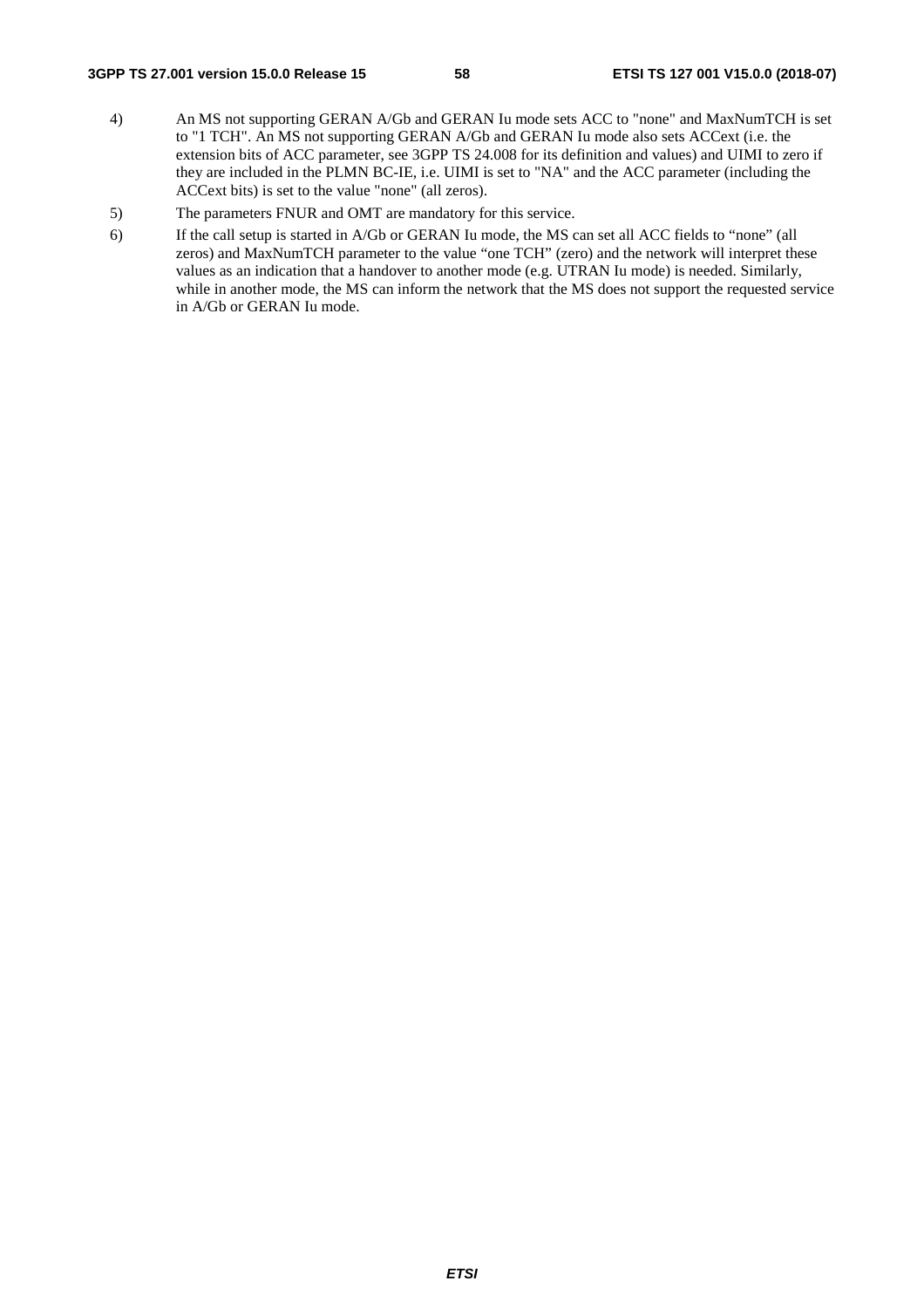59

#### Transparent FNUR = 56kbit/s, including 3G-H.324/M (TCH/F14.4) B.1.3.1.4

| <b>ITC</b>                    | Oct.<br>$3/5a$   | UDI <sup>3</sup>       | $3.1\ \mathrm{kHz}$  |                       | FAX3                        | Speech                                                    |                           | $\mathbf{R}\mathbf{D}\mathbf{I}$ 3) |                  |         |            |
|-------------------------------|------------------|------------------------|----------------------|-----------------------|-----------------------------|-----------------------------------------------------------|---------------------------|-------------------------------------|------------------|---------|------------|
|                               |                  | Layer/protocol related |                      |                       |                             |                                                           |                           |                                     |                  |         |            |
| SAP                           | $\sqrt{5}$       | $\rm NA$               |                      | I.440                 |                             |                                                           |                           |                                     |                  |         |            |
| RA <sup>3</sup>               | 5/5a             | $\rm NA$               | <b>PIAFS</b>         | V.120                 |                             | V.110 <sup>3)</sup> H.223 & H.245 <sup>3)</sup> X.31 Flag |                           | No <sup>3</sup>                     |                  |         |            |
| ${\sf SA}$                    | 6                |                        |                      | $\boldsymbol{\rm{A}}$ |                             | S                                                         |                           |                                     |                  |         |            |
| $\mathsf{CE}% _{\mathcal{A}}$ | 6c               | $\rm NA$               |                      | $\rm{NT}$             | bothNT                      | $\rm both T$                                              | T                         |                                     |                  |         |            |
| S                             | $\sqrt{4}$       | $\rm NA$               |                      | $\operatorname{SDU}$  |                             |                                                           | unstructured              |                                     |                  |         |            |
| U1L2P                         | $\boldsymbol{7}$ |                        |                      | ISO6429               |                             | COPnoFlct                                                 | $\ensuremath{\text{NAV}}$ |                                     |                  |         |            |
| $\mathsf{DC}$                 | 4                | NA                     |                      |                       | $\operatorname{DC}$         |                                                           | $\rm NO$                  |                                     |                  |         |            |
| <b>NDB</b>                    | 6a               | ŅA                     |                      | $\boldsymbol{7}$      |                             |                                                           | $\,8\,$                   |                                     |                  |         |            |
| NPB                           | 6b               | <b>NΑ</b>              | $\operatorname{odd}$ | even                  | $\boldsymbol{0}$            | $\mathbf{1}$                                              | none                      |                                     |                  |         |            |
| <b>NSB</b>                    | 6a               | <b>NΑ</b>              |                      | $\mathbf{1}$          |                             | $\sqrt{2}$                                                |                           |                                     |                  |         |            |
|                               |                  | Radio channel related  |                      |                       |                             |                                                           |                           |                                     |                  |         |            |
| <b>RCR</b>                    | $\mathfrak{Z}$   | dualHR                 |                      |                       | $\text{dualFR}$             |                                                           | ${\sf FR}$                |                                     |                  |         |            |
| UR <sup>1</sup>               | 6a               | $\rm NA$               | $0.3\,$              | 1.2                   | 2.4                         | 4.8                                                       | 9.6                       |                                     |                  |         |            |
| IR <sup>1</sup>               | $6\mathrm{b}$    | $\rm NA$               | $\,8\,$              |                       |                             | $\sqrt{16}$                                               |                           |                                     |                  |         |            |
| MT                            | $6c$             | none                   | V.21                 | V.22                  | V.22bis                     | V.26ter                                                   | V.32                      |                                     | auto $\sqrt{1}$  |         | <b>NAV</b> |
| OMT <sup>4</sup>              | 6d               | no other MT            |                      |                       |                             | V.34                                                      |                           |                                     |                  |         | <b>NAV</b> |
| $FNUR$ <sup>1, 4)</sup>       | $6\mathrm{d}$    | 9.6                    | 14.4                 | 19.2                  | 28.8                        | 32 33.6                                                   | 38.4                      | 48                                  | 56               | 64      | <b>NAV</b> |
| ACC <sup>1, 2, 4</sup>        | 6e               | none                   |                      | $4.8\,$               |                             | 9.6                                                       |                           | 14.4                                |                  |         | <b>NAV</b> |
| MaxNumTCH <sup>1,4)</sup> 6e  |                  |                        | $\mathbf{1}$         | $\sqrt{2}$            | $\ensuremath{\mathfrak{Z}}$ | $(4^{\circ})$                                             | $\mathfrak{S}$            | $\sqrt{6}$                          | $\boldsymbol{7}$ | $\,8\,$ | <b>NAV</b> |
| WAIUR                         | $6\mathrm{f}$    | $\rm NA$               | 9.6                  | 14.4                  | 19.2                        | 28.8                                                      | 38.4                      | 43.2                                | 57.6             |         | <b>NAV</b> |
| UIMI                          | $6f$             | $\rm NA$               | not. req.            | upto 1                | upto 2                      |                                                           | upto 3                    |                                     | upto 4           |         | <b>NAV</b> |
| ACC ext.                      | 6g               |                        |                      |                       |                             | $28.8\,$                                                  | 32.0                      |                                     | 43.2             |         | <b>NAV</b> |
| ASYM                          | 6g               | no. pref.              |                      |                       |                             | u1 biased                                                 |                           | d1 biased                           |                  |         | <b>NAV</b> |
| 1)                            |                  |                        |                      |                       |                             | IR and UR are overridden by FNUR, ACC and MaxNumTCH.      |                           |                                     |                  |         |            |

Applies to A/Gb mode only, no HO to/from UTRAN Iu mode

ACC may have several values simultaneously (bit map coding). 2)

 $3)$ In case ITC=UDI, RA shall be set to V.110. In case ITC=RDI, RA shall be set to H.223 & H.245 or No.

 $4)$ The parameters FNUR, OMT, ACC and MaxNumTCH are mandatory for this service.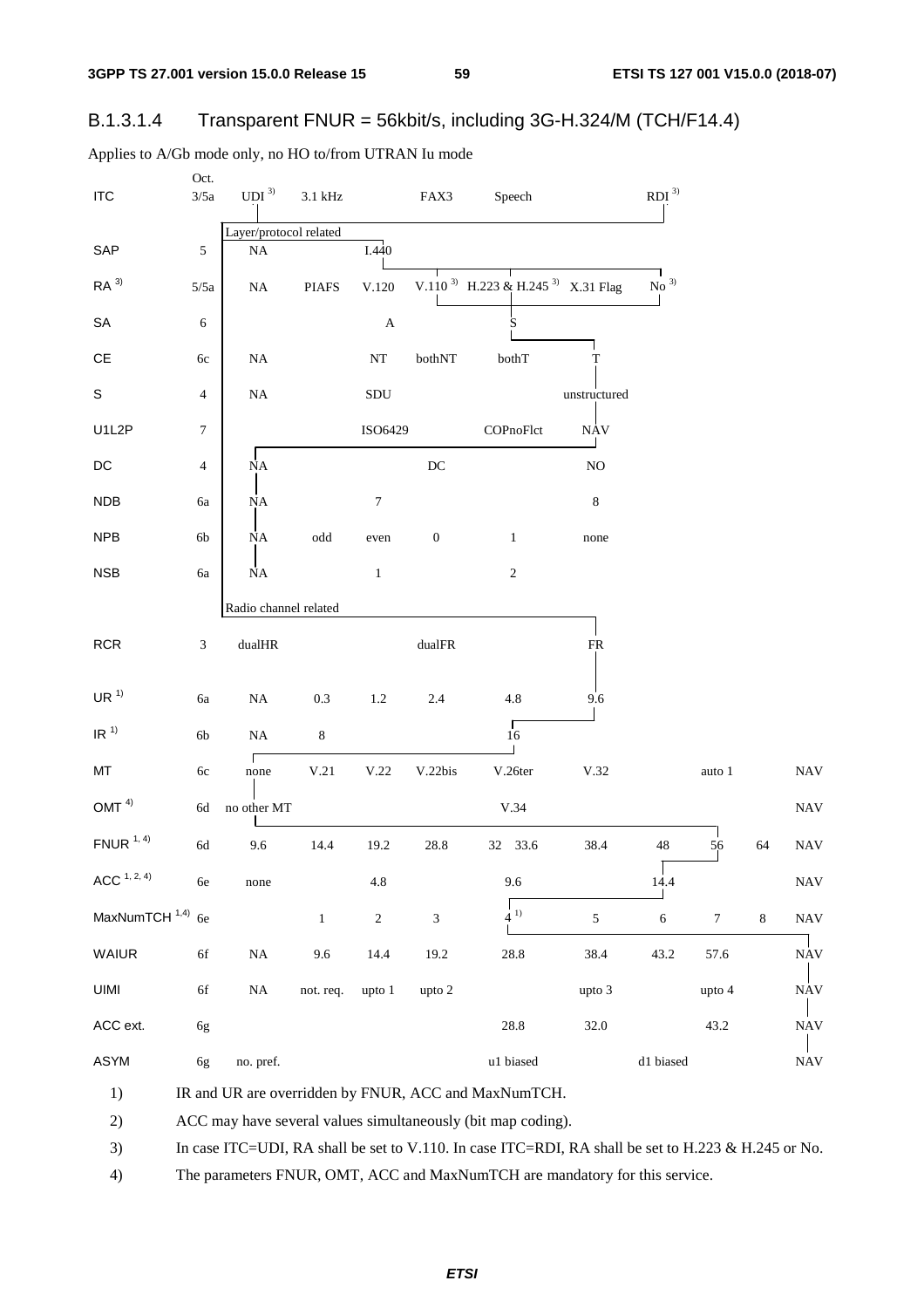60

#### Transparent FNUR = 64kbit/s, including 3G-H.324/M (TCH/F9.6, TCH/F14.4, B.1.3.1.5 TCH/F32.0, UTRAN lu mode))

| <b>ITC</b>                     | Oct.<br>3/5a   | $\ensuremath{\mathrm{UDI}}$ | $3.1\ \mathrm{kHz}$  |                       | FAX3                | Speech                                                                                     |              | RDI           |                  |         |                           |
|--------------------------------|----------------|-----------------------------|----------------------|-----------------------|---------------------|--------------------------------------------------------------------------------------------|--------------|---------------|------------------|---------|---------------------------|
|                                |                | Layer/protocol related      |                      |                       |                     |                                                                                            |              |               |                  |         |                           |
| SAP                            | $\sqrt{5}$     | $\rm NA$                    |                      | I.440                 |                     |                                                                                            |              |               |                  |         |                           |
| <b>RA</b>                      | 5/5a           | $\rm NA$                    | <b>PIAFS</b>         | V.120                 | V.110               | H.223 & H.245                                                                              | X.31 Flag    | ٦<br>$\rm No$ |                  |         |                           |
| ${\sf SA}$                     | $\sqrt{6}$     |                             |                      | $\boldsymbol{\rm{A}}$ |                     | S                                                                                          |              |               |                  |         |                           |
| $\mathsf{CE}% _{\mathcal{A}}$  | 6c             | $\rm NA$                    |                      | $\rm{NT}$             | bothNT              | bothT                                                                                      | T            |               |                  |         |                           |
| $\mathbb S$                    | 4              | $\rm NA$                    |                      | SDU                   |                     |                                                                                            | unstructured |               |                  |         |                           |
| U1L2P                          | 7              |                             |                      | ISO6429               |                     | COPnoFlct                                                                                  | <b>NAV</b>   |               |                  |         |                           |
| $\mathsf{DC}$                  | $\overline{4}$ | <b>NA</b>                   |                      |                       | $\operatorname{DC}$ |                                                                                            | $\rm NO$     |               |                  |         |                           |
| <b>NDB</b>                     | 6a             | <b>NA</b>                   |                      | $\boldsymbol{7}$      |                     |                                                                                            | $\,8\,$      |               |                  |         |                           |
| <b>NPB</b>                     | 6b             | <b>NA</b>                   | $\operatorname{odd}$ | even                  | $\boldsymbol{0}$    | $\mathbf{1}$                                                                               | none         |               |                  |         |                           |
| <b>NSB</b>                     | 6a             | $\rm NA$                    |                      | $\,1$                 |                     | $\sqrt{2}$                                                                                 |              |               |                  |         |                           |
|                                |                | Radio channel related       |                      |                       |                     |                                                                                            |              |               |                  |         |                           |
| RCR                            | 3              | $\text{dualHR}$             |                      |                       | $\text{dualFR}$     |                                                                                            | ${\rm FR}$   |               |                  |         |                           |
| UR <sup>1</sup>                | 6a             | $\rm NA$                    | 0.3                  | 1.2                   | 2.4                 | 4.8                                                                                        | 9.6          |               |                  |         |                           |
| IR <sup>1</sup>                | $6\mathrm{b}$  | $\rm NA$                    | $\,8\,$              |                       |                     | 16                                                                                         |              |               |                  |         |                           |
| MT                             | 6c             | Г<br>none                   | V.21                 | $\rm V.22$            | V.22bis             | V.26ter                                                                                    | V.32         |               | auto 1           |         | <b>NAV</b>                |
| OMT $4)$                       | $6\mathrm{d}$  | no other MT                 |                      |                       |                     | V.34                                                                                       |              |               |                  |         | <b>NAV</b>                |
| $FNUR$ <sup>1, 4)</sup>        | $6\mathrm{d}$  | 9.6                         | 14.4                 | 19.2                  | 28.8                | 33.6<br>32                                                                                 | 38.4         | $\sqrt{48}$   | 56               | 64      | $\ensuremath{\text{NAV}}$ |
| ACC <sup>1, 2, 3, 5</sup>      | $6\mathrm{e}$  | none                        |                      | 4.8                   |                     | 9.6                                                                                        |              | 14.4          |                  |         | <b>NAV</b>                |
| MaxNumTCH <sup>1,3,5)</sup> 6e |                |                             |                      | $\overline{2}$        | $\sqrt{3}$          | $\overline{4}$                                                                             | 5            | 6             | $\boldsymbol{7}$ | $\,8\,$ | $\it{NAV}$                |
| <b>WAIUR</b>                   | $6f$           | $\rm NA$                    | 9.6                  | 14.4                  | 19.2                | 28.8                                                                                       | 38.4         | 43.2          | 57.6             |         | <b>NAV</b>                |
| UIMI <sup>3</sup>              | $6f$           | $\rm NA$                    | not. req.            | upto 1                | upto 2              |                                                                                            | upto 3       |               | upto 4           |         | $\it{NAV}$                |
| ACC ext. $1, 2, 3$             | 6g             |                             |                      |                       |                     | 28.8                                                                                       | 32.0         |               | 43.2             |         | <b>NAV</b>                |
| ASYM                           | 6g             | no. pref.                   |                      |                       |                     | u1 biased                                                                                  |              | d1 biased     |                  |         | <b>NAV</b>                |
| 1)                             |                |                             |                      |                       |                     | IR and UR are overridden by FNUR, ACC and MaxNumTCH. IR and UR are not applicable to UTRAN |              |               |                  |         |                           |

Iu mode.

 $2)$ ACC may have several values simultaneously (bit map coding).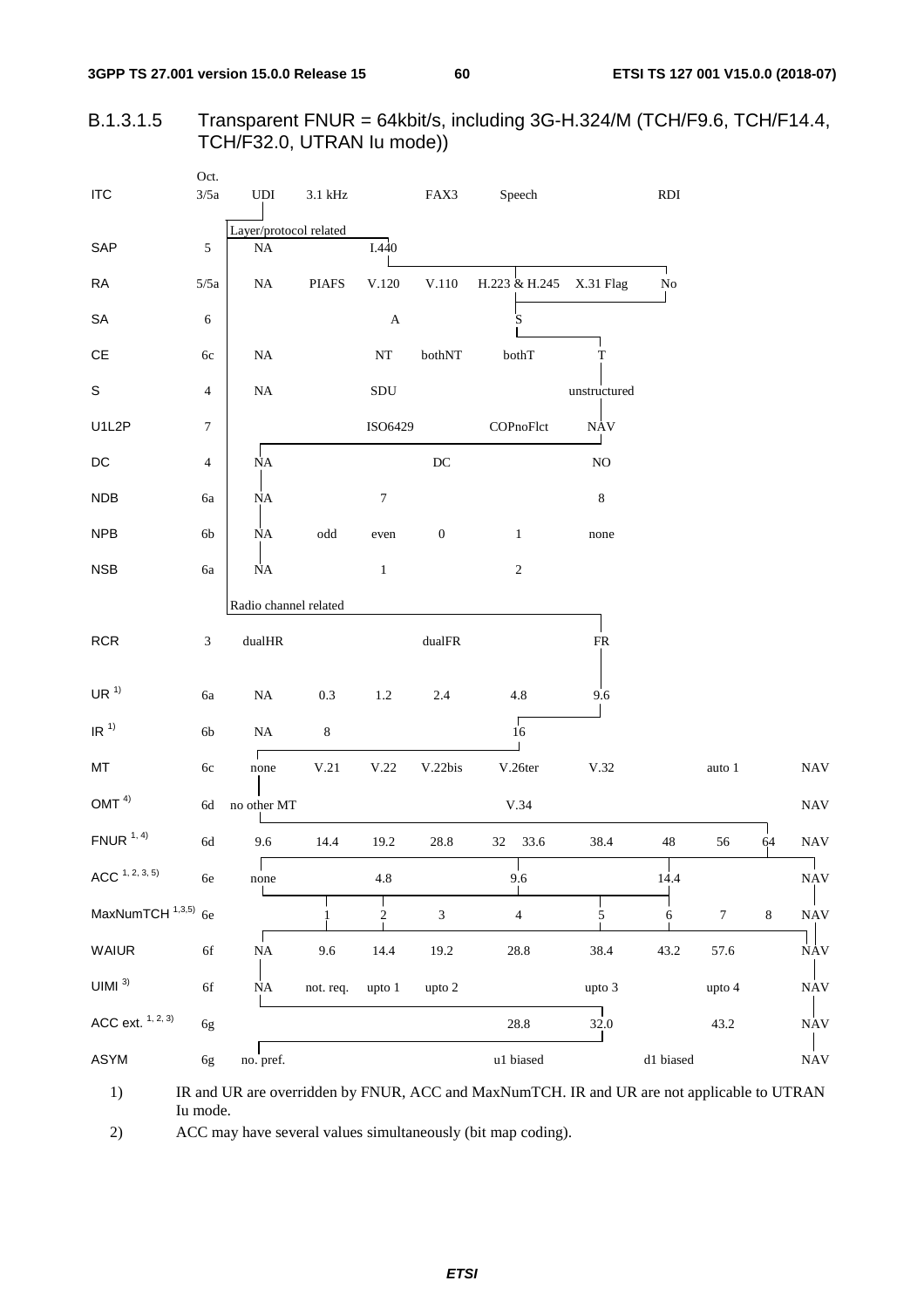### **3GPP TS 27.001 version 15.0.0 Release 15 61 ETSI TS 127 001 V15.0.0 (2018-07)**

- 3) An MS not supporting GERAN A/Gb and GERAN Iu mode sets ACC to "none" and MaxNumTCH is set to "1 TCH". An MS not supporting GERAN A/Gb and GERAN Iu mode also sets ACCext (i.e. the extension bits of ACC parameter, see 3GPP TS 24.008 for its definition and values) and UIMI to zero if they are included in the PLMN BC-IE, i.e. UIMI is set to "NA" and the ACC parameter (including the ACCext bits) is set to the value "none" (all zeros).
- 4) The parameters FNUR and OMT are mandatory for this service.
- 5) If the call setup is started in A/Gb or GERAN Iu mode, the MS can set all ACC fields to "none" (all zeros) and MaxNumTCH parameter to the value "one TCH" (zero).The network will interpret these values as an indication that a handover to another mode (e.g. UTRAN Iu mode) is needed. Similarly, while in another mode, the MS can inform the network that the MS does not support the requested service in A/Gb or GERAN Iu mode.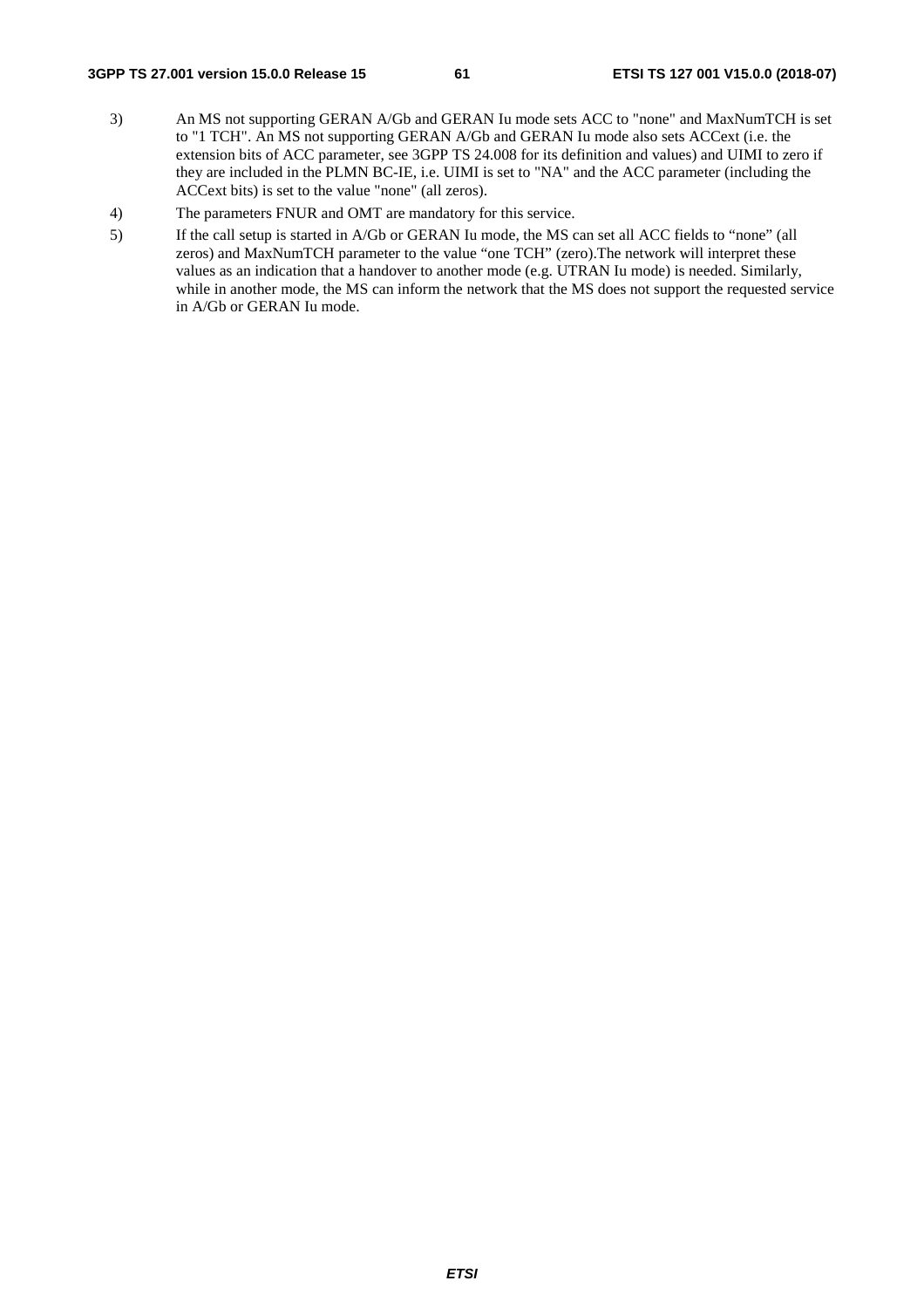62

#### 3G-H.324/M, FNUR=32.0 kbit/s (TCH/F32.0, UTRAN lu mode) B.1.3.1.6

| <b>ITC</b>                | Oct.<br>3/5a   | $\ensuremath{\mathrm{UDI}}$ | $3.1\,\mathrm{kHz}$  |                  | FAX3                    | Speech                  |              | $\mathbf{R}\mathbf{D}\mathbf{I}$ |                  |       |                                               |
|---------------------------|----------------|-----------------------------|----------------------|------------------|-------------------------|-------------------------|--------------|----------------------------------|------------------|-------|-----------------------------------------------|
|                           |                | Layer/protocol related      |                      |                  |                         |                         |              |                                  |                  |       |                                               |
| SAP                       | $\sqrt{5}$     | $\rm NA$                    |                      | I.440            |                         |                         |              |                                  |                  |       |                                               |
| <b>RA</b>                 | 5/5a           | $\rm NA$                    | <b>PIAFS</b>         | V.120            | V.110                   | H.223 & H.245 X.31 Flag |              | $\rm No$                         |                  |       |                                               |
| SA                        | $\sqrt{6}$     |                             |                      | $\mathbf A$      |                         | S                       |              |                                  |                  |       |                                               |
| $\mathsf{CE}$             | 6c             | $\rm NA$                    |                      | $\rm{NT}$        | $\mbox{both} \text{NT}$ | bothT                   | T            |                                  |                  |       |                                               |
| $\mathsf S$               | $\overline{4}$ | $\rm NA$                    |                      | SDU              |                         |                         | unstructured |                                  |                  |       |                                               |
| U1L2P                     | $\tau$         |                             |                      | ISO6429          |                         | COPnoFlct               | <b>NAV</b>   |                                  |                  |       |                                               |
| $D C$                     | $\overline{4}$ | $\rm NA$                    |                      |                  | $\operatorname{DC}$     |                         | $\rm NO$     |                                  |                  |       |                                               |
| NDB                       | бa             | <b>NΑ</b>                   |                      | $\boldsymbol{7}$ |                         |                         | $\,8\,$      |                                  |                  |       |                                               |
| NPB                       | 6 <sub>b</sub> | NA                          | $\operatorname{odd}$ | even             | $\boldsymbol{0}$        | $\mathbf{1}$            | none         |                                  |                  |       |                                               |
| NSB                       | <b>6a</b>      | $\rm NA$                    |                      | $\,1$            |                         | $\sqrt{2}$              |              |                                  |                  |       |                                               |
|                           |                | Radio channel related       |                      |                  |                         |                         |              |                                  |                  |       |                                               |
| RCR                       | $\mathfrak{Z}$ | $\text{dualHR}$             |                      |                  | $\text{dualFR}$         |                         | ${\sf FR}$   |                                  |                  |       |                                               |
| UR <sup>3</sup>           | <b>6a</b>      | $\rm NA$                    | $0.3\,$              | $1.2\,$          | $2.4\,$                 | $4.8\,$                 | 9.6          |                                  |                  |       |                                               |
| IR <sup>3</sup>           | $6b$           | $\rm NA$                    | $\,8\,$              |                  |                         | $\sqrt{16}$             |              |                                  |                  |       |                                               |
| MT                        | $6c$           | Г<br>none                   | V.21                 | V.22             | V.22bis                 | V.26ter                 | V.32         |                                  | auto 1           |       | $\ensuremath{\text{NAV}}$                     |
| OMT                       | $6\mathrm{d}$  | no other MT                 |                      |                  |                         | V.34                    |              |                                  |                  |       | <b>NAV</b>                                    |
| <b>FNUR</b>               | 6d             | 9.6                         | 14.4                 | 19.2             | 28.8                    | 32<br>33.6              | 38.4         | 48                               | 56               | 64    | <b>NAV</b>                                    |
| ACC <sup>1, 2, 4</sup>    | $6e$           | none                        |                      | $4.8\,$          |                         | 9.6                     |              | 14.4                             |                  |       | $N\text{\AA}V$ $^{2)}$                        |
| MaxNumTCH <sup>2,4)</sup> | 6e             | $\rm NA$                    |                      | $\sqrt{2}$       | $\mathfrak{Z}$          | $\overline{4}$          | $\sqrt{5}$   | $\sqrt{6}$                       | $\boldsymbol{7}$ | $8\,$ | $\mbox{NAV}^{\,2)}$                           |
| <b>WAIUR</b>              | $6f$           | $\mathbf{I}$<br>$\rm NA$    | 9.6                  | $14.4\,$         | $19.2\,$                | $28.8\,$                | 38.4         | 43.2                             | 57.6             |       | <b>NAV</b>                                    |
| $UIMI$ $^{2)}$            | $6f$           | $\rm NA$                    | not. req.            | upto 1           | upto 2                  |                         | upto 3       |                                  | upto 4           |       | $\ensuremath{\mbox{NA}}\xspace V^{2)}$        |
| ACC ext. $1, 2)$          | 6g             | not accept.                 |                      |                  |                         | 28.8                    | 32.0         |                                  | 43.2             |       | $\ensuremath{\mathop{\rm NAV}}\nolimits^1$ 2) |
|                           |                |                             |                      |                  |                         |                         |              |                                  |                  |       |                                               |

 $1)$ ACC may have several values simultaneously (bit map coding).

 $2)$ If ACC, UIMI, MaxNumTCH and ASYM are not available operation is restricted to UTRAN.

 $3)$ IR and UR are overridden by FNUR, ACC and MaxNumTCH. IR and UR are not applicable to UTRAN Iu mode.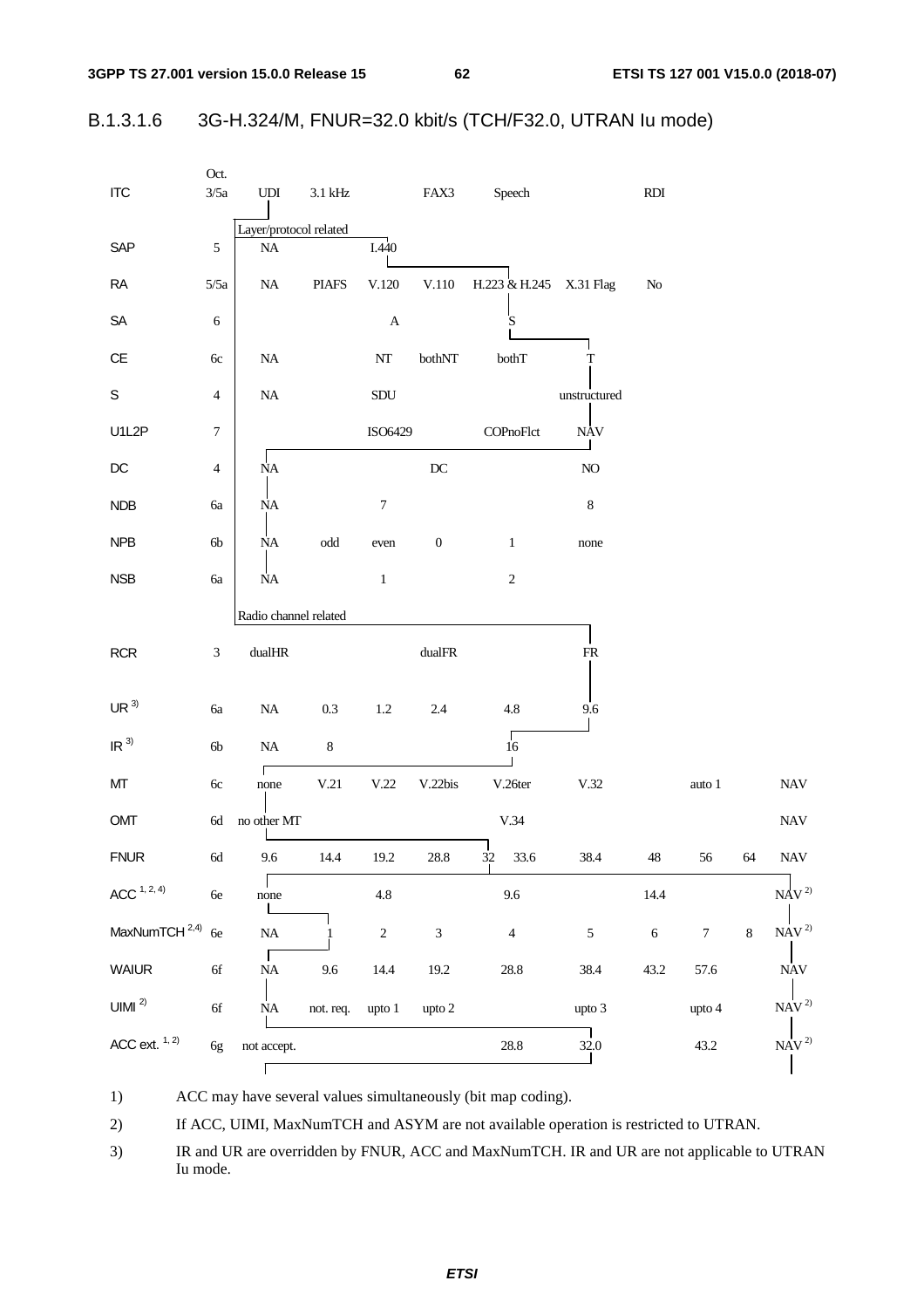### **3GPP TS 27.001 version 15.0.0 Release 15 63 ETSI TS 127 001 V15.0.0 (2018-07)**

4) If the call setup is started in A/Gb or GERAN Iu mode, the MS can set all ACC fields to "none" (all zeros) and MaxNumTCH parameter to the value "one TCH" (zero). The network will interpret these values as an indication that a handover to another mode (e.g. UTRAN Iu mode) is needed. Similarly, while in another mode, the MS can inform the network that the MS does not support the requested service in A/Gb or GERAN Iu mode.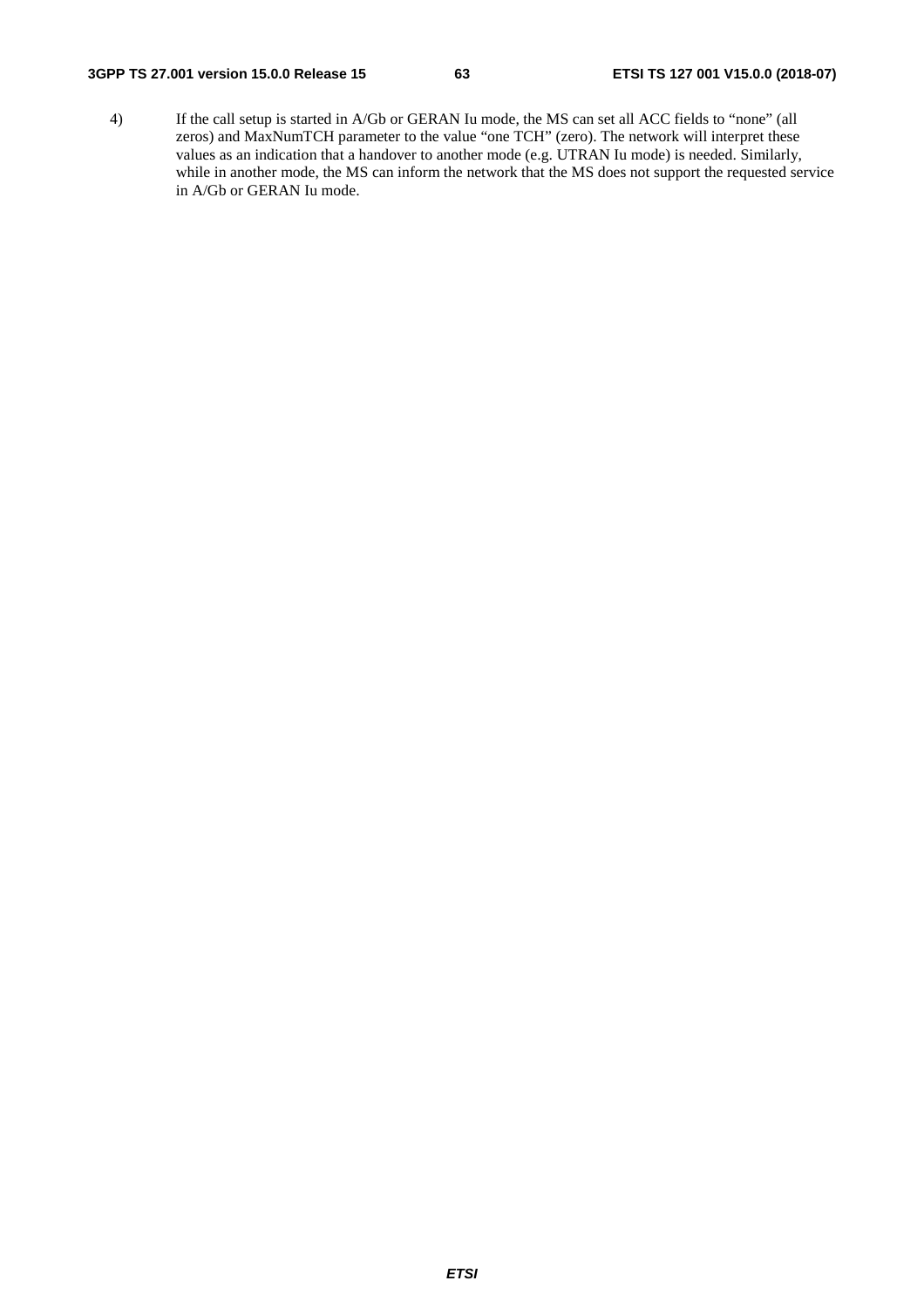B.1.3.1.7 Synchronous transparent 56 kbit/s (RDI) and 64kbit/s (UDI) (UTRAN Iu mode)

See B.1.3.1.3 and B.1.3.1.5.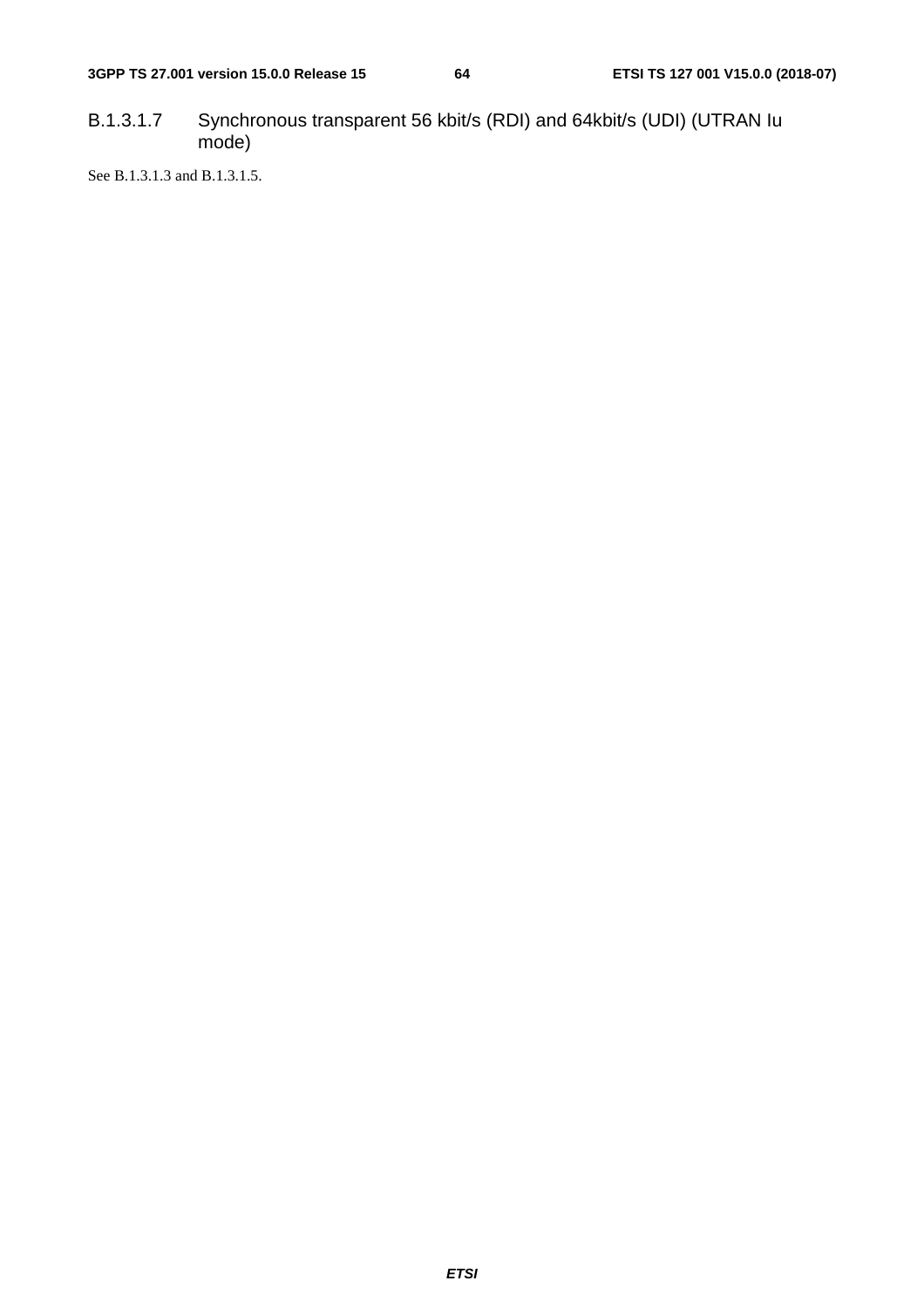65

## B.1.3.2 3,1 kHz audio ex-PLMN information transfer capability

#### B.1.3.2.1 Non-X.32 Cases

| <b>ITC</b>                        | Oct.<br>3/5a  | <b>UDI</b>             | $3.1$ kHz            |                  | FAX3                | Speech             |              | RDI            |        |       |                           |
|-----------------------------------|---------------|------------------------|----------------------|------------------|---------------------|--------------------|--------------|----------------|--------|-------|---------------------------|
|                                   |               | Layer/protocol related |                      |                  |                     |                    |              |                |        |       |                           |
| SAP                               | $\sqrt{5}$    | $\rm NA$               |                      | I.440            |                     |                    |              |                |        |       |                           |
| ${\sf RA}$                        | 5/5a          | $\rm NA$               | <b>PIAFS</b>         | V.120            | V.110               | H.223 & H.245      | X.31 Flag    | N <sub>o</sub> |        |       |                           |
| ${\sf SA}$                        | 6             | $\rm NA$               |                      | $\mathbf A$      |                     | $\mathbf{\dot{S}}$ |              |                |        |       |                           |
| $\mathsf{CE}$                     | 6c            | $\rm NA$               |                      | $\rm{NT}$        | bothNT              | bothT              | $\mathbf T$  |                |        |       |                           |
| $\mathbb S$                       | 4             | $\rm NA$               |                      | SDU              |                     |                    | unstructured |                |        |       |                           |
| U1L2P                             | 7             |                        |                      | ISO6429          |                     | COPnoFlct          | <b>NAV</b>   |                |        |       |                           |
| $\mathsf{DC}$                     | 4             | <b>NΑ</b>              |                      |                  | $\operatorname{DC}$ |                    | $\rm NO$     |                |        |       |                           |
| NDB                               | бa            | <b>ΝΑ</b>              |                      | $\overline{7}$   |                     |                    | $\,$ $\,$    |                |        |       |                           |
| NPB                               | 6b            | <b>NΑ</b>              | $\operatorname{odd}$ | even             | $\boldsymbol{0}$    | $\mathbf{1}$       | none         |                |        |       |                           |
| <b>NSB</b>                        | 6a            | <b>NΑ</b>              |                      | $\,1$            |                     | $\sqrt{2}$         |              |                |        |       |                           |
|                                   |               | Radio channel related  |                      |                  |                     |                    |              |                |        |       |                           |
| <b>RCR</b>                        | 3             | dualHR                 |                      |                  | dualFR              |                    | ${\sf FR}$   |                |        |       |                           |
| UR                                | 6a            | $\rm NA$               | 0.3                  | 1.2              | 2.4                 | $4.8\,$            | 9.6          |                |        |       |                           |
| $\ensuremath{\mathsf{IR}}\xspace$ | $6b$          | $\rm NA$               | δ                    |                  |                     | $\sqrt{16}$        |              |                |        |       |                           |
|                                   |               |                        |                      |                  |                     |                    |              |                |        |       |                           |
| МT                                | 6c            | none                   | V.21                 | V <sub>.22</sub> | V.22bis             | V.26ter            | V.32         |                | auto 1 |       | <b>NAV</b>                |
| OMT                               | 6d            | no other MT            |                      |                  |                     | V.34               |              |                |        |       | <b>NAV</b>                |
| <b>FNUR</b>                       | $6\mathrm{d}$ | $9.6^{2}$              | 2)<br>14.4           | 2)<br>19.2       | $28.8~^{2)}$        | $32\,$<br>33.6     | 38.4         | $\sqrt{48}$    | 56     | 64    | <b>NAV</b>                |
| ACC <sup>1</sup>                  | 6e            | none                   |                      | 4.8              |                     | 9.6                |              | 14.4           |        |       | $\ensuremath{\text{NAV}}$ |
| MaxNumTCH                         | $6e$          |                        | 1                    | $\overline{c}$   | 3                   | 4                  | $\sqrt{5}$   | $\sqrt{6}$     | $\tau$ | $8\,$ | <b>NAV</b>                |
| <b>WAIUR</b>                      | $6f$          | <b>NA</b>              | 9.6                  | 14.4             | 19.2                | 28.8               | 38.4         | 43.2           | 57.6   |       | $\ensuremath{\text{NAV}}$ |
| UIMI                              | $6f$          | $\rm NA$               | not. req.            | upto 1           | upto 2              |                    | upto 3       |                | upto 4 |       | <b>NAV</b>                |
| $ACC$ ext. $1)$                   | 6g            |                        |                      |                  |                     | 28.8               | 32.0         |                | 43.2   |       | <b>NAV</b>                |
| ASYM                              | 6g            | no. pref.              |                      |                  |                     | u1 biased          |              | d1 biased      |        |       | $\ensuremath{\text{NAV}}$ |



ACC may have several values simultaneously (bit map coding).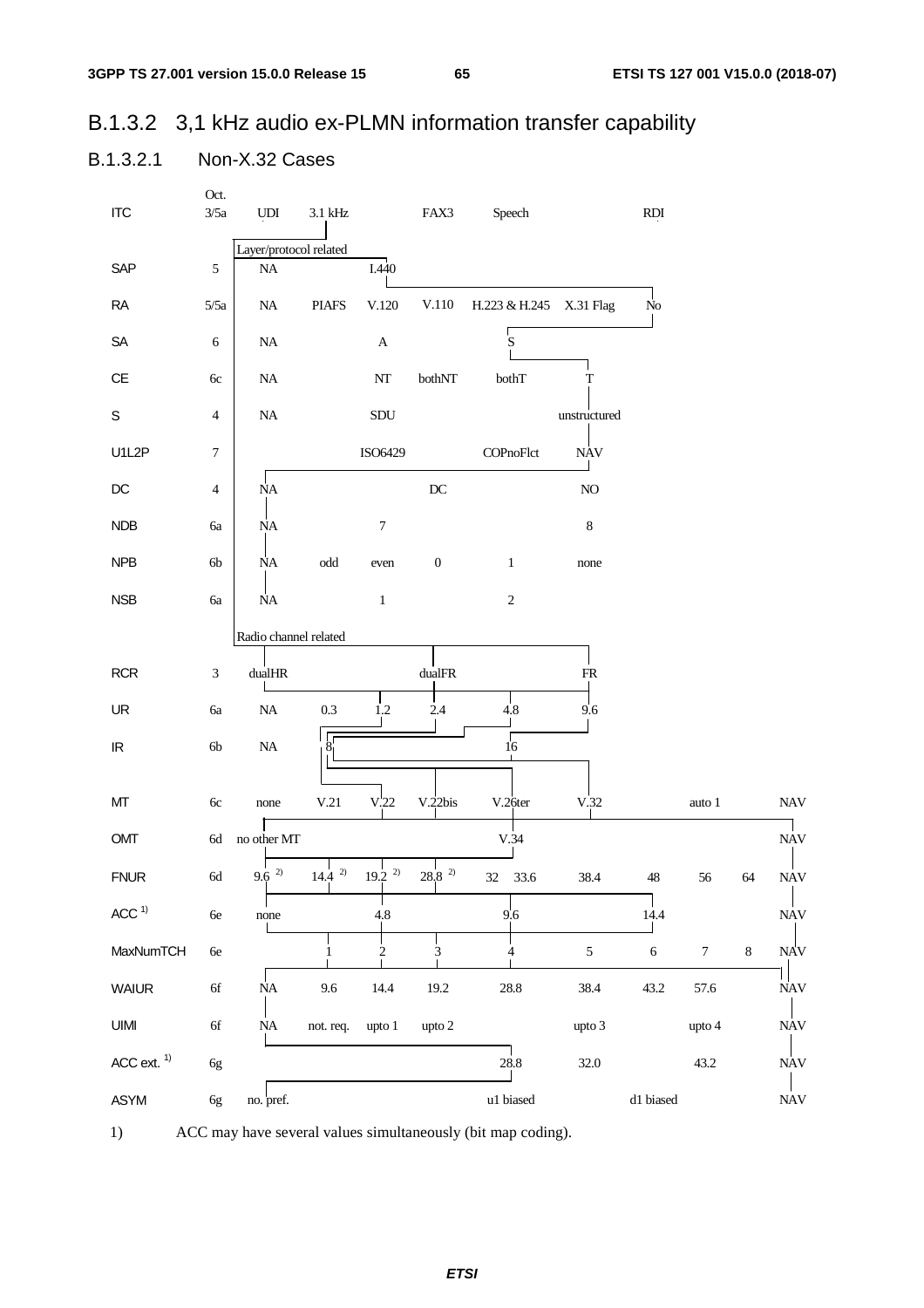## B.1.3.2.2 X.32 Case

Void.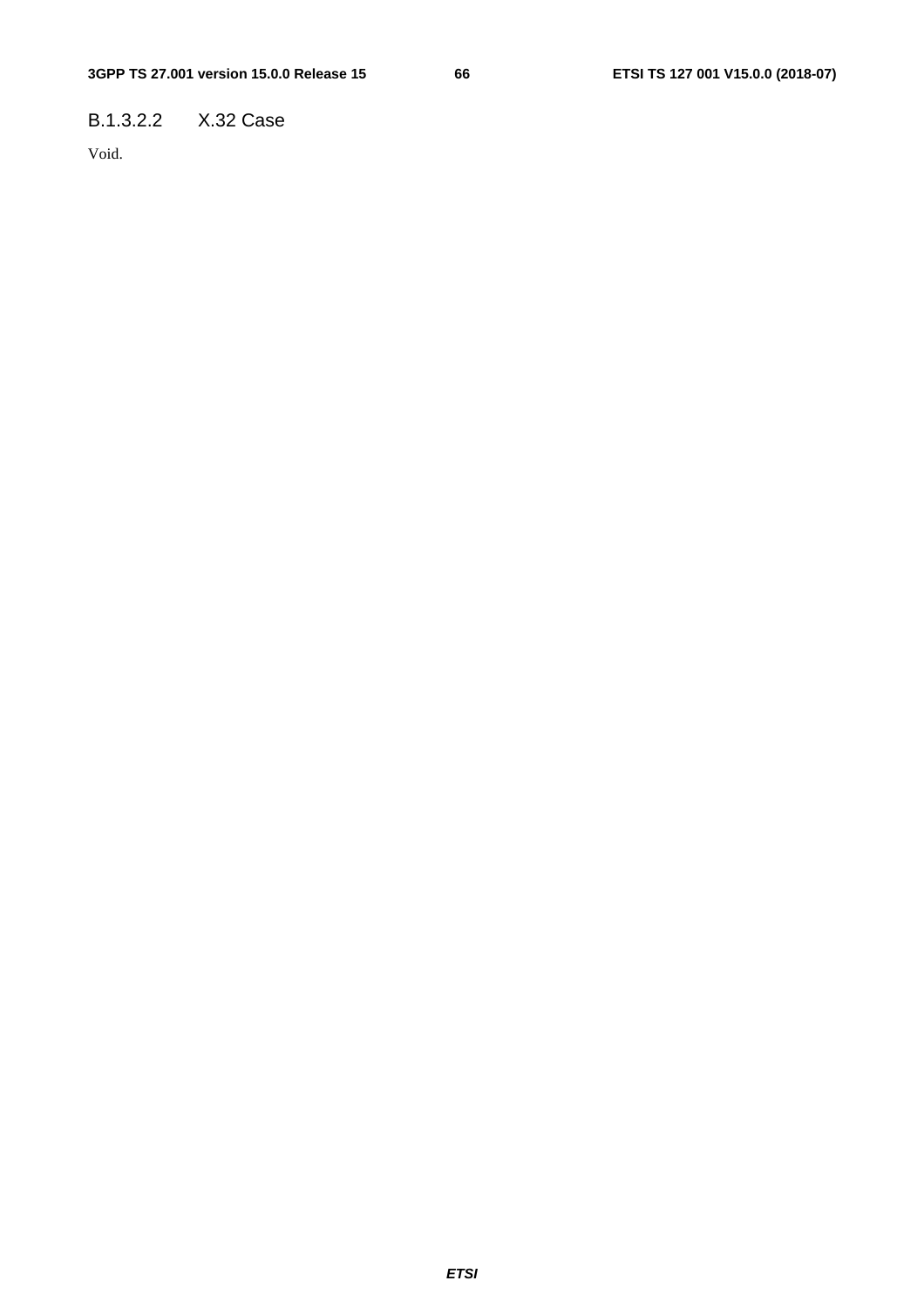B.1.3.2.3 3G-H.324/M Case



1) ACC may have several values simultaneously (bit map coding).

2) FNUR 33.6 kbit/s applies to UTRAN Iu mode only.

3) If the call setup is started in A/Gb or GERAN Iu mode, the MS can set all ACC fields to "none" (all zeros) and MaxNumTCH parameter to the value "one TCH" (zero). The network will interpret these values as an indication that a handover to another mode (e.g. UTRAN Iu mode) is needed. Similarly, while in another mode, the MS can inform the network that the MS does not support the requested service in A/Gb or GERAN Iu mode.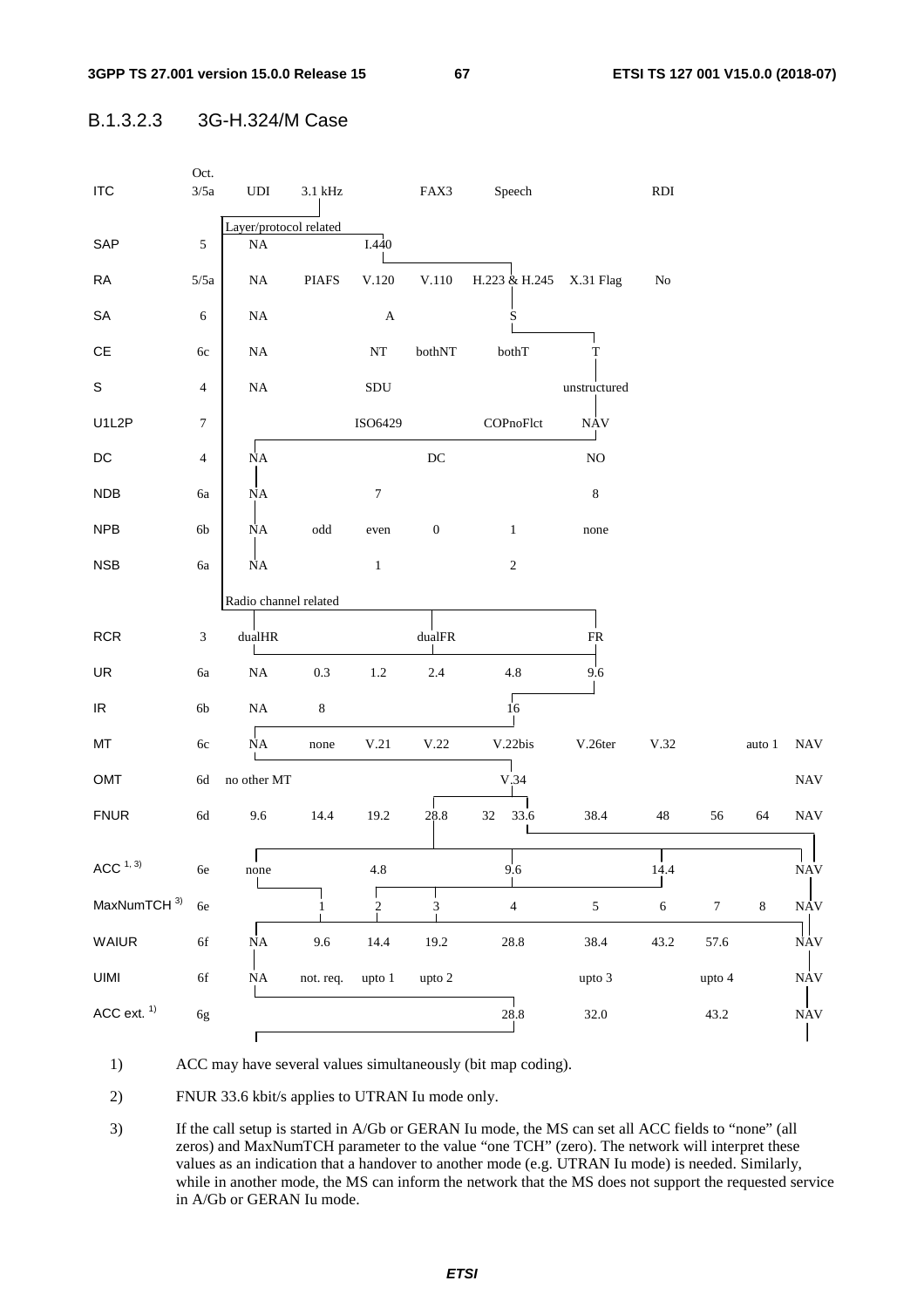B.1.4 Bearer Service 40 ... 46, PAD Access Asynchronous

Void.

B.1.5 Bearer Service 50 ... 53 ,Data Packet Duplex Synchronous, Unrestricted digital information transfer capability

Void.

B.1.6 Bearer Service 61, Alternate Speech/Data

Void.

B.1.7 Bearer Service 81, Speech followed by Data

Void.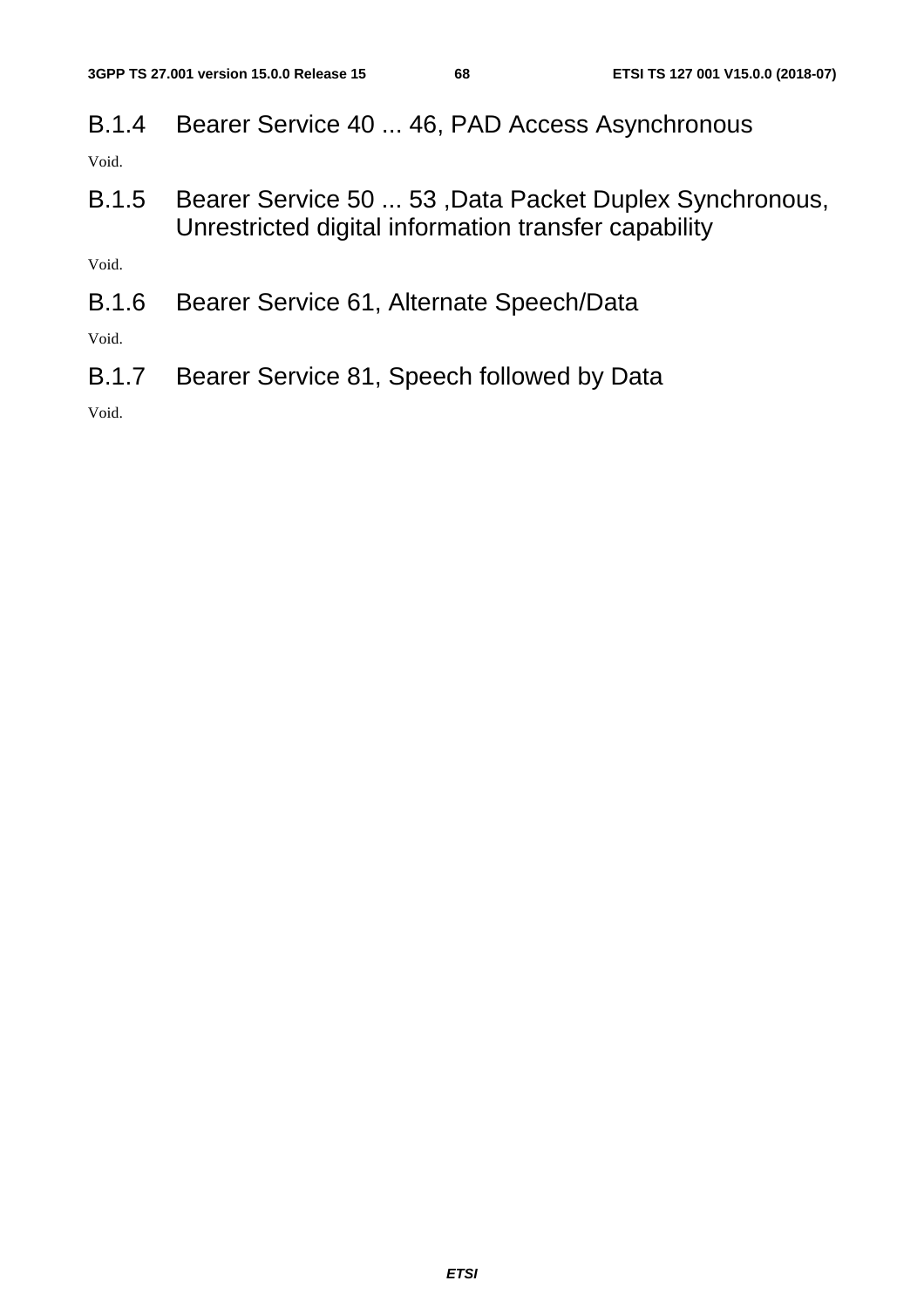# B.1.8 Teleservice 11 ... 12, Speech

| <b>ITC</b>                        | Oct.<br>3/5a   | $\ensuremath{\mathrm{UDI}}$ | $3.1\,\mathrm{kHz}$  |                  | FAX3             | Speech                  |                | <b>RDI</b>      |                  |         |                           |
|-----------------------------------|----------------|-----------------------------|----------------------|------------------|------------------|-------------------------|----------------|-----------------|------------------|---------|---------------------------|
|                                   |                | Layer/protocol related      |                      |                  |                  |                         |                |                 |                  |         |                           |
| SAP                               | 5              | $\rm NA$                    |                      | I.440            |                  |                         |                |                 |                  |         | <b>NAV</b>                |
| RA                                | 5/5a           | NA                          | <b>PIAFS</b>         | $\rm V.120$      | V.110            | H.223 & H.245 X.31 Flag |                | No              |                  |         | <b>NAV</b>                |
| SA                                | 6              | $\rm NA$                    |                      | A                |                  | ${\bf S}$               |                |                 |                  |         | <b>NAV</b>                |
| CE                                | 6c             | $\rm NA$                    |                      | $\mathbf{NT}$    | bothNT           | bothT                   | $\mathbf T$    |                 |                  |         | <b>NAV</b>                |
| S                                 | 4              | $\rm NA$                    |                      | SDU              |                  |                         | unstructured   |                 |                  |         | <b>NAV</b>                |
| U1L2P                             | $\tau$         |                             |                      | ISO6429          |                  | COPnoFlct               |                |                 |                  |         | <b>NAV</b>                |
| $DC$                              | $\overline{4}$ | NA                          |                      |                  | DC               |                         | $\rm NO$       |                 |                  |         | <b>NAV</b>                |
| <b>NDB</b>                        | 6a             | $\rm NA$                    |                      | $\boldsymbol{7}$ |                  |                         | $\,8\,$        |                 |                  |         | <b>NAV</b>                |
| <b>NPB</b>                        | 6 <sub>b</sub> | $\rm NA$                    | $\operatorname{odd}$ | even             | $\boldsymbol{0}$ | $\mathbf{1}$            | none           |                 |                  |         | <b>NAV</b>                |
| <b>NSB</b>                        | 6a             | $\rm NA$                    |                      | $\mathbf{1}$     |                  | $\sqrt{2}$              |                |                 |                  |         | <b>NAV</b>                |
|                                   |                | Radio channel related       |                      |                  |                  |                         |                |                 |                  |         |                           |
| <b>RCR</b>                        | $\mathfrak{Z}$ | dualHR                      |                      |                  | $\text{dualFR}$  |                         | ${\sf FR}$     |                 |                  |         |                           |
| UR                                | 6a             | $\rm NA$                    | 0.3                  | 1.2              | 2.4              | 4.8                     | 9.6            |                 |                  |         | $\ensuremath{\text{NAV}}$ |
| $\ensuremath{\mathsf{IR}}\xspace$ | 6b             | $\rm NA$                    | $\,8\,$              |                  |                  | 16                      |                |                 |                  |         | <b>NAV</b>                |
| MT                                | 6c             | none                        | V.21                 | V.22             | V.22bis          | V.26ter                 | V.32           |                 | auto 1           |         | <b>NAV</b>                |
| OMT                               | 6d             | no other MT                 |                      |                  |                  | V.34                    |                |                 |                  |         | <b>NAV</b>                |
| <b>FNUR</b>                       | 6d             | 9.6                         | 14.4                 | 19.2             | $28.8\,$         | 32 33.6                 | 38.4           | 48              | 56               | 64      | <b>NAV</b>                |
| $\mathsf{ACC}$                    | 6e             | none                        |                      | $4.8\,$          |                  | 9.6                     |                | 14.4            |                  |         | <b>NAV</b>                |
| MaxNumTCH                         | $6e$           |                             | $\,1$                | $\overline{c}$   | $\overline{3}$   | $\overline{4}$          | 5 <sup>5</sup> | $6\phantom{.}6$ | $\boldsymbol{7}$ | $\,8\,$ | $\ensuremath{\text{NAV}}$ |
| <b>WAIUR</b>                      | 6f             | $\rm NA$                    | 9.6                  | 14.4             | 19.2             | 28.8                    | 38.4           | 43.2            | 57.6             |         | <b>NAV</b>                |
| UIMI                              | 6f             | $\rm NA$                    | not. req.            | upto 1           | upto 2           |                         | upto 3         |                 | upto 4           |         | <b>NAV</b>                |
| ACC ext.                          | 6g             |                             |                      |                  |                  | 28.8                    | 32.0           |                 | 43.2             |         | NAV                       |
| ASYM                              | 6g             | no. pref.                   |                      |                  |                  | u1 biased               |                | d1 biased       |                  |         | $\ensuremath{\text{NAV}}$ |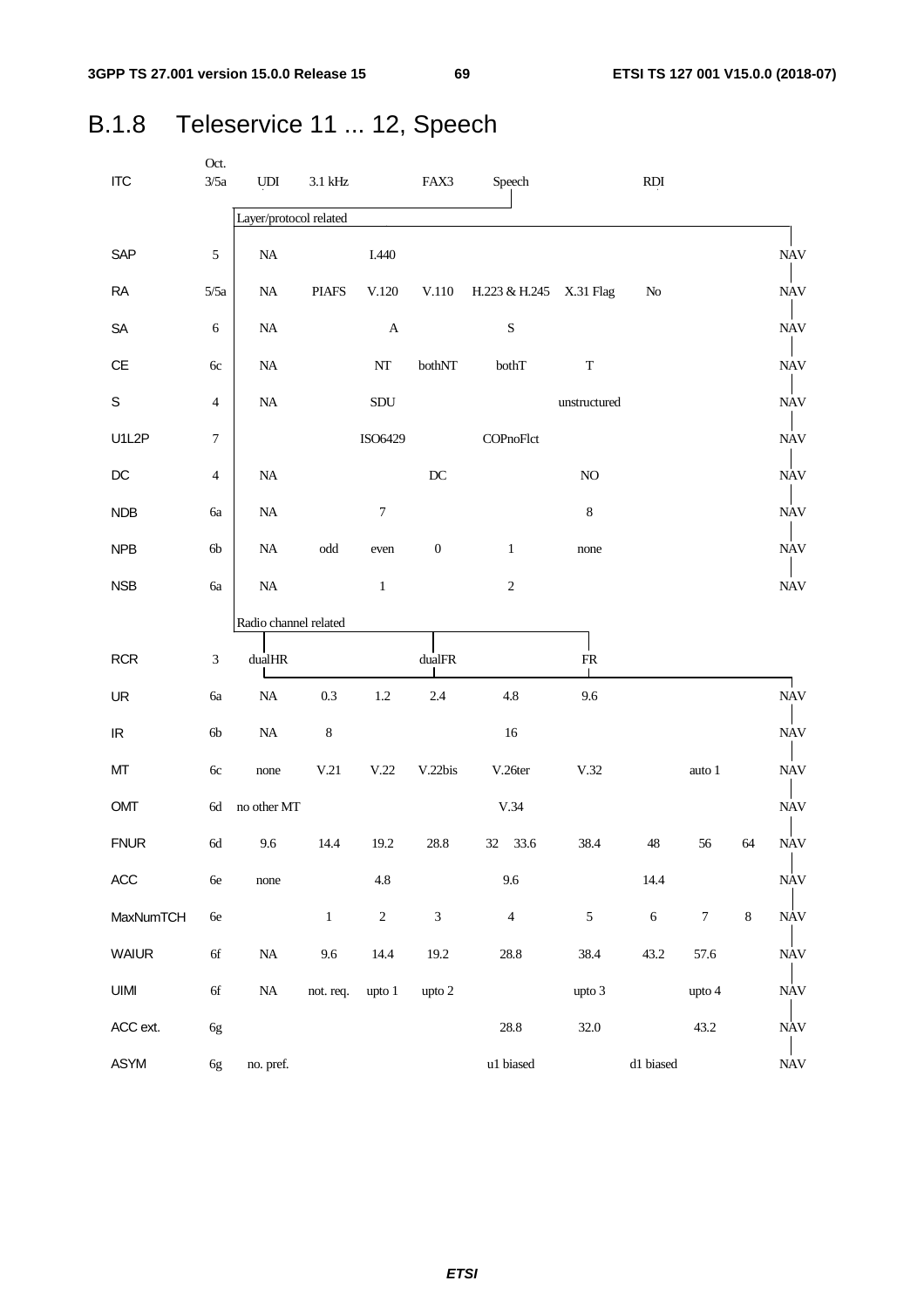# B.1.9 Teleservice 21 ... 23, Short Message

Not applicable.

# B.1.10 Teleservice 61, Alternate Speech and Facsimile group 3

The information element of the "repeat indicator" is set to the value "circular for successive selection (alternate)".

## B.1.10.1 Teleservice 61, Speech

See subclause B.1.8.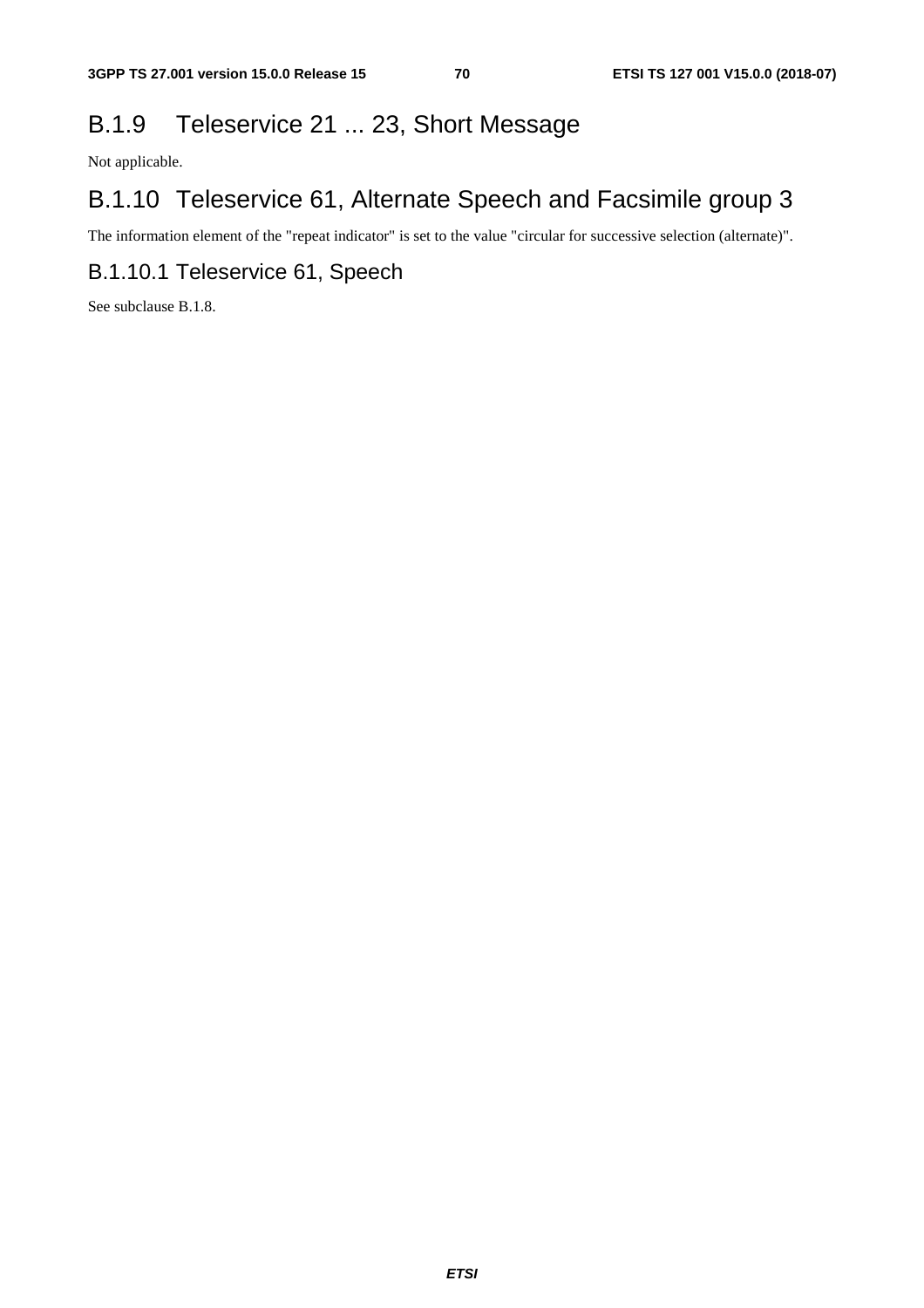| <b>ITC</b>                        | Oct.<br>$3/5a$ | <b>UDI</b>             | $3.1\ \mathrm{kHz}$  |                      | FAX3                        | Speech        |              | <b>RDI</b> |                  |         |            |
|-----------------------------------|----------------|------------------------|----------------------|----------------------|-----------------------------|---------------|--------------|------------|------------------|---------|------------|
|                                   |                | Layer/protocol related |                      | $\ddot{\phantom{a}}$ |                             |               |              |            |                  |         |            |
| SAP                               | $\sqrt{5}$     | <b>NA</b>              |                      | I.440                |                             |               |              |            |                  |         |            |
| RA                                | 5/5a           | $\rm NA$               | <b>PIAFS</b>         | V.120                | $V.110$                     | H.223 & H.245 | X.31 Flag    | $\rm No$   |                  |         |            |
| ${\sf SA}$                        | 6              | $\rm NA$               |                      | $\mathbf A$          |                             | S             |              |            |                  |         |            |
| $\mathsf{CE}% _{\mathcal{A}}$     | 6c             | $\rm NA$               |                      | $\bf NT$             | bothNT                      | bothT         | T            |            |                  |         |            |
| $\mathsf S$                       | $\overline{4}$ | $\rm NA$               |                      | ${\rm SDU}$          |                             |               | unstructured |            |                  |         |            |
| U1L2P                             | 7              |                        |                      | ISO6429              |                             | COPnoFlct     | <b>NAV</b>   |            |                  |         |            |
| $\mathsf{DC}$                     | $\overline{4}$ | ΝA                     |                      |                      | $\operatorname{DC}$         |               | $\rm NO$     |            |                  |         |            |
| <b>NDB</b>                        | бa             | <b>NΑ</b>              |                      | 7                    |                             |               | $\,8\,$      |            |                  |         |            |
| <b>NPB</b>                        | 6b             | <b>NΑ</b>              | $\operatorname{odd}$ | even                 | $\boldsymbol{0}$            | $\,1\,$       | none         |            |                  |         |            |
| <b>NSB</b>                        | <b>6a</b>      | ΝA                     |                      | $\mathbf 1$          |                             | $\sqrt{2}$    |              |            |                  |         |            |
|                                   |                | Radio channel related  |                      |                      |                             |               |              |            |                  |         |            |
| RCR                               | 3              | $\text{dualHR}$        |                      |                      | $\text{dualFR}$             |               | ${\sf FR}$   |            |                  |         |            |
| UR                                | $6\mathrm{a}$  | $\rm NA$               | 0.3                  | $1.2\,$              | $\dot{2}$ .4                | 4.8           | 9.6          |            |                  |         |            |
| $\ensuremath{\mathsf{IR}}\xspace$ | $6\mathrm{b}$  | $\rm NA$               | 8                    |                      |                             | $\sqrt{16}$   |              |            |                  |         |            |
| MT                                | $6c$           | none                   | $\rm V.21$           | $\rm V.22$           | V.22bis                     | V.26ter       | $\rm V.32$   |            | auto $1\,$       |         | <b>NAV</b> |
| OMT                               | $6d$           | no other MT            |                      |                      |                             | V.34          |              |            |                  |         | <b>NAV</b> |
| <b>FNUR</b>                       | $6\mathrm{d}$  | 9.6                    | 14.4                 | 19.2                 | $28.8\,$                    | 33.6<br>32    | 38.4         | 48         | 56               | 64      | <b>NAV</b> |
| ACC <sup>1</sup>                  | $6\mathrm{e}$  | none                   |                      | 4.8                  |                             | 9.6           |              | 14.4       |                  |         | <b>NAV</b> |
| MaxNumTCH                         | $6\mathrm{e}$  |                        |                      | $\sqrt{2}$           | $\ensuremath{\mathfrak{Z}}$ | $\sqrt{4}$    | $\sqrt{5}$   | $\sqrt{6}$ | $\boldsymbol{7}$ | $\,8\,$ | <b>NAV</b> |
| WAIUR                             | 6f             | $\rm NA$               | 9.6                  | 14.4                 | 19.2                        | $28.8\,$      | 38.4         | 43.2       | 57.6             |         | <b>NAV</b> |
| UIMI                              | $6f$           | $\rm NA$               | not. req.            | upto 1               | upto 2                      |               | upto 3       |            | upto 4           |         | <b>NAV</b> |
| ACC ext.                          | 6g             |                        |                      |                      |                             | $28.8\,$      | 32.0         |            | 43.2             |         | <b>NAV</b> |
| ASYM                              | 6g             | no. pref.              |                      |                      |                             | u1 biased     |              | d1 biased  |                  |         | <b>NAV</b> |

## B.1.10.2 Teleservice 61, Facsimile group 3 in A/Gb mode



ACC may have several values simultaneously (bit map coding).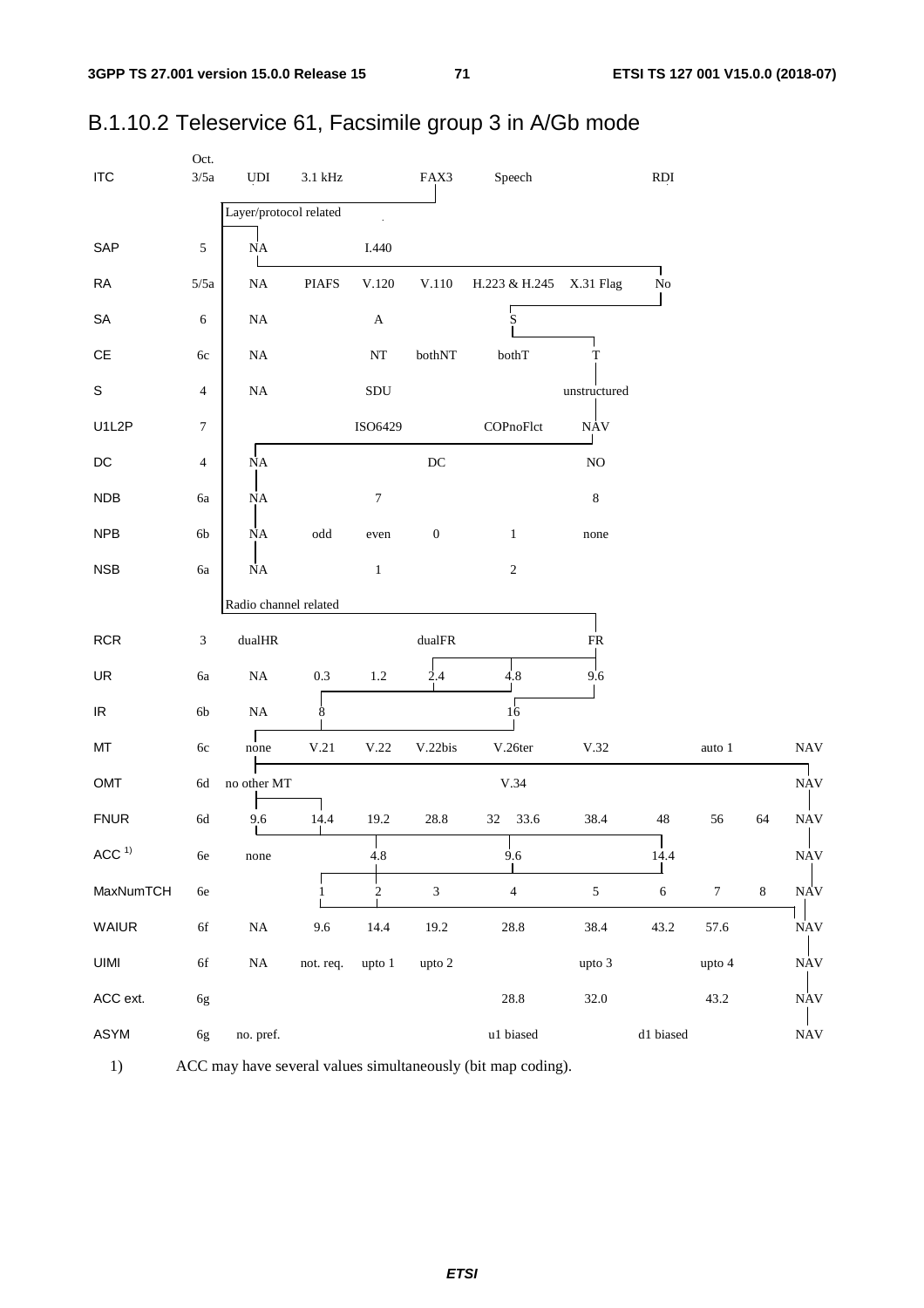| <b>ITC</b>                        | Oct.<br>3/5a   | $\ensuremath{\mathrm{UDI}}$ | $3.1\,\mathrm{kHz}$  |                  | FAX3                | Speech                  |              | $\mathop{\rm RDI}$ |                  |         |                           |
|-----------------------------------|----------------|-----------------------------|----------------------|------------------|---------------------|-------------------------|--------------|--------------------|------------------|---------|---------------------------|
|                                   |                | Layer/protocol related      |                      |                  |                     |                         |              |                    |                  |         |                           |
| SAP                               | $\sqrt{5}$     | <b>NA</b>                   |                      | I.440            |                     |                         |              |                    |                  |         |                           |
| <b>RA</b>                         | 5/5a           | $\rm NA$                    | <b>PIAFS</b>         | V.120            | V.110               | H.223 & H.245 X.31 Flag |              | ${\rm No}$         |                  |         |                           |
| SA                                | $\sqrt{6}$     | $\rm NA$                    |                      | Ą                |                     | $\mathbf S$             |              |                    |                  |         |                           |
| $\mathsf{CE}$                     | 6c             | $\rm NA$                    |                      | NT               | bothNT              | bothT                   | $\mathbf T$  |                    |                  |         |                           |
| $\mathbf S$                       | $\overline{4}$ | $\rm NA$                    |                      | SDU              |                     |                         | unstructured |                    |                  |         |                           |
| U1L2P                             | $\tau$         |                             |                      | ISO6429          |                     | COPnoFlct <sup>3)</sup> | <b>NAV</b>   |                    |                  |         |                           |
| $DC$                              | $\overline{4}$ | $\rm NA$                    |                      |                  | $\operatorname{DC}$ |                         | $\rm NO$     |                    |                  |         |                           |
| NDB                               | бa             | $\rm NA$                    |                      | $\boldsymbol{7}$ |                     |                         | 8            |                    |                  |         |                           |
| <b>NPB</b>                        | 6b             | $\rm NA$                    | $\operatorname{odd}$ | even             | $\boldsymbol{0}$    | $\mathbf{1}$            | none         |                    |                  |         |                           |
| <b>NSB</b>                        | 6a             | <b>NΑ</b>                   |                      | $\,1$            |                     | $\sqrt{2}$              |              |                    |                  |         |                           |
|                                   |                | Radio channel related       |                      |                  |                     |                         |              |                    |                  |         |                           |
| <b>RCR</b>                        | $\mathfrak{Z}$ | $\text{dualHR}$             |                      |                  | $\text{dualFR}$     |                         | ${\sf FR}$   |                    |                  |         |                           |
| UR                                | 6a             | $\rm NA$                    | 0.3                  | $1.2\,$          | 2.4                 | 4.8                     | 9.6          |                    |                  |         | <b>NAV</b>                |
| $\ensuremath{\mathsf{IR}}\xspace$ | $6b$           | $\rm NA$                    | $\,$ 8 $\,$          |                  |                     | $16\,$                  |              |                    |                  |         | <b>NAV</b>                |
| MT                                | 6c             | none                        | V.21                 | V.22             | V.22bis             | V.26ter                 | V.32         |                    | auto 1           |         | <b>NAV</b>                |
| OMT                               | $6d\,$         | no other MT                 |                      |                  |                     | V.34                    |              |                    |                  |         | <b>NAV</b>                |
| <b>FNUR</b>                       | $6\mathrm{d}$  | 9.6                         | 14.4                 | 19.2             | 28.8                | 33.6<br>32              | 38.4         | $\sqrt{48}$        | 56               | 64      | <b>NAV</b>                |
| ACC                               | 6e             | none                        |                      | 4.8              |                     | 9.6                     |              | 14.4               |                  |         | <b>NAV</b>                |
| MaxNumTCH                         | 6e             |                             | 1                    | $\sqrt{2}$       | $\mathfrak{Z}$      | $\overline{4}$          | $\sqrt{5}$   | $\sqrt{6}$         | $\boldsymbol{7}$ | $\,8\,$ | <b>NAV</b>                |
| <b>WAIUR</b>                      | $6f$           | <b>NA</b>                   | 9.6                  | 14.4             | 19.2                | 28.8                    | 38.4         | 43.2               | 57.6             |         | <b>NAV</b>                |
| <b>UIMI</b>                       | $6f$           | NA                          | not. req.            | upto 1           | upto 2              |                         | upto 3       |                    | upto 4           |         | <b>NAV</b>                |
| ACC ext.                          | 6g             |                             |                      |                  |                     | 28.8                    | 32.0         |                    | 43.2             |         | <b>NAV</b>                |
| ASYM                              | 6g             | no. pref.                   |                      |                  |                     | $\,$ u1 biased          |              | $\,$ d1 biased     |                  |         | $\ensuremath{\text{NAV}}$ |

### B.1.10.3 Teleservice 61, Facsimile group 3 in UTRAN Iu mode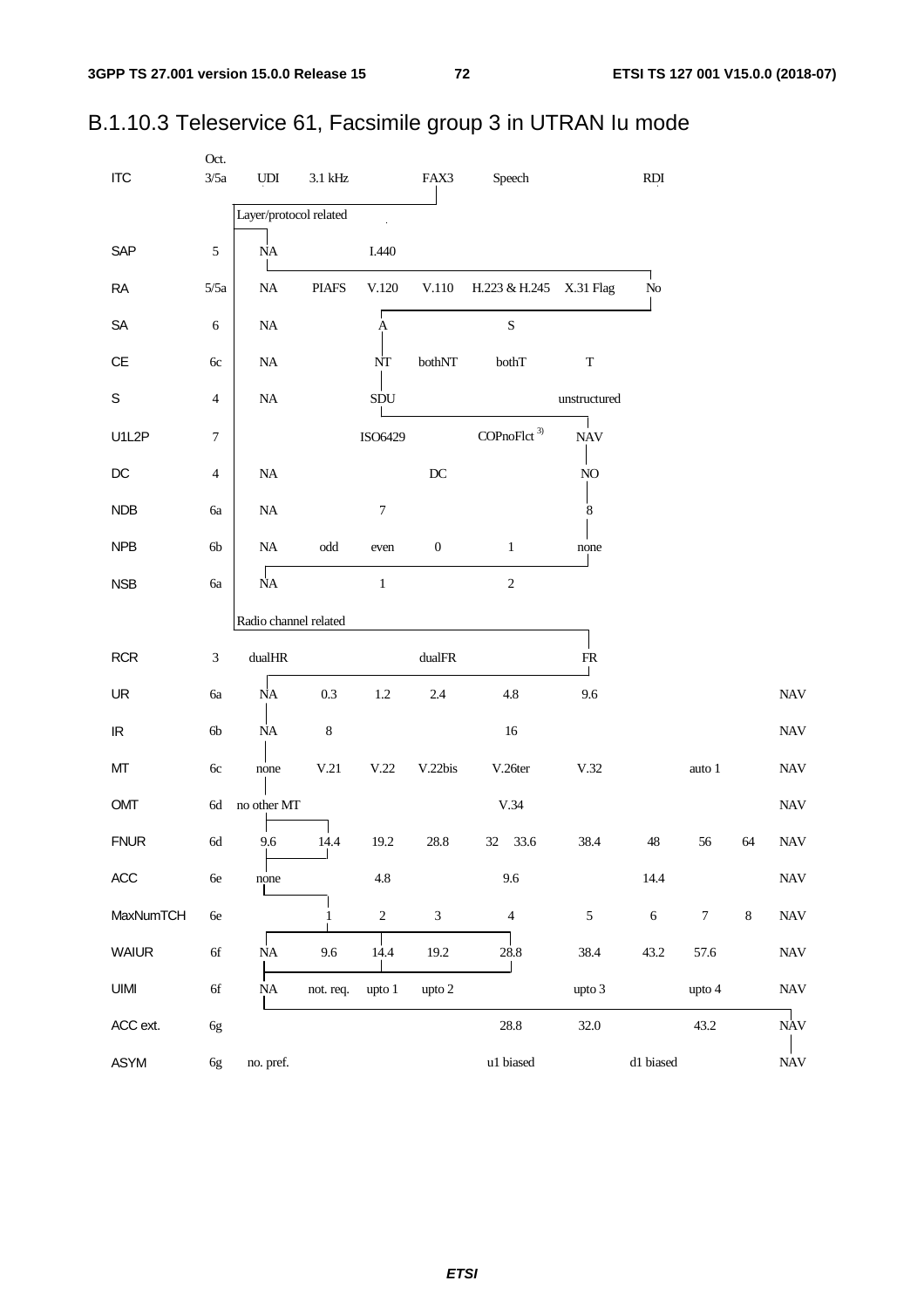## B.1.11 Teleservice 62, Automatic Facsimile group 3

Ref. subclause B.1.10, the information element "repeat indicator" is not available/valid.

## B.1.12 Valid combinations of FNUR, WAIUR, ACC, mTCH

### B.1.12.1 Transparent Services

The MS is allowed to signal any combination of FNUR, ACC and mTCH compliant to the following table. The network is allowed to assign any Channel Mode compliant to the following table.

| <b>FNUR</b>                |      | mTCH (Note                                                                                                                                                                         |                      |                             | <b>ACC (Note 1,6,9)</b> |                    |                      |                                  | <b>Channel Mode (Note 4,5)</b> |                                  |                                          |                     |
|----------------------------|------|------------------------------------------------------------------------------------------------------------------------------------------------------------------------------------|----------------------|-----------------------------|-------------------------|--------------------|----------------------|----------------------------------|--------------------------------|----------------------------------|------------------------------------------|---------------------|
|                            |      | 7, 9)                                                                                                                                                                              |                      |                             |                         |                    |                      |                                  |                                |                                  |                                          |                     |
|                            |      |                                                                                                                                                                                    | 8                    | TCH/F4. TCH/F9. TCH/F1<br>6 | 4.4                     | TCH/F<br>28.8      | TCH/F<br>32.0        | 8                                | TCH/F4. TCH/F9. TCH/F1<br>6    | 4.4                              | TCH/F<br>28.8                            | TCH/F<br>32.0       |
| 9.6 kbit/s                 |      | $\mathbf{1}$<br>2                                                                                                                                                                  | $\star$<br>+         | $\ddot{}$<br>$\star$        | $\star$                 | $\star$            | $\star$              | 2                                | 1<br>1                         |                                  |                                          |                     |
| 14.4 kbit/s                |      | $\mathbf{1}$                                                                                                                                                                       | $\star$              | $\star$                     | $\ddot{}$               | $\star$            | $\star$              |                                  |                                | 1                                |                                          |                     |
|                            |      | 2                                                                                                                                                                                  | $\star$              | $\ddot{}$                   | $\star$                 | $\star$            | $\star$              | $\blacksquare$                   | 2(N2)                          | 1                                | $\overline{a}$                           |                     |
|                            |      | 3                                                                                                                                                                                  | $\ddot{}$<br>$\star$ |                             | $\star$<br>$\ast$       | $\star$<br>$\ast$  | $\star$<br>$\ast$    | 3                                | 2(N2)                          | 1                                |                                          |                     |
| 19.2 kbit/s                |      | $\overline{2}$<br>4                                                                                                                                                                | $\ddot{}$            | $\ddot{}$                   | $\star$                 | $\star$            | $\star$              | $\overline{a}$<br>4              | 2<br>2                         | $\overline{a}$<br>$\blacksquare$ | $\mathbf{r}$<br>$\overline{\phantom{a}}$ | $\overline{a}$<br>۰ |
| 28.8 kbit/s                |      | $\mathbf{1}$                                                                                                                                                                       | $\star$              | ¥                           | ¥                       | ٠                  | $\star$              | $\overline{a}$                   | ä,                             | $\overline{\phantom{a}}$         | 1                                        |                     |
|                            |      | $\overline{2}$                                                                                                                                                                     | $\star$<br>$\star$   | ÷                           | $\ddot{}$<br>$\star$    | $\star$<br>$\star$ | ÷<br>÷               | ÷.                               | $\blacksquare$                 | $\overline{2}$                   | 1                                        | $\blacksquare$      |
|                            |      | 3<br>$\mathbf{1}$                                                                                                                                                                  | $\star$              | +<br>÷                      | $\ast$                  | $\star$            |                      | $\blacksquare$                   | 3                              | $\overline{2}$                   | 1<br>$\overline{a}$                      | $\blacksquare$<br>1 |
| 32.0 kbit/s<br>38.4 kbit/s |      | 3                                                                                                                                                                                  | $\star$              | $\star$                     | $\ddot{}$               | $\star$            | $+$<br>¥             | $\overline{a}$<br>$\overline{a}$ | $\overline{\phantom{a}}$<br>ä, | 3(N2)                            | ä,                                       |                     |
|                            |      | 4                                                                                                                                                                                  | $\star$              | $\ddot{}$                   | $\star$                 | $\star$            | $\star$              |                                  | 4                              | 3(N2)                            |                                          | $\blacksquare$      |
| 48.0 kbit/s                |      | 4                                                                                                                                                                                  | $\star$<br>$\star$   | $\star$                     | $\ddot{}$<br>$\star$    | $\star$<br>$\star$ | $\star$<br>$\star$   | $\blacksquare$                   | L.                             | 4 (N2)                           | $\blacksquare$                           |                     |
| 56.0 kbit/s                |      | 5<br>$\overline{2}$                                                                                                                                                                | $\star$              | +<br>$\star$                | $\star$                 | $\star$            |                      | $\blacksquare$                   | 5                              | 4 (N2)                           | $\overline{a}$                           | 2(N8)               |
|                            |      | 4                                                                                                                                                                                  | $\star$              | $\star$                     | $\ddot{}$               | $\star$            | $\ddot{}$<br>$\star$ | $\blacksquare$                   |                                | 4 (N <sub>2</sub> )              | $\blacksquare$                           | 2(N8)               |
|                            |      | 5                                                                                                                                                                                  | $\star$              | +                           | $\star$                 | $\star$            | $\star$              |                                  | 5 (N3)                         | 4 (N2)                           |                                          | 2(N8)               |
| 64.0 kbit/s                |      | $\overline{2}$                                                                                                                                                                     | $\star$              | $\star$                     | $\star$                 | $\star$            | +                    |                                  |                                |                                  | $\blacksquare$                           | 2(N8)               |
|                            |      | 5                                                                                                                                                                                  | $\star$              | $\star$                     | $\ddot{}$               | $\star$            | $\star$              |                                  | ä,                             | 5 (N2)                           | $\blacksquare$                           | 2(N8)               |
|                            |      | 6                                                                                                                                                                                  | $\star$              | $\ddot{}$                   | ÷                       | $\star$            | $\star$              |                                  | 6<br>(N2,3)                    | 5(N2)                            | $\blacksquare$                           | 2(N8)               |
| NB:                        |      | N in the table stands for NOTE.                                                                                                                                                    |                      |                             |                         |                    |                      |                                  |                                |                                  |                                          |                     |
|                            |      | NOTE 1: A '+' indicates that a certain channel coding shall be included in the ACC and a '*' indicates                                                                             |                      |                             |                         |                    |                      |                                  |                                |                                  |                                          |                     |
|                            |      | that it may or may not be included.                                                                                                                                                |                      |                             |                         |                    |                      |                                  |                                |                                  |                                          |                     |
|                            |      | NOTE 2: Padding Required, ref 3GPP TS 44.021.                                                                                                                                      |                      |                             |                         |                    |                      |                                  |                                |                                  |                                          |                     |
|                            |      | NOTE 3: Air interface user rate 11,2 kbit/s, ref. 3GPP TS 44.021.                                                                                                                  |                      |                             |                         |                    |                      |                                  |                                |                                  |                                          |                     |
|                            |      | NOTE 4: A '-' indicates that this channel coding cannot be assigned for this FNUR.<br>NOTE 5: A certain channel coding may only be assigned if indicated as acceptable in the ACC. |                      |                             |                         |                    |                      |                                  |                                |                                  |                                          |                     |
|                            |      | NOTE 6: In case the MS signals an ACC containing TCH/F4.8 only and the network does not support                                                                                    |                      |                             |                         |                    |                      |                                  |                                |                                  |                                          |                     |
|                            |      | TCH/F4.8 channel coding, then the network may act as if TCH/F9.6 were included in the ACC.                                                                                         |                      |                             |                         |                    |                      |                                  |                                |                                  |                                          |                     |
| NOTE 7:                    |      | The MS is allowed to signal higher values for mTCH than indicated in the table for the                                                                                             |                      |                             |                         |                    |                      |                                  |                                |                                  |                                          |                     |
|                            |      | signalled FNUR and ACC. Before initiating the assignment procedure, the MSC, if necessary,                                                                                         |                      |                             |                         |                    |                      |                                  |                                |                                  |                                          |                     |
|                            |      | shall lower the value of the mTCH to the highest value applicable for the signalled FNUR and                                                                                       |                      |                             |                         |                    |                      |                                  |                                |                                  |                                          |                     |
|                            | ACC. |                                                                                                                                                                                    |                      |                             |                         |                    |                      |                                  |                                |                                  |                                          |                     |
|                            |      | NOTE 8: Can only be used for bit transparent 56 (RDI) and 64 (UDI) kbit/s connections in 56 kbit/s and                                                                             |                      |                             |                         |                    |                      |                                  |                                |                                  |                                          |                     |
|                            |      | 64 kbit/s environments, respectively.                                                                                                                                              |                      |                             |                         |                    |                      |                                  |                                |                                  |                                          |                     |
| NOTE 9:                    |      | The MS can request a transparent data call by setting all ACC bits to "none" (all zeros) and                                                                                       |                      |                             |                         |                    |                      |                                  |                                |                                  |                                          |                     |
|                            |      | MaxNumTCH parameter to the value "one TCH" (zero). The MSC will interpret these values                                                                                             |                      |                             |                         |                    |                      |                                  |                                |                                  |                                          |                     |
|                            |      | as an indication that an intersystem handover from A/Gb or GERAN Iu mode to another (e.g.                                                                                          |                      |                             |                         |                    |                      |                                  |                                |                                  |                                          |                     |
|                            |      | UTRAN Iu) mode is required before the call setup is completed. Similarly, while in another                                                                                         |                      |                             |                         |                    |                      |                                  |                                |                                  |                                          |                     |
|                            |      | mode, the MS can inform the network that the MS does not support the requested service in                                                                                          |                      |                             |                         |                    |                      |                                  |                                |                                  |                                          |                     |
|                            |      | A/Gb or GERAN lu mode.                                                                                                                                                             |                      |                             |                         |                    |                      |                                  |                                |                                  |                                          |                     |

The final decision about the radio interface configuration is taken by the BSS during the Assignment procedure subject to the restrictions that the number of assigned TCH/F may not exceed the mTCH, that the channel coding is among the ACC and that the AIUR equals the FNUR.

The radio interface configuration may be changed by the BSS during the call as long as the channel coding used is among the ACC, the mTCH is not exceeded and the AIUR is kept constant (ref. 3GPP TS 22.034).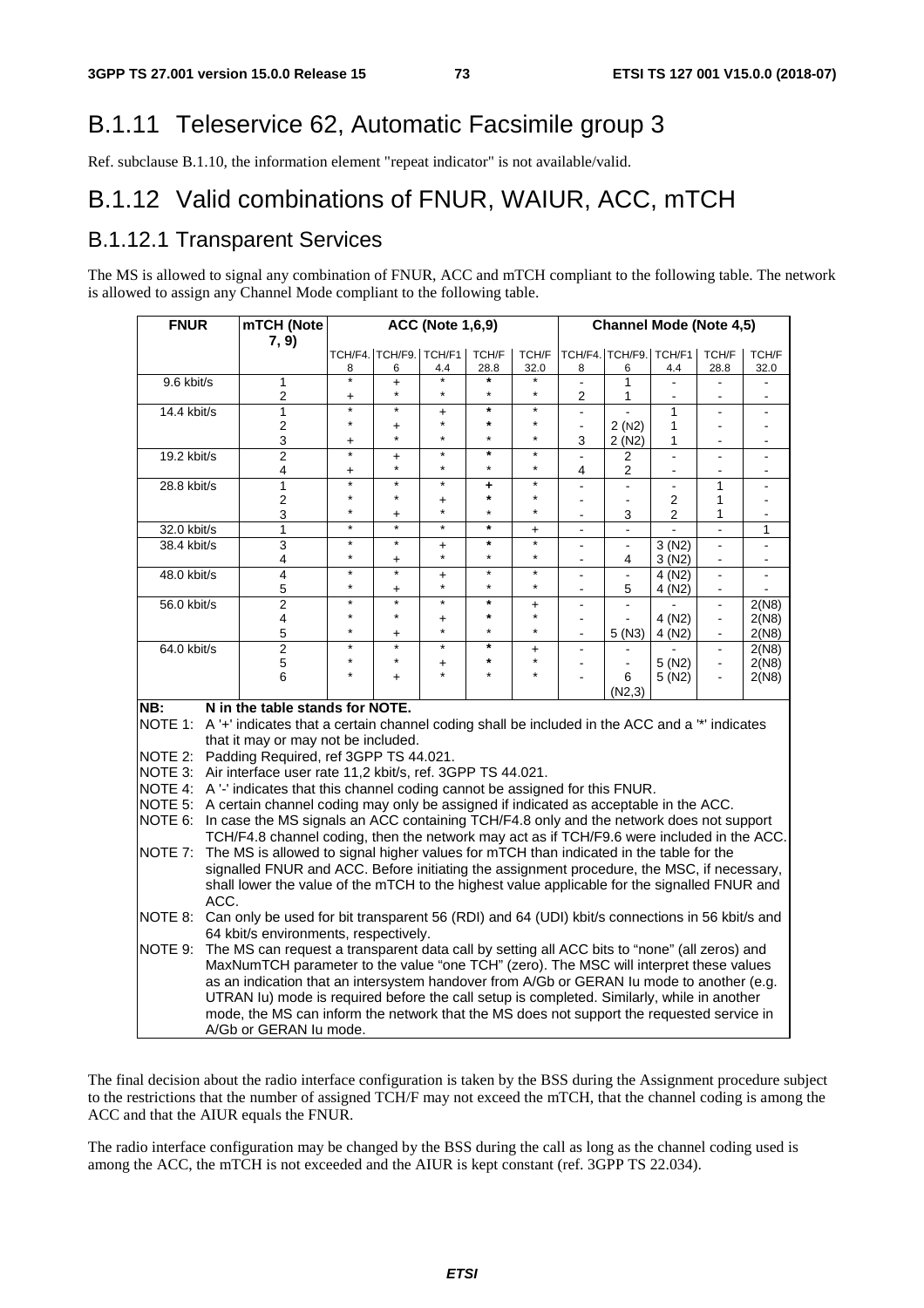#### B.1.12.2 Non-transparent services

The MS is allowed to signal any combination of WAIUR, ACC and mTCH compliant to the following table. A combination is compliant to the table, if there exists at least one row that it is compliant to. A combination is compliant to a row if each parameter value meets the conditions given in that row. When a WAIUR, ACC, mTCH combination is compliant to a row, the network is allowed to assign any Channel Mode compliant to that row. The notes of the table provide further details on the compliance conditions.

| WAIUR (Note   mTCH (Note |          |                                                                                                  | ACC (Note 1,4)         |                        |                      |                       |           | Channel Mode (Note 2,3,6) |                                    |              |                |     |
|--------------------------|----------|--------------------------------------------------------------------------------------------------|------------------------|------------------------|----------------------|-----------------------|-----------|---------------------------|------------------------------------|--------------|----------------|-----|
| 7)                       |          | 5)                                                                                               |                        |                        |                      |                       |           |                           |                                    |              |                |     |
|                          |          |                                                                                                  |                        | TCH/F4. TCH/F9. TCH/F1 |                      |                       |           |                           | TCH/F2 TCH/F4 TCH/F4 TCH/F9 TCH/F1 |              | TCH/F2 TCH/F4  |     |
|                          |          |                                                                                                  | 8<br>$\ast$            | 6                      | 4.4                  | 8.8                   | 3.2       | 8                         | 6                                  | 4.4          | 8.8            | 3.2 |
| 9.6 kbit/s               |          | 1<br>2                                                                                           |                        | $\ddot{}$<br>$\star$   | $\star$              | $\star$               | $\star$   | $\overline{1}$<br>$1 - 2$ | 1<br>1                             |              |                |     |
| 14.4 kbit/s              |          | $\mathbf{1}$                                                                                     | +<br>$\overline{\ast}$ | $\star$                | $\ddot{}$            | $\star$               | $\star$   | 1                         | $\overline{1}$                     | $\mathbf{1}$ | $\blacksquare$ |     |
|                          |          | 3                                                                                                | +                      | $\star$                | $\star$              | $\star$               | $\star$   | $1 - 3$                   | $1 - 2$                            | 1            |                |     |
| 19.2 kbit/s              |          | 2                                                                                                | $\ast$                 | $\ddag$                | $\star$              | $\star$               | $\star$   | $1 - 2$                   | $1 - 2$                            | 1            | 1              |     |
|                          |          | 4                                                                                                | $\ddot{}$              | $\star$                | $\star$              | $\star$               | $\star$   | $1 - 4$                   | $1 - 2$                            | 1            | 1              |     |
| 28.8 kbit/s              |          | 1                                                                                                | $\star$                | $\star$                | $\star$              | $\ddot{}$             | $\star$   | 1                         | 1                                  | 1            | $\mathbf{1}$   |     |
|                          |          | $\mathbf 2$                                                                                      | $\star$                | $\star$                | +                    | $\star$               | $^\star$  | $1 - 2$                   | $1 - 2$                            | $1 - 2$      | 1              |     |
|                          |          | 3                                                                                                | $\star$                | $\ddot{}$              | $\star$              | $\star$               | $\star$   | $1 - 3$                   | $1 - 3$                            | $1 - 2$      | 1              |     |
| 38.4 kbit/s              |          | 4                                                                                                | $\ast$                 | $\ddot{}$              | $\star$              | ¥                     | $\star$   | $1 - 4$                   | $1 - 4$                            | $1 - 3$      | $-2$<br>1      | 1   |
| 43.2 kbit/s              |          | 1                                                                                                | $\star$                | $\star$                | $\star$              | $^{\star}$<br>$\star$ | $\ddot{}$ | 1                         | 1                                  | 1            | 1              | 1   |
|                          |          | 3                                                                                                | $\star$<br>$\star$     | $\star$<br>$\star$     | $\ddot{}$<br>$\star$ |                       | $\star$   | $1 - 3$                   | $1 - 3$                            | $1 - 3$      | $1 - 2$        | 1   |
| 57.6 kbit/s              |          | $\overline{2}$                                                                                   |                        |                        |                      | $\ddot{}$             | $\star$   | $1 - 2$                   | $1 - 2$                            | $1 - 2$      | $1 - 2$        | 1   |
|                          |          | 4                                                                                                |                        |                        | $+$                  |                       |           | $1 - 4$                   | $1 - 4$                            | $1 - 4$      | $1 - 2$        | 1   |
| INOTE 1:                 |          | A '+' indicates that a certain channel coding shall be included in the ACC and a '*' indicates   |                        |                        |                      |                       |           |                           |                                    |              |                |     |
|                          |          | that it may or may not be included.                                                              |                        |                        |                      |                       |           |                           |                                    |              |                |     |
| NOTE 2:                  |          | A'-' indicates that this channel coding cannot be used for this WAIUR.                           |                        |                        |                      |                       |           |                           |                                    |              |                |     |
| NOTE 3:                  |          | A certain channel coding may only be assigned if indicated as acceptable in the ACC.             |                        |                        |                      |                       |           |                           |                                    |              |                |     |
| NOTE 4:                  |          | In case the MS signals an ACC containing TCH/F4.8 only and the network does not support          |                        |                        |                      |                       |           |                           |                                    |              |                |     |
|                          |          | TCH/F4.8 channel coding, then the network may act as if TCH/F9.6 were included in the            |                        |                        |                      |                       |           |                           |                                    |              |                |     |
|                          | ACC.     |                                                                                                  |                        |                        |                      |                       |           |                           |                                    |              |                |     |
| NOTE 5:                  |          | The MS is allowed to signal higher values for mTCH than indicated in the table for the           |                        |                        |                      |                       |           |                           |                                    |              |                |     |
|                          |          | signalled WAIUR and ACC. Before initiating the assignment procedure, the MSC, if                 |                        |                        |                      |                       |           |                           |                                    |              |                |     |
|                          |          | necessary, shall lower the value of the mTCH to the highest value applicable for the signalled   |                        |                        |                      |                       |           |                           |                                    |              |                |     |
|                          |          | WAIUR and ACC.                                                                                   |                        |                        |                      |                       |           |                           |                                    |              |                |     |
| NOTE 6:                  |          | Unless an EDGE channel is assigned in one direction at least, the same channel coding is         |                        |                        |                      |                       |           |                           |                                    |              |                |     |
|                          |          | assigned in both directions, and an equal or lesser number of channels is assigned in the up     |                        |                        |                      |                       |           |                           |                                    |              |                |     |
|                          |          | link direction than in the down link direction. If an EDGE channel is assigned in one direction, |                        |                        |                      |                       |           |                           |                                    |              |                |     |
|                          |          | TCH/F14.4 or an EDGE channel is assigned in the other direction. If the user has indicated       |                        |                        |                      |                       |           |                           |                                    |              |                |     |
|                          |          | up or down link biased asymmetry preference, TCH/F14.4 is assigned in the unbiased               |                        |                        |                      |                       |           |                           |                                    |              |                |     |
|                          |          | direction. The number of channels assigned is the same in each direction unless restricted by    |                        |                        |                      |                       |           |                           |                                    |              |                |     |
|                          |          | the mobile classmark, and is always within the limits given in the corresponding column.         |                        |                        |                      |                       |           |                           |                                    |              |                |     |
|                          |          | NOTE 7: The MS is allowed to signal higher values for WAIUR than indicated in the table for the  |                        |                        |                      |                       |           |                           |                                    |              |                |     |
|                          |          | signalled mTCH and ACC. Before initiating the assignment procedure, the MSC, if necessary,       |                        |                        |                      |                       |           |                           |                                    |              |                |     |
|                          |          | shall lower the value of the WAIUR to the highest value applicable for the signalled mTCH        |                        |                        |                      |                       |           |                           |                                    |              |                |     |
|                          |          |                                                                                                  |                        |                        |                      |                       |           |                           |                                    |              |                |     |
|                          | and ACC. |                                                                                                  |                        |                        |                      |                       |           |                           |                                    |              |                |     |

The final decision about the radio interface configuration is taken by the BSS during the Assignment procedure. The BSS may assign any number of TCH/F ranging from 1 to mTCH and use any of the channel codings among the ACC. The BSS shall try to reach the WAIUR if the resource situation allows it. The maximum possible AIUR shall not exceed the WAIUR unless the higher AIUR can be reached with a smaller number of TCH/F (ref. 3GPP TS 22.034).

The radio interface configuration may be changed by the BSS during the call as long as the channel coding used is among the ACC and the mTCH is not exceeded.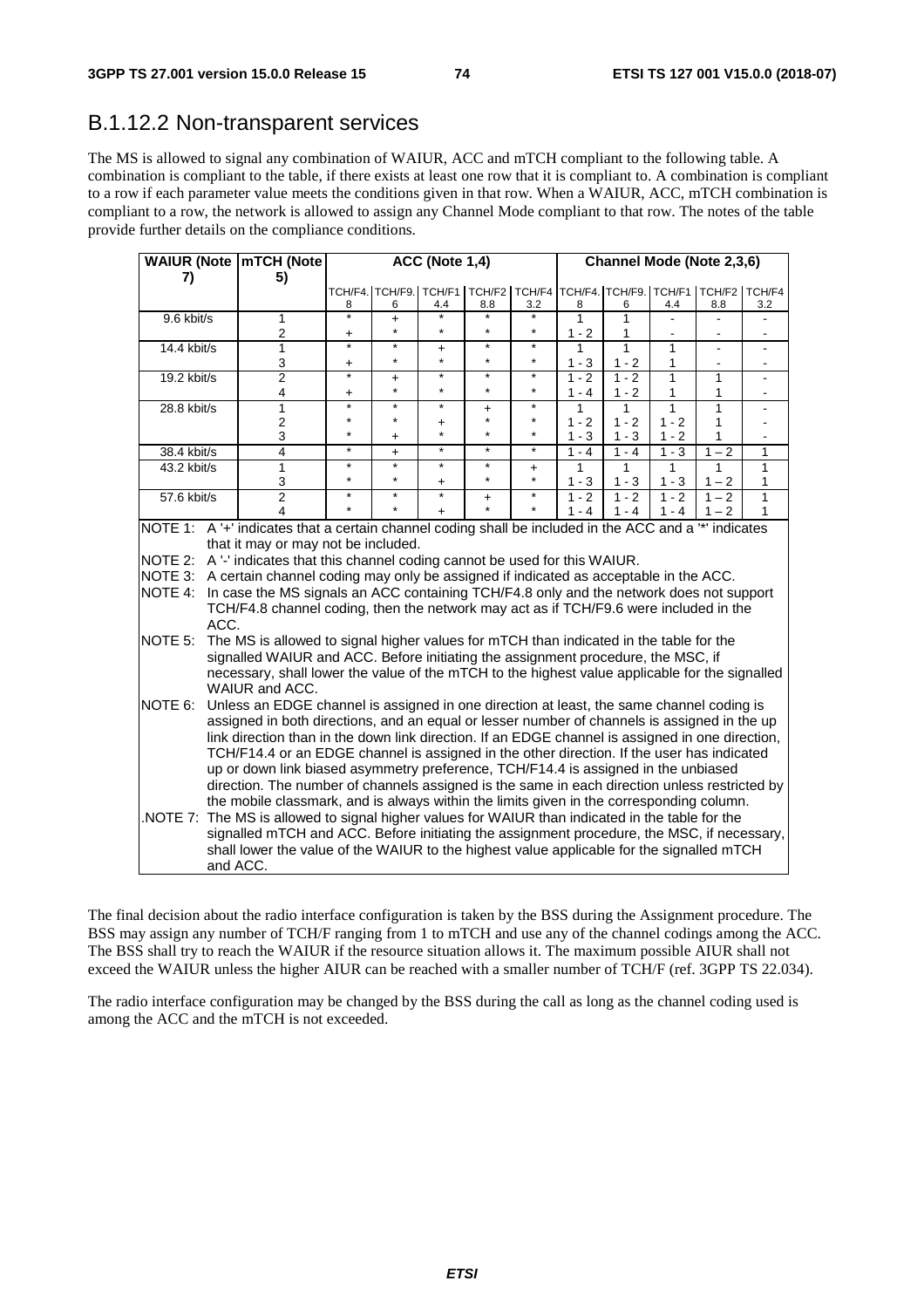### B.1.13 Assignment of radio access bearer parameters depending on FNUR and WAIUR

#### B.1.13.1 Transparent Services

Depending on the FNUR negotiated between the network and the MS, the network is allowed to assign any radio resources with a radio access bearer parameter indicating a Quality of Service specifying

| <b>QoS Parameter</b>              | Value                                                                                                                   | <b>Comments</b>                                                                                                                                                  |
|-----------------------------------|-------------------------------------------------------------------------------------------------------------------------|------------------------------------------------------------------------------------------------------------------------------------------------------------------|
|                                   |                                                                                                                         |                                                                                                                                                                  |
| <b>Traffic Class</b>              | Conversational                                                                                                          | Subject to operator tuning (Note 2)                                                                                                                              |
| <b>RAB Asymmetry Indicator</b>    | Symmetric                                                                                                               |                                                                                                                                                                  |
| <b>Maximum bit rate</b>           | = guaranteed bit rate                                                                                                   |                                                                                                                                                                  |
| <b>Guaranteed bit rate</b>        | $FNUR = 64$ 28,8 kbit/s                                                                                                 | GBR for FNUR=56 kbit/s is 64 kbit/s<br>(Note 1)                                                                                                                  |
| <b>Delivery Order</b>             | Yes                                                                                                                     |                                                                                                                                                                  |
| <b>Maximum SDU size</b>           | 640bits for $FWUR = 32$ , 56 and<br>64 kbit/s<br>576 bits for $FWUR = 28.8$ kbit/s<br>672 bits for $FWIR = 33.6$ kbit/s |                                                                                                                                                                  |
| <b>Transfer Delay</b>             | $< 200$ ms                                                                                                              | Subject to operator tuning                                                                                                                                       |
| <b>Traffic Handling Priority</b>  |                                                                                                                         | Not applicable for the conversational<br>traffic class                                                                                                           |
| Source statistics descriptor      | Unknown                                                                                                                 |                                                                                                                                                                  |
| <b>SDU Parameters</b>             |                                                                                                                         |                                                                                                                                                                  |
| SDU error ratio                   |                                                                                                                         | Not applicable                                                                                                                                                   |
| Residual bit error ratio          | $10^{-4}$                                                                                                               | Subject to operator tuning according<br>to 3GPP TS 23.107.<br>Operator may also choose different<br>value for Multimedia and other<br>transparent data services. |
| <b>Delivery of erroneous SDUs</b> |                                                                                                                         | No error detection in the core network                                                                                                                           |
|                                   |                                                                                                                         | NOTE 1: In case the FNUR = 56 kbit/s, the GBR is set to 64 kbit/s. Last bit in each data octet is set to 1                                                       |
|                                   | The operator tuning is restricted to a choice between them.                                                             | NOTE 2: Only traffic Classes "Streaming" and "Conversational" shall be used for Cs data service RABs.                                                            |

The final decision about the radio interface configuration is taken by the RNC during the Assignment procedure.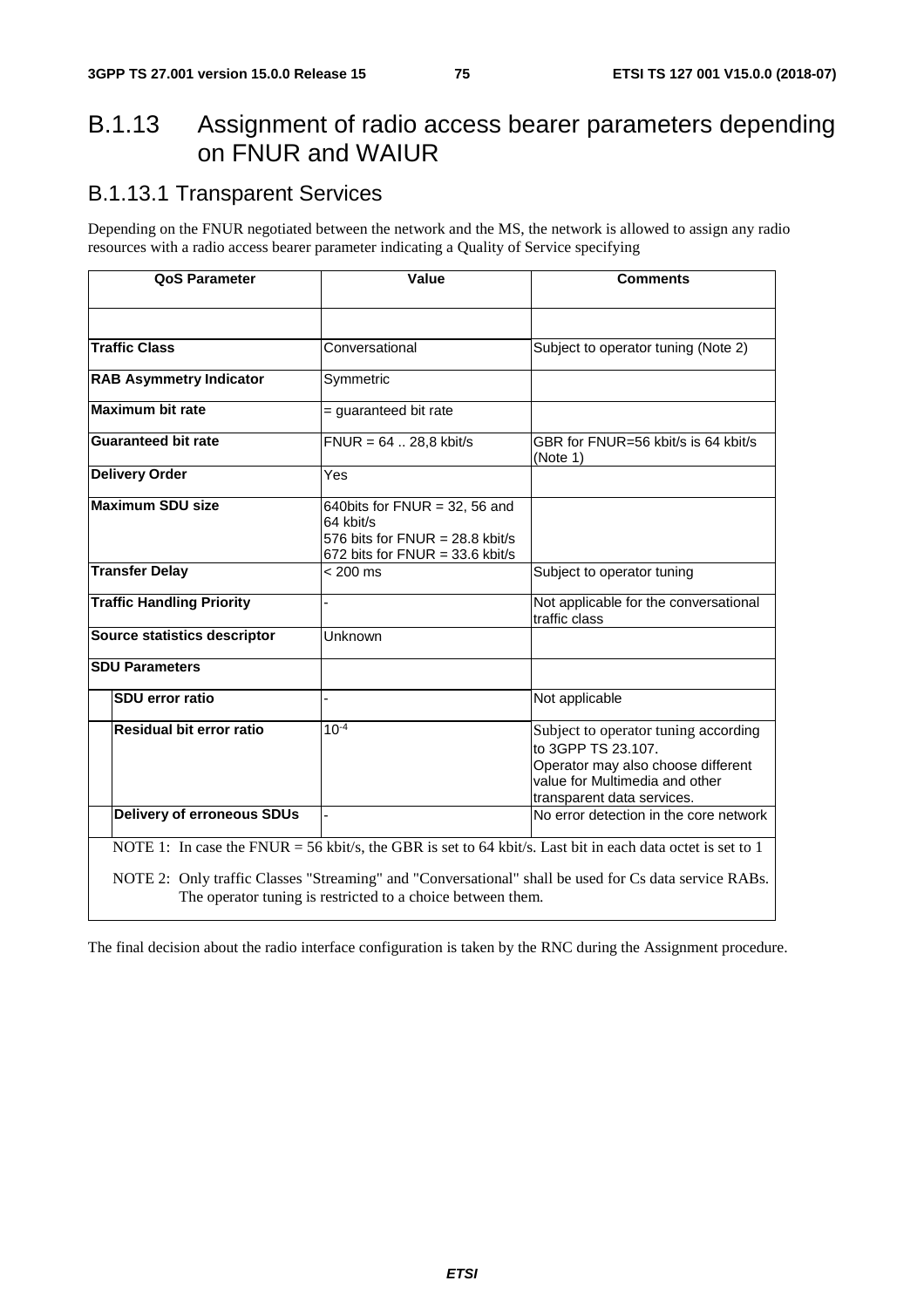#### B.1.13.2 Non-transparent services for UTRAN Iu mode

Depending on the WAIUR signalled by the MS, the network is allowed to assign any radio resources with a radio access bearer parameter indicating a Quality of Service specifying

| <b>QoS Parameter</b>                              | Value                                                                                                                                                                                                                                                       | <b>Comments</b>                                                                                       |  |
|---------------------------------------------------|-------------------------------------------------------------------------------------------------------------------------------------------------------------------------------------------------------------------------------------------------------------|-------------------------------------------------------------------------------------------------------|--|
|                                                   |                                                                                                                                                                                                                                                             |                                                                                                       |  |
| <b>Traffic Class</b>                              | Streaming                                                                                                                                                                                                                                                   | Subject to operator tuning (Note 3)                                                                   |  |
| <b>RAB Asymmetry Indicator</b>                    | Symmetric                                                                                                                                                                                                                                                   |                                                                                                       |  |
| <b>Maximum bit rate</b>                           | 14.4, 28.8, 57.6 kbit/s                                                                                                                                                                                                                                     | Maximum bit rate is set to the highest<br>value ≤ WAIUR (Note 1)                                      |  |
| <b>Guaranteed bit rate</b>                        | 14.4, 28.8, 57.6 kbit/s                                                                                                                                                                                                                                     | Operator may choose any of the<br>possible values less or equal to<br>WAIUR. (Note 1).                |  |
| <b>Delivery Order</b>                             | Yes                                                                                                                                                                                                                                                         |                                                                                                       |  |
| <b>Maximum SDU size</b>                           | 576 bits                                                                                                                                                                                                                                                    |                                                                                                       |  |
| <b>Transfer Delay</b>                             | 250 ms                                                                                                                                                                                                                                                      | Subject to operator tuning                                                                            |  |
| <b>Traffic Handling Priority</b>                  |                                                                                                                                                                                                                                                             | Not applicable to the streaming traffic<br>class                                                      |  |
| Source statistics descriptor                      | Unknown                                                                                                                                                                                                                                                     |                                                                                                       |  |
| <b>SDU Parameters</b>                             |                                                                                                                                                                                                                                                             |                                                                                                       |  |
| Residual bit error ratio                          | $10^{-3}$                                                                                                                                                                                                                                                   | Subject to operator tuning.                                                                           |  |
| <b>Delivery of erroneous SDUs</b>                 | No error detection consideration                                                                                                                                                                                                                            |                                                                                                       |  |
| <b>SDU format information</b>                     |                                                                                                                                                                                                                                                             |                                                                                                       |  |
| <b>RAB Subflow</b><br><b>Combination bit rate</b> | 57.6 kbit/s                                                                                                                                                                                                                                                 | (Note 2)                                                                                              |  |
| <b>RAB Subflow</b><br><b>Combination bit rate</b> | $28.8$ kbit/s                                                                                                                                                                                                                                               | (Note 2)                                                                                              |  |
| <b>RAB Subflow</b><br><b>Combination bit rate</b> | $14.4$ kbit/s                                                                                                                                                                                                                                               |                                                                                                       |  |
| <b>RAB Subflow</b><br><b>Combination bit rate</b> | 0 kbit/s                                                                                                                                                                                                                                                    | indicates DTX, RFCI is not assigned                                                                   |  |
|                                                   | NOTE 1: If WAIUR is less or equal to 14.4 kbit/s then GBR and MBR shall be set to 14.4 kbit/s.<br>NOTE 2: Only RAB subflow combination bit rates $\leq$ maximum bit rate shall be specified.<br>The operator tuning is restricted to a choice between them. | NOTE 3: Only traffic Classes "Streaming" and "Conversational" shall be used for Cs data service RABs. |  |

The final decision about the radio interface configuration is taken by the RNC during the Assignment procedure.

#### B.1.13.3 Non-transparent services for GERAN Iu mode

Depending on the WAIUR signalled by the MS, the network is allowed to assign any radio resources with a radio access bearer parameter indicating a Quality of Service specifying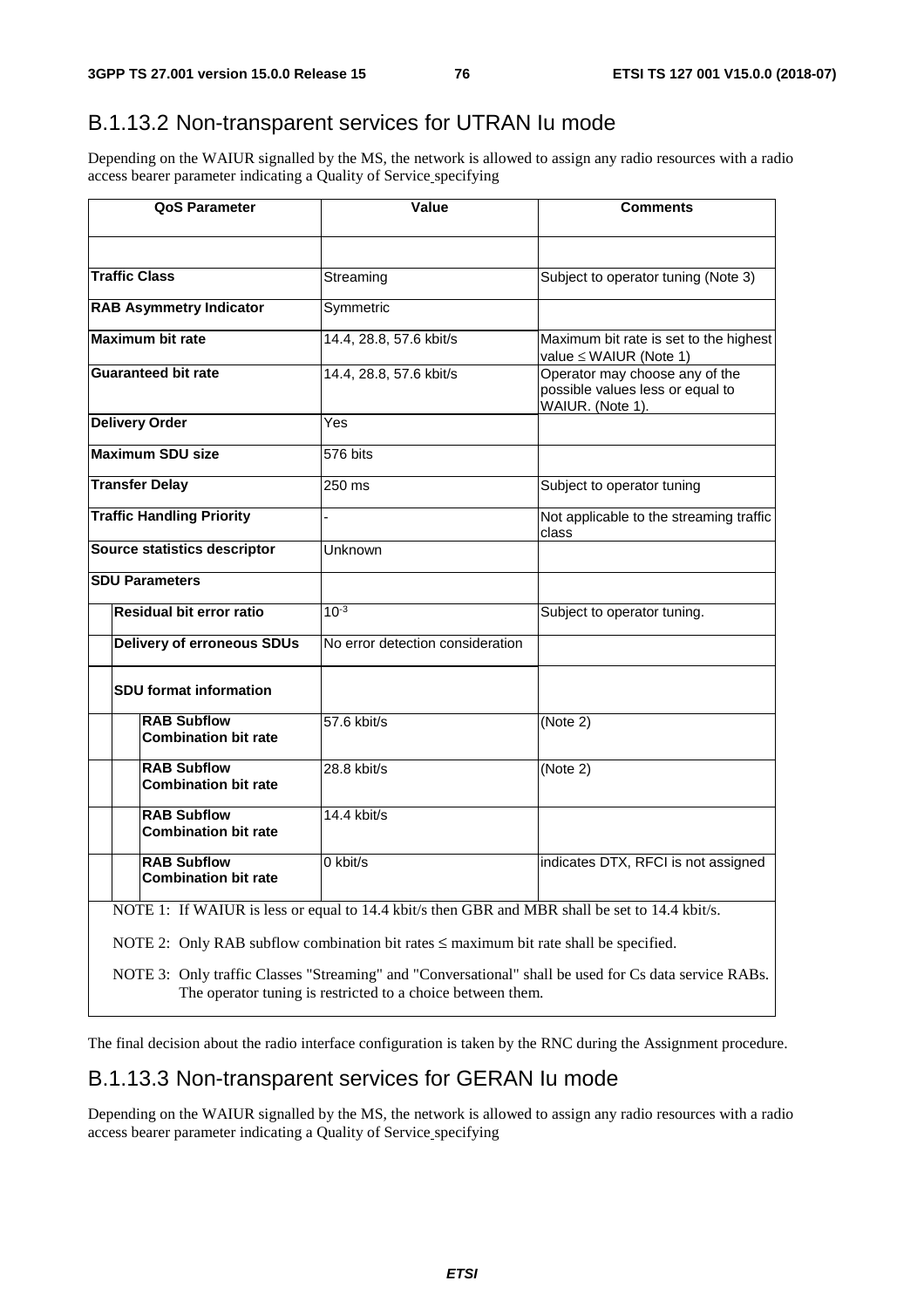| <b>QoS Parameter</b>                       | <b>Value</b>                                                     | <b>Comments</b>                         |
|--------------------------------------------|------------------------------------------------------------------|-----------------------------------------|
| <b>Traffic Class</b>                       | Streaming                                                        | Subject to operator tuning (Note 8)     |
| RAB Asymmetry Indicator                    | Symmetric                                                        |                                         |
| Maximum bit rate                           | 12 kbit/s, 14,4 kbit/s, 24 kbit/s,                               | Maximum bit rate is set to the highest  |
|                                            | 28,8 kbit/s, 36 kbit/s, 43,2 kbit/s,                             | value $\leq$ WAIUR (Note 1, 3, 4, 5 and |
|                                            | 48 kbit/s, 57.6 kbit/s                                           | 6)                                      |
| Guaranteed bit rate                        | 12 kbit/s, 14,4 kbit/s, 24 kbit/s,                               | Operator may choose any of the          |
|                                            | 28,8 kbit/s, 36 kbit/s, 43,2 kbit/s,                             | possible values less or equal to        |
|                                            | 48 kbit/s, 57.6 kbit/s                                           | WAIUR. (Note 1)                         |
| Delivery Order                             | Yes                                                              |                                         |
| Maximum SDU size                           | 480 bits if only RAB Subflow                                     |                                         |
|                                            | Combination bit rates of multiples                               |                                         |
|                                            | of 12 kbit/s are possible,                                       |                                         |
|                                            | 576 bits in all other cases                                      |                                         |
| <b>Transfer Delay</b>                      | 230 ms if only RAB Subflow<br>Combination bit rates of multiples | Subject to operator tuning              |
|                                            | of 12 kbit/s are possible,                                       |                                         |
|                                            | 250 ms in all other cases                                        |                                         |
| <b>Traffic Handling Priority</b>           |                                                                  | Not applicable to the streaming traffic |
|                                            |                                                                  | class                                   |
| Source statistics descriptor               | Unknown                                                          |                                         |
| <b>SDU Parameters</b>                      |                                                                  |                                         |
| Residual bit error ratio                   | $10^{-3}$                                                        | Subject to operator tuning.             |
| Delivery of erroneous SDUs                 | No error detection consideration                                 |                                         |
|                                            |                                                                  |                                         |
| SDU format information                     |                                                                  |                                         |
| Subflow SDU size                           | 576 bit                                                          | (Note 7)                                |
| <b>RAB Subflow Combination</b>             | 57,6 kbit/s                                                      | (Note 2)                                |
| bit rate                                   |                                                                  |                                         |
| Subflow SDU size                           | 480 bit                                                          | (Note 7)                                |
| <b>RAB Subflow Combination</b>             | 48 kbit/s                                                        | (Note 2 and 3)                          |
| bit rate<br>Subflow SDU size               | 576 bit                                                          | (Note 7)                                |
| <b>RAB Subflow Combination</b>             | 43,2 kbit/s                                                      | (Note 2)                                |
| bit rate                                   |                                                                  |                                         |
| Subflow SDU size                           | 480 bit                                                          | (Note 7)                                |
| <b>RAB Subflow Combination</b>             | 36 kbit/s                                                        | (Note 2 and 4)                          |
| bit rate                                   |                                                                  |                                         |
| Subflow SDU size                           | 576 bit                                                          | (Note 7)                                |
| <b>RAB Subflow Combination</b>             | 28,8 kbit/s                                                      | (Note 2)                                |
| bit rate                                   |                                                                  |                                         |
| Subflow SDU size                           | 480 bit                                                          | (Note 7)                                |
| RAB Subflow Combination                    | 24 kbit/s                                                        | (Note 2 and 5)                          |
| bit rate                                   |                                                                  |                                         |
| Subflow SDU size                           | 576 bit                                                          | (Note 7)                                |
| RAB Subflow Combination                    | 14,4 kbit/s                                                      | (Note 2)                                |
| bit rate                                   |                                                                  |                                         |
| Subflow SDU size                           | 480 bit                                                          | (Note 7)                                |
| <b>RAB Subflow Combination</b>             | 12 kbit/s                                                        | (Note 2 and $6$ )                       |
| bit rate<br><b>RAB Subflow Combination</b> | 0 kbit/s                                                         | indicates DTX, RFCI is not assigned     |
| bit rate                                   |                                                                  |                                         |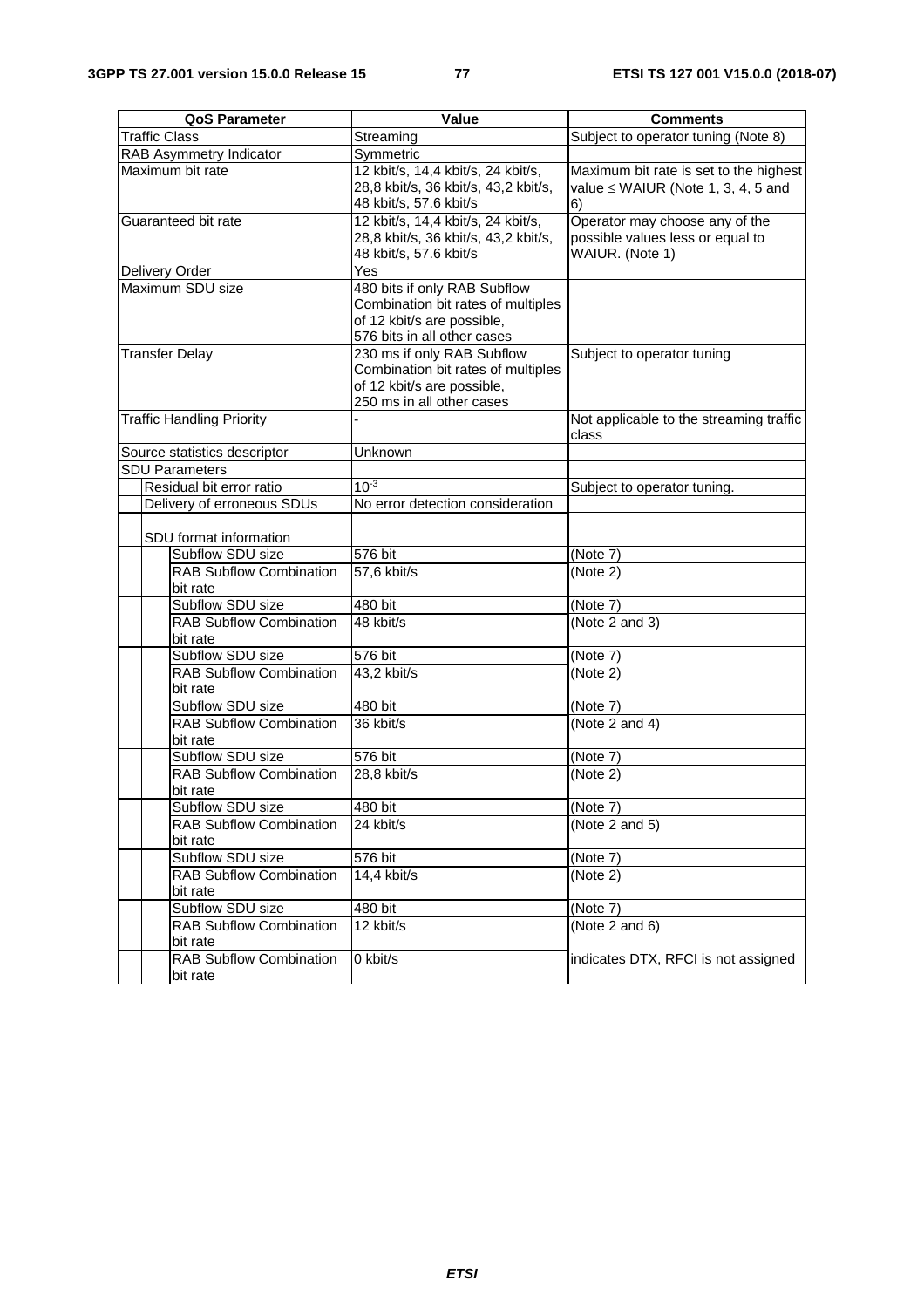NOTE 1: If WAIUR is less or equal to 14.4 kbit/s then GBR and MBR shall be set to 14.4 kbit/s for TCH/F14.4. If WAIUR is less or equal to 9.6 kbit/s then GBR and MBR shall be set to 12 kbit/s for TCH/F9.6. The maximum values for GBR and MBR shall not exceed the WAIUR unless the higher GBR and MBR can be reached with a smaller number of TCH/F (ref. subclause B.1.12.2). This means, that e.g., a GBR and MBR of 24 kbit/s  $(2 \times TCH/F9.6)$  can be selected for a WAIUR of 19,2 kbit/s. NOTE 2: Only RAB subflow combination bit rates ≤ maximum bit rate shall be specified. NOTE 3: If the WAIUR is 38.4 kbit/s, a GBR and MBR of 48 kbit/s is possible for 4 x TCH/F9.6. NOTE 4: If the WAIUR is 28,8 kbit/s, a GBR and MBR of 36 kbit/s is possible for 3 x TCH/F9.6. NOTE 5: If the WAIUR is 19,2 kbit/s, a GBR and MBR of 24 kbit/s is possible for 2 x TCH/F9.6. NOTE 6: If the WAIUR is 9.6 kbit/s, a GBR and MBR of 12 kbit/s is possible for 1 x TCH/F9.6. NOTE 7: The Subflow SDU size should only be present when the individual Subflows have different

sizes. NOTE 8: Only traffic Classes "Streaming" and "Conversational" shall be used for Cs data service RABs. The operator tuning is restricted to a choice between them.

The final decision about the radio interface configuration is taken by the BSS during the Assignment procedure.

## B.2 Low Layer/High Layer Compatibility Information Element

### B.2.1 Introduction

#### B.2.1.1 General Consideration

The purpose of the Low Layer/High Layer Compatibility Information Element (LLC/HLC-IE) is to provide a means for additional end-to-end compatibility checking by an addressed entity (e.g. a remote user, an interworking unit or a high layer function network node). The LLC/HLC-IE may be manipulated by the PLMN to maintain consistency with the setup parameter negotiation between the mobile station and the network (ref. to 3GPP TS 29.007). The LLC/HLC-IE is transferred transparently by the ISDN between the call originating PLMN and the addressed entity.

With respect to the individual parameter settings at the MS the following cases may be distinguished (see 3GPP TS 27.002 and 3GPP TS 27.003):

- Mobile-originated call set up by a MS consisting of a MT with R interface:
	- The setting results from respective MMI actions and/or MT internal settings.
- Mobile-terminated call set up to a MS consisting of a MT with R interface:
	- The LLC/HLC related part of the compatibility check is carried out according to the knowledge of the MT concerning its implemented functions (i.e. answering the call). The offered field values determine the selection of the terminal function for the intended connection.

Where applicable, the same settings and rules concerning LLC and/or HLC apply as for ISDN use (ref. ITU-T Recommendation Q.931 and ETR 018). However, considering that PLMN data transmission is based on ITU-T V.110 rate adaptation, the MS shall provide the LLC-IE for mobile-originated calls when using unrestricted or restricted digital information transfer capability. This is to assure the conveyance of the e.g. "ITU-T V.110" indication towards the called entity, as the comparable indication in the ISDN BC-IE may be lost. It shall also be possible to choose whether or not the LLC-IE is provided for the case of an information transfer capability "3,1 kHz audio ex PLMN".

There shall be no contradiction of the information between the BC-IE and LLC-IE at the originating side. However, as some parts of the bearer capability may be modified during the transport of the call, there should be minimum duplication of this information between the BC-IE and the LLC-IE.

If as a result of duplication, a contradiction occurs between the BC-IE and the LLC-IE at the terminating side, the receiving entity shall ignore the conflicting information in the LLC-IE.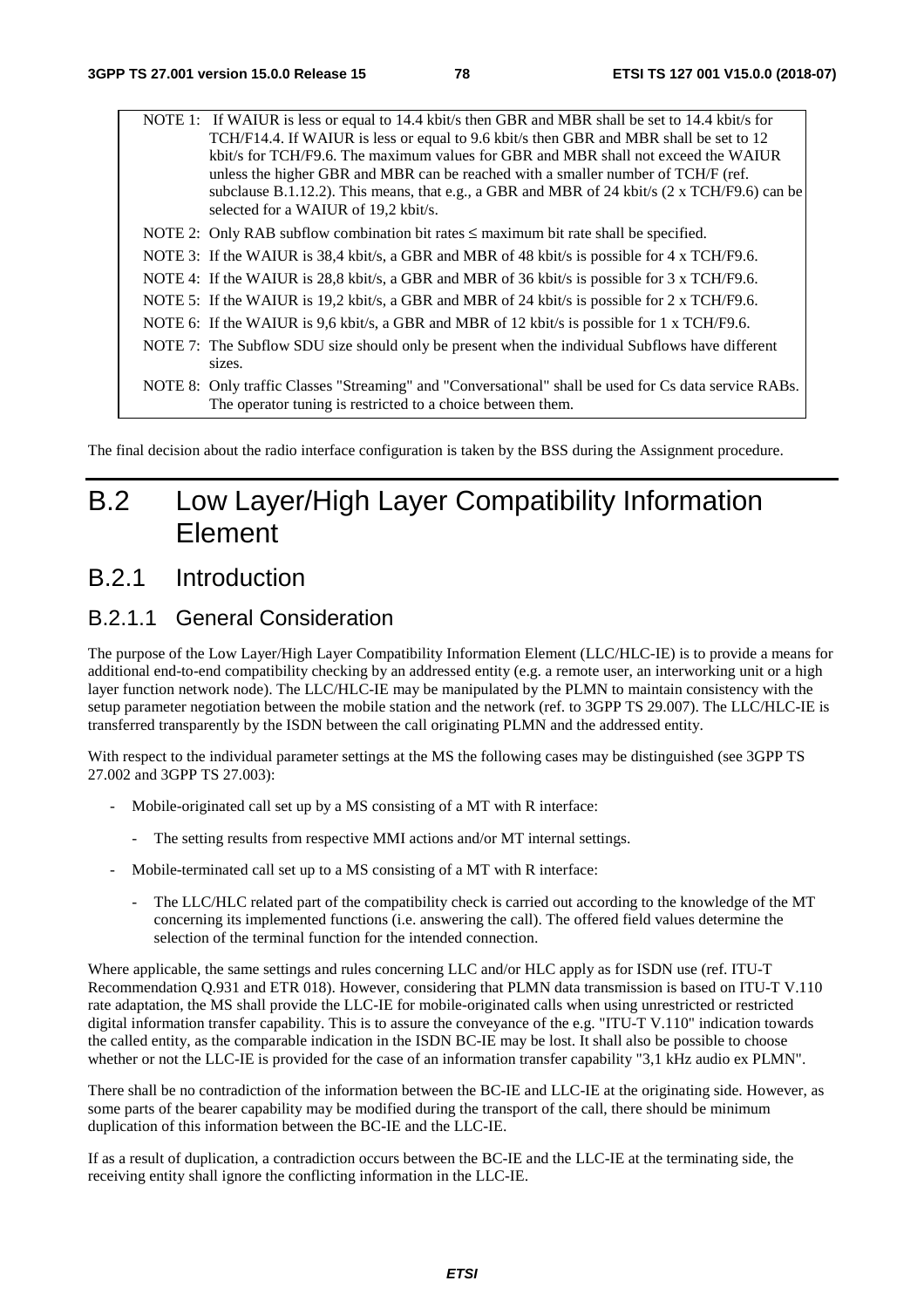#### B.2.1.2 Interpretation of the Tables

The individual contents of the LLC/HLC-IE are represented in the following tables. The indication of the applicable service group defines the link between the PLMN BC-IE and its associated LLC/HLC-IEs.

If the appropriate message includes multiple BC-IEs and if LLC and/or HLC information is available, multiple LLCs and HLCs shall be included in the message. The LLC/HLC associated with the BC-IE indicating speech shall be marked as "not applicable" (3GPP TS 24.008).

| Legend: | $\{$ XXXX   yyyy } | choice of values                                         |
|---------|--------------------|----------------------------------------------------------|
|         | ----               | not relevant for this service (set to appropriate value) |
|         | zzz l              | optional                                                 |

### B.2.2 LLC Bearer Service 20

#### B.2.2.1 Unrestricted / restricted digital information transfer capability

Low layer compatibility information element:

| Octet                | Information element field                                                                                                                              | field value                                                                                                     |
|----------------------|--------------------------------------------------------------------------------------------------------------------------------------------------------|-----------------------------------------------------------------------------------------------------------------|
| 3                    | Coding standard<br>Information transfer capability                                                                                                     | TTU-T<br>unrestricted digital   restricted digital }                                                            |
| $\overline{4}$       | Transfer mode<br>Information transfer rate                                                                                                             | circuit mode<br>$64$ kbit/s                                                                                     |
| 5                    | User information layer 1 protocol                                                                                                                      | $\{ V.110/X.30 \mid V.120 \}$                                                                                   |
| 5a                   | Synchronous / asynchronous<br>Negotiation<br>User rate                                                                                                 | asynchronous<br>in-band not possible                                                                            |
| 5 <sub>b</sub><br>2) | Intermediate rate<br>NTC on Tx<br>NTC on Rx<br>Flow control on Tx<br>Flow control on Rx                                                                | $8 \mid 16$ } kbit/s<br>not required 1) required }<br>not accepted 1) accepted }                                |
| 5 <sub>b</sub><br>3) | Rate adaption header / no header<br>Multiple frame establishment support<br>Mode of operation<br>Assignor / assignee<br>In-band / out-band negotiation | Rate adaption header included<br>Multiple frame establishment supported<br>Protocol sensitive mode of operation |
| 5c                   | Number of stop bits<br>Number of data bits<br>Parity                                                                                                   | bits<br>2<br>8<br>bits<br>$\text{even}$   none   forced to $0$   forced to $1$ }<br>odd                         |
| 5d                   | Duplex mode<br>Modem type                                                                                                                              | á[ duplex ]                                                                                                     |

- 1) only these values are applicable to Mobile Originated Calls.
- 2) octet 5b for V.110/X.30.
- 3) octet 5b for V.120.

#### B.2.2.2 3,1 kHz audio ex-PLMN information transfer capability

Low layer compatibility information element: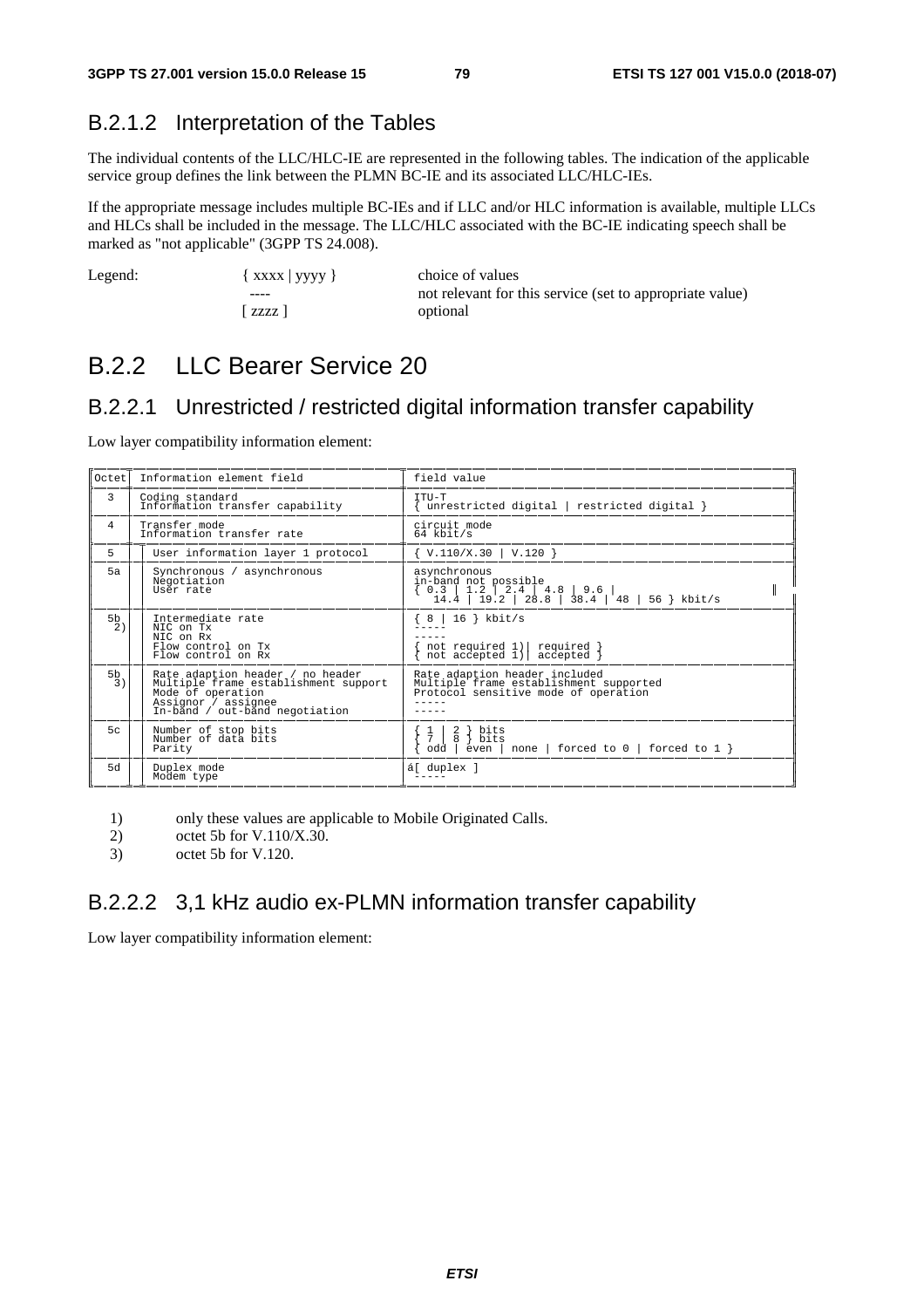| Octet          | Information element field                                                               | field value                                                        |
|----------------|-----------------------------------------------------------------------------------------|--------------------------------------------------------------------|
| 3              | Coding standard<br>Information transfer capability                                      | TTU-T<br>3.1kHz audio                                              |
| 4              | Transfer mode<br>Information transfer rate                                              | circuit mode<br>$64$ kbit/s                                        |
| 5              | User information layer 1 protocol                                                       | {G.711 A-law<br>$\texttt{G.711 u-law}$ (PCS-1900)}                 |
| 5a             | Synchronous / asynchronous<br>Negotiation<br>User rate                                  | (may be set depending on<br>user's requirement)                    |
| 5 <sub>b</sub> | Intermediate rate<br>NIC on Tx<br>NTC on Rx<br>Flow control on Tx<br>Flow control on Rx | not relevant<br>but cannot be omitted<br>in order to have octet 5d |
| 5c             | Number of stop bits<br>Number of data bits<br>Parity                                    | (may be set depending on<br>the user's requirement)                |
| 5d             | Duplex mode<br>Modem type                                                               | duplex ]<br>[N.21 V.22 V.22bis V.26ter V.32 V.34]                  |

NOTE: If octet 5d is not specified, the whole LLC is not required.

### B.2.3 LLC Bearer Service 30

#### B.2.3.1 Unrestricted / restricted digital information transfer capability

Low layer compatibility information element:

| Oct.et.              | Information element field                                                                                                                              | field value                                                                                                     |
|----------------------|--------------------------------------------------------------------------------------------------------------------------------------------------------|-----------------------------------------------------------------------------------------------------------------|
| 3                    | Coding standard<br>Information transfer capability                                                                                                     | TTU-T<br>{ digital unrestricted   restricted digital }                                                          |
| 4                    | Transfer mode<br>Information transfer rate                                                                                                             | circuit mode<br>$64$ kbit/s                                                                                     |
| 5                    | User information layer 1 protocol                                                                                                                      | $\{ V.110/X.30   X.31 false \}$ Elag stuffing   V.120 H.223 and H.245 }                                         |
| 5a                   | Synchronous / asynchronous<br>Negotiation<br>User rate                                                                                                 | synchronous<br>in-band not possible                                                                             |
| 5 <sub>b</sub><br>2) | Intermediate rate<br>NIC on Tx<br>NTC on Rx<br>Flow control on Tx<br>Flow control on Rx                                                                | $16$ } kbit/s<br>$8-1$<br>not required required<br>not accepted   accepted                                      |
| 5 <sub>b</sub><br>3) | Rate adaption header / no header<br>Multiple frame establishment support<br>Mode of operation<br>Assignor / assignee<br>In-band / out-band negotiation | Rate adaption header included<br>Multiple frame establishment supported<br>Protocol sensitive mode of operation |
| 5c<br>1)             | Number of stop bits<br>Number of data bits<br>Parity                                                                                                   | not relevant<br>but cannot be omitted<br>in order to have octet 5d                                              |
| 5d<br>1)             | Duplex mode<br>Modem type                                                                                                                              | [ duplex ]                                                                                                      |

- 1) If octet 5d is not specified, octet 5c may be omitted.<br>2) octet 5b for V.110/X.30.
- 2) octet 5b for V.110/X.30.<br>3) octet 5b for V.120.
- octet 5b for V.120.

#### B.2.3.2 3,1 kHz audio ex-PLMN information transfer capability

Low layer compatibility information element: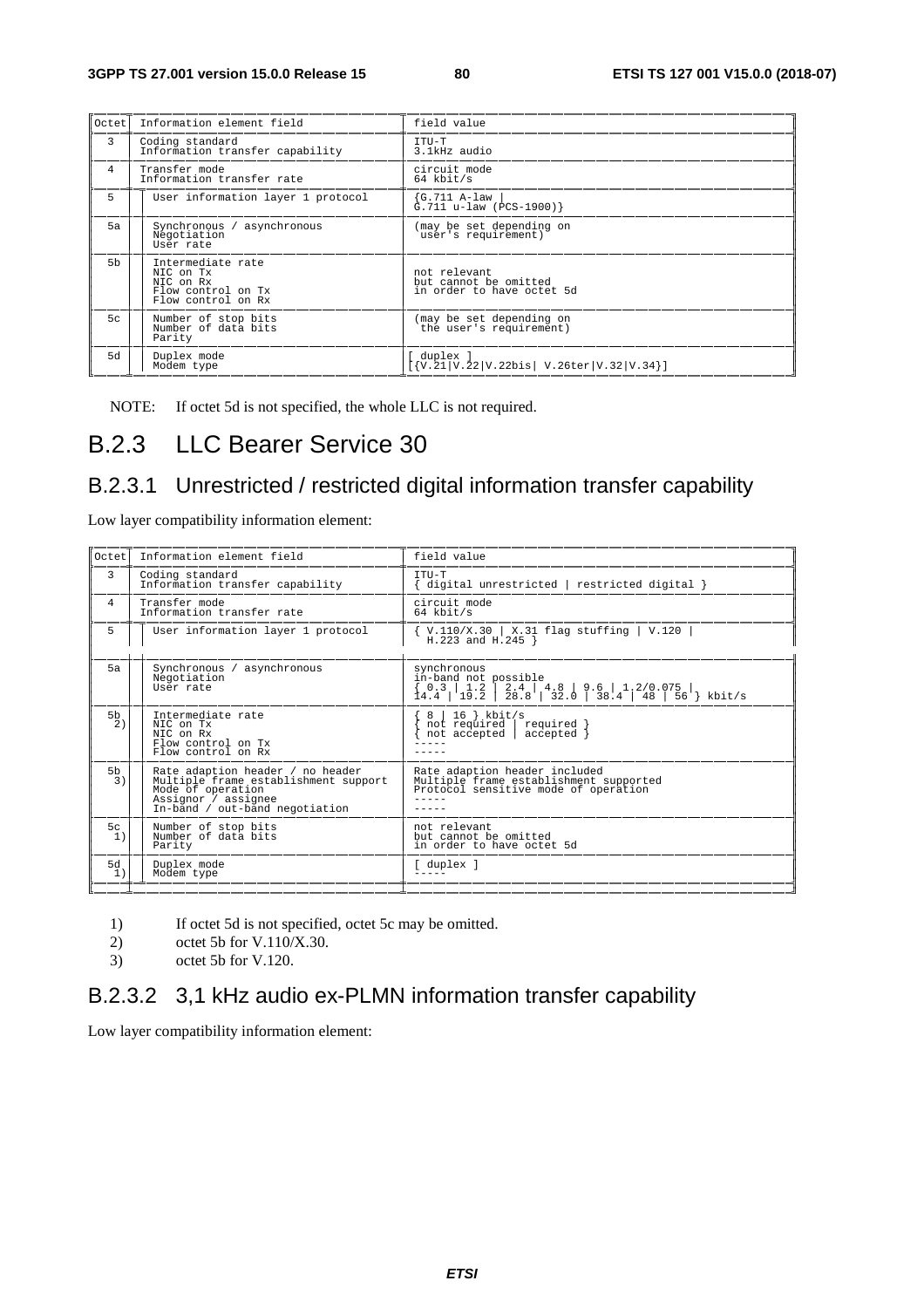| lOctet         | Information element field                                                               | field value                                                        |
|----------------|-----------------------------------------------------------------------------------------|--------------------------------------------------------------------|
| 3              | Coding standard<br>Information transfer capability                                      | TTU-T<br>3.1kHz audio                                              |
| 4              | Transfer mode<br>Information transfer rate                                              | circuit mode<br>$64$ kbit/s                                        |
| 5              | User information layer 1 protocol                                                       | G.711 A-law<br>$G.711 u-law (PCS-1900)$                            |
| 5a             | Synchronous / asynchronous<br>Negotiation<br>User rate                                  | (may be set depending on<br>the user's requirement)                |
| 5 <sub>b</sub> | Intermediate rate<br>NIC on Tx<br>NTC on Rx<br>Flow control on Tx<br>Flow control on Rx | not relevant<br>but cannot be omitted<br>in order to have octet 5d |
| 5c             | Number of stop bits<br>Number of data bits<br>Parity                                    | (may be set depending on<br>the user's requirement)                |
| 5d             | Duplex mode<br>Modem type                                                               | duplex<br>V.22bis   V.26ter   V.32   V.34 } ]<br>$\{V.22\}$        |

╚═════╧═════════════════════════════════════════╧═══════════════════════════════════════════════════════════╝

NOTE: If octet 5d is not specified, octets 5a..5d may be omitted.

### B.2.4 LLC Bearer Services 41 ... 46

Void.

B.2.5 LLC Bearer Services 51 ... 53

Void.

B.2.6 LLC Bearer Service 61

Void.

B.2.7 LLC Bearer Service 81

Void.

### B.2.8 HLC Teleservices 11 ... 12

High layer compatibility information element:

| $I$ Octet $I$ | Information element field                                                    | Field value                                                                                                      |
|---------------|------------------------------------------------------------------------------|------------------------------------------------------------------------------------------------------------------|
|               | Coding standard<br>Interpretation<br>Presentation method of protocol profile | TTU-T<br>first high layer characteristic identification to be<br>used in the call<br>high layer protocol profile |
|               | High layer characteristics identific.                                        | Telephony                                                                                                        |

## B.2.9 HLC Teleservices 21 ... 23

Not applicable.

## B.2.10 HLC Teleservice 61

High layer compatibility information element:

| lOctet i | Information element field                                                    | Field value                                                                                                         |
|----------|------------------------------------------------------------------------------|---------------------------------------------------------------------------------------------------------------------|
|          | Coding standard<br>Interpretation<br>Presentation method of protocol profile | $TTTI-T$<br>first high layer characteristic identification to be<br>used in the call<br>high layer protocol profile |
|          | High layer characteristics identific.                                        | Facsimile G2/G3                                                                                                     |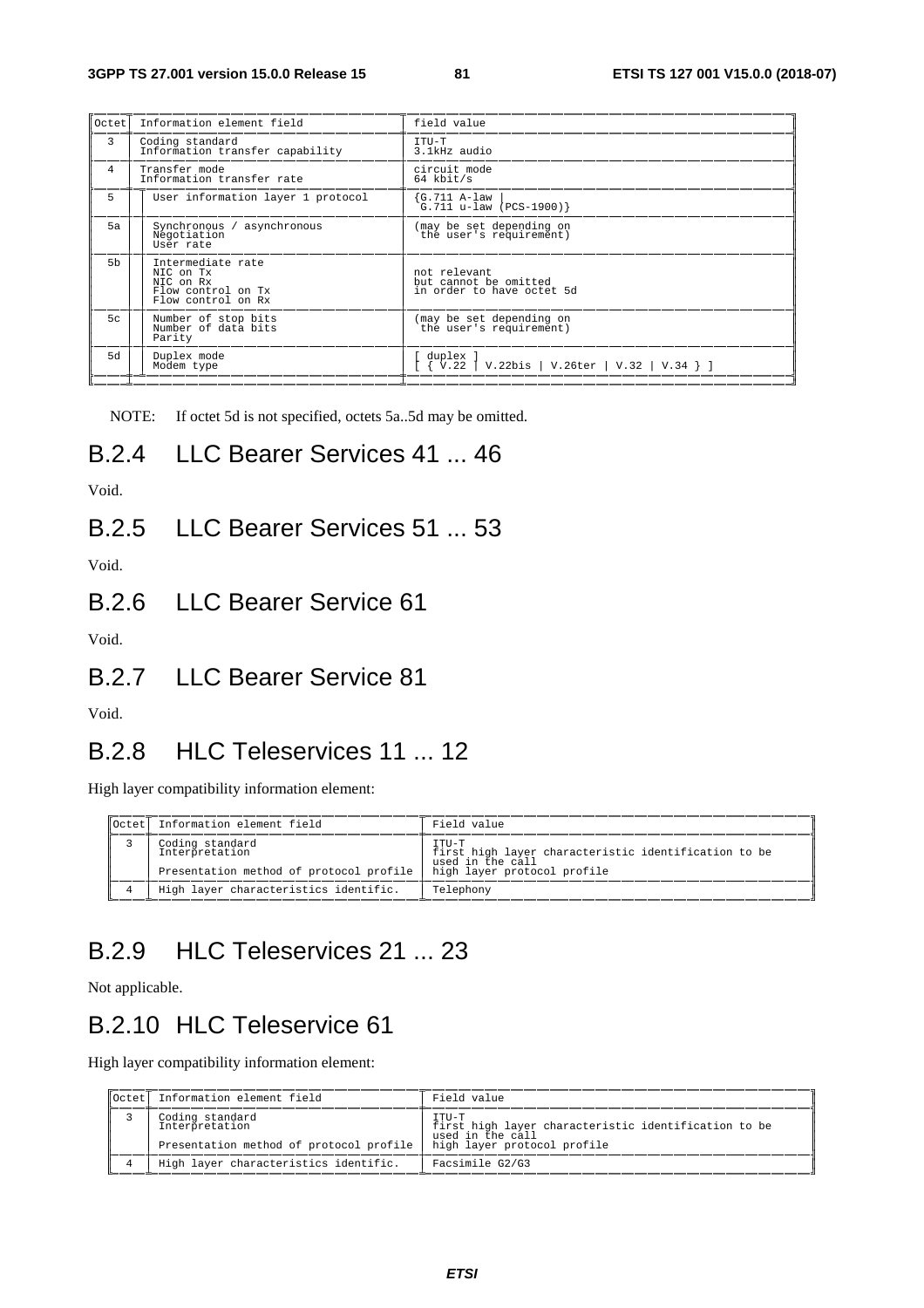## B.2.11 HLC Teleservice 62

High layer compatibility information element:

| lOctet i | Information element field                                                    | Field value                                                                                                      |
|----------|------------------------------------------------------------------------------|------------------------------------------------------------------------------------------------------------------|
|          | Coding standard<br>Interpretation<br>Presentation method of protocol profile | TTU-T<br>first high layer characteristic identification to be<br>used in the call<br>high layer protocol profile |
|          | High layer characteristics identific.                                        | Facsimile G2/G3                                                                                                  |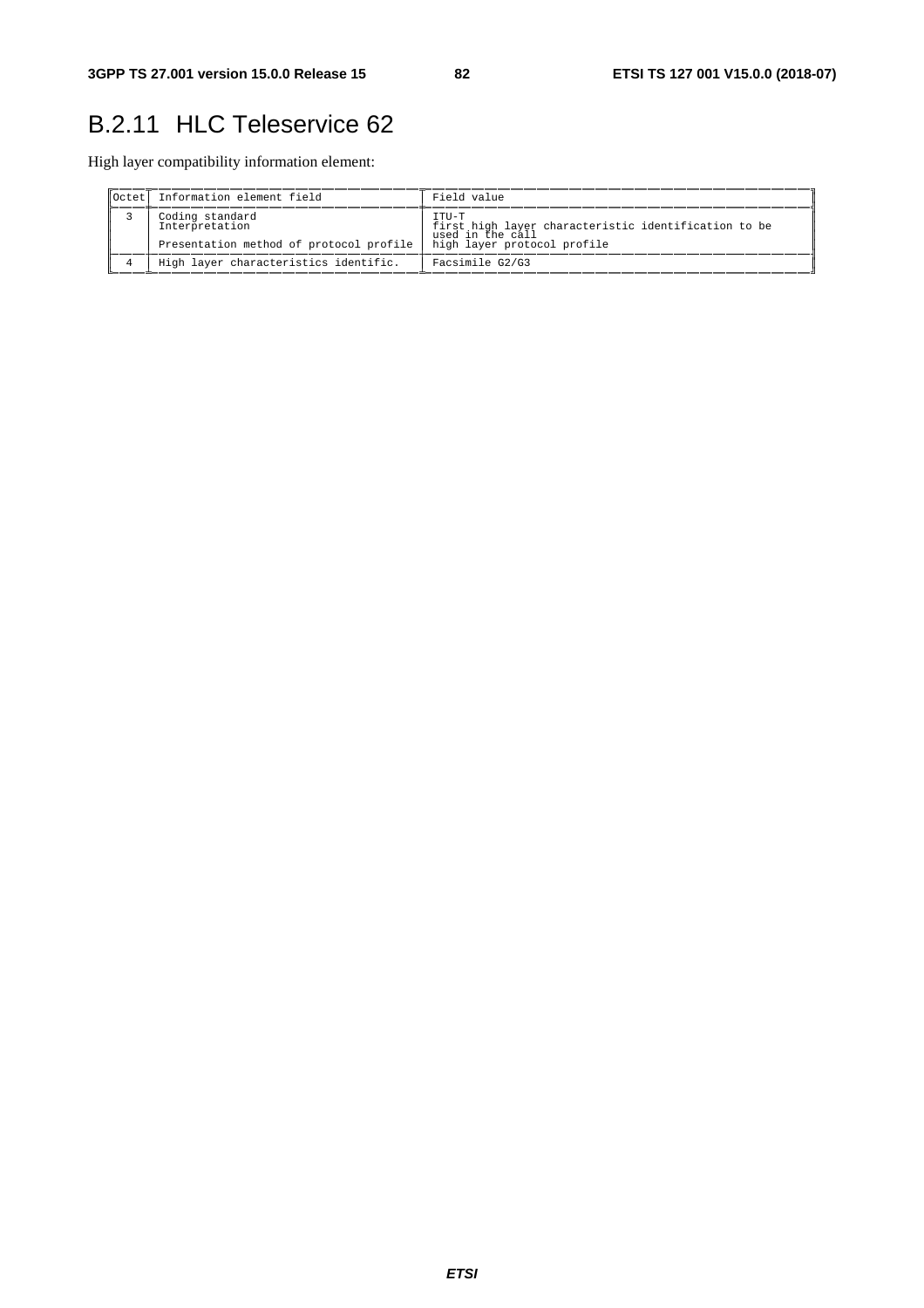## Annex C (informative): Change history

| <b>Change history</b> |              |                 |                  |            |                                                                                   |       |            |
|-----------------------|--------------|-----------------|------------------|------------|-----------------------------------------------------------------------------------|-------|------------|
| Date                  | TSG#         | <b>TSG Doc.</b> | <b>CR</b>        | <b>Rev</b> | Subject/Comment                                                                   | Old   | <b>New</b> |
|                       | Apr 1999     |                 |                  |            | Transferred to 3GPP CN1                                                           | 7.1.0 |            |
| 03-1999               | CN#03        |                 |                  |            | Approved at CN#03                                                                 |       | 3.0.0      |
| 06-1999               | CN#04        |                 | 001              |            | Introduction of EDGE channel codings into the specifications                      | 3.0.0 | 3.1.0      |
| 09-1999               | <b>CN#05</b> |                 | 002              |            | Asymmetry in EDGE                                                                 | 3.1.0 | 3.2.0      |
| 09-1999               | <b>CN#05</b> |                 | 003              |            | <b>EDGE</b> related correction                                                    | 3.1.0 | 3.2.0      |
| 12-1999               | CN#06        |                 | 004              |            | Introduction of FTM                                                               | 3.2.0 | 3.3.0      |
|                       |              |                 |                  |            |                                                                                   |       |            |
| 12-1999               | <b>CN#06</b> |                 | 005              |            | Introduction of UMTS                                                              | 3.2.0 | 3.3.0      |
| 12-1999               | <b>CN#06</b> |                 | 006              |            | Introduction of PIAFS and enhancement of processing at mobile<br>terminated call  | 3.2.0 | 3.3.0      |
| 12-1999               | CN#06        |                 | 007              |            | Introduction of multi media                                                       | 3.2.0 | 3.3.0      |
| 12-1999               | <b>CN#06</b> |                 | 008              |            | Service clean-up for Release 99                                                   | 3.2.0 | 3.3.0      |
| 12-1999               | <b>CN#06</b> |                 | 009              |            | BC-IE setting for Real-time non-transparent FAX                                   | 3.2.0 | 3.3.0      |
| 03-2000               | <b>CN#07</b> |                 | 010              |            | FALLBACK TO SPEECH IN A CS MULTIMEDIA CALL SETUP                                  | 3.3.0 | 3.4.0      |
| 03-2000               | <b>CN#07</b> |                 | 011              |            | Bit transparent services RDI and UDI                                              | 3.3.0 | 3.4.0      |
| 03-2000               | <b>CN#07</b> |                 | 012              |            | FTM corrections                                                                   | 3.3.0 | 3.4.0      |
| 03-2000               | <b>CN#07</b> |                 | $\overline{013}$ |            | Alignment to RANAP and other clarifications                                       | 3.3.0 | 3.4.0      |
| 03-2000               | <b>CN#07</b> |                 | 014              |            | Corrections related to MULTIMEDIA                                                 | 3.3.0 | 3.4.0      |
| 06-2000               | <b>CN#08</b> |                 | 015              |            | Missing Asymmetry preference indication in Table B. 5.a                           | 3.4.0 | 3.5.0      |
| 06-2000               | <b>CN#08</b> |                 | 016              |            | Residual bit error ratio in Transparent Data                                      | 3.4.0 | 3.5.0      |
| 06-2000               | <b>CN#08</b> |                 | 017              |            | Adding the value of GBR of NT services                                            | 3.4.0 | 3.5.0      |
| 06-2000               | <b>CN#08</b> |                 | 018              |            | Application of multi media in GSM                                                 | 3.4.0 | 3.5.0      |
| 06-2000               | <b>CN#08</b> |                 | 019              |            | Removal of packet access service                                                  | 3.4.0 | 3.5.0      |
| 06-2000               | <b>CN#08</b> |                 | 020              |            | WAIUR in case of HO between UMTS and GSM                                          | 3.4.0 | 3.5.0      |
| 06-2000               | <b>CN#08</b> |                 | 021              |            | <b>Adaptations for UMTS</b>                                                       | 3.4.0 | 3.5.0      |
| 06-2000               | <b>CN#08</b> |                 | 022              |            | Indication of discontinuous transfer for NT data                                  | 3.4.0 | 3.5.0      |
| 06-2000               | <b>CN#08</b> |                 | 022              |            | Indication of discontinuous transfer for NT data                                  | 3.4.0 | 3.5.0      |
| 06-2000               | CN#08        |                 | 023 1            |            | Indication of WAIUR 14.4kbit/s in case of UMTS FAX                                | 3.4.0 | 4.0.0      |
| 09-2000               | CN#09        |                 | $024$ 1          |            | UMTS clean-up                                                                     | 4.0.0 | 4.1.0      |
| 09-2000               | <b>CN#09</b> |                 | 027              |            | Cleanup of RAB parameter setting                                                  | 4.0.0 | 4.1.0      |
| 09-2000               | CN#09        |                 | 028              |            | Relevance of GSM specific BC-IE parameters for negotiating RLP<br>version in UMTS | 4.0.0 | 4.1.0      |
| 09-2000               | CN#09        |                 | 032              |            | 32 kbit/s UDI/RDI multimedia in GSM                                               | 4.0.0 | 4.1.0      |
| 09-2000               | <b>CN#09</b> |                 | 034              |            | 3.1 kHz multimedia calls at 33.6 kbit/s data rate                                 | 4.0.0 | 4.1.0      |
| 09-2000               | CN#09        |                 | 036              |            | RCR is not indicated from the network to the MS                                   | 4.0.0 | 4.1.0      |
| 09-2000               | CN#09        |                 | 038              |            | Modification from V.25bis to V.250                                                | 4.0.0 | 4.1.0      |
| 09-2000               | CN#09        |                 | 040              |            | Delivery of erroneous SDUs parameter value                                        | 4.0.0 | 4.1.0      |
| 12-2000               | CN#10        |                 | 042              |            | Correction for 32 kbit/s UDI/RDI                                                  | 4.1.0 | 4.2.0      |
| 12-2000               | <b>CN#10</b> |                 | 043              |            | Removal of Bearer Service 30 Non-transparent                                      | 4.1.0 | 4.2.0      |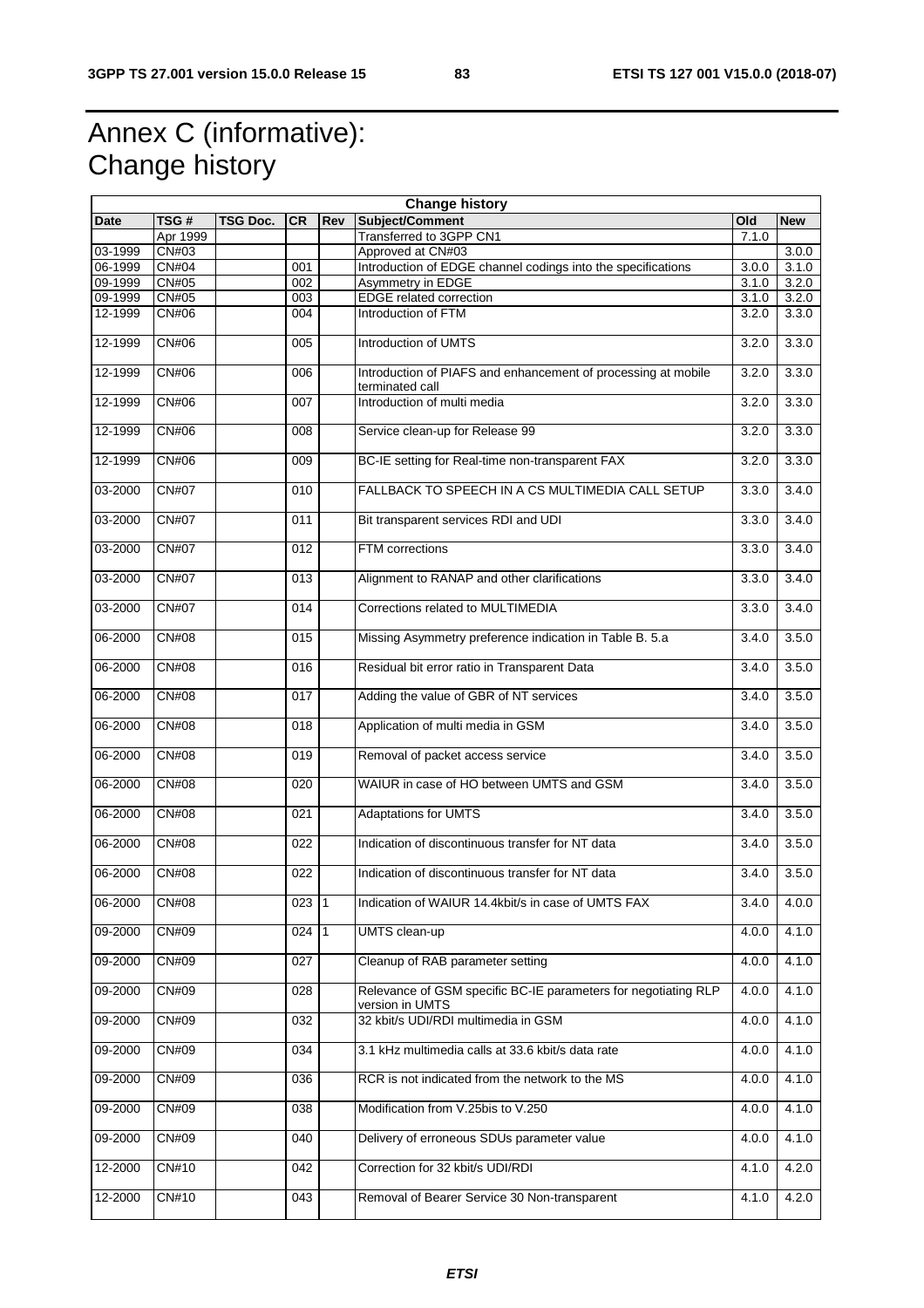| 12-2000 | CN#10        |               | 044              |                | Handover for 56 kbit/s                                                                                      | 4.1.0 | 4.2.0 |
|---------|--------------|---------------|------------------|----------------|-------------------------------------------------------------------------------------------------------------|-------|-------|
| 03-2001 | CN#11        | NP-010042     | 047              | $\vert$ 1      | Removal of blocking of higher modem speeds                                                                  | 4.2.0 | 4.3.0 |
| 03-2001 | <b>CN#11</b> | NP-010046     | 048              | $\mathbf 1$    | Deletion of NT Fax in GSM from Release 4.                                                                   | 4.2.0 | 4.3.0 |
| 03-2001 | <b>CN#11</b> | NP-010042     | $\overline{050}$ |                | RAB- assignment request (RAB parameter)                                                                     | 4.2.0 | 4.3.0 |
| 03-2001 | CN#11        | NP-010042     | 052              |                | Handover for 56 kbit/s [Removal of flow diagram B.1.3.1.7]                                                  | 4.2.0 | 4.3.0 |
| 03-2001 | CN#11        | NP-010047     | 053              |                | Editorial modifications of flow diagrams                                                                    | 4.2.0 | 4.3.0 |
| 03-2001 | CN#11        | NP-010043     | 055              |                | Correction of service's scope                                                                               | 4.2.0 | 4.3.0 |
| 03-2001 | CN#11        | NP-010202     | 057              | 2              | Corrections for a mobile terminated call using the single numbering<br>scheme                               | 4.2.0 | 4.3.0 |
| 03-2001 | CN#11        | NP-010047     | 058              |                | Clarification of allowed combinations of FNUR and ACC values for<br>the V.34 modem based 3G-H.324/M service | 4.2.0 | 4.3.0 |
| 06-2001 | CN#12        | NP-010255     | 060              |                | Corrections of PLMN BC attributes                                                                           | 4.3.0 | 4.4.0 |
| 09-2001 | CN#13        | NP-010438     | 062              | $\vert$ 1      | Removal of erroneous IR value                                                                               | 4.4.0 | 4.5.0 |
| 09-2001 | CN#13        | NP-010438     | 063              | 1              | Removal of erroneous information in B.1.3.1.6.                                                              | 4.4.0 | 4.5.0 |
| 09-2001 | <b>CN#13</b> | NP-010438     | 066              | 1              | Negotiation of Rate adaptation/Other rate adaptation                                                        | 4.4.0 | 4.5.0 |
| 12-2001 | CN#14        | NP-010574     | 069              |                | SDU size for transparent data at 33.6 kbit/s                                                                | 4.5.0 | 4.6.0 |
| 12-2001 | <b>CN#14</b> | NP-010604     | 070              | $\overline{3}$ | Terminology clarifications as requested by TSG GERAN                                                        | 4.6.0 | 5.0.0 |
| 03-2002 | CN#15        | NP-020081     | 074              | $\mathbf{1}$   | Negotiation of parameter values for facsimile                                                               | 5.0.0 | 5.1.0 |
| 03-2002 | CN#15        | NP-020084     | 075              | $\vert$ 1      | Mobile terminated call with single numbering scheme                                                         | 5.0.0 | 5.1.0 |
| 06-2002 | <b>CN#16</b> | NP-020169     | 071              | 7              | Service change and fallback for UDI/RDI multimedia calls                                                    | 5.1.0 | 5.2.0 |
| 06-2002 | <b>CN#16</b> | NP-020172     | 077              | $\vert$ 1      | Multislot clarification                                                                                     | 5.1.0 | 5.2.0 |
| 09-2002 | <b>CN#17</b> | NP-020404     | 080              |                | Removal of SDU error ratio for NT services                                                                  | 5.2.0 | 5.3.0 |
| 12-2002 | CN#18        | NP-020617     | 081              | $\vert$ 1      | CS Data Services (including HSCSD and EDGE) for GERAN lu<br>mode                                            | 5.3.0 | 5.4.0 |
| 12-2002 | CN#18        | NP-020619     | 082              | 4              | Mobile originating BC handling for SCUDIF calls                                                             | 5.3.0 | 5.4.0 |
| 03-2003 | <b>CN#19</b> | NP-030075     | 084              | $\mathbf{1}$   | Removal of S reference point within the MS and introduction of<br><b>GERAN lu mode</b>                      | 5.4.0 | 5.5.0 |
| 06-2003 | <b>CN#20</b> | NP-030201     | 088              |                | Negotiation of fixed network user rate (FNUR)                                                               | 5.5.0 | 5.6.0 |
| 06-2003 | <b>CN#20</b> | NP-030202     | 091              | $\vert$ 1      | Removal of S interface in the MS                                                                            | 5.5.0 | 5.6.0 |
| 06-2003 | <b>CN#20</b> | NP-030260     | 096              | 1              | BC-IE alignment with 24.008.                                                                                | 5.5.0 | 5.6.0 |
| 06-2003 | <b>CN#20</b> | NP-030201     | 099              | $\mathbf{1}$   | Use of single or multislot configurations                                                                   | 5.5.0 | 5.6.0 |
| 09-2003 | <b>CN#21</b> | NP-030327     | 100              | $\overline{3}$ | Interpretation of "no BC-IE in CALL PROC/CONF messages"                                                     | 5.6.0 | 5.7.0 |
| 06-2004 | CN#24        | NP-040239     | 107              | $\vert$ 1      | Interpretation of "no BC-IE in CALL PROC/CONF messages"                                                     | 5.7.0 | 5.8.0 |
| 12-2004 | <b>CN#26</b> |               |                  |                | Upgraded to v6.0.0                                                                                          | 5.8.0 | 6.0.0 |
| 06-2005 | CP#28        | CP-050209 110 |                  | $\overline{4}$ | Transparent data call request in dual mode case                                                             | 6.0.0 | 6.1.0 |
| 06-2005 | <b>CP#28</b> | CP-050243 114 |                  | 3              | Alignment to R99 correction of NA value for Data Compression                                                | 6.0.0 | 6.1.0 |
| 09-2005 | CP#29        | CP-050379 115 |                  |                | Removal of "S" reference point within MS                                                                    | 6.1.0 | 6.2.0 |
| 12-2006 | CT#34        | CP-060618 118 |                  |                | RAB traffic class                                                                                           | 6.2.0 | 6.3.0 |
| 06-2007 | CT#36        |               |                  |                | Upgraded to v7.0.0                                                                                          | 6.3.0 | 7.0.0 |
| 12-2008 | CT#42        |               |                  |                | Upgraded to v8.0.0 due to simple upgrade without no technical<br>change                                     | 7.0.0 | 8.0.0 |
| 12-2009 | CT#46        |               |                  |                | Automatic upgrade from previous Release                                                                     | 8.0.0 | 9.0.0 |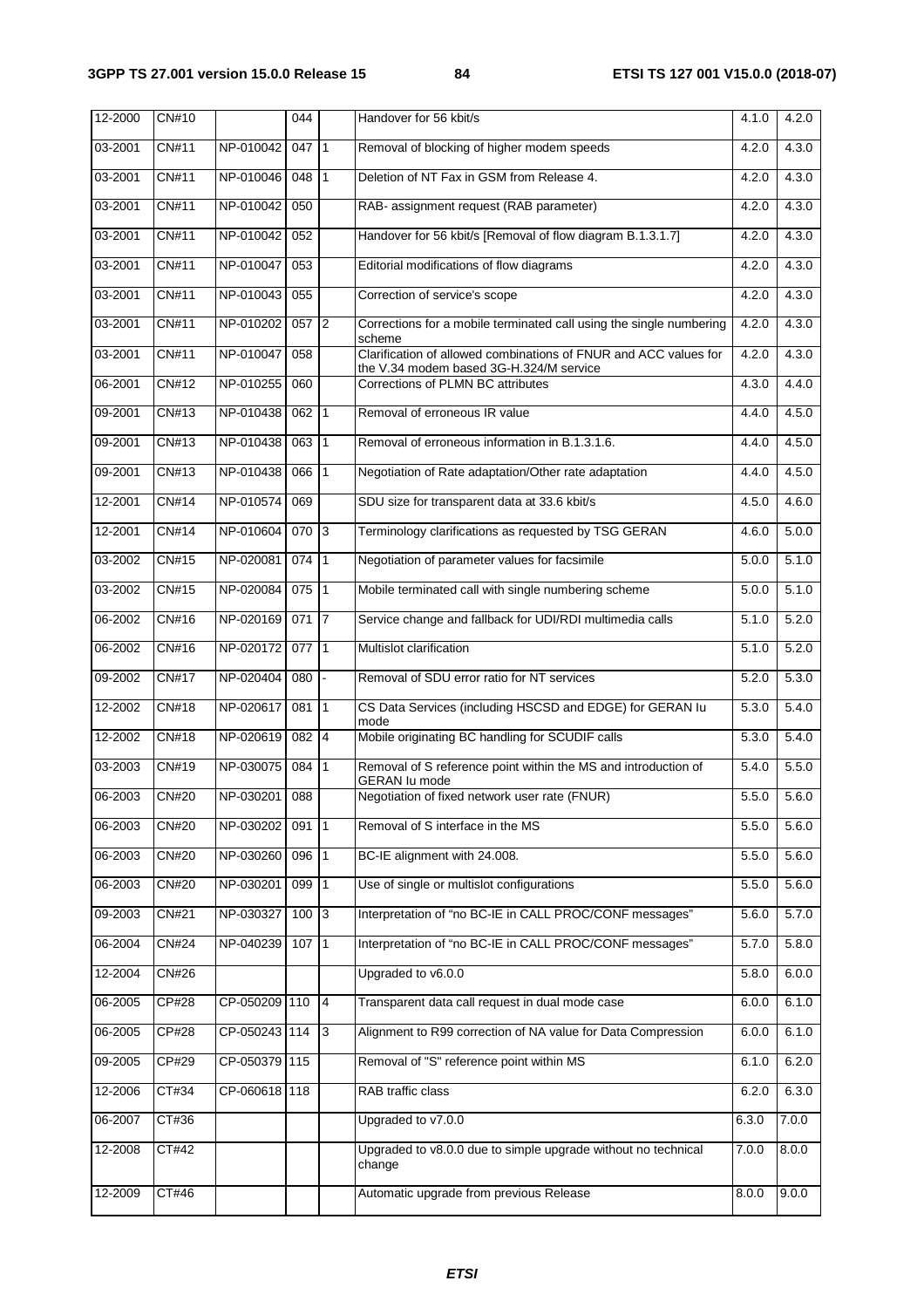| 12-2010               | CT#50 | CP-100779       | 120        |  |         |  | Correcting non-specific external references            | 9.0.0  | 9.1.0      |
|-----------------------|-------|-----------------|------------|--|---------|--|--------------------------------------------------------|--------|------------|
| 03-2011               | CT#51 |                 |            |  |         |  | Automatic upgrade from previous Release version 9.1.0  | 9.1.0  | 10.0.0     |
| 09-2012               | CT#57 |                 |            |  |         |  | Automatic upgrade from previous Release version 10.0.0 | 10.0.0 | 11.0.0     |
| 10-2014               |       |                 |            |  |         |  | Automatic upgrade from previous Release                | 11.0.0 | 12.0.0     |
| 12-2015               |       |                 |            |  |         |  | Automatic upgrade from previous Release                | 12.0.0 | 13.0.0     |
| <b>Change history</b> |       |                 |            |  |         |  |                                                        |        |            |
| <b>Date</b>           | TSG#  | <b>TSG Doc.</b> | <b>ICR</b> |  | Rev Cat |  | Subject/Comment                                        |        | <b>New</b> |
| 2017-03               | CT#75 |                 |            |  |         |  | Automatic upgrade from previous Release                |        | 14.0.0     |
| 2018-06               |       |                 |            |  |         |  | Update to Rel-15 version (MCC)                         |        | 15.0.0     |